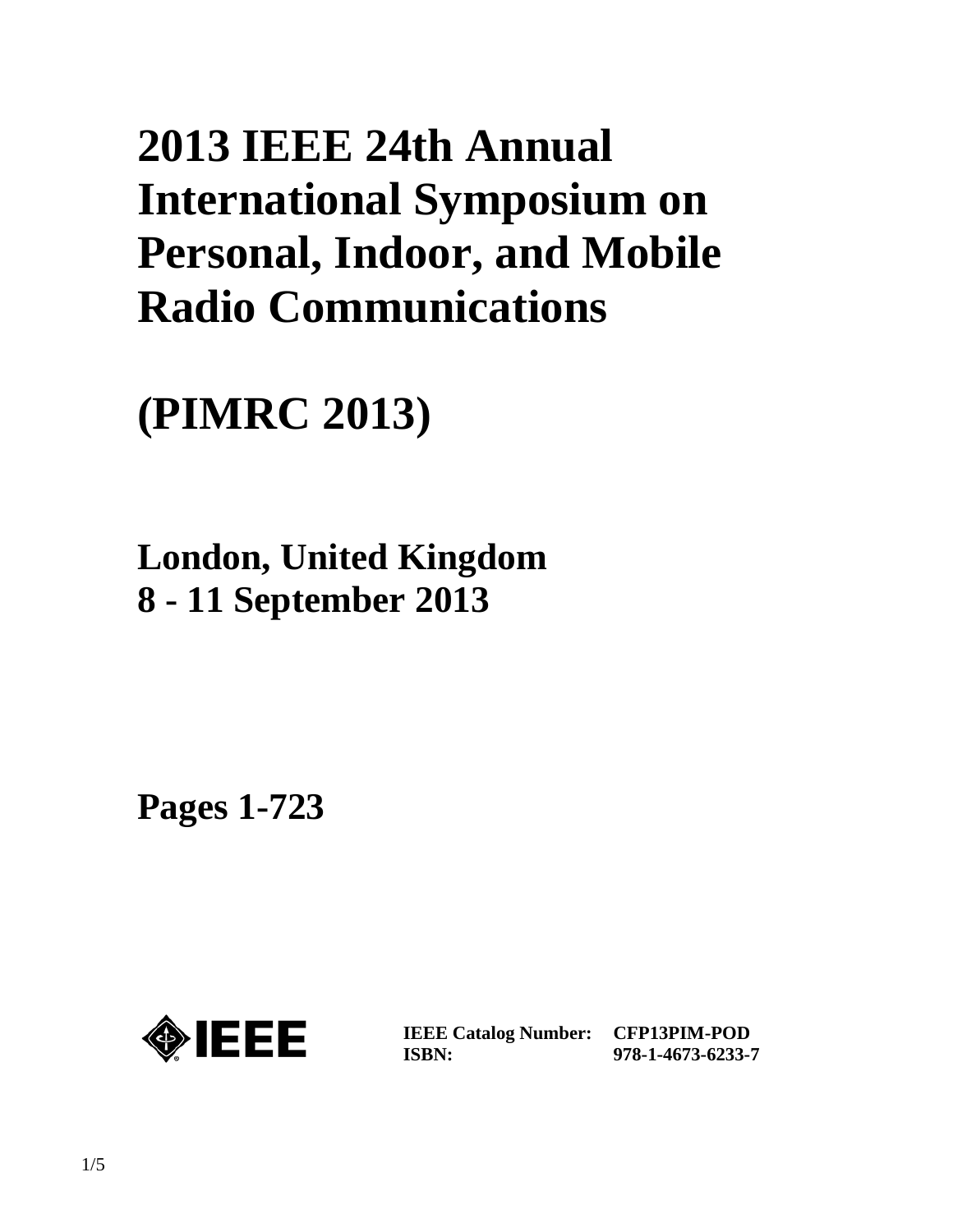# **Program**

# **APP1: Communication Systems & Applications - I**

| Attainable User Throughput by Dense Wi-Fi Deployment at 5 GHz<br>Du Ho Kang (Royal Institute of Technology (KTH), Sweden); Ki Won Sung (KTH Royal Institute of<br>Technology, Sweden); Jens Zander (KTH Royal Institute of Technology, Sweden)<br>pp. 3418-3422                                                                                                                                                               |
|-------------------------------------------------------------------------------------------------------------------------------------------------------------------------------------------------------------------------------------------------------------------------------------------------------------------------------------------------------------------------------------------------------------------------------|
| Femtocell deployment in LTE-A networks: a sustainability, economical and capacity analysis<br>Filipe Vaz (ISCTE-IUL / IT & Cisco Systems, Inc, Portugal); Pedro Sebastião (ISCTE, Instituto de<br>Telecomunicações, Portugal); Luis Carlos BS Goncalves (ISCTE-IUL/Instituto de Telecomunicações<br>& Instituto de Telecomunicações, Portugal); Américo Correia (Instituto de Telecomunicações,<br>Portugal)<br>pp. 3423-3427 |
| Geo-Location Database with Support of Quality of Service for TV White Space<br>Chin Choy Chai (Institute for Infocomm Research, Singapore); Ser Wah Oh (Institute for Infocomm<br>Research, Singapore)<br>pp. 3428-3433                                                                                                                                                                                                       |
| The profitability analysis of the multi-band spectrum broker<br>Marcin Parzy (Poznan University of Technology, Poland)<br>pp. 3434-3438                                                                                                                                                                                                                                                                                       |
| The viability of providing mobile broadband with cognitive femtocells<br>Ole Grøndalen (Telenor, Norway); Marrku Lähteenoja (Telenor, Norway); Per H. Lehne (Telenor<br>Group Industrial Development, Norway); Richard MacKenzie (BT Research, United Kingdom)<br>pp. 3439-3444                                                                                                                                               |
| <b>MAC1: Cross-Layer Design</b>                                                                                                                                                                                                                                                                                                                                                                                               |

# *Energy Efficient Cross-Layer Design for Wireless Body Area Monitoring Networks in Healthcare Applications*

Alaa Awad (Cairo Univ, Egypt); Amr Mohamed (Qatar University & Qatar University Wireless Innovations Center, Qatar); Amr El-Sherif (Alexandria University, Egypt) pp. 1484-1489

### *Coding, diversity and ARQ in fading channels: a case-study performance comparison*

Anna Vanyan (ESME Sudria & LSS Supelec, France); Francesca Bassi (LSS-CNRS-Supelec, France); Aude Herry (ESME Sudria, France); Pierre Duhamel (Lss Supelec & CNRS, France) pp. 1490-1494

### *Buffer-Aware Packet Scheduling in Downlink Multiuser System*

Yufeng Wang (University of South Florida, USA); Guosen Yue (NEC Laboratories America, Inc., USA); Sampath Rangarajan (NEC Labs America, USA); Ravi Sankar (University of South Florida, USA); Salvatore Domenic Morgera (University of South Florida, USA) pp. 1495-1500

#### *Scheduling and Resource Allocation in MIMO-OFDMA Systems with Imperfect CSIT*

Guillem Femenias (University of the Balearic Islands & Mobile Communications Group, Spain); Felip Riera-Palou (University of the Balearic Islands, Spain) pp. 1501-1506

# *Efficient Combination of Hybrid ARQ with Adaptive Modulation and Coding and Power Control Operating in Tracking Mode*

Asma Selmi (SUP'COM, Tunisia); Mohamed Siala (Sup'Com, Tunisia); Hatem Boujemaa (Ecole Supérieure des Communications, Tunisia) pp. 1507-1512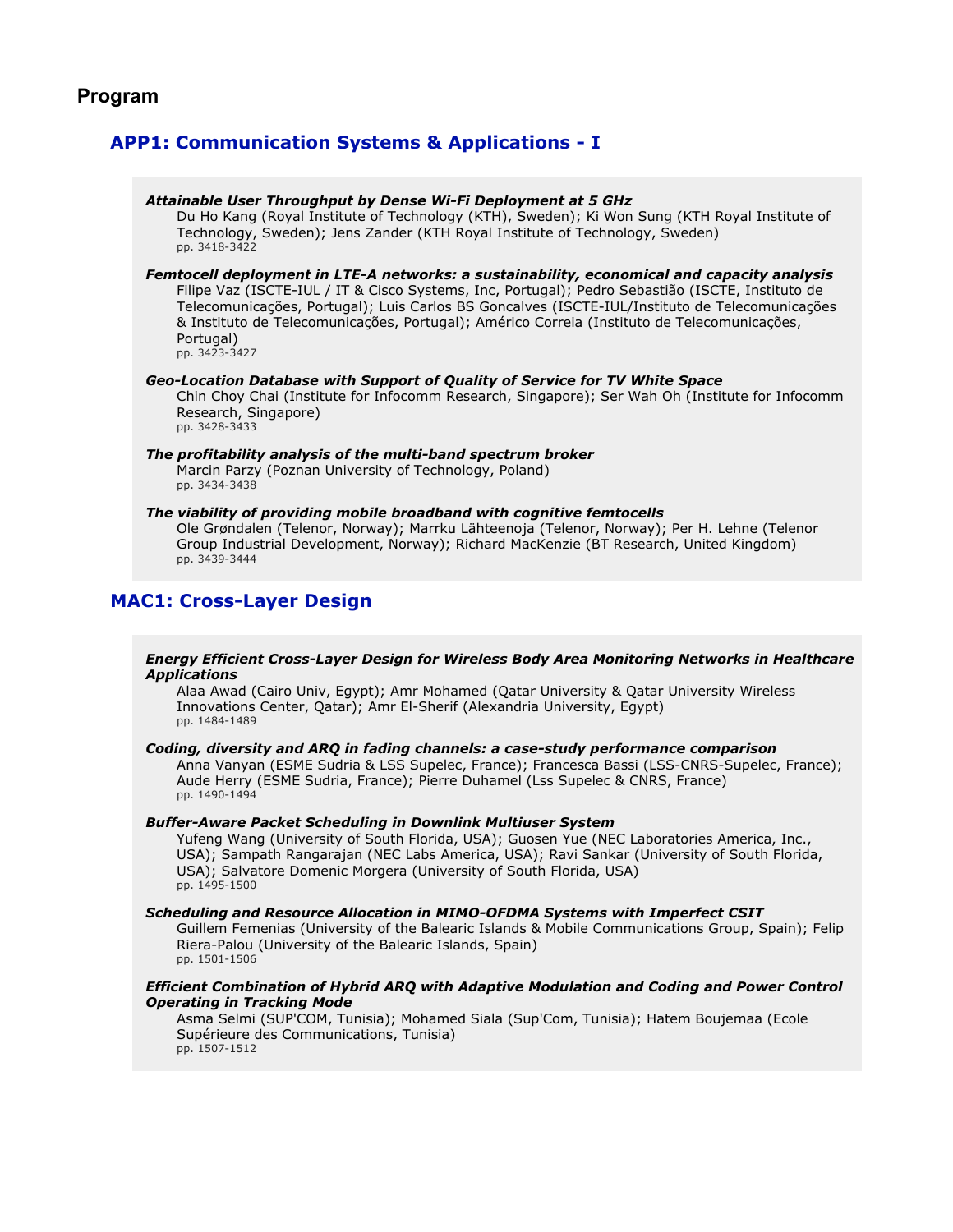# **NET1: Networks Cooperative Communications I**

*Cooperative Communication in Channel Assignment Strategies for IEEE 802.11k WLAN Systems* Vangelis Gazis (AGT Group (R&D) GmbH, Germany); Kostantinos Sasloglou (AGT Group (R&D) GmbH, Germany); Nikolaos Frangiadakis (AGT International, Germany); Panayotis Kikiras (AGT Group (R&D) GmbH, Germany); Andreas Merentitis (AGT International, Germany); Kostas Mathioudakis (AGT Group (R&D) GmbH, Germany); Giorgos Mazarakis (AGT Group (R&D) GmbH, Germany) pp. 1924-1929

#### *A Coalitional Game Based Approach for Multi-Metric Optimal Routing in Wireless Networks* Eleni G Stai (National Technical University of Athens / Institute of Com. and Computer Syst., Greece); Symeon Papavassiliou (National Technical University of Athens, Greece); John S. Baras (University of Maryland College Park, USA) pp. 1930-1934

#### *Cooperative Forwarding for Vehicular Networks Using Positive Orthogonal Codes*

Le Zhang (University of Toronto, Canada); Behnam Hassanabadi (University of Toronto, Canada); Shahrokh Valaee (University of Toronto, Canada) pp. 1935-1940

*Distributed Closed-Loop Extended Orthogonal STBC: Improved Performance In Imperfect Synchronization*

Mohammed-Taha O. El Astal (University of Tasmania, Australia); Jan Corne Olivier (University of Tasmania, Australia) pp. 1941-1945

#### *Multi-objective evolving neural network supporting SDR modulations management*

Valeria Loscrì (University of Calabria, Italy); Pasquale Pace (University of Calabria, Italy); Rosario Surace (University of Calabria, Italy)

pp. 1946-1951

# **NET2: Hetnets I**

# *Stochastic Learning Automata Based Resource Allocation for LTE-Advanced Heterogeneous Networks*

Zan-Yu Chen (National Taiwan University, Taiwan); Tsungnan Lin (National Taiwan University, Taiwan)

pp. 1952-1956

# *Joint Load Balancing and Interference Coordination Can Double Heterogeneous Network Capacity*

Sivarama Venkatesan (Bell Labs & Alcatel-Lucent, USA) pp. 1957-1961

# *Evaluation of Diverse Cell Range Expansion Strategies applying CoMP in Heterogeneous Network*

Yu Cao (Beijing University of Posts and Telecommunications, P.R. China); Hailun Xia (Beijing University of Posts and Telecommunications, P.R. China); Feng Chunyan (Beijing University of Posts and Telecommunications, P.R. China) pp. 1962-1966

### *TD-LTE Network Indoor Offloading Study in a Realistic Metropolitan Scenario*

Jianfeng Kang (Nokia Solutions and Networks, P.R. China); ZhuYan Zhao (Nokia Siemens Networks, P.R. China); Jianhong Mou (Nokia Siemens Networks, P.R. China); Hao Guan (Nokia Siemens Networks, P.R. China); Benny Vejlgaard (Nokia Siemens Networks, Denmark); Guangyi Liu (Research Institute of China Mobile, P.R. China); ShunLiang Mei (Tsinghua University, P.R. China) pp. 1967-1971

# *Performance Evaluation of Vehicular LTE Mobile Relay Nodes*

Joonas Kokkoniemi (University of Oulu, Finland); Juha Ylitalo (Elektrobit, Finland); Petri Luoto (University of Oulu, Finland); Simon Scott (University of Oulu, Finland); Jouko T Leinonen (Ericsson, Finland); Matti Latva-aho (UoOulu, Finland) pp. 1972-1976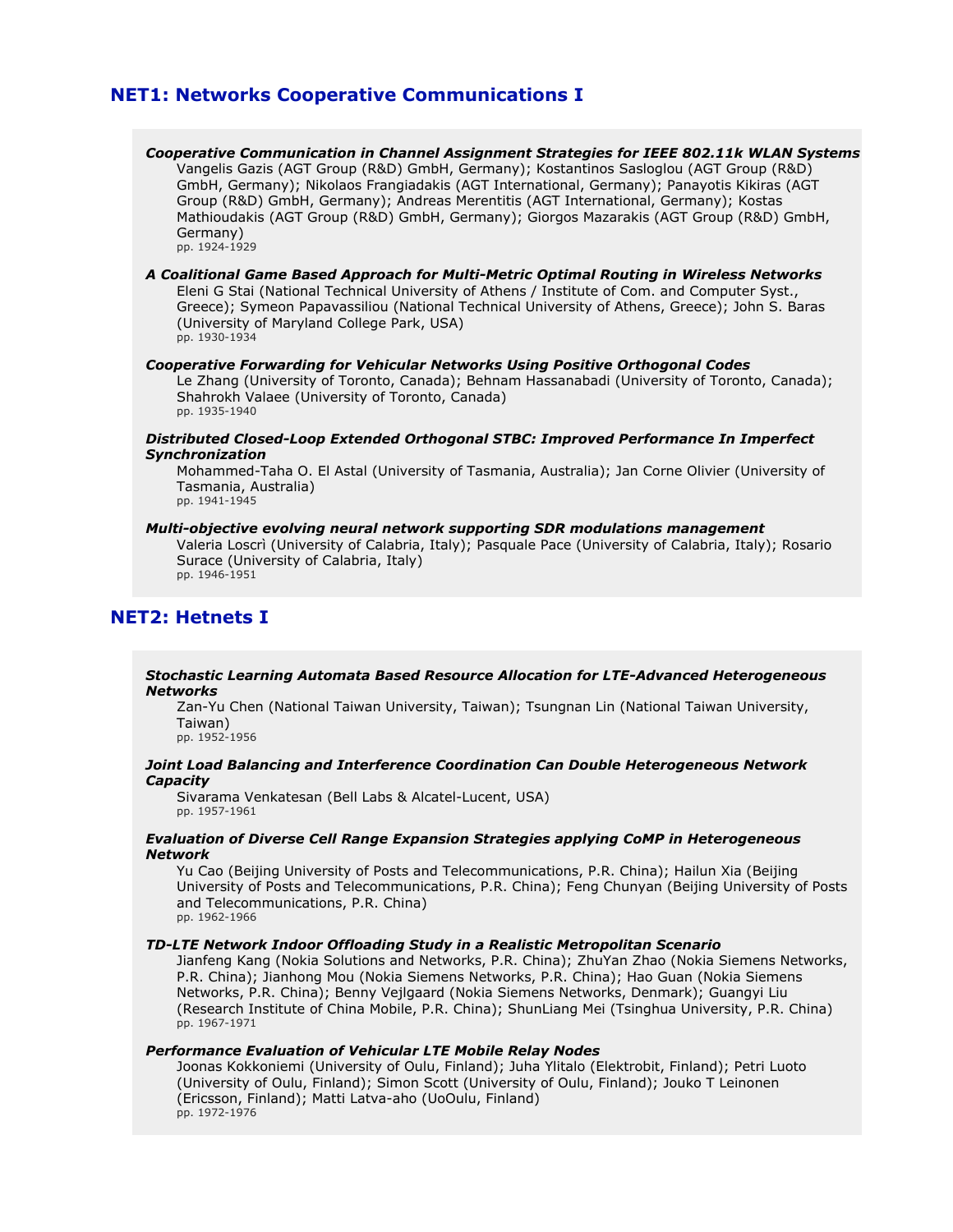# **NET3: Wireless Sensor Networks I**

| <b>Mobile Robot Comes to the Rescue in a WSN</b><br>Husam Y Alzaq (Istanbul Technical University, Turkey); Sanem Kabadayi (Istanbul Technical<br>University, Turkey)<br>pp. 1977-1982                                                                                                                                                                          |
|----------------------------------------------------------------------------------------------------------------------------------------------------------------------------------------------------------------------------------------------------------------------------------------------------------------------------------------------------------------|
| <b>Improving the AODV-based ZigBee Routing Protocol through Pivots</b><br>Nancy El Rachkidy (Blaise Pascal University, France); Alexandre Guitton (Clermont University,<br>France); Chiara Buratti (University of Bologna, Italy)<br>pp. 1983-1988                                                                                                             |
| Joint Routing and Transmission Power Control for Collection Tree Protocol in WSN<br>Marc Barceló (Universitat Autònoma de Barcelona, Spain); Alejandro Correa (Universitat Autònoma<br>de Barcelona, Spain); José López Vicario (Universitat Autonoma de Barcelona, Spain); Antoni Morell<br>(Universitat Autonoma de Barcelona (UAB), Spain)<br>pp. 1989-1993 |
| <b>Fueling Wireless Networks Perpetually: A Case of Multi-hop Wireless Power Distribution</b><br>Liu Xiang (Nanyang Technological University, Singapore); Jun Luo (Nanyang Technological<br>University, Singapore); Kai Han (Zhongyuan University of Technology, P.R. China); Gaotao Shi<br>(Tianjin University, P.R. China)<br>pp. 1994-1999                  |
| Self-Organized Distributed Compressive Projection in Large Scale Wireless Sensor Networks<br>Mihaela I. Chidean (Rey Juan Carlos University, Spain); Eduardo Morgado (Rey Juan Carlos<br>University, Spain); Julio Ramiro (University King Juan Carlos, Spain); Antonio J. Caamaño (Rey<br>Juan Carlos University of Madrid, Spain)<br>pp. 2000-2004           |
| <b>PHY1: Physical Layer Security - I</b>                                                                                                                                                                                                                                                                                                                       |

Special Session SS5-I

4 invited presentations

# *Physical Layer Security for Wireless Sensor Networks*

Jinho Choi (Gwangju Institute of Science and Technology (GIST), Korea); Jeongseok Ha (KAIST, Korea); Hyoungsuk Jeon (Korea Advanced Institute of Science and Technology, Korea) pp. 1-6

# *Multi-Objective Beamforming for Secure Communication in Systems with Wireless Information and Power Transfer*

Derrick Wing Kwan Ng (University Erlangen-Nürnberg, Germany); Lin Xiang (University Erlangen-Nuremberg, Germany); Robert Schober (University of British Columbia, Canada) pp. 7-12

# *Detection of Pilot Contamination Attack Using Random Training and Massive MIMO*

Dževdan Kapetanović (Luxembourg University, Luxemburg); Gan Zheng (University of Essex & University of Luxembourg, United Kingdom); Kai-Kit Wong (University College London, United Kingdom); Björn Ottersten (University of Luxembourg, Luxemburg) pp. 13-18

*Semantically Secure Lattice Codes for the Gaussian Wiretap Channel*

Laura Luzzi (ENSEA & CNRS, Université de Cergy-Pontoise, France)

# **PHY2: Optical Wireless Communications**

Special Session 4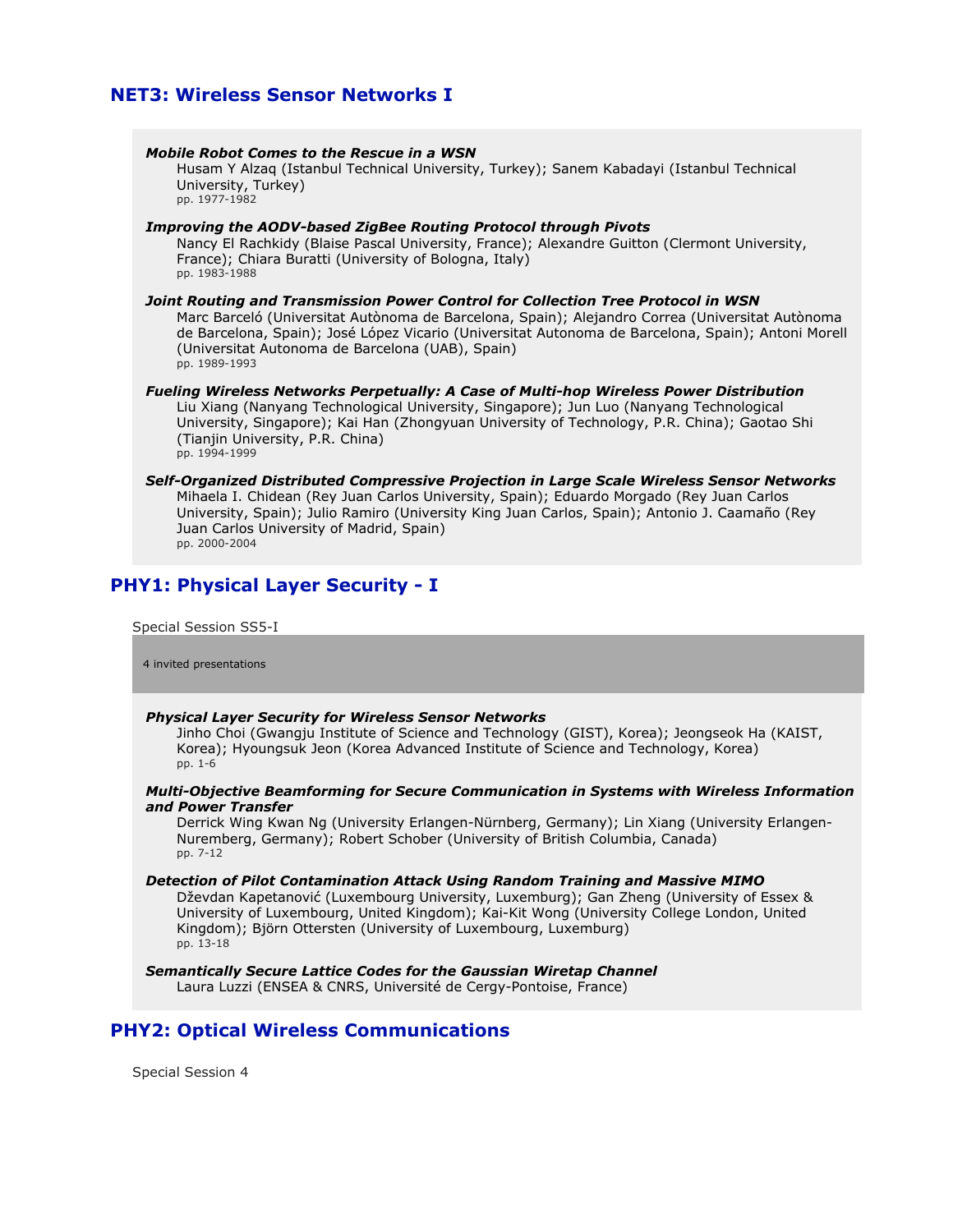### *Fractional Frequency Reuse in Optical Wireless Cellular Networks*

Cheng Chen (University of Edinburgh, United Kingdom); Nikola Serafimovski (University of Edinburgh, United Kingdom); Harald Haas (The University of Edinburgh, United Kingdom) pp. 3594-3598

### *Performance Evaluation of Optical Wireless Identification Scheme employing Thinfilm Corner Cube Retroreflector*

Khourn Khemry (Waseda University, Japan); Jiang Liu (Waseda University, Japan); Wasinee Noonpakdee (Thammasat University, Thailand); Shigeru Shimamoto (Waseda University & Graduate School of Global Information and Telecommunication Studies, Japan) pp. 3599-3604

### *A Comparison between DCO-OFDMA and Synchronous One-Dimensional OCDMA for Optical Wireless Communications*

John Fakidis (The University of Edinburgh, United Kingdom); Dobroslav A. Tsonev (University of Edinburgh, United Kingdom); Harald Haas (The University of Edinburgh, United Kingdom) pp. 3605-3609

# *Experimental Validation of Fog Models for FSO under Laboratory Controlled Conditions*

Muhammad Ijaz (Northumbria University, United Kingdom); Zabih Ghassemlooy (Northumbria University, United Kingdom); Hoa Le Minh (Northumbria University, United Kingdom); Stanislav Zvanovec (Czech Technical University in Prague, Czech Republic); Joaquin Perez (Northumbria University & Faculty of Engineering and Environment, United Kingdom); Jiri Pesek (University of Pardubice, Czech Republic); Ondrej Fiser (Institute of Atmospheric Physics & Fac. of Electrical Engineering and Informatics/Uni of Pardubice, Czech Republic) pp. 19-23

# *Localized SC-FDMA with Constant Envelope*

Volker Jungnickel (Fraunhofer Heinrich Hertz Institute, Germany); Liane Grobe (Fraunhofer Heinrich Hertz Institute, Germany) pp. 24-29

# **PHY4: Channel Modelling and Simulation I**

# *Sparse Multipath Channels: Modelling, Analysis,and Simulation*

Matthias Pätzold (University of Agder, Norway); Gulzaib Rafiq (University of Agder, Norway) pp. 30-35

#### *TVWS Extension of the 3GPP/ITU Channel Model*

Reham Almesaeed (University Of Bristol, United Kingdom); Angela Doufexi (University of Bristol, United Kingdom); Naim Dahnoun (University of Bristol, United Kingdom); Andrew Nix (University of Bristol, United Kingdom) pp. 36-40

### *3D Channel Model Extensions and Characteristics Study for Future Wireless Systems*

Meilong Jiang (InterDigital Communications, LLC, USA); Mohsen Hosseinian (InterDigital Communications, LLC, USA); Moon-il Lee (InterDigital Communication, USA); Janet Stern-Berkowitz (InterDigital Communications, Inc., USA) pp. 41-46

# *An Empirical Channel Model for the Effect of Human Body on Ray Tracing*

Yishuang Geng (Worcester Polytechnic Institute, MA, USA); Yadong Wan (University of Science and Technology Beijing, P.R. China); Jie He (University of Science and Technology Beijing, P.R. China); Kaveh Pahlavan (WPI, USA) pp. 47-52

# *Delay Spread Properties in a Measured Massive MIMO System at 2.6 GHz*

Sohail Payami (Lund University, Sweden); Fredrik Tufvesson (Lund University, Sweden) pp. 53-57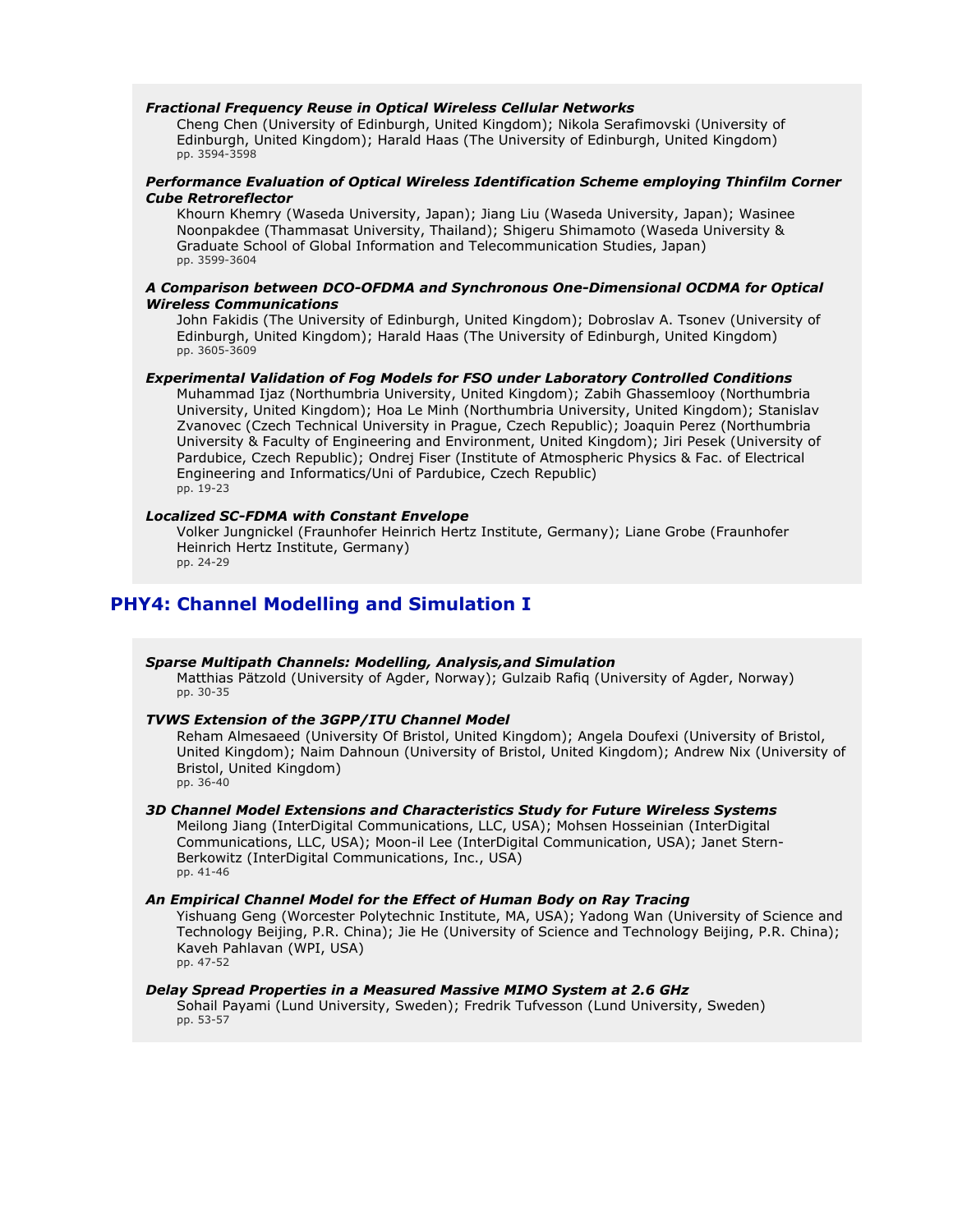# **PHY49: PHY Aspects of WLAN, WPAN, and WBAN**

# *Characteristics of the Complex Received Signal in Dynamic Body Area Networks*

Simon Cotton (Queen's University, Belfast, United Kingdom); Arjan Meijerink (University of Twente, The Netherlands); William G. Scanlon (Queen's University Belfast & University of Twente, United Kingdom) pp. 58-62

#### *Improving Preamble Detection Performance of IEEE P802.15.4k DSSS PHY*

Ith Vannsith (Tohoku University, Japan); Tuncer Baykas (Tohoku University, Japan); Shuzo Kato (Tohoku University, Japan) pp. 63-67

*Design and Evaluation of a Wideband Full-Duplex OFDM System Based on AASIC* Zhaowu Zhan (INSA Lyon, France) pp. 68-72

*Indoor Field Experiment Results on Spatial Multiplexing MIMO Using Dual-Polarized Antennas* HyeongSook Park (ETRI, Korea) pp. 73-77

*A High Performance MIMO Detection Algorithm for DL MU-MIMO with Practical Errors in IEEE 802.11ac Systems*

Jangyong Park (Yonsei University, Korea); Minjoon Kim (Yonsei University, Korea); Hyunsub Kim (Yonsei University, Korea); Jaeseok Kim (Yonsei University, Korea) pp. 78-82

# **PHY5: Physical Layer Network Coding**

*Coordinated Transceiver in MIMO Heterogeneous Network with Physical-Layer Network Coding* Shuai Wang (Beijing University of Posts and Telecommunications, P.R. China); Zhigang Wen (Beijing University of Posts and Telecommunications, P.R. China); Zibo Meng (Beijing University of Posts and Telecommunications, P.R. China); Dongjian Chen (Beijing University of Posts and Telecommunications, P.R. China); Cheng Li (Beijing University of Posts and Telecommunications, P.R. China); Chunxiao Fan (Beijing University of Posts and Telecommunications, P.R. China) pp. 83-88

*MIMO Physical Layer Network Coding based Underlay Device-to-Device Communication* Keeth Saliya Jayasinghe Laddu (University of Oulu, Finland); Praneeth Jayasinghe (University of Oulu, Finland); Nandana Rajatheva (University of Oulu, Finland); Matti Latva-aho (UoOulu, Finland) pp. 89-94

*Multilevel Coded Linear Physical-layer Network Coding With Extended Mapping in Galois Field for Rayleigh fading Two-Way Relay Channels*

Dong Fang (University of York, United Kingdom); Alister G. Burr (University of York, United Kingdom) pp. 95-99

*A Soft Information Delivery Scheme in Two-Way Relay Channels with Network Coding* Yiwen Li (The University of Sydney, Australia); Zihuai Lin (University of Sydney, Australia); Jun Li (University of Sydney, Australia); Branka Vucetic (The University of Sydney, Australia) pp. 100-104

#### *Adaptive Network Coding over Cognitive Relay Network* Young Jin Chun (Qatar University, Qatar); Mazen Omar Hasna (Qatar University, Qatar); Ali Ghrayeb (Texas A&M University at Qatar, Qatar) pp. 105-110

# **PHY50: Vehicular Communications**

*Performance Evaluation on Path Diversity in Radio Links between Unmanned Aerial Vehicles* Kenichi Takizawa (National Institute of Information and Communications Technology, Japan)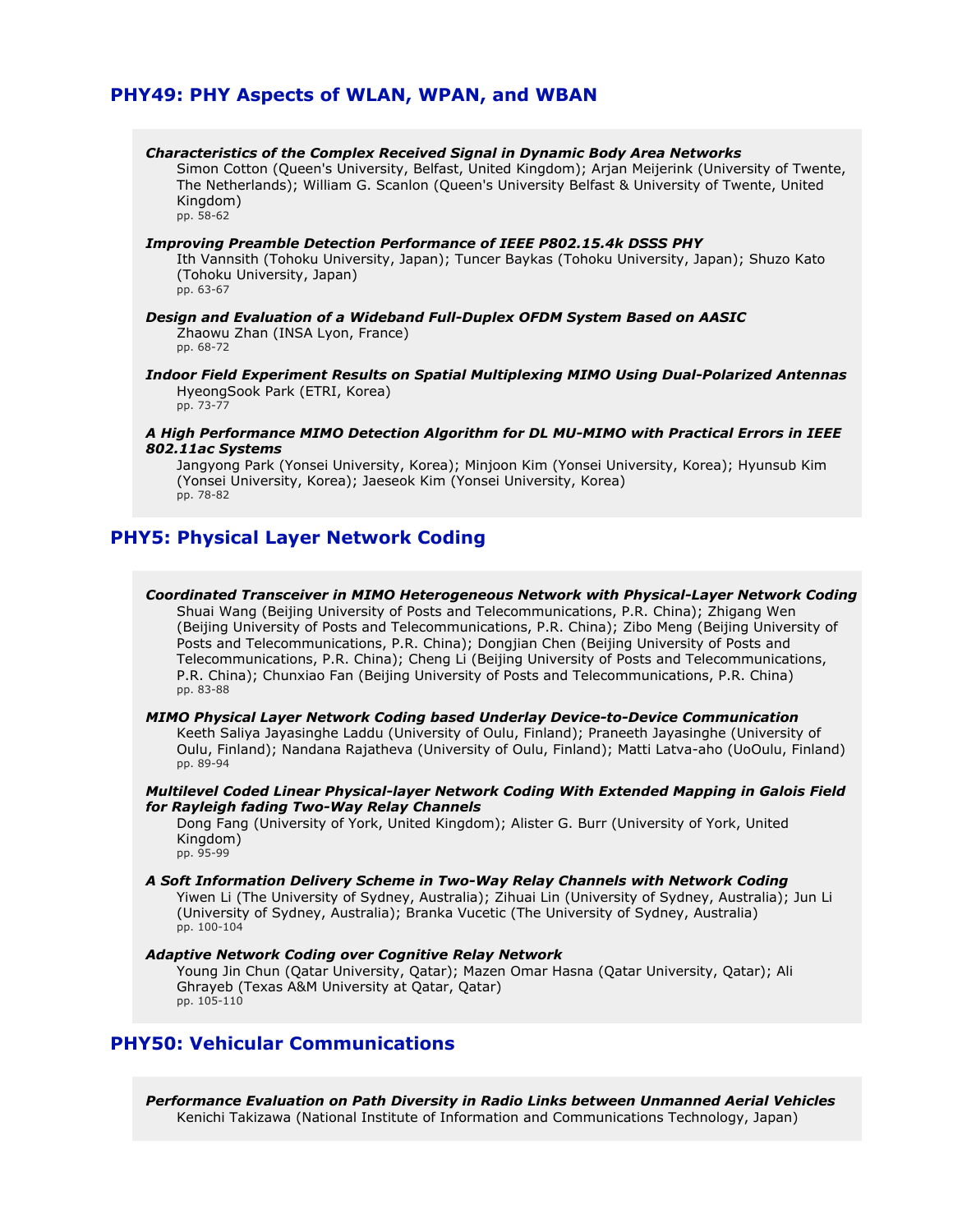pp. 111-116

### *An evaluation of transmission performance for wireless harness systems using propagation models in an automobile engine compartment*

Hironobu Hatamoto (Oki Electric Industry Co., Ltd., Japan); Susumu Ano (ATR, Japan); Noriyasu Kikuchi (Oki Electric Industry Co., Ltd., Japan); Shimizu Satoru (OKI, Japan) pp. 117-121

- *A 3-D Wideband MIMO Channel Model for Mobile-to-Mobile Relay-based Communications* Emmanouel T. Michailidis (University of Piraeus, Greece); Athanasios G. Kanatas (University of Piraeus, Greece) pp. 122-126
- *Proxy Mobile IPv6 for Electric Vehicle Charging Service: Use Cases and Analysis* Tien-Thinh Nguyen (EURECOM, France); Christian Bonnet (EURECOM, France); Jérôme Härri (EURECOM, France) pp. 127-131

# **PHY7: PHY Interactive-Poster I**

Cooperative Communications, Ultra-Wideband Communications, Vehicular Communications, Security

- *End-to-End Rateless-Coded Physical Layer Network Coding in Two-Way Relay Systems* Chuangmu Yao (Zhejiang University, P.R. China); Zhaoyang Zhang (Zhejiang University, P.R. China); Yu Zhang (Zhejiang University, P.R. China); Shaolei Chen (Zhejiang University, P.R. China) pp. 132-137
- *Symbol Error Rate of Two-way Decode-and-Forward Relaying with Co-channel Interference* Youyun Xu (PLA Uuniversity of Science & Technology & Shanghai Jioatong University, P.R. China); Xiaochen Xia (College of Communication Engineering, PLA University of Science and Technology, P.R. China); Kui Xu (Institute of Communications Engineering, PLAUST, P.R. China); Chen Yande (PLA Nanjing Army Command College, Nanjing, P.R. China) pp. 138-143

*Performance Evaluation of cooperation-based techniques for M2M traffic over LTE* Isabel Delgado-Luque (Universidad de Málaga, Spain); Francisco Blánquez (University of Malaga, Spain); Francisco Javier Martín-Vega (University of Málaga, Spain); Manuel Garcia Fuertes (AT4 Wireless, S.A., Spain); Gerardo Gomez (University of Málaga, Spain); Mari Carmen Aguayo-Torres (University of Malaga, Spain); J. Tomás Entrambasaguas (Universidad de Málaga, Spain); Janie Baños (AT4 Wireless, Spain) pp. 144-148

*The Optimal Link Selection for Buffer-Aided Multiuser Relay Networks*

Zhi Chen (University of Electronic Science and Technology of China & University of California, Riverside, P.R. China); Yu Gong (Loughborough University, United Kingdom); Xueshi Jiang (University of Electronic Science and Technology of China, P.R. China) pp. 149-153

- *Multi-carrier Cooperated Interference Cancelation in Heterogeneous Cellular Networks* Yunlu Wang (Beihang University, P.R. China); Yafei Tian (Beihang University, P.R. China); Chenyang Yang (Beihang University, P.R. China); Chengjun Sun (Beijing Samsung Telecom R & D Center, P.R. China) pp. 154-158
- *Compensation of Multiple Carrier Frequency Offsets in Amplify-and-Forward Cooperative Networks*

Yu Jun Won (Chung-Buk National University, Korea); Bo-Seok Seo (Chungbuk National University, Korea)

pp. 159-163

*RF Identification and Security Technique for Highly-Secure UWB Information Systems* Mohamed Kheir (Christian-Albrechts-University of Kiel & Germany, Germany); Heinz Kreft (Christian-Albrechts-University of Kiel, Germany); Reinhard Knoechel (CAU Kiel, Germany) pp. 164-168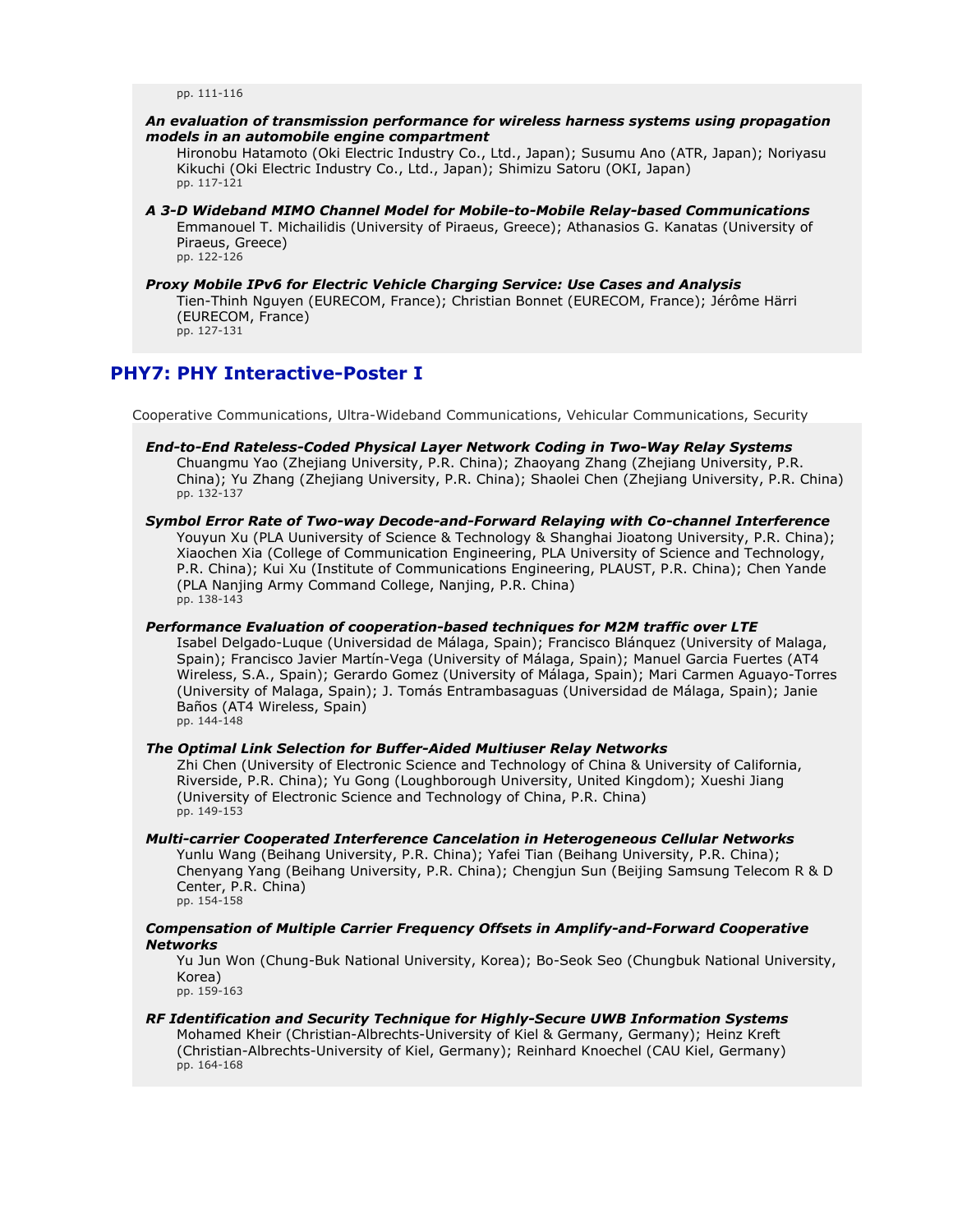# *Cluster-based Cooperative Jamming in Wireless Multi-hop Networks*

Li Wang (Beijing University of Posts and Telecommunications, P.R. China); Chunyan Cao (BUPT, P.R. China); Xin Jacob Ma (Beijing University of Posts and Telecommunications, P.R. China); Mei Song (, P.R. China) pp. 169-174

#### *Multi-Destination Relaying Protocol for Enhanced Spectral Efficiency*

Seong Hwan Kim (McGill University, Canada); Tho Le-Ngoc (McGill University, Canada); Junsu Kim (Korea Polytechnic University, Korea) pp. 175-179

### *Reliability of Network Simulators and Simulation Based Research*

Shahbaz Khan (University of Engineering & Technology, Pakistan); Bilal Aziz (UET Peshawar, Pakistan); Sundus Najib (UET Peshawar, Pakistan); Aziz Ahmed (University of Engineering & Technology, Pakistan); Muhammad Usman (University of Engineering & Technology, Peshawar, Pakistan); Sadiq Ullah (University of Engineering and Technology, Peshawar, Pakistan) pp. 180-185

# *Sub-meter UWB localization: Low complexity design and evaluation in a real localization system*

Georgios Selimis (imec / Holst Centre, The Netherlands); Jac Romme (IMEC / Holst Centre, The Netherlands); Hans Pflug (Holst Centre / imec, The Netherlands); Kathleen Philips (IMEC / Holst Centre, The Netherlands); Guido Dolmans (Holst Centre / IMEC-NL, The Netherlands); Harmke de Groot (Holst Centre/IMEC, The Netherlands) pp. 186-191

# *Maximal Power Path Detection for OFDM Timing-Advanced Synchronization Schemes*

Yao-Chia Chan (National Taipei University of Technology, Taiwan); Po-Hsuan Tseng (National Taipei University of Technology, Taiwan); Ding-Bing Lin (National Taipei University of Technology, Taiwan); Hsin-Piao Lin (National Taipei University of Technology, Taiwan) pp. 192-196

#### *Multi-Carrier ICI Coordination in Heterogeneous Networks Based on Han-Kobayashi Coding* Nannan Hou (Beihang University, P.R. China); Yafei Tian (Beihang University, P.R. China); Chenyang Yang (Beihang University, P.R. China) pp. 197-201

#### *Interference Alignment and Cancellation for the Two-User X Channels with a Relay* Sungkyu Jung (Samsung Electronics, Korea); Jungwoo Lee (Seoul National University, Korea) pp. 202-206

#### *Energy Efficiency Design in MC-CDMA Cooperative Networks*

Lucas Dias H Sampaio (Escola Politecnica of University of Sao Paulo, Brazil); Alvaro Souza (University of São Paulo, Brazil); Taufik Abrão (State University of Londrina, Brazil); Paul Jean Etienne Jeszensky (Escola Politecnica of University of Sao Paulo, Brazil) pp. 207-212

#### *Interference Analysis for Spatial Reused Cooperative Multihop Wireless Networks*

Behrouz Maham (University of Tehran, Iran); Walid Saad (University of Miami, USA); Mérouane Debbah (Supelec, France); Zhu Han (University of Houston, USA) pp. 213-217

#### *Compressed Sensing Bayes-Risk Detection for Frame Based Multi-User Systems*

Fabian Monsees (University of Bremen & Institute for Telecommunications and High-Frequency Techniques (ITH), Germany); Carsten Bockelmann (University of Bremen, Germany); Armin Dekorsy (University of Bremen & Institute for Telecommunications and High-Frequency Techniques, Germany) pp. 218-222

#### *Interference Management for Multiple Device-to-Device Communications Underlaying Cellular Networks*

Serveh Shalmashi (KTH Royal Institute of Technology, Sweden); Guowang Miao (KTH, Royal Institute of Technology & Department of Communications Systems, USA); Slimane Ben Slimane (KTH Royal Institute of Technology, Sweden) pp. 223-227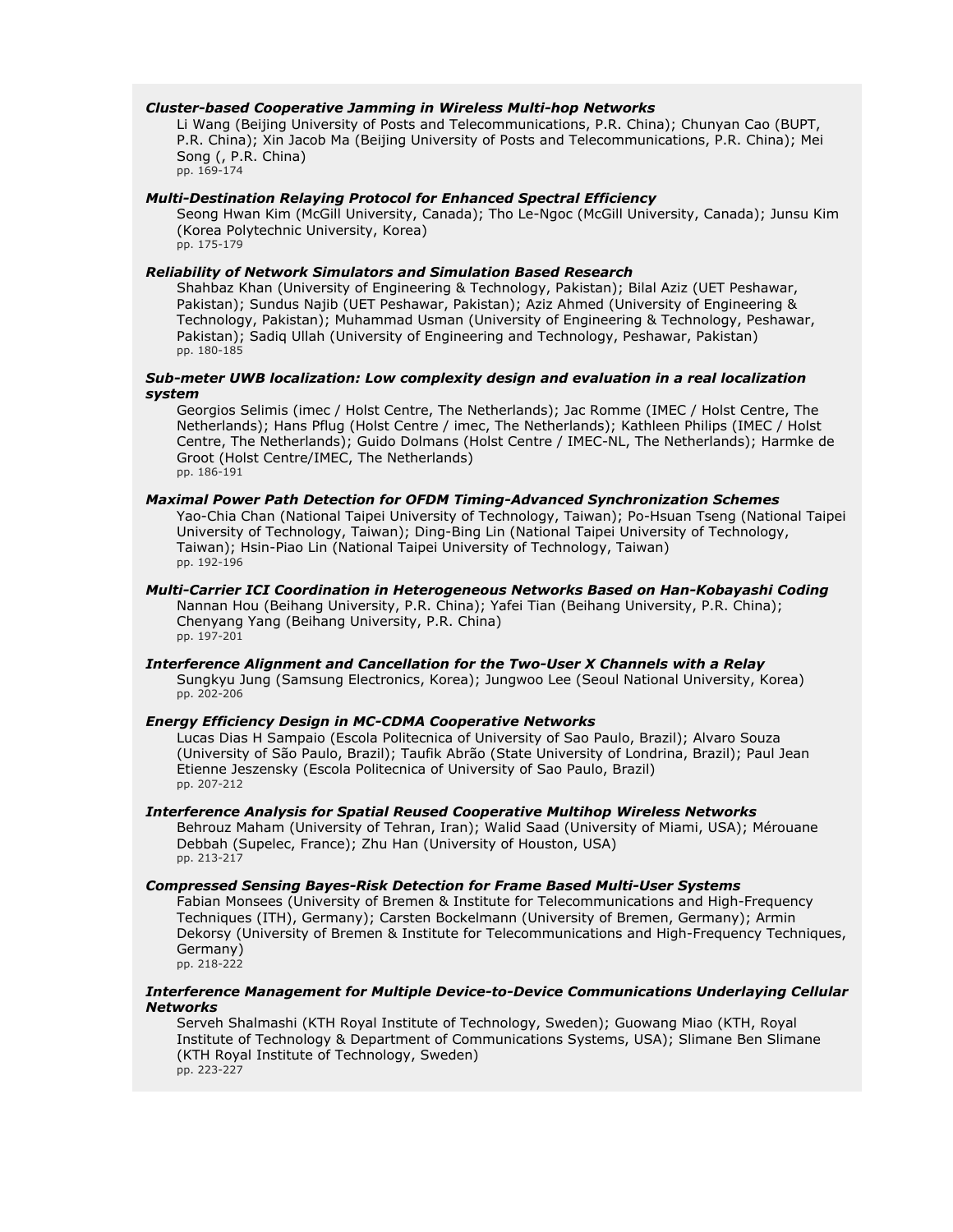### *Zinc-Air Battery Modeling for Small Form Factor IR-UWB Wireless Sensor Network Radios*

Hans Pflug (Holst Centre / imec, The Netherlands); Jos Oudenhoven (Holst Centre / imec, Belgium); Nauman F. Kiyani (Holst Centre / IMEC-NL, The Netherlands); Johannes H.C. van den Heuvel (Holst Centre / imec & IMEC, The Netherlands); Kathleen Philips (IMEC / Holst Centre, The Netherlands); Harmke de Groot (Holst Centre/IMEC, The Netherlands) pp. 228-232

## *Exploiting Unique Polarisation Characteristics at 60 GHz for Fast Beamforming High Throughput MIMO WLAN Systems*

Djamal Eddine Berraki (University of Bristol, United Kingdom); Simon Armour (University of Bristol, United Kingdom); Andrew Nix (University of Bristol, United Kingdom) pp. 233-237

# *Average Secrecy Rate under Transmit Antenna Selection for the Multiple-Antenna Wiretap Channel*

Nayeema Sadeque (University of South Australia & Institute for Telecommunications Research, Australia); Ingmar Land (University of South Australia, Australia); Ramanan Subramanian (University of South Australia & Institute of Telecommunications Research, Australia) pp. 238-242

# **APP2: Communication Systems & Applications - II**

#### *Priority Based Soft-Handover Scheme for Multi-Services in Intelligent Transportation Systems over WCDMA Networks*

Linlin Sun (Beijing University of Posts and Telecommunications, P.R. China); Hui Tian (Beijng university of posts and telecommunications, P.R. China); Ziqiang Liu (Beijing University of Posts and Telecommunications, P.R. China); Jinhong Li (Beijing University of Posts and Telecommunications, P.R. China) pp. 3445-3449

#### *A Personal Emergency Communication Service for Smartphones using FM transmitters*

Yu-Jia Chen (National Chiao Tung University, Taiwan); Chia-Yu Lin (National Chiao Tung University, Taiwan); Li-Chun Wang (National Chiao Tung University, Taiwan) pp. 3450-3455

# *An Active Audio Steganography Attacking Method using Discrete Spring Transform*

Qilin Qi (University of Nebraska, USA); Aaron Sharp (University of Nebraska, USA); Dongming Peng (University Nebraska - Lincoln, USA); Yaoqing (Lamar) Yang (University of Nebraska-Lincoln, USA); Hamid Sharif (University of Nebraska-Lincoln, USA) pp. 3456-3460

#### *VoIP Services for Ocean Fishery Vessels over Integrated Wireless and Wireline Networks* Yong Bai (Hainan University, P.R. China) pp. 3461-3465

# *Wide-Area Disaster Surveillance Using Electric Vehicles and Helicopters*

Kenichi Mase (Niigata University, Japan) pp. 3466-3471

# **MAC2: Resource allocation and scheduling in OFDM/OFDMA and orthogonalchannel systems**

# *BER-Driven Resource Allocation in OFDMA Systems*

Mau-Luen Tham (University Malaya, Malaysia); Chee Onn Chow (Universiti Malaya, Malaysia); Hiroshi Ishii (Tokai University, Japan); Keisuke Utsu (Tokai University, Japan) pp. 1513-1517

### *Throughput Maximization with Short and Long Term Jain's Index Guarantees in OFDMA Systems*

Chongtao Guo (Xidian University, P.R. China); Min Sheng (Xidian University, P.R. China); Xijun Wang (Xidian University, P.R. China); Yan Zhang (Xidian University, P.R. China) pp. 1518-1522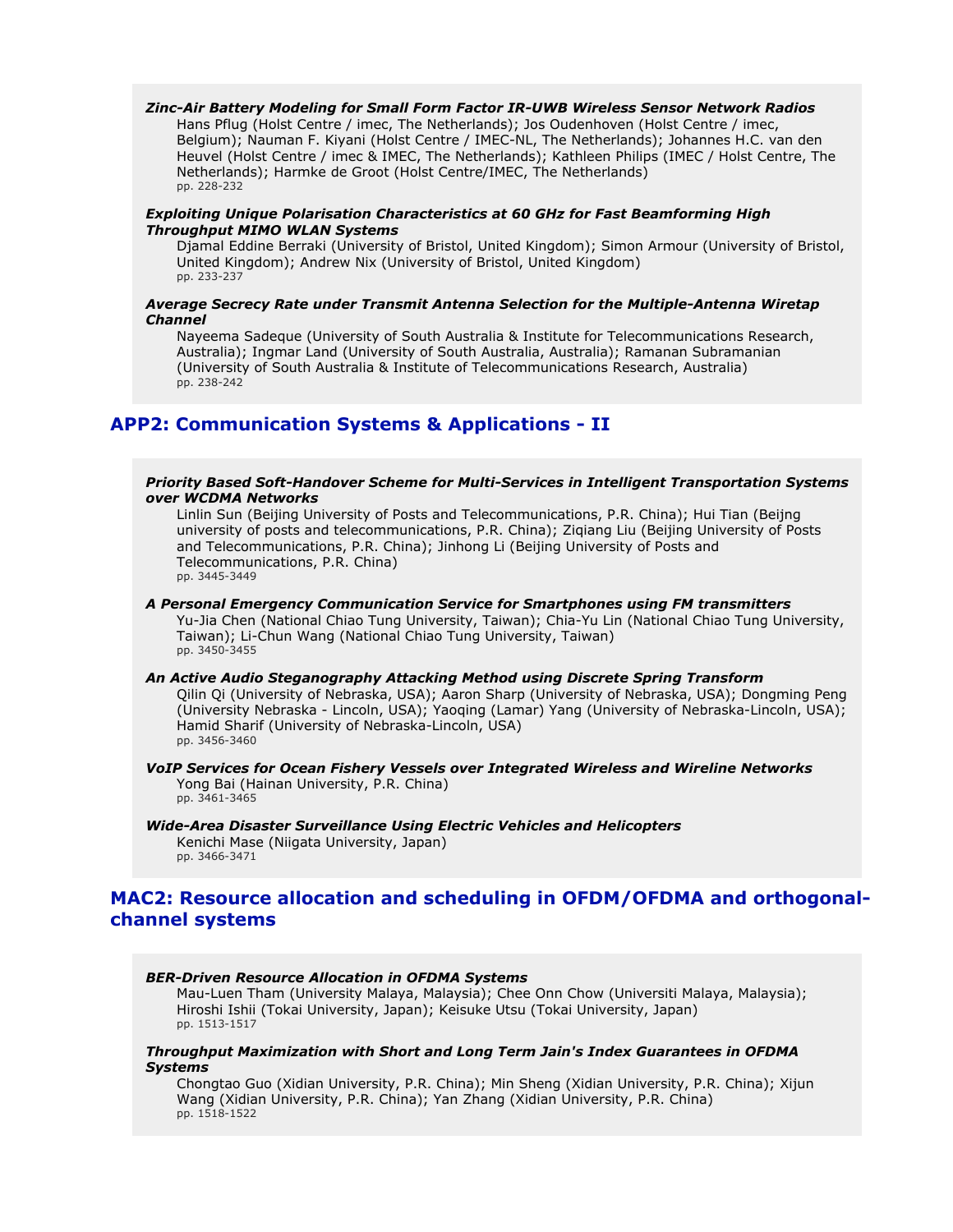## *A traffic aware joint CQI feedback and scheduling scheme for multichannel downlink systems in TDD feedback mode*

Apostolos Destounis (Alcatel-Lucent Bell Labs France, France); Mohamad Assaad (Supelec, France); Mérouane Debbah (Supelec, France); Bessem Sayadi (Alcatel-Lucent Bell-Labs, France) pp. 1523-1527

# *Performance Analysis of Soft Frequency Reuse Schemes for a Multi-Cell LTE-Advanced System with Carrier Aggregation*

Mohammed Saad ElBamby (University of Oulu & Cairo University, Finland); Khaled Elsayed (Cairo University, Egypt) pp. 1528-1532

*Resource allocation for load minimization jointly with admission control in OFDMA wireless networks*

Ying Yang (University of Science and Technology of China, P.R. China); Marco Moretti (Università di Pisa, Italy); Wenxiang Dong (University of Science and Technology of China, P.R. China); Weidong Wang (University of Science and Technology of China, P.R. China) pp. 1533-1537

# **MAC3: Optimization methods for resource and capacity management**

# *Performance Analysis of a Multi-Hop IEEE 802.15.4g OFDM System in Multi-PHY Layer Network*

Chin-Sean Sum (National Institute of Information and Communications Technology, Japan); Fumihide Kojima (National Institute of Information and Communications Technology, Japan); Hiroshi Harada (National Institute of Information & Communications Technology (NICT), Japan) pp. 1538-1542

#### *Proactive Storage at Caching-Enable Base Stations in Cellular Networks*

Jingxiong Gu (Zhejiang University, P.R. China); Wei Wang (Zhejiang University, P.R. China); Aiping Huang (Zhejiang University, P.R. China); Hangguan Shan (Zhejiang University, P.R. China) pp. 1543-1547

# *Global Network Coordination in Densified Wireless Access Networks through Integer Linear Programming*

Antonis G Gotsis (University of Piraeus, Greece); Angeliki Alexiou (University of Piraeus, Greece) pp. 1548-1553

#### *A User-Pairing based Resource Allocation Scheme for a Large Number of Devices in M2M Communications*

Inkyu Bang (Korea Advanced Institute of Science and Technology, Korea); Kab Seok Ko (KAIST, Korea); Dan Keun Sung (Korea Advanced Institute of Science and Technology, Korea) pp. 1554-1558

# *Implementation and Evaluation of Extended-range Indoor Wireless Sensor Networks*

Chih-Kuang Lin (Bell Labs, Ireland); Senad Bulja (Bell Labs, Alcatel-Lucent, Ireland) pp. 1559-1564

# **MAC4: MAC Interactive-Poster**

# *Block Acknowledgment Mechanisms for the optimization of channel use in Wireless Sensor Networks*

Norberto Barroca (Instituto de Telecomunicações, Portugal); Fernando J. Velez (University of Beira Interior & Instituto de Telecomunicações, Portugal); Periklis Chatzimisios (Alexander TEI of Thessaloniki, Greece) pp. 1565-1570

#### *A Downlink Scheduling Approach for Balancing QoS in LTE Wireless Networks*

Moustafa Nasralla (Kingston University, United Kingdom); Maria G. Martini (Kingston University, United Kingdom) pp. 1571-1575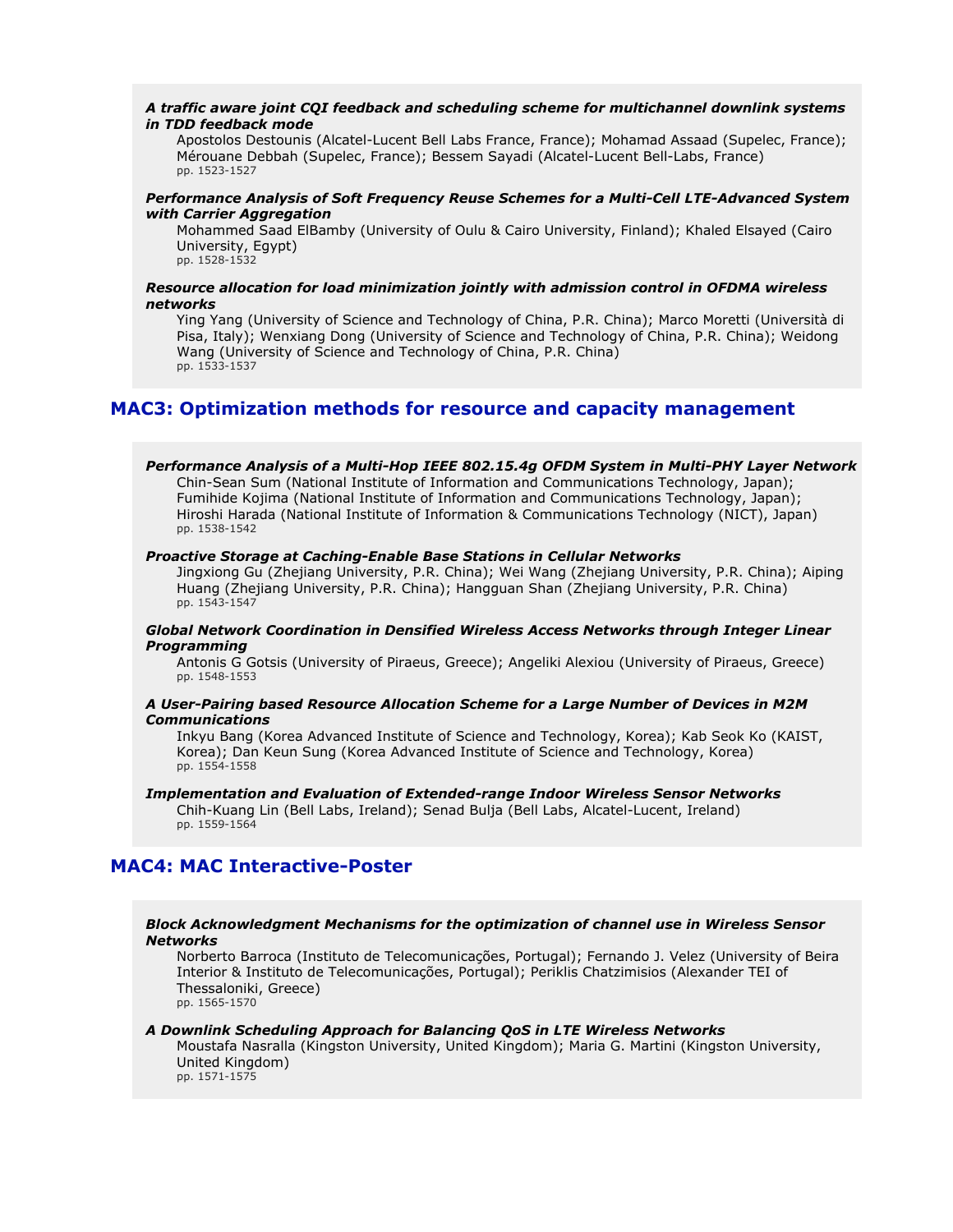### *Self-organizing and Self-healing Mechanisms in Cooperative Small-cell Networks*

Eunmi Chu (Korea Advanced Institute of Science and Technology, Korea); Inkyu Bang (Korea Advanced Institute of Science and Technology, Korea); Seong Hwan Kim (McGill University, Canada); Dan Keun Sung (Korea Advanced Institute of Science and Technology, Korea) pp. 1576-1581

# *Multi-Cell Cooperative Scheduling for Uplink SC-FDMA Systems*

Jinping Niu (Xidian University, P.R. China); Daewon Lee (Georgia Institute of Technology & Broadcom Corporation, USA); Tao Su (Xidian University, P.R. China); Geoffrey Li (Georgia Tech, USA); Zhihua Tang (Huawei Shanghai Research Institute, P.R. China); Yusun Fu (Huawei Shanghai Rearch Institute, P.R. China) pp. 1582-1586

#### *Shaping Schemes for Diverse Data Applications in LTE Advanced Wireless Networks*

Chie Ming Chou (National Chiao Tung University, Taiwan); Cheng-Jie Tsai (National Chiao Tung University, Taiwan); Tzu-Han Wu (Chiao Tung University, Taiwan); Tsern-Huei Lee (National Chiao Tung University, Taiwan); ChingYao Huang (National Chiao Tung University, Taiwan); Chia-Chun Alex Hsu (MediaTek Inc., Taiwan) pp. 1587-1591

#### *Interference Management and Cell Range Expansion Analysis for LTE Picocell Deployments* Miguel Eguizabal-Alonso (University of Zaragoza, Spain); Angela Hernández-Solana (University of Zaragoza, Spain) pp. 1592-1597

#### *Deterministic Medium Access Mechanism for Time-Critical Wireless Sensor Network Applications*

Tao Zheng (Beijing Jiaotong University, P.R. China); Mikael Gidlund (ABB, Sweden); Johan Åkerberg (ABB AB, Sweden) pp. 1598-1602

#### *Resource-Optimal Network Resilience for Real-Time Data Exchanges in Cyber-Physical Systems* Shao-Yu Lien (National Formosa University, Taiwan); Shin-Ming Cheng (National Taiwan University of Science and Technology, Taiwan) pp. 1603-1608

#### *Proposal of a Cognitive Based MAC Protocol for M2M Environments*

Daniele Tarchi (University of Bologna, Italy); Romano Fantacci (University of Florence, Italy); Dania Marabissi (University of Florence, Italy) pp. 1609-1613

#### *Performance of Channel-Aware M2M Communications based on LTE Network Measurements*

Christoph Ide (TU Dortmund University, Germany); Bjoern Dusza (TU Dortmund University, Germany); Christian Wietfeld (TU Dortmund University & Communication Networks Institute, Germany) pp. 1614-1618

# *Consecutive Group Paging for LTE Networks Supporting Machine-type Communications Services*

Ruki Harwahyu (National Taiwan University of Science and Technology, Taiwan); Ray-Guang Cheng (National Taiwan University of Science and Technology, Taiwan); Riri Fitri Sari (Universitas Indonesia, Indonesia)

pp. 1619-1623

# *Distributed Resource Management for Device-to-Device (D2D) Communication Underlay Cellular Networks*

Si Wen (Beijing University of Posts and Telecommunication, P.R. China); Xiaoyue Zhu (BUPT, P.R. China); Zhesheng Lin (Beijing University of Posts and Telecommunications, P.R. China); Xin Zhang (Beijing University of Posts and Telecommunications, P.R. China); Dacheng Yang (Beijing University of Posts and Telecommunications, P.R. China) pp. 1624-1628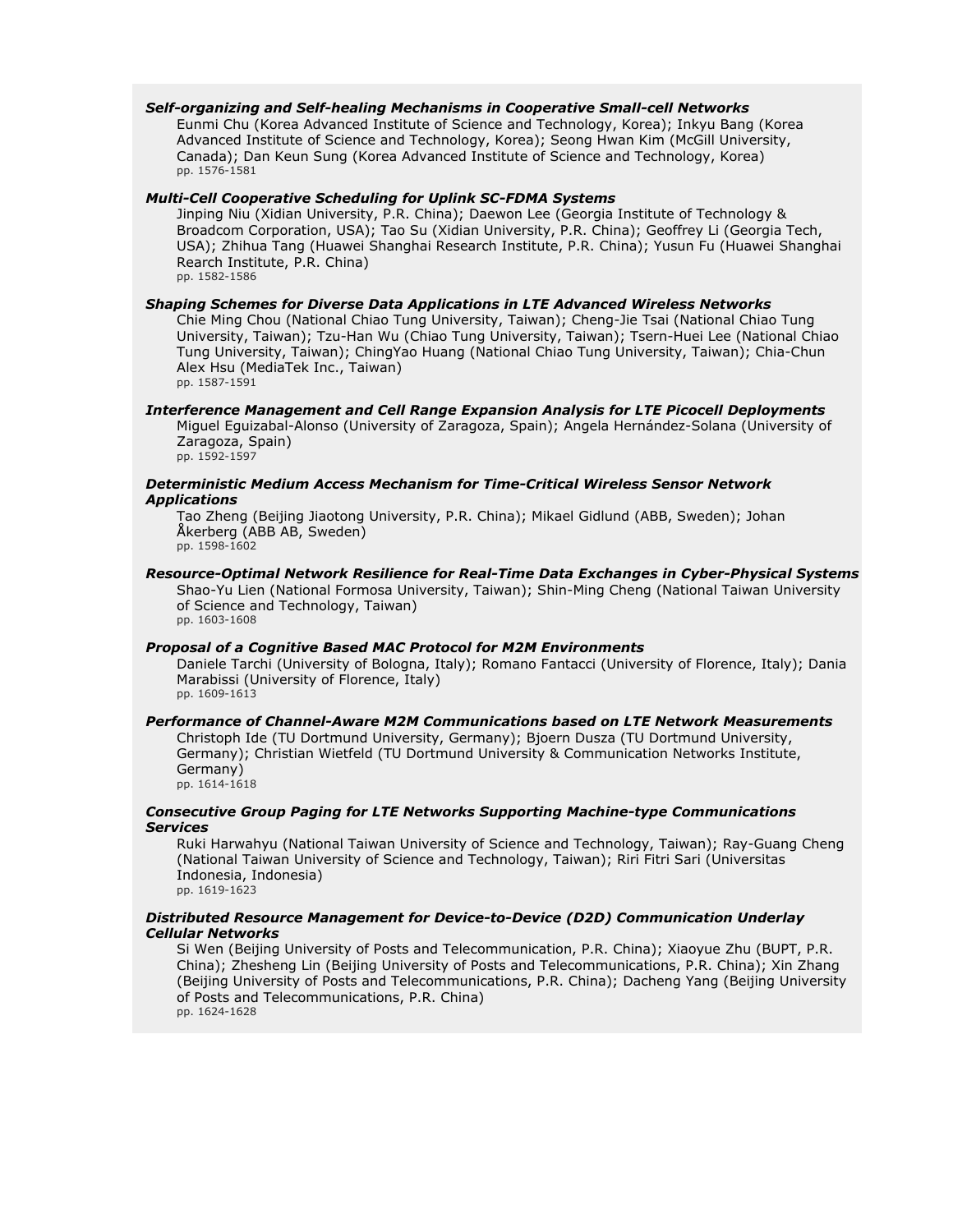# **NET4: Networks Cooperative Communications II**

*PAPR reduction of Ampify-and-Forward Relay OFDM System Using Subcarrier Pairing Method* Norharyati Binti Harum (Universiti Teknikal Malaysia Melaka, Malaysia); Kouki Yuda (Keio University, Japan); Tomoaki Ohtsuki (Keio University, Japan) pp. 2005-2010

#### *Joint Subcarrier Pairing and Resource Allocation for Adaptive Hybrid Relay Protocol in OFDM Systems*

Ibrahim Sileh (USQ, Australia); Wei Xiang (University of Southern Queenslan, Australia); Andrew Maxwell (University of Southern Queensland, Australia) pp. 2011-2015

*Minimizing The Completion Time Of A Wireless Cooperative Network Using Network Coding* Hana Khamfroush (University of Porto & Instituto de Telecommunicacoes, Portugal); Daniel E. Lucani (Aalborg University, Denmark); Joao Barros (Instituto de Telecomunicações & Universidade do Porto, Portugal) pp. 2016-2020

#### *Analysis and Optimization of AF Multi-Hop over Nakagami-m Fading Channels in the Presence of CCI*

Raed Mesleh (University of Tabuk, Saudi Arabia); Salama Said Ikki (Lakehead University & Electrical Engineering Department, Canada); Osama Amin (Assiut University, Egypt); Said Boussakta (Newcastle University, United Kingdom) pp. 2021-2026

*Analysis of Cooperative Communication Spatial Modulation with Imperfect Channel Estimation* Raed Mesleh (University of Tabuk, Saudi Arabia); Salama Said Ikki (Lakehead University & Electrical Engineering Department, Canada) pp. 2027-2032

# **NET5: Hetnets II**

*Impact of Small Cells Location on Performance and QoS of Heterogeneous Cellular Networks* Jean-Marc Kelif (Orange Labs, France); Stephane Senecal (Orange Labs, France); Marceau Coupechoux (Telecom ParisTech, France) pp. 2033-2038

# *Quasi-distributed Uplink Interference Coordination in Co-channel HSPA+ Heterogeneous Network*

Shuqi Qin (Beijing University of Posts and Telecommunications, P.R. China); Chang Yongyu (Beijing University of Posts & Telecommunications, P.R. China); Chi Zhang (Beijing University of Posts and Telecommunications, P.R. China); Dacheng Yang (Beijing University of Posts and Telecommunications, P.R. China) pp. 2039-2044

#### *Dynamic Cross-tier Interference Management in Heterogeneous Network*

Fan Zhou (Beijing University of Posts and Telecommunication, P.R. China); Suming Deng (Beijing University of Posts and Telecommunications, P.R. China); Ben Wang (No. 28 Research Institute, China Electronics Technology Group Corporation, P.R. China); Weidong Wang (Beijing Unversity of Posts and Telecommunications, P.R. China); Yinghai Zhang (Beijing University of Posts and Telecommunications, P.R. China)

pp. 2045-2050

# *Utility-based Femtocell Pilot Management*

Michael Lin (Pennsylvania State University, USA); Tom La Porta (Penn State University, USA) pp. 2051-2056

# *Mobility State Based Flexible Inter-Frequency Small Cell Discovery for Heterogeneous Networks*

Athul Prasad (NEC Laboratories Europe, NEC Europe Ltd. & Aalto University School of Electrical Engineering, Germany); Petteri Lunden (Nokia Research Center, Finland); Olav Tirkkonen (Aalto University, Finland); Carl Wijting (Nokia & Nokia Research Center, Finland) pp. 2057-2061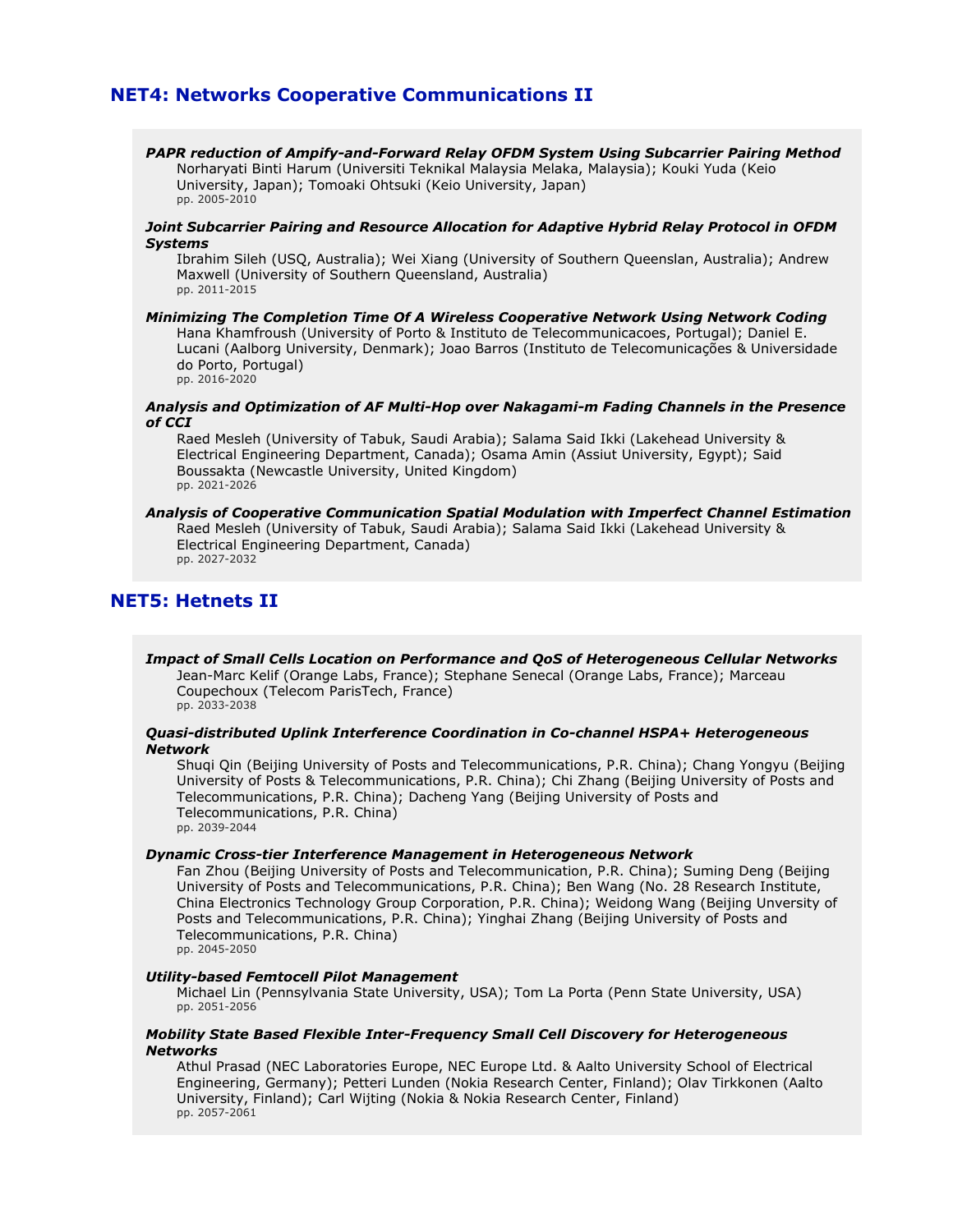# **NET6: Wireless Sensor Networks II**

*Automatic Parameter Selection for the ZigBee Distributed Address Assignment Mechanism* Shu-Chiung Hu (National Chiao-Tung University, Taiwan); Cheng-Kuan Lin (Academia Sinica, Taiwan); Yu-Chee Tseng (National Chiao-Tung University, Taiwan) pp. 2062-2066

*Optimal Stopping of the Context Collection Process in Mobile Sensor Networks* Christos Anagnostopoulos (Ionian University, Greece); Stathes Hadjiefthymiades (University of Athens, Greece); Evangelos Zervas (TEI Athens, Greece) pp. 2067-2071

# *Impact of People Motion on Radio Link Quality: Application to Building Monitoring WSN*

Denis Dessales (XLIM Laboratory & University of Poitiers, France); Anne-Marie Poussard (Université de Poitiers, France); Rodolphe Vauzelle (University of Poitiers, France); Noël Richard (Université de Poitiers, France) pp. 2072-2076

### *Optimized Random Deployment of Large-Scale Energy-Harvesting Sensors for Field Reconstruction*

Teng-Cheng Hsu (National Tsing Hua University & Institute of Communications Engineering, Taiwan); Yao-Win Peter Hong (National Tsing Hua University, Taiwan); Tsang-Yi Wang (National Sun Yat-sen University, Taiwan) pp. 2077-2081

### *Stochastic Analysis of Multi-slot ALOHA in Poisson Networks*

Thomas Bourgeois (Waseda University & Telecom Bretagne, Japan); Shigeru Shimamoto (Waseda University & Graduate School of Global Information and Telecommunication Studies, Japan) pp. 2082-2086

# **PHY10: Channel Modelling and Simulation II**

#### *A Ray-based Channel Model For MIMO Troposcatter Communications* Ergin Dinc (Koc University, Turkey); Ozgur B. Akan (Koc University, Turkey)

pp. 243-247

# *Ray-Tracing with User-Body Shadowing in Indoor Environments*

Jae-Hoon Jung (Seoul National University, Korea); Joonghee Lee (Seoul National University, Korea); Seong-Cheol Kim (Seoul National University, Korea) pp. 248-252

#### *A Wideband Car-to-Car Channel Model Based on a Geometrical Semicircular Tunnel Scattering Model*

Nurilla Avazov (University of Agder, Norway); Matthias Pätzold (University of Agder, Norway) pp. 253-258

# *A Scheme to Connect Multiple Channel Transfer Functions Derived from Independently Broadcasted Channels in Digital Terrestrial Television Broadcasting*

Akira Nakamura (Tokyo University of Science, Japan); Sho Nabatame (Tokyo University of Science, Japan); Kohei Ohno (Meiji University, Japan); Makoto Itami (Tokyo University of Science, Japan); Hiroki Ohta (National Institute of Information and Communications Technology, Japan) pp. 259-263

# *Wideband aeronautical channel sounding and modeling for C-band telemetry*

Christian Bluemm (EADS Innovation Works, Germany); Christoph Heller (EADS Innovation Works, Germany); Bertille Fourestie (Airbus Operations S.A.S., France); Robert Weigel (University of Erlangen-Nuremberg, Germany) pp. 264-269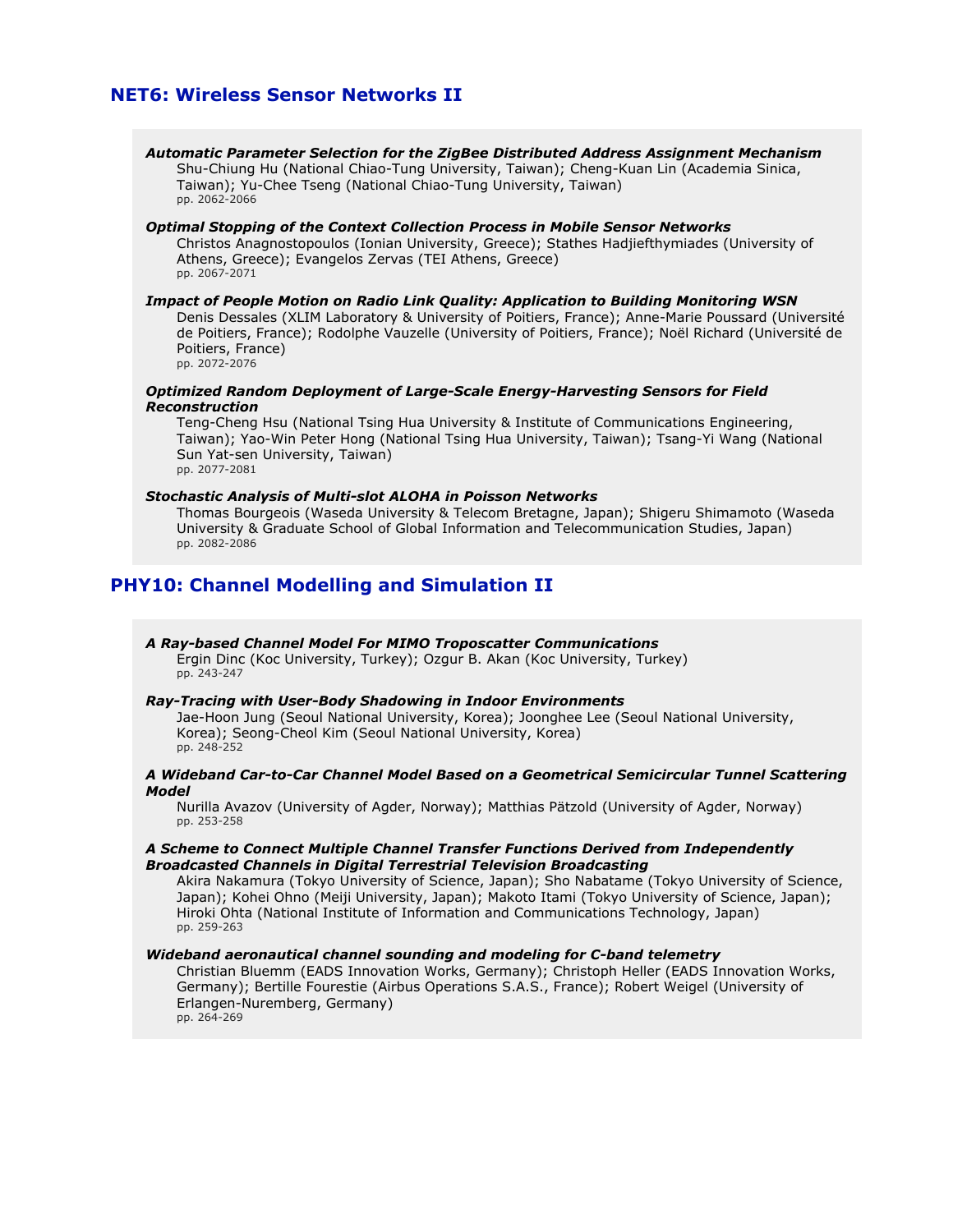# **PHY11: Positioning, Localisation, and Tracking Techniques**

#### *Map-Aided Fingerprint-based Indoor Positioning*

Akis Kokkinis (Sigint Solutions Ltd, Cyprus); Marios Raspopoulos (Sigint Solutions Ltd, Cyprus); Loizos Kanaris (Sigint Solutions Ltd, Cyprus); Antonio Liotta (Eindhoven University of Technology, The Netherlands); Stavros Stavrou (Open University of Cyprus, Cyprus) pp. 270-274

*Multi-User Round-Trip Delay Ranging Scheme with Sparsely Allocated OFDM Signals* Emanuel Staudinger (German Aerospace Center (DLR), Germany); Armin Dammann (German Aerospace Center (DLR), Germany) pp. 275-280

*Localization in Mobile Wireless Sensor Networks via Sequential Global Optimization* Ido Nevat (Institute for Infocomm Research, Singapore); Gareth Peters (University College London London, United Kingdom); Iain B. Collings (CSIRO, Australia) pp. 281-285

*Optimal Relay Positioning for Green Wireless Network-Coded Butterfly Networks* Quoc-Tuan Vien (Middlesex University, United Kingdom); Huan X Nguyen (Middlesex University, United Kingdom); Wanqing Tu (Robert Gordon University, United Kingdom) pp. 286-290

*Regional Propagation Model Based Fingerprinting Localization in Indoor Environments* Genming Ding (Beijing Jiaotong University, P.R. China); Zhenhui Tan (Beijing JiaoTong University, Beijing, P.R. China); Jinbao Zhang (Beijing JiaoTong University, P.R. China); Lingwen Zhang (Beijing Jiaotong University, P.R. China) pp. 291-295

# **PHY12: Channel Estimation**

*Least Mean Square/Fourth Algorithm for Adaptive Sparse Channel Estimation* Guan Gui (Tohoku University, Japan); Abolfazl Mehbodniya (Tohoku University, Japan); Fumiyuki Adachi (Tohoku University, Japan) pp. 296-300

*Enhancement of Angle of Arrival Estimation by Sparse Deconvolution Algorithm*

Yi Yang (University of Bristol, United Kingdom); Geoffrey Hilton (University of Bristol, United Kingdom); Dominique L Paul (University of Bristol, United Kingdom) pp. 301-305

#### *Channel Estimation for Spatial Modulation*

Xiping Wu (University of Edinburgh, United Kingdom); Marco Di Renzo (French National Center for Scientific Research (CNRS), France); Harald Haas (The University of Edinburgh, United Kingdom) pp. 306-310

# *DoA Estimation Through Modified Unitary MUSIC Algorithm for CRLH Leaky-Wave Antennas*

Henna Paaso (VTT, Finland); Aarne O Mämmelä (VTT, Finland); Damiano Patron (Drexel University, Finland); Kapil Dandekar (Drexel University, USA) pp. 311-315

# *Pilot Aided Channel Estimation for 3D MIMO-OFDM Systems with Planar Transmit Antennas and Elevation Effect*

Jianhua Zhang (Beijing University of Posts and Telecommunications, P.R. China); Xiaodan He (Beijing University of Posts and Telecommunications, P.R. China) pp. 316-320

# **PHY13: PHY Interactive-Poster II**

PHY Aspects and Performance Evaluation, Antennas, MIMO, Signal Processing, Coding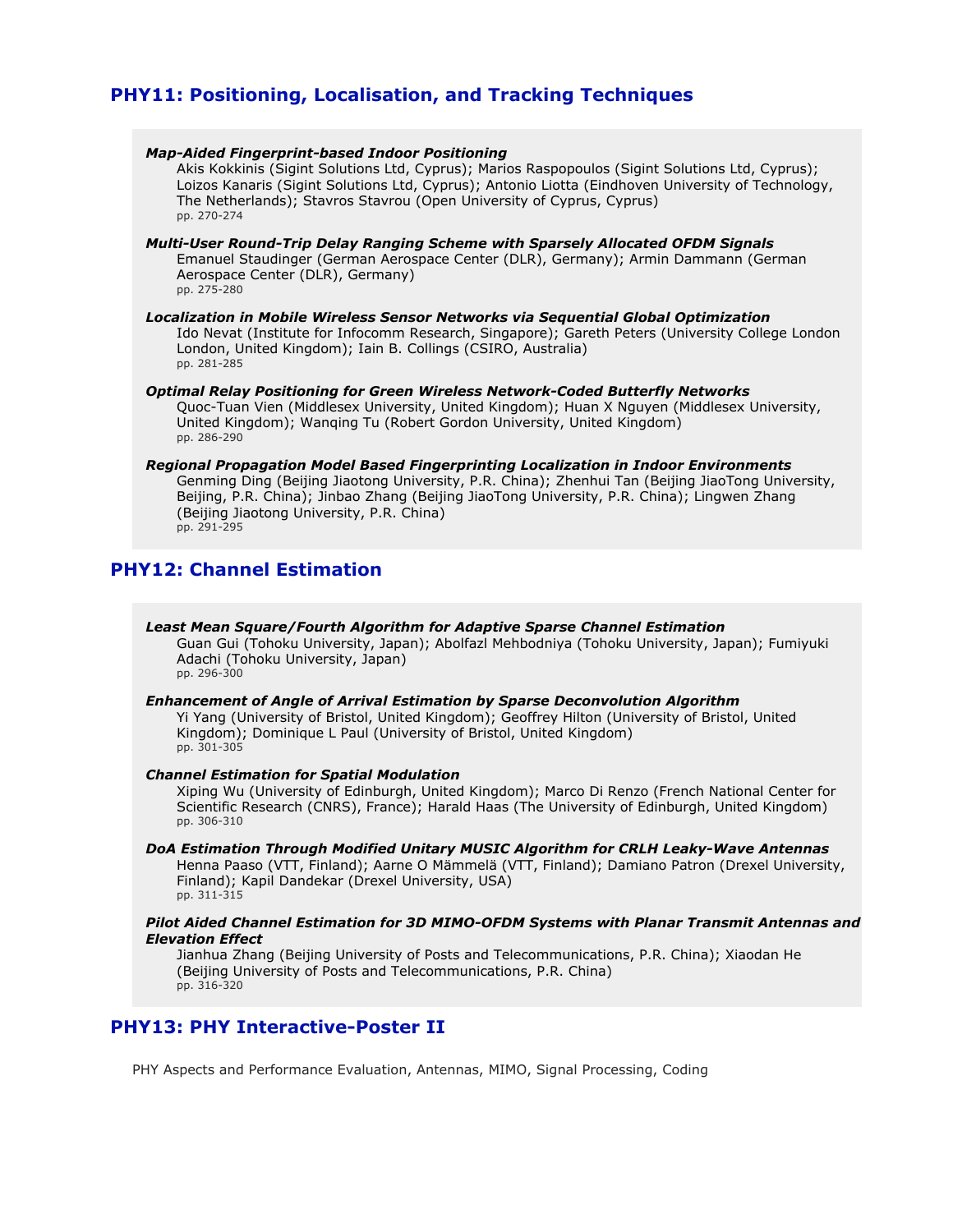### *Informed Dynamic Schedules for LDPC Decoding Using Belief Propagation*

Huang Chang Lee (National Tsing Hua University, Taiwan); Yeong-Luh Ueng (National Tsing Hua University, Taiwan) pp. 321-325

### *Wideband Characterization of RF Propagation for TOA Localization of Wireless Video Capsule Endoscope Inside Small Intestine*

Zhuoran Liu (Worcester Polytechnic Institute, USA); Jin Chen (Worcester Polytechnic Institute, USA); Umair I Khan (Worcester Polytechnic Institute & Center for Wireless Information Networks, USA); Kaveh Pahlavan (WPI, USA) pp. 326-331

#### *Sparse Code Multiple Access*

Hosein Nikopour (Huawei Technologies Canada, Canada); Hadi Baligh (Huawei Canada, Canada) pp. 332-336

# *Performance evaluation of mmWave Single Carrier Systems with a Novel NLOS Channel Model*

Tuncer Baykas (Tohoku University, Japan); Lawrence Materum (Research Institute of Electrical Communication, Tohoku University & Tokyo Institute of Technology, Japan); Shuzo Kato (Tohoku University, Japan) pp. 337-341

#### *Rateless Codes With Unequal Error Protection Based on Improved Weighted Selection*

Kun Tu (Zhejiang University, P.R. China); Zhaoyang Zhang (Zhejiang University, P.R. China); Chuangmu Yao (Zhejiang University, P.R. China); Shaolei Chen (Zhejiang University, P.R. China) pp. 342-347

# *Bandwidth Efficient Techniques for Helicopter Links via Satellite*

Panagiotis Fines (Wireless Intelligent Systems Ltd., United Kingdom); Ekaterini Christofylaki (University of Westminster-School of Electronics & Computer Science, United Kingdom); Hamid Aghvami (King's College London, United Kingdom) pp. 348-352

#### *Uplink-Downlink Interference Alignment in TDD-based Cellular Networks*

Jianfei Cao (NEC Laboratories China, P.R. China); Dalin Zhu (NEC Laboratories China, P.R. China); Ming Lei (NEC Laboratories China, P.R. China) pp. 353-357

# *Motion Detection Using RF Signals for the First Responder in Emergency Operations*

Yishuang Geng (Worcester Polytechnic Institute, MA, USA); Jin Chen (Worcester Polytechnic Institute, USA); Kaveh Pahlavan (WPI, USA) pp. 358-364

# *A Heterodyne Multiband MIMO Receiver Employing Baseband AGC with Estimation of Analog Devices Imperfection*

Tomoya Ohta (Kyoto University, Japan); Satoshi Denno (Okayama University, Japan); Masahiro Morikura (Kyoto University, Japan) pp. 365-369

#### *Modified Equivalent Time Sampling for Improving Precision of Time-of-Flight Based Localization*

Vladica Sark (Humboldt-University Berlin, Germany); Eckhard Grass (IHP, Germany) pp. 370-374

*An adaptive differential codebook using M-PSK constellations for slowly varying channels* Noeyoon Park (Chungbuk National University, Korea); Young Ju Kim (Chungbuk National University, Korea); Xun Li (Alcatel-Lucent Shanghai Bell, P.R. China) pp. 375-379

#### *Belief Propagation with Gradual Edge Removal for Raptor Codes over AWGN Channel*

Shaolei Chen (Zhejiang University, P.R. China); Zhaoyang Zhang (Zhejiang University, P.R. China); Liang Zhang (Zhejiang University, P.R. China); Chuangmu Yao (Zhejiang University, P.R. China) pp. 380-385

# *I/Q Imbalance and CFO in OFDM/OQAM Systems: Interference Analysis and Compensation*

Aamir Ishaque (RWTH, Aachen University Germany, Germany); Gerd H. Ascheid (RWTH Aachen University, Germany)

pp. 386-391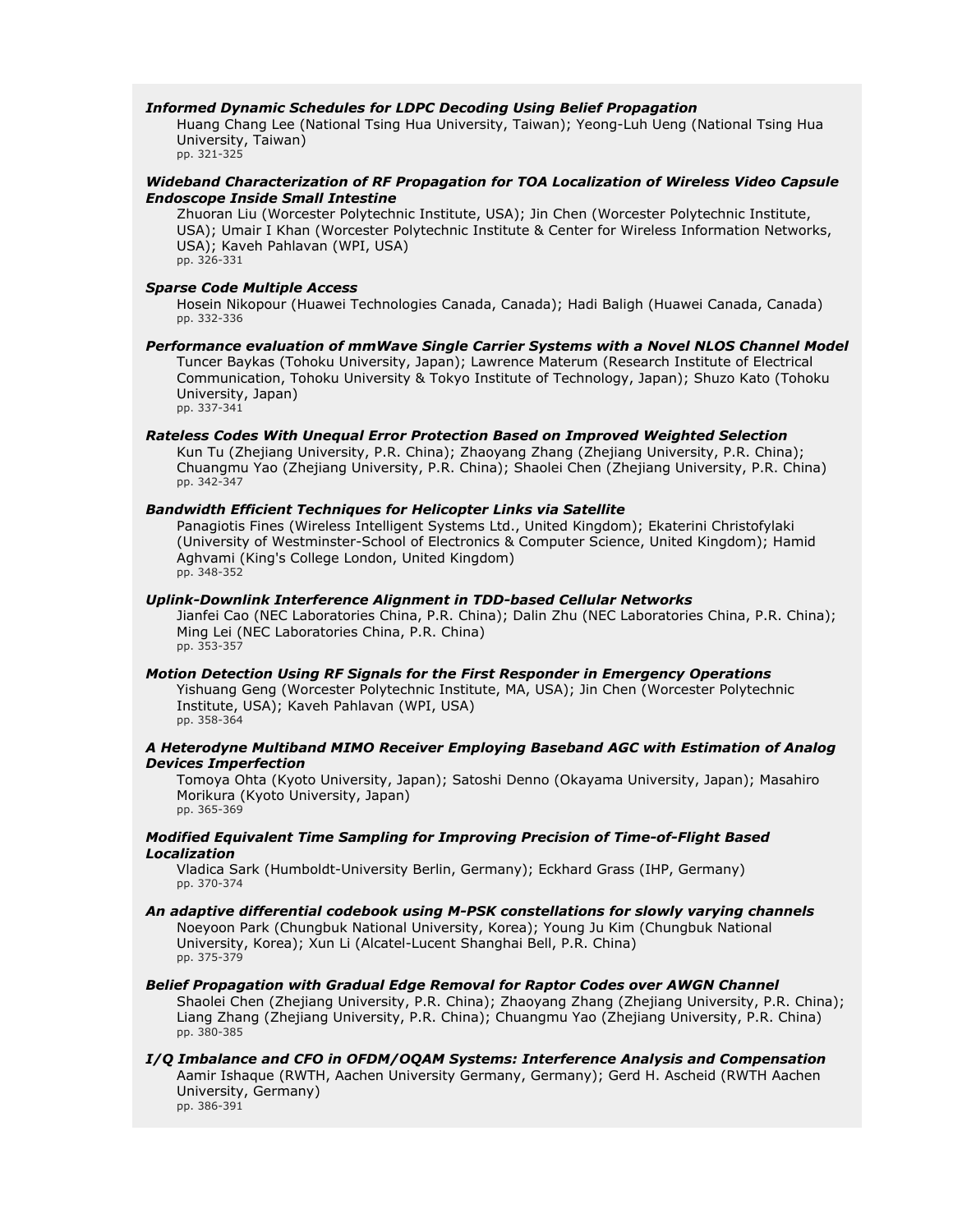#### *Autonomous Downlink Interference Control for LTE Femtocells in Residential Deployment*

Dai Kimura (Fujitsu Laboratories Ltd., Japan); Junji Otonari (Fujitsu Laboratolies Ltd, Japan); Hiroyuki Seki (Fujitsu Laboratories Ltd., Japan) pp. 392-396

### *ASIC Implementation of Multimode Frequency Domain Equalizer for Heterogeneous Wireless System*

Yuji Miyake (Tohoku University, Japan); Kazuhiro Komatsu (Tohoku University, Japan); Hiroshi Oguma (Toyama National College of Technology, Japan); Noboru Izuka (Suzuka National College of Technology, Japan); Suguru Kameda (Tohoku University, Japan); Makoto Iwata (Kochi University of Technology, Japan); Noriharu Suematsu (Tohoku University, Japan); Tadashi Takagi (Tohoku University, Japan); Kazuo Tsubouchi (Tohoku University, Japan) pp. 397-402

#### *Coexistent Transmission and User Scheduling for CR-MIMO System Based on Interference Alignment and Cancellation*

Biao Shen (Xidian University, P.R. China); Zhao Li (Xidian University, P.R. China) pp. 403-407

### *Large-Scale MIMO Beamforming Using Successive Channel State Estimation and Codebook Extension*

Jihoon Sung (Sogang University, Korea); Wonjin Sung (Sogang University, Korea) pp. 408-413

### *Energy Efficiency Optimization in the Multiantenna Downlink with Linear Transceivers*

Christoph Hellings (Technische Universität München, Germany); Wolfgang Utschick (Technische Universität München, Germany) pp. 414-418

#### *A Comparison of Implicit and Explicit Channel Feedback Methods for MU-MIMO WLAN Systems* Hanqing Lou (Interdigital, USA); Monisha Ghosh (Interdigital, USA); Pengfei Xia (Interdigital, USA); Robert L. Olesen (Interdigital Communications Corp., USA) pp. 419-424

### *Faceted Array Antennas for Adaptive Beamforming Applications*

Nurul Hazlina Noordin (Universiti Malaysia Pahang, Malaysia); Tughrul Arslan (University of Edinburgh, United Kingdom); Brian Flynn (The University of Edinburgh, United Kingdom); Ahmet T. Erdogan (The University of Edinburgh, United Kingdom) pp. 425-429

#### *A Reconfigurable Feed Network for a Dual Circularly Polarised Antenna Array*

Wei Zhou (University of Edinburgh, United Kingdom); Tughrul Arslan (The University of Edinburgh, United Kingdom); Brian Flynn (The University of Edinburgh, United Kingdom) pp. 430-434

# *Equal-Rate QR Decomposition Based on MMSE Technique for Multi-User MIMO Precoding*

Chia-Wei Chen (National Taiwan University, Taiwan); Hen-Wai Tsao (National Taiwan University, ? ); Pei-Yun Tsai (National Central University, Taiwan) pp. 435-440

# **PHY8: Physical Layer Security - II**

Special Session 5 - II

# *Physical Layer Security of MISO TAS Wiretap Channels with Interference-Limited Eavesdropper*

Nuwan S. Ferdinand (University of Oulu, Finland); Daniel Benevides da Costa (Federal University of Ceara (UFC) & Area: Telecommunications, Brazil); Matti Latva-aho (UoOulu, Finland) pp. 441-445

### *Secrecy Outage in Random Wireless Networks subjected to Fading*

Satyanarayana Vuppala (Jacobs University, Germany); Giuseppe Abreu (Jacobs University Bremen, Germany)

pp. 446-450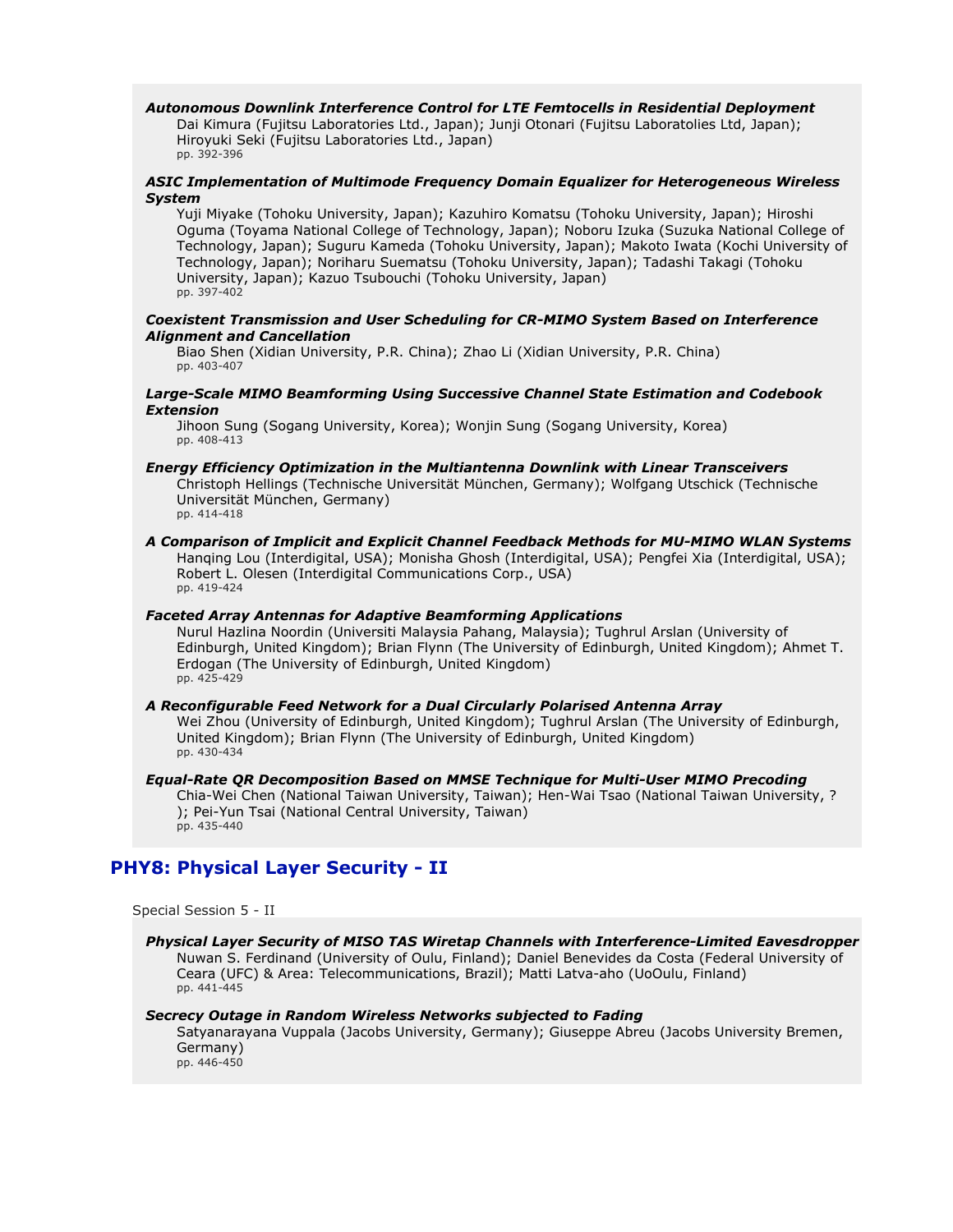#### *Hybrid Relaying and Jamming for Secure Two-Way Relay Networks with Passive Eavesdroppers* Hui-Ming Wang (Xi'an Jiaotong University, P.R. China); Xiang-Gen Xia (University of Delaware, USA); Qinye Yin (Xi'an Jiaotong University, P.R. China); Pengcheng Mu (Xi'an Jiaotong University, P.R. China) pp. 451-455

# *Enhancing the Secrecy Performance in MIMO Wiretap Channels: A Novel Transmit Antenna Selection Scheme*

Nuwan S. Ferdinand (University of Oulu, Finland); Daniel Benevides da Costa (Federal University of Ceara (UFC) & Area: Telecommunications, Brazil); Matti Latva-aho (UoOulu, Finland) pp. 456-460

### *Secure Opportunistic Scheduling with Transmit Antenna Selection*

Anish Prasad Shrestha (Inha University, Korea); Kyung Sup Kwak (Inha University, Korea) pp. 461-465

# **PHY9: Advanced Modulation Schemes**

### *Generalized BICM-T Transceivers: Constellation and Multiplexer Design*

Muhammad Talha Malik (University of British Columbia, Canada); Md. Jahangir Hossain (Universtiy of British Columbia, Okanagan, Canada); Mohamed-Slim Alouini (King Abdullah University of Science and Technology (KAUST), Saudi Arabia) pp. 466-470

#### *Effective Schemes for OFDM Sidelobe Control in Fragmented Spectrum Use*

Markku K. Renfors (Tampere University of Technology, Finland); AlaaEddin Loulou (Tampere University of Technology, Finland) pp. 471-475

#### *Hybrid Multiple Access Coding with Adaptive Modulation*

Falah H. Ali (University of Sussex, United Kingdom); Marwan Aldroubi (University of Sussex, United Kingdom) pp. 476-480

#### *Doubly Coded Costas signals for Grating lobes Mitigation*

Nadjah Touati (IFSTTAR, France); Charles Tatkeu (IFSTTAR, LEOST & Univ Lille Nord de France, France); Thierry Chonavel (Institut Télécom; Télécom Bretagne & Université Européenne de Bretagne, France); Atika Rivenq (University, France) pp. 481-485

#### *Non-DC-Biased OFDM with Optical Spatial Modulation*

Yichen Li (The University of Edinburgh, United Kingdom); Dobroslav A. Tsonev (University of Edinburgh, United Kingdom); Harald Haas (The University of Edinburgh, United Kingdom) pp. 486-490

# **NET10: Wireless Sensor Networks III**

# *Anchor-Free Localization: Estimation of Relative Locations of Sensors*

Shigeo Shioda (Chiba University, Japan); Kazuki Shimamura (Chiba University, Japan) pp. 2087-2092

# *A Study of Long-Term WSN Deployment for Environmental Monitoring*

Miguel Navarro (Purdue University, USA); Tyler Davis (University of Pittsburgh, USA); Yao Liang (Indiana University Purdue University Indianapolis, USA); Xu Liang (University of Pittsburgh, USA) pp. 2093-2097

# *Stability and Efficiency of RPL under Realistic Conditions in Wireless Sensor Networks*

Oana Iova (University of Strasbourg, France); Fabrice Theoleyre (CNRS - University of Strasbourg & ICUBE, France); Thomas Noel (University of Strasbourg, France) pp. 2098-2102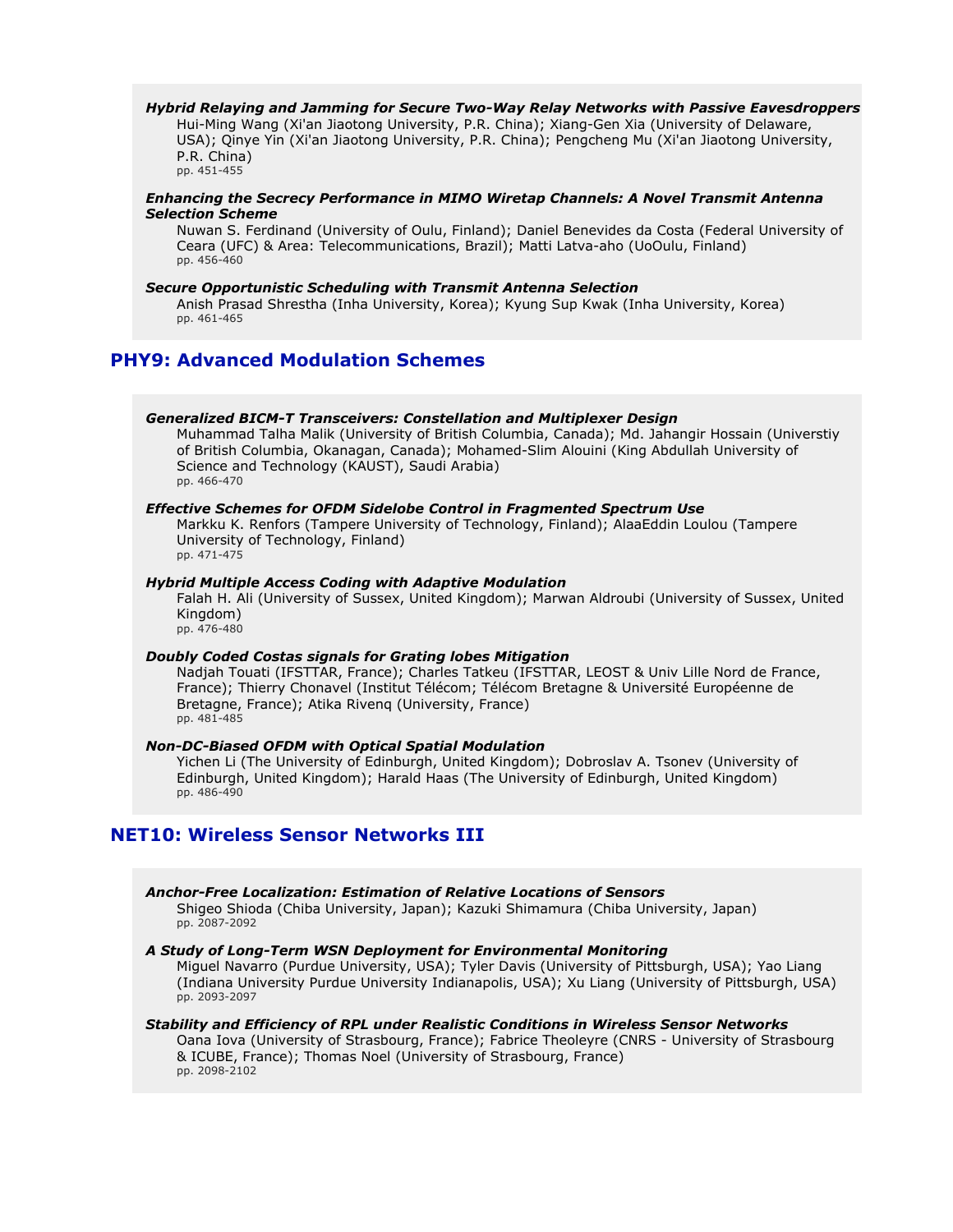#### *Compressive data aggregation in wireless sensor networks using sub-Gaussian random matrices*

Xiaohan Yu (Korea University, Korea); Seung Jun Baek (Korea University, Korea) pp. 2103-2108

# *Energy Conservative and Coverage Preservative Clustering for Wireless Sensor Networks*

Ahora Mehdi Toussi (Kingston University London, United Kingdom) pp. 2109-2113

# **NET11: WLAN**

# *Protecting Regular Customer Traffic from Ad-hoc Traffic in Public WLAN Hot-Spots*

Jani Lakkakorpi (Aalto University, Finland); Teemu Kärkkäinen (Helsinki University of Technology, Finland); Joerg Ott (Aalto University & Helsinki Institute of Information Technology, Finland) pp. 2114-2119

#### *A Probability-Based Wake-up Mechanism for Radio-On-Demand Wireless LAN*

Fuyuki Saito (Kansai University, Japan); Hiroyuki Yomo (Kansai University & Aalborg University, Japan); Kenichi Abe (NEC Communication Systems, Ltd., Japan); Akio Hasegawa (ATR Adaptive Communications Research Lab., Japan) pp. 2120-2124

# *Distributed Association Control Considering User Utility and User Guidance in IEEE802.11 Networks*

Takahiro Iwami (Kobe University, Japan); Yumi Takaki (Kobe University, Japan); Kyoko Yamori (Asahi University, Japan); Chikara Ohta (Kobe University & Graduate School of System Informatics, Japan); Hisashi Tamaki (Kobe University, Japan) pp. 2125-2130

# *Optimising QoE for Scalable video multicast over WLAN*

Kamal Deep Singh (Telecom Bretagne, France); Kandaraj Piamrat (University of Reims Champagne-Ardenne & CReSTIC Lab, France); Hyunhee Park (INRIA, France); César Viho (IRISA / INRIA Rennes & University of Rennes I, France); Jean-Marie Bonnin (Institut Mines Telecom / Telecom Bretagne & IRISA, France) pp. 2131-2136

#### *On the Selection of Scanning Parameters in IEEE 802.11 Networks*

Nicolas Montavont (Institut Telecom / Telecom Bretagne, France); Andrés Arcia-Moret (International Centre for Theoretical Physics (ICTP) & Universidad de Los Andes, Venezuela); German Castignani (University of Luxembourg / SnT, Luxemburg) pp. 2137-2141

# *AP Association in a IEEE 802.11 WLAN*

Kinda Khawam (Université de Versailles, France); Johanne Cohen (PRiSM-CNRS, France); Paul Muhlethaler (INRIA, France); Samer Lahoud (IRISA, University of Rennes 1, France); Samir Tohme (University of Versailles, France) pp. 2142-2147

# **NET7: SON and Mobility Management**

# *Integrated Mobility Load Balancing and Traffic Steering Mechanism in LTE*

Péter Szilágyi (Nokia Solutions and Networks, Hungary); Zoltán Vincze (Nokia Siemens Networks, Hungary); Csaba Vulkán (Nokia Siemens Networks, Hungary) pp. 2148-2153

### *A Q-Learning Strategy for LTE Mobility Load Balancing*

Stephen Mwanje (Ilmenau University of Technology & Makerere University, Germany); Andreas Mitschele-Thiel (Ilmenau University of Technology, Germany) pp. 2154-2158

# *Improved Frequency Reuse Schemes with Horizontal Sector Offset for LTE*

David López-Pérez (Bell Labs Alcatel-Lucent, Ireland); Holger Claussen (Bell Labs, Alcatel-Lucent, Ireland); Lester Ho (Bell Labs, Alcatel-Lucent, Ireland)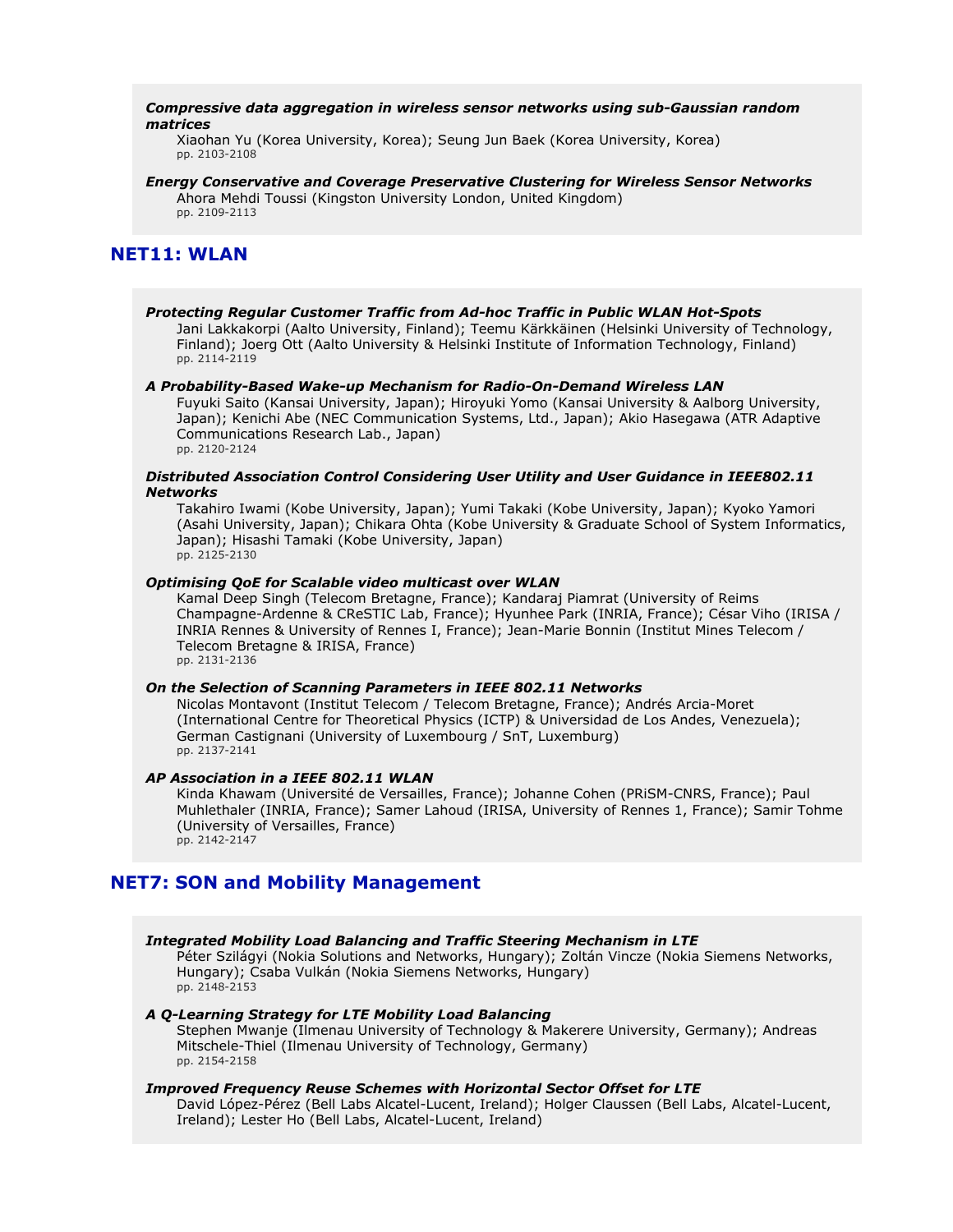pp. 2159-2164

# *User Satisfaction Classification for Minimization of Drive Tests QoS Verification*

Fedor Chernogorov (Magister Solutions Ltd. & University of Jyvaskyla, Finland); Jani Puttonen (Magister Solutions Ltd., Finland) pp. 2165-2169

# *Coordinated Tethering over Cellular Networks: Handover Scenarios and Signaling*

Nadine Akkari Adra (King Abdulaziz University, Saudi Arabia); Ghadah A Al-Dabbagh (King Abdulaziz University & Faculty of Computing and Information Technology, Saudi Arabia); Michel Nahas (Lebanese International University (LIU), Lebanon); Budoor Bawazeer (King Abdulaziz University, Saudi Arabia); John Cioffi (Stanford University, USA); Haleh Tabrizi (Stanford, USA) pp. 2170-2174

*Distributed Local Mobility Anchor Architecture for Large Scale Mobility Management* Zhiwei Yan (CNNIC, P.R. China); Jong-Hyouk Lee (Sangmyung University, Korea); Jianfeng Guan (Beijing University of Posts and Telecommunications, P.R. China) pp. 2175-2179

# **NET8: Resource Allocation and Scheduling**

*DOAS: Device-Oriented Adaptive Multimedia Scheme for 3GPP LTE Systems* Longhao Zou (PEL, RINCE, Dublin City University & LERO, Ireland); Ramona Trestian (Middlesex University, United Kingdom); Gabriel-Miro Muntean (Dublin City University, Ireland) pp. 2180-2184

- *A Robust Optimal Rate Allocation Algorithm and Pricing Policy for Hybrid Traffic in 4G-LTE* Ahmed Abdel-Hadi (Virginia Tech, USA); T. Charles Clancy (Virginia Tech, USA) pp. 2185-2190
- *Improved Component Carrier Selection Considering MPR Information for LTE-A Uplink Systems* Maria Lema (Universitat Politècnica de Catalunya, Spain); Mario Garcia-Lozano (Universitat Politècnica de Catalunya, Spain); Silvia Ruiz Boqué (UPC, Spain); David González G (Universitat Politecnica de Catalunya, Spain) pp. 2191-2196

### *Interference Aware, Energy Efficient Resource Allocation for Beyond Next Generation Mobile Networks*

Abimbola Fisusi (Communication Research Group, Department of Electronics, University of York, United Kingdom); David Grace (University of York, United Kingdom); Paul Mitchell (University of York, United Kingdom) pp. 2197-2202

#### *Decentralized adaptive range expansion in heterogeneous WCDMA networks*

Alexandr Kuzminskiy (Alcatel-Lucent, United Kingdom); Jun Yang (Alcatel-Lucent, United Kingdom); Shin Horng Wong (Alcatel-Lucent, United Kingdom); Anil Rao (Alcatel-Lucent, USA); Matthew Baker (Alcatel-Lucent, United Kingdom) pp. 2203-2207

#### *A Framework for Balancing Information Collection and Data Transmission*

Jie Chuai (The University of Hong Kong, Hong Kong); Victor O. K. Li (University of Hong Kong, P.R. China) pp. 2208-2212

# **NET9: Ad Hoc Networks**

*Extending Recharging Cycles of Mobile Devices with Intelligent Use of Wireless Interfaces* Bi Zhao (King's College London, United Kingdom); Vasilis Friderikos (King's College London, United Kingdom) pp. 2213-2217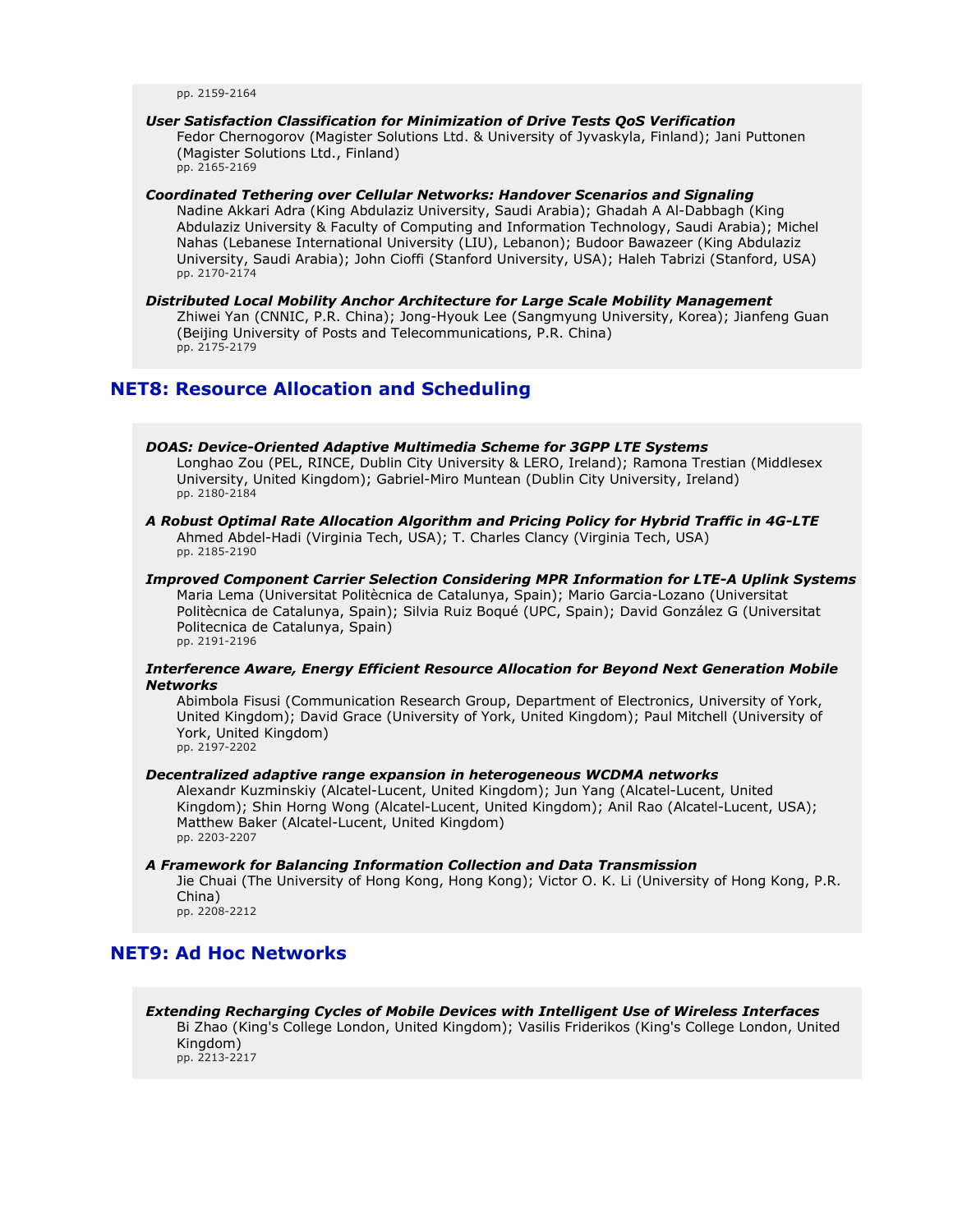### *Smart Channel Scanning with Minimized Communication Interruptions over IEEE 802.11 WLANs*

Mehmet Fatih Tuysuz (Gebze Institute of Technology, Turkey); Haci Ali Mantar (Gebze Institute of Technology, Turkey) pp. 2218-2222

#### *On the Use of OFDMA for Next Generation Vehicular Ad Hoc Networks*

Alessandro Bazzi (IEIIT-CNR, Italy); Barbara M Masini (IEIIT-CNR & University of Bologna, Italy); Alberto Zanella (Istituto di Elettronica e di Ingegneria dell'Inform. e delle Telecomunicazioni, Italy); Gianni Pasolini (University of Bologna, Italy) pp. 2223-2228

#### *Improving Multi-Channel Operations in VANETs by Leveraging Stopped Vehicles*

Claudia Campolo (University "Mediterranea" of Reggio Calabria, Italy); Antonella Molinaro (University Mediterranea of Reggio Calabria, Italy) pp. 2229-2233

### *Throughput, Delay, and Frame Loss Probability Analysis of IEEE 802.11 DCF with M/M/1/K Queues*

Katarzyna Kosek-Szott (AGH University of Science and Technology, Poland) pp. 2234-2238

# *Non-cooperative Channel Allocation in Ad-Hoc Networks Using Game Theory*

Feifei Wang (Xidian University, P.R. China); Hongyan Li (Xidian University, P.R. China); Jiandong Li (Xidian University, P.R. China); Yinghong Ma (Xidian University, P.R. China) pp. 2239-2244

# **PHY14: Physical Layer Security- III**

#### *Statistical Modelling of Chaos-based Non-coherent Double-Dither Code Tracking* Ramin Vali (Vodafone New Zealand Ltd., New Zealand)

pp. 491-496

# *Wireless device authentication through transmitter imperfections - measurement and classification*

Martin Pospíšil (Brno University of Technology, Czech Republic); Roman Marsalek (Brno University of Technology, Czech Republic); Jitka Pomenkova (Brno University of Technology, Czech Republic) pp. 497-501

#### *Self-Jamming: Who Wins? An Implementation Study*

T V Prabhakar (IISc, India); Soumya N S (Indian Institute Of Science, Bangalore, India); Jamadagni (Indian Institute of Science, India) pp. 502-506

# *Physical Layer Security via Secret Trellis Pruning*

Alexandros Katsiotis (National and Kapodistrian University of Athens, Greece); Nicholas Kolokotronis (University of Peloponnese, Greece); Nicholas Kalouptsidis (National and Kapodistrian University of Athens, Greece) pp. 507-512

#### *Throughput Enhancement of Secondary Transmitter under Target Physical Layer Security Rate* Jeongwan Koh (Korea Advanced Institute of Science and Technology, Korea); Jungho Myung (Korea Advanced Institute of Science and Technology, Korea); Joonhyuk Kang (KAIST, Korea) pp. 513-517

#### *Physical Layer Security Enhancement With Generalized Selection Diversity Combining*

Li Chen (University of Science and Technology of China, P.R. China); Ying Yang (University of Science and Technology of China, P.R. China); Guo Wei (University of Sci. & Tech. of China, P.R. China) pp. 518-521

# **PHY15: Energy Harvesting Communications**

Special Session 2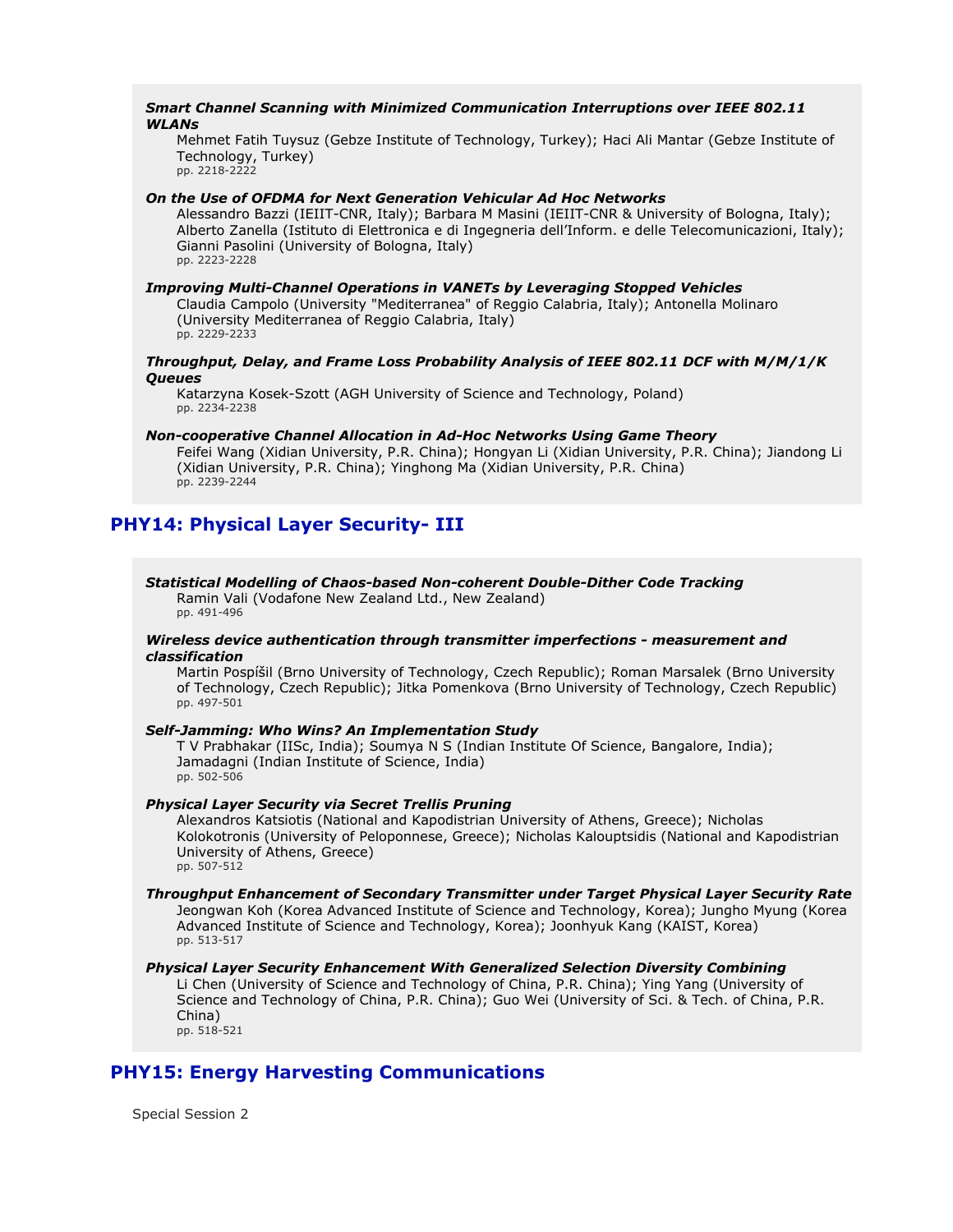# *Optimal Resource Allocation for Multiple Access Channels with a Shared Renewable Energy Source*

Dan Zhao (Queen Mary, University of London, United Kingdom); Chuan Huang (Arizona State University, USA); Yue Chen (Queen Mary University of London, United Kingdom); Shuguang Cui (Texas A&M University, USA) pp. 522-526

*Modeling of RF Energy Scavenging for Batteryless Wireless Sensors with Low Input Power* Yan Wu (Eindhoven University of Technology, The Netherlands); Jean-Paul Linnartz (Philips Research, The Netherlands); Hao Gao (Eindhoven University of Technology & Centre Wireless Technology Eindhoven, The Netherlands); Marion Matters-Kammerer (Eindhoven University of Technology, The Netherlands); Peter Baltus (Eindhoven University of Technology, The Netherlands) pp. 527-531

*Antennas and Circuits for Ambient RF Energy Harvesting in Wireless Body Area Networks* Norberto Barroca (Instituto de Telecomunicações, Portugal); Henrique M. Saraiva (Instituto de Telecomunicações, Portugal); Paulo Gouveia (Instituto de Telecomunicações, Portugal); Jorge Tavares (Instituto de Telecomunicações & DEM – Universidade da Beira Interior, Portugal); Luís M. Borges (Instituto de Telecomunicações, Portugal); Fernando J. Velez (University of Beira Interior & Instituto de Telecomunicações, Portugal); Caroline Loss (Universidade da Beira Interior, Portugal); Luisa Salvado (Universidade da Beira Interior, Portugal); Pedro Pinho (IT - Instituto de Telecomunicações & ISEL - Instituto Superior de Engenharia de Lisboa, Portugal); Ricardo Gonçalves (Instituto de Telecomunicações, Portugal); Nuno Borges Carvalho (University of Aveiro/ IT Aveiro, Portugal); Raúl Chávez-Santiago (Oslo University Hospital, Norway); Ilangko Balasingham (Norwegian University of Science & Technology & Oslo University Hospital, Norway) pp. 532-537

# *Experimental Demonstration of Multi-Hop RF Energy Transfer*

K Kaushik (IIT Delhi, India); Deepak Mishra (Indian Institute of Technology Delhi, India); Swades De (Indian Institute of Technology, Delhi, India); Stefano Basagni (Northeastern University, USA); Wendi Heinzelman (University of Rochester, USA); Kaushik Chowdhury (Northeastern University, USA); Soumya Jana (Indian Institute of Technology, Hyderabad, India) pp. 538-542

# *System Trade-offs in Point-to-Point Energy Harvesting Wireless Networks with Finite Size Batteries and Buffers*

Ramanujapuram Raghuvir (Delta Mobile Systems, USA); Dinesh Rajan (Southern Methodist University, USA); Mandyam Srinath (Southern Methodist University, USA) pp. 543-548

# **PHY16: Beamforming I**

# *Collaborative Beamforming for Spectrum-Sharing Two-Way Selective Relay Networks under Co-Channel Interferences*

Ali Afana (Concordia University, Canada); Ali Ghrayeb (Texas A&M University at Qatar, Qatar); Vahid Asghari (University of Quebec, INRS-EMT, Canada); Sofiene Affes (INRS-EMT, Canada) pp. 549-553

### *Elevation Beamforming with Beamspace Methods for LTE*

Frederick W. Vook (Nokia Siemens Networks, USA); Timothy A. Thomas (Nokia Siemens Networks, USA); Eugene Visotsky (Nokia Siemens Networks, USA) pp. 554-558

# *Optimal Transmission Policy for Collaborative Beamforming with Finite Energy Storage Capacity*

Lazar Berbakov (Centre Tecnologic de Telecomunicacions de Catalunya, Spain); Carles Antón-Haro (Centre Tecnologic de Telecomunicacions de Catalunya (CTTC), Spain); Javier Matamoros (Centre Tecnologic de Telecomunicacions de Catalunya, Spain) pp. 559-563

### *Coordinated Beamforming for Users with Multi-Receive Antennas in Cellular Networks*

Daewon Lee (Georgia Institute of Technology & Broadcom Corporation, USA); Geoffrey Li (Georgia Tech, USA); Xiaolong Zhu (Huawei Shanghai Rearch Institute, P.R. China); Yusun Fu (Huawei Shanghai Rearch Institute, P.R. China) pp. 564-569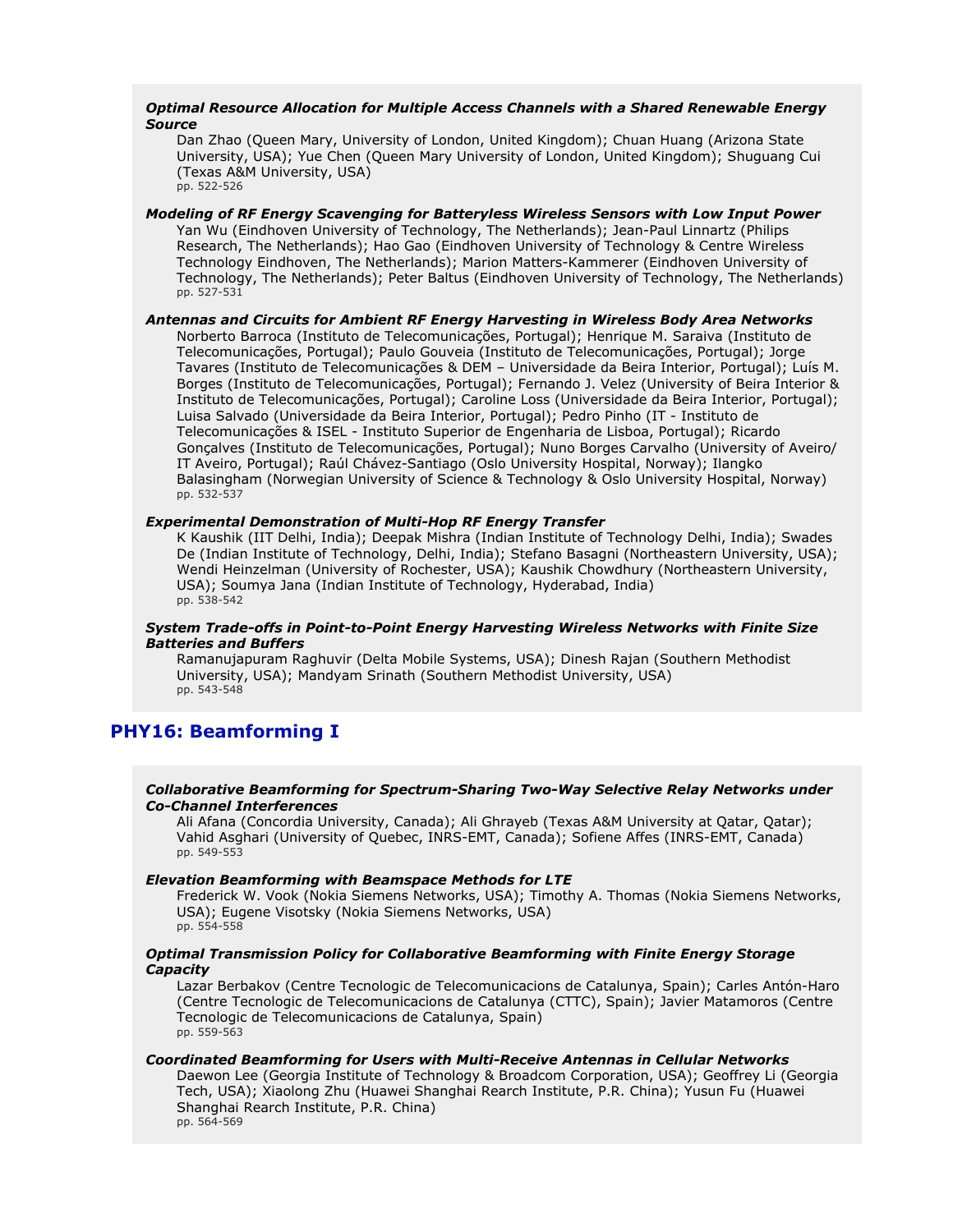#### *Distributed Blind Adaptive Computation of Beamforming Weights for Relay Networks*

Christos G. Tsinos (University of Patras, Greece); Evangelos Vlachos (University of Patras, Greece); Kostas Berberidis (University of Patras, Greece) pp. 570-574

#### *A team decisional beamforming approach for underlay cognitive radio networks*

Miltiades C. Filippou (EURECOM Institute, France); George A Ropokis (Research Academic Computer Technology Institute & EURECOM, Greece); David Gesbert (Eurecom Institute, France) pp. 575-579

# **PHY17: Cognitive and Green Radio I**

#### *Optimal Band Allocation for Cognitive Cellular Networks*

Xiao Chen (Nanjing University of Science and Technology & Wireless Networking and Mobile Communications, P.R. China); Liu Tingting (Nanjing Institute of Technology, P.R. China); Wang Jin (Nanjing University of Science and Technology, P.R. China); Linjiao Wang (Nanjing University of Science and Technology & School of Electronic and Optical Engineering, P.R. China); Jun Zou (Nanjing University of Science and Technology, P.R. China) pp. 580-584

#### *Quantized Cooperative Spectrum Sensing for Cognitive Radio*

Warit Prawatmuang (University of Manchester, United Kingdom); Daniel K. C. So (University of Manchester, United Kingdom) pp. 585-589

#### *Outage Probability Minimization for Cooperative Cognitive Radio with Best-Relay Selection under an Average Interference Power Constraint*

Jeroen Van Hecke (Ghent University, Belgium); Filippo Giannetti (University of Pisa, Italy); Vincenzo Lottici (University of Pisa, Italy); Marc Moeneclaey (Ghent University, Belgium) pp. 590-595

# *High Time-Resolution Spectrum Occupancy Model for Testing of Cognitive Radio Devices*

Christopher Schirmer (Ilmenau University of Technology, Germany); Mohamed Alsharef (Ilmenau University of Technology, Germany); Wim A. Th. Kotterman (Technische Universität Ilmenau, Germany); Alexander Ihlow (Ilmenau University of Technology, Germany); Giovanni Del Galdo (Fraunhofer Institute for Integrated Circuits IIS, Germany); Albert Heuberger (Fraunhofer IIS, Germany)

pp. 596-600

# *An HMM-based Spectrum Occupancy Predictor for Energy Efficient Cognitive Radio*

Eleftherios Chatziantoniou (University of Bedfordshire, United Kingdom); Ben Allen (University of Bedfordshire, United Kingdom); Vladan Velisavljević (University of Bedfordshire, United Kingdom) pp. 601-605

### *Robust Multiple Hypothesis Testing Approach for Dynamic Spectrum Sharing*

Takashi Miura (Tokyo University of Agriculture and Technology, Japan); Kenta Umebayashi (Tokyo University of Agriculture and Technology, Japan); Janne Lehtomäki (University of Oulu, Finland); Yasuo Suzuki (Tokyo University of Agriculture and Technology, Japan) pp. 606-610

# **PHY18: PHY Performance Evaluation I**

*System-Level Performance Evaluation of Downlink Non-orthogonal Multiple Access (NOMA)* Yuya Saito (NTT DOCOMO, INC., Japan); Anass Benjebbour (NTT DoCoMo, Inc., Japan); Yoshihisa Kishiyama (NTT DOCOMO, INC., Japan); Takehiro Nakamura (NTT DoCoMo, Inc., Japan) pp. 611-615

### *Performance Analysis of Fractional Frequency Reuse Based on Worst Case Signal to Interference Ratio in OFDMA Downlink Systems*

Sherief Hashima (Engineering dept, EAEA, cairo, egypt, Egypt); Hossam Shalaby (Alexandria University, Egypt); Said M. Elnoubi (Alexandria University, Egypt); Masoud Alghoniemy (University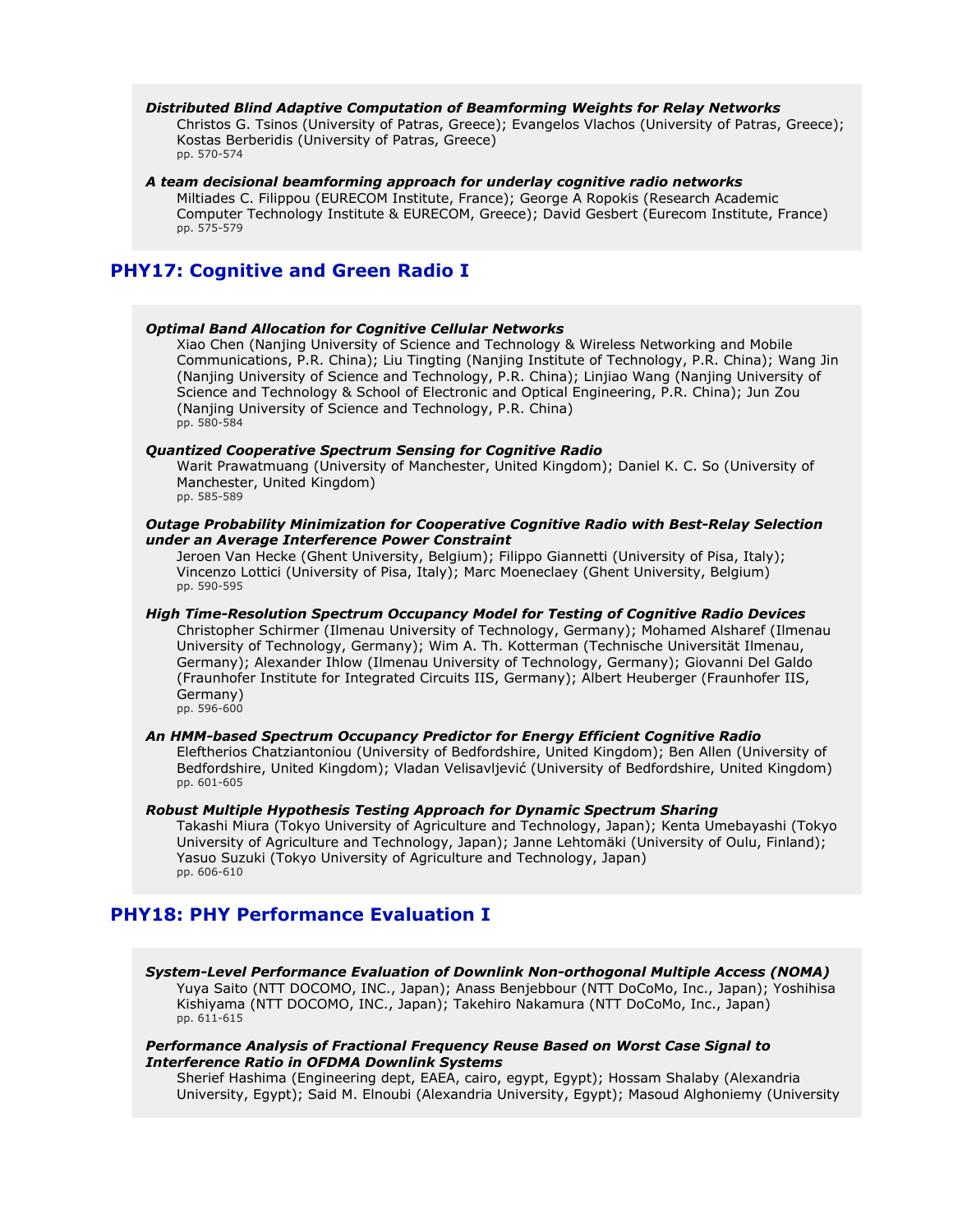of Alexandria, Egypt); Osamu Muta (Kyushu University, Japan); Hiroshi Furukawa (Kyushu University, Japan) pp. 616-620

*Performance Prediction of a Coded Digital Communication System using Cross-Validation* Fatima ezzahra Naamane (ENSIAS, Morocco); Mohamed Et-tolba (INPT, Morocco); Mostafa Belkasmi (ENSIAS - University Mohamed V Souissi -Rabat, Morocco) pp. 621-625

*The Impact of Antenna Patterns in Heterogeneous LTE-Advanced Networks* Zuhanis Mansor (University of Bristol & 92 Queensdown Garden, United Kingdom); Evangelos Mellios (University of Bristol, United Kingdom); Joe McGeehan (University of Bristol, United Kingdom); Geoffrey Hilton (University of Bristol, United Kingdom); Andrew Nix (University of Bristol, United Kingdom) pp. 626-630

*Effectiveness of Cover and Reflector in Receiver Antennas for MIMO Line-of-Sight Channels* Shingo Yoshizawa (Kitami Institute of Technology, Japan); Sugitani Masahiro (Hokkaido University, Japan); Yoshikazu Miyanaga (Hokkaido University, Japan) pp. 631-635

# *Performance Analysis of Cognitive Multihop Relaying with M-QAM Detect-and-Forward in Nakagami-m Fading Channels*

Mustapha Benjillali (INPT, Morocco); Amal Hyadi (King Abdullah University of Science and Technology, Saudi Arabia); Daniel Benevides da Costa (Federal University of Ceara (UFC) & Area: Telecommunications, Brazil); Mohamed-Slim Alouini (King Abdullah University of Science and Technology (KAUST), Saudi Arabia) pp. 636-640

# **PHY19: Signal Processing for Wireless Communications I**

*Selective Mapping for Broadband Single-Carrier Transmission Using Joint Tx/Rx MMSE-FDE* Amnart Boonkajay (Tohoku University, Japan); Tatsunori Obara (Tohoku University, Japan); Tetsuya Yamamoto (Panasonic Corporation, Japan); Fumiyuki Adachi (Tohoku University, Japan) pp. 641-645

# *Exact SINR Analysis of OFDM Systems under Joint Tx/RX I/Q Imbalance*

Özgür Özdemir (Qatar University, Qatar); Ridha Hamila (Department of Electrical Engineering & Qatar University, Qatar); Naofal Al-Dhahir (University of Texas at Dallas, USA) pp. 646-650

# *A Unified Receiver Signal Processing Architecture for All Modes of the DTMB Broadcasting System*

Andre Bourdoux (IMEC, Belgium); Min Li (IMEC, Belgium); Hans Cappelle (IMEC, Belgium); Amir Amin (IMEC, Belgium); Raf Appeltans (IMEC, Belgium); Andy Folens (IMEC, Belgium); Antoine Dejonghe (IMEC, Belgium) pp. 651-656

# *Weighted Circularly Convolved Filtering in OFDM/OQAM*

Mohammad Javad Abdoli Hoseinabadi (Huawei Technologies Canada Co., Ltd., Canada); Ming Jia (Huawei Technologies Canada Co., Ltd., Canada); Jianglei Ma (Huawei, Canada) pp. 657-661

# *A Computationally Efficient Sampling Frequency Offset Estimation for OFDM-Based Digital Terrestrial Television Systems*

Nico Surantha (Kyushu Institute of Technology, Japan); Yuhei Nagao (Kyushu Institute of Technology, Japan); Masayuki Kurosaki (Kyusyu Institute of Technology, Japan); Hiroshi Ochi (Kyushu Institute of Technology, Japan) pp. 662-666

# *Reducing Mean Acquisition Time in Code Synchronization for Wireless Communications*

Francesco Benedetto (University of Roma Tre & Signal Processing for Telecommunications and Economics Lab., Italy); Gaetano Giunta (University of "Roma TRE" & Laboratory of Signal Processing for Telecommunications and Economics, Italy); Elena Guzzon (University of Roma Tre, Italy)

pp. 667-671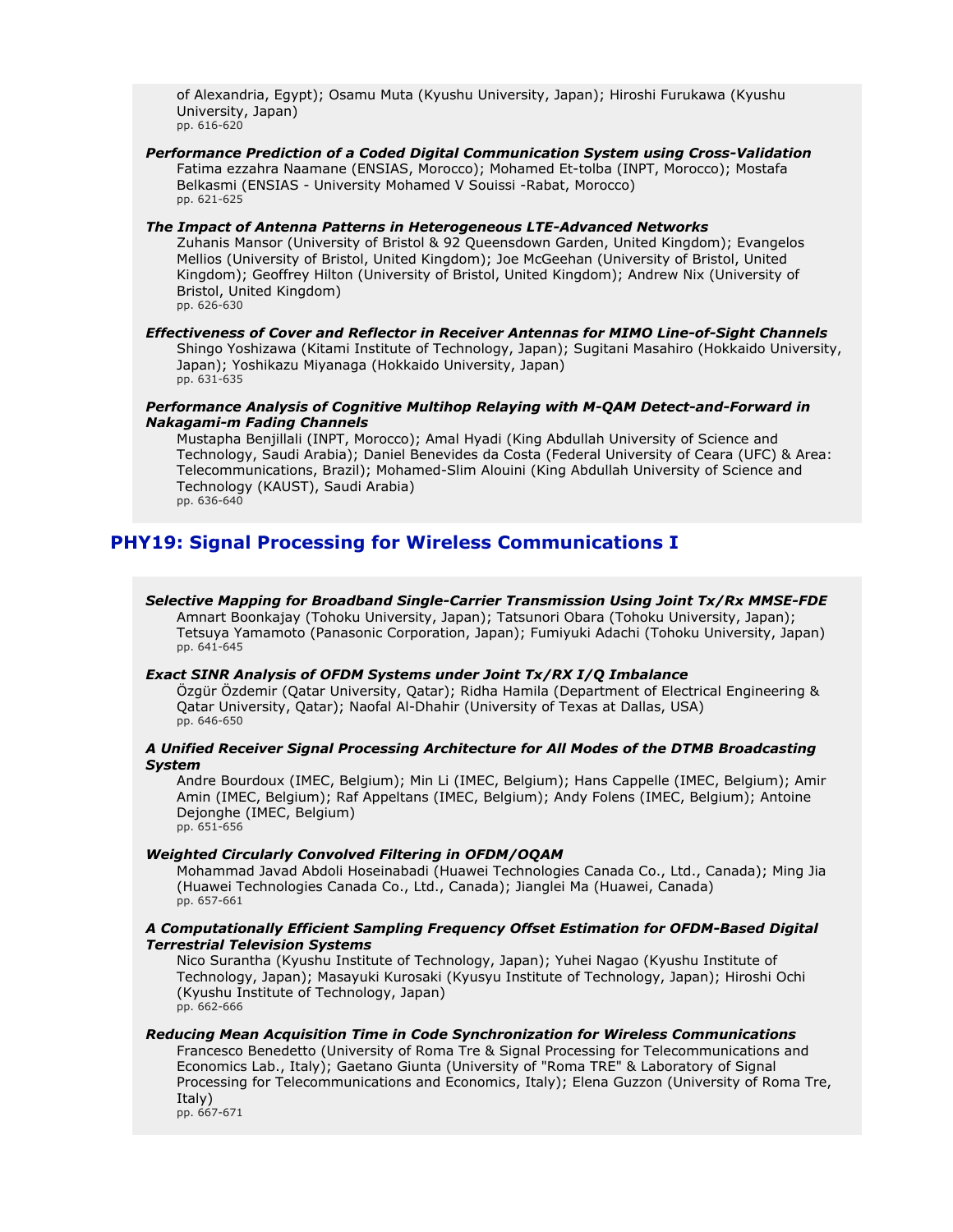# **PHY20: Source and Channel Coding I**

*Coding for the MIMO multi-hop amplify-and-forward fading channel with limited feedback* Ghassan M. Kraidy (Notre Dame University - Louaize, Lebanon) pp. 672-676

### *A Fast Decodable Full-Rate STBC with High Coding Gain for 4x2 MIMO Systems*

Ming Liu (Institute of Electronics and Telecommunications of Rennes (IETR), France); Maryline Hélard (INSA Rennes & IETR Institute of Electronics and Telecommunications of Rennes, France); Jean-François Hélard (IETR, France); Matthieu Crussière (IETR - Electronics and Telecommunications Research Institute of Rennes (IETR) & INSA - National Institute of Applied Sciences, France) pp. 677-681

*Design of Closed-Loop Space-Time Codes with MMSE Receivers* Wenjin Wang (University of Reading, United Kingdom); Fu-Chun Zheng (The University of Reading, United Kingdom) pp. 682-686

*Almost Linear Interleaver and Its Application in Coded OFDM over Rayleigh Fading Channel* Chenggao Han (University of Electro-Communications, Japan) pp. 687-692

#### *An Efficient Design of Bit-Interleaved Polar Coded Modulation*

Kai Chen (Beijing University of Posts and Telecommunications, P.R. China); Kai Niu (Beijing University of Posts and Telecommunications, P.R. China); Jiaru Lin (Beijing University of Posts and Telecommunications, P.R. China) pp. 693-697

#### *BER Analysis of Joint Network/Channel decoding in Block Rayleigh fading channels*

Xuan-Thang Vu (LSS-SUPELEC & University Paris sud 11, France); Marco Di Renzo (French National Center for Scientific Research (CNRS), France); Pierre Duhamel (Lss Supelec & CNRS, France) pp. 698-702

# **APP8: Entrepreneurship - First-Hand Account What Not To Do**

Special Session 6

# **APP3: Event Sensing and Localization**

### *Fall Detection Using RF Sensor Networks*

Brad Mager (University of Utah, USA); Neal Patwari (University of Utah, USA); Maurizio Bocca (University of Utah, USA) pp. 3472-3476

### *Accurate and energy-efficient localization system for Smartphones: a feasible implementation*

Gianluca Aloi (University of Calabria, Italy); Giuseppe Caliciuri (University of Calabria, Italy); Valeria Loscrì (University of Calabria, Italy); Pasquale Pace (University of Calabria, Italy) pp. 3477-3481

#### *Variable Interval Positioning Method for Smartphone-Based Power-saving Geofencing* Tomohiro Nakagawa (NTT DoCoMo, Inc., Japan) pp. 3482-3486

*A Novel Wi-Fi AP Localization Method Using Monte Carlo Path-Loss Model Fitting Simulation* Myungin Ji (Electronics and Telecommunications Research Institute, Korea); Jooyoung Kim (Electronics and Telecommunications Research Institute, Korea); Youngsu Cho (Electronics and Telecommunications Research Institute, Korea); Yangkoo Lee (Electronics and Telecommunications Research Institute, Korea); Sangjoon Park (Electronics and Telecommunications Research Institute, Korea) pp. 3487-3491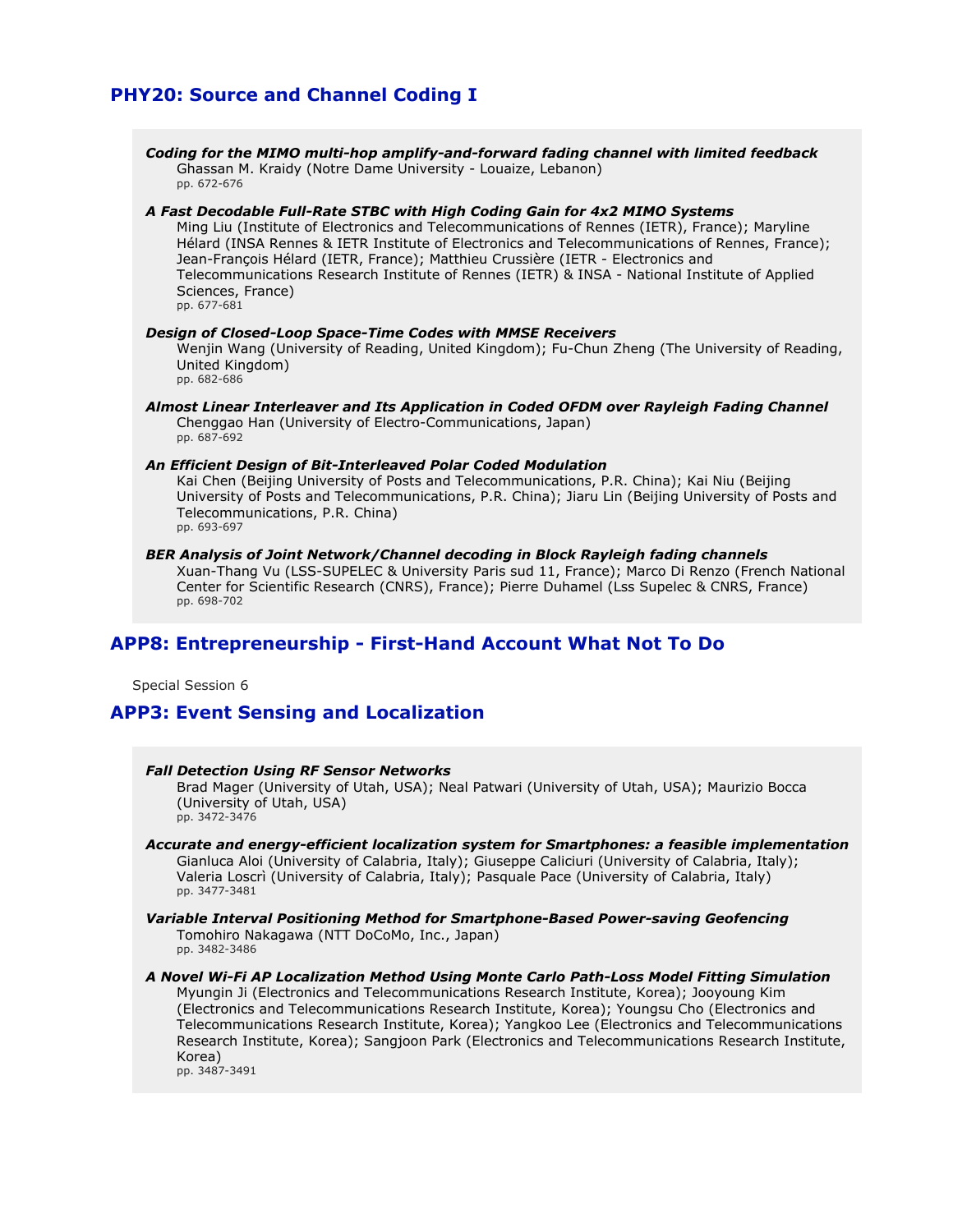#### *Cooperative Fall Detection Using Doppler Radar and Array Sensor*

Jihoon Hong (Keio University, Japan); Shoichiro Tomii (Keio University, Japan); Tomoaki Ohtsuki (Keio University, Japan) pp. 3492-3496

# **MAC5: Energy-efficient MAC and Resource Management I**

### *Network Performance of a Low Energy IEEE 802.15.4/4e/4m WPAN System Utilizing TV White Space*

Chin-Sean Sum (National Institute of Information and Communications Technology, Japan); Ming-Tuo Zhou (National Institute of Information and Communications Technology, Singapore); Liru Lu (National Institute of Information and Communications Technology, Singapore); Fumihide Kojima (National Institute of Information and Communications Technology, Japan); Hiroshi Harada (National Institute of Information & Communications Technology (NICT), Japan) pp. 1629-1633

#### *Joint User Association and Energy-Efficient Resource Allocation with Minimum-Rate Constraints in Two-Tier HetNets*

Haris Pervaiz (Lancaster University, United Kingdom); Leila Musavian (Lancaster University, United Kingdom); Qiang Ni (Lancaster University, United Kingdom) pp. 1634-1639

### *Energy Evaluation of a Cooperative and Duty-Cycled ARQ Scheme for Machine-to-Machine Communications with Shadowed Links*

Tatjana Predojev (Centre Tecnològic de Telecomunicacions de Catalunya (CTTC), Spain); Jesus Alonso-Zarate (Centre Tecnologic de Telecomunicacions de Catalunya - CTTC, Spain); Mischa Dohler (King's College London, United Kingdom) pp. 1640-1644

# *Duty-Cycle Power Manager for Thermal-Powered Wireless Sensor Networks*

Le Nhan (University of Rennes, France); Alain Pegatoquet (LEAT, France); Olivier Sentieys (IRISA, University of Rennes 1, France); Olivier Berder (IRISA, University of Rennes 1, France); Cécile Belleudy (CNRS-LEAT, Université de Nice-Sophia Antipolis, France) pp. 1645-1649

# *Low Complexity Energy-Efficient Resource Allocation in Down-link Dense Femtocell Networks*

Zhicai Zhang (Beijing University of Posts and Telecommunications, P.R. China); Haijun Zhang (Beijing University of Chemical Technology, P.R. China); Zhenmin Zhao (Beijing University of Posts and Telecommunications, P.R. China); Hui Liu (Beijing University of Posts and Telecommunications, P.R. China); Xiangming Wen (Beijing University of Posts and Telecommunications, P.R. China); Wenpeng Jing (Beijing University of Posts and Telecommunications, P.R. China) pp. 1650-1654

# **NET12: Multi-hop Networks I**

### *Joint Routing and Power Allocation Optimization in Outage Constrained Multihop Wireless Networks*

Sabyasachi Gupta (Indian Institute of Technology Delhi, India); Ranjan Bose (Indian Institute of Technology, India)

# pp. 2245-2249

### *Two-way Opportunistic Relaying Systems: Performance and Optimization in Rayleigh Fading Environments*

Kais Ben Fredj (INRS-EMT, University of Quebec, Canada); Salama Said Ikki (Lakehead University & Electrical Engineering Department, Canada); Sonia Aïssa (INRS, University of Quebec, Canada) pp. 2250-2254

### *Spectrally Efficient Error Free Relay Forwarding in Cooperative Multihop Networks*

Ashish James (Nanyang Technological University, Singapore); A S Madhukumar (Nanyang Technological University, Singapore); Fumiyuki Adachi (Tohoku University, Japan) pp. 2255-2259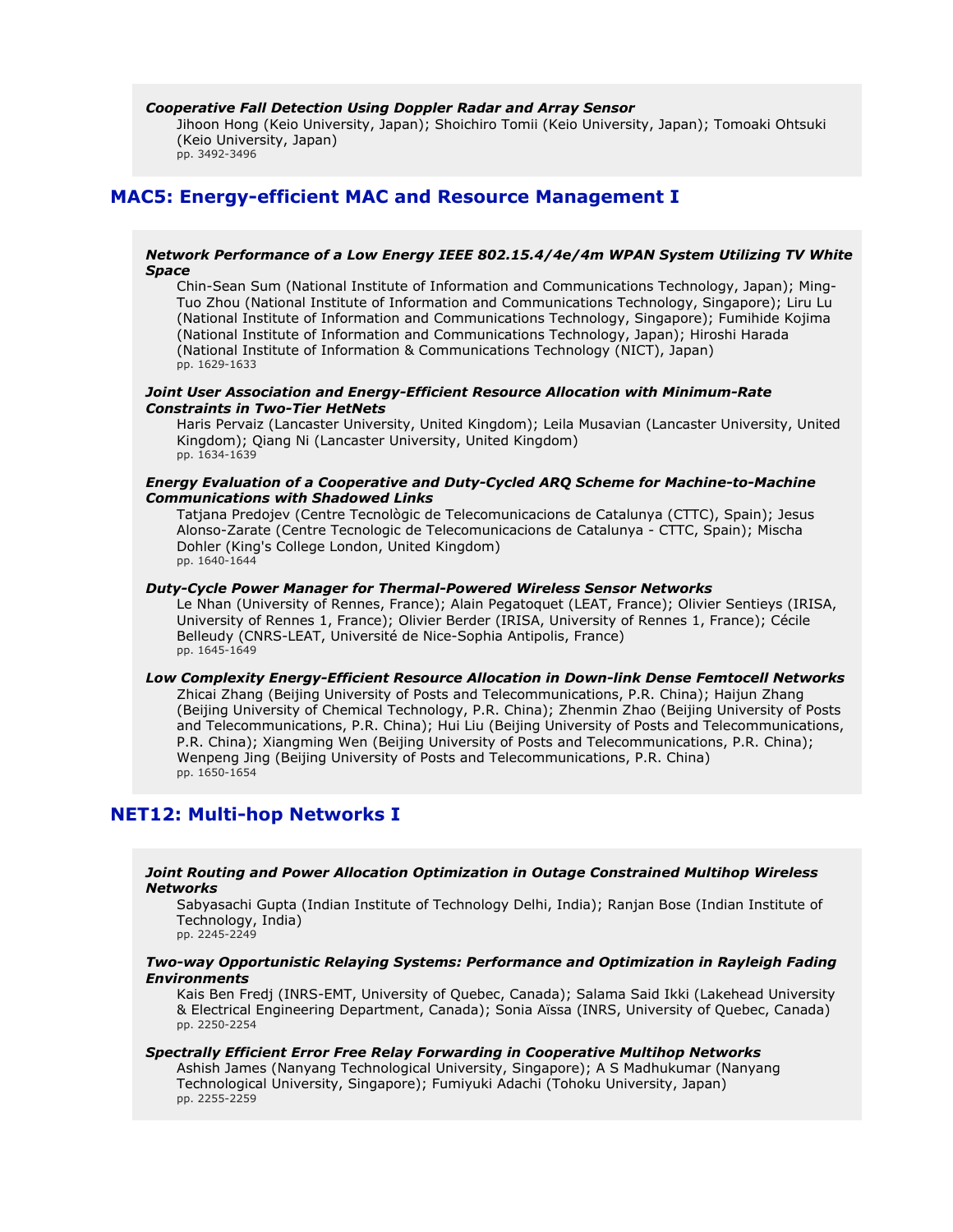#### *Optimal Minimum Energy Routing for Cooperative Multi-hop Wireless Networks*

Jesús Gómez-Vilardebó (Centre Tecnològic de Telecomunicacions de Catalunya (CTTC), Spain) pp. 2260-2264

# *DIRAC: A Dynamic Programming Approach to Rateless Coded Multi-hop Multi-Relay Transmission*

Xijun Wang (Xidian University, P.R. China); Wei Chen (Tsinghua University, P.R. China); Zhigang Cao (Tsinghua University, P.R. China); Min Sheng (Xidian University, P.R. China); Jiandong Li (Xidian University, P.R. China) pp. 2265-2269

# **NET13: Networks Cooperative Communications III**

#### *Clustering-based Assignment within CoMP Systems*

Elvis M. G. Stancanelli (Federal University of Ceará, Brazil); Yuri C. B. Silva (Federal University of Ceará & Wireless Telecom Research Group (GTEL), Brazil); Tarcisio F. Maciel (Federal University of Ceará, Brazil); Walter Freitas, Jr. (Federal University of Ceará & Wireless Telecom Research Group, Brazil); Francisco R. P. Cavalcanti (Federal University of Ceará & GTEL - Wireless Telecom Research Group, Brazil) pp. 2270-2274

#### *Partner Selection for Decode-and-forward Cooperative Relaying: A Matching Theoretic Approach*

Cengis Hasan (INRIA & INSA Lyon CITI Laboratory, France); Eitan Altman (INRIA, France); Jean-Marie Gorce (INSA-Lyon, France) pp. 2275-2280

#### *Optimal Feedback Updating Period for Coordinated Multi-Point Transmission Schemes* Hajer Khanfir (Orange Labs, France); Ali Osmane (TELECOM ParisTech, France) pp. 2281-2285

# *Source-assisting Strategy for Differential Distributed Space Time Block Codes* Nnamdi Nwanekezie (University of Hertfordshire, United Kingdom); Gbenga Owojaiye (University of

Hertfordshire, United Kingdom); Yichuang Sun (University of Hertfordshire, United Kingdom) pp. 2286-2290

# **NET14: Spectrum Sensing**

# *Optimized Cognitive Terminal Assignment Strategy for Coordinated Spectrum Sensing*

Dongyan Huang (Beijing University of Posts and Telecommunications, P.R. China); Guixia Kang (Beijing University of Posts and Telecommunications, P.R. China); Bo Wang (Beijing University of Posts and Telecommunications, P.R. China); Hui Tian (Beijng university of posts and telecommunications, P.R. China) pp. 2291-2295

### *Detection of Hidden Users In Cognitive Radio Networks*

Francesco Benedetto (University of Roma Tre & Signal Processing for Telecommunications and Economics Lab., Italy); Gaetano Giunta (University of "Roma TRE" & Laboratory of Signal Processing for Telecommunications and Economics, Italy); Elena Guzzon (University of Roma Tre, Italy); Markku K. Renfors (Tampere University of Technology, Finland) pp. 2296-2300

#### *Hybrid Multi-Channel Cooperative Spectrum Sensing to Satisfy Channel Target*

Bouchra Senadji (Queensland University of Technology, Australia); Kevin Chang (Queensland University of Technology, Australia) pp. 2301-2305

#### *A Cooperative Spectrum Sensing Scheme based on Detecting Reliability Statistics in Cognitive Radio*

Ben Wang (No.28 Research Institute, China Electronics Technology Group Corporation, P.R. China); Yanli Ji (Beijing University of Posts and Telecommunications, P.R. China); Hanhui Li (Beijing University of Posts and Telecommunications, P.R. China); Weidong Wang (Beijing Unversity of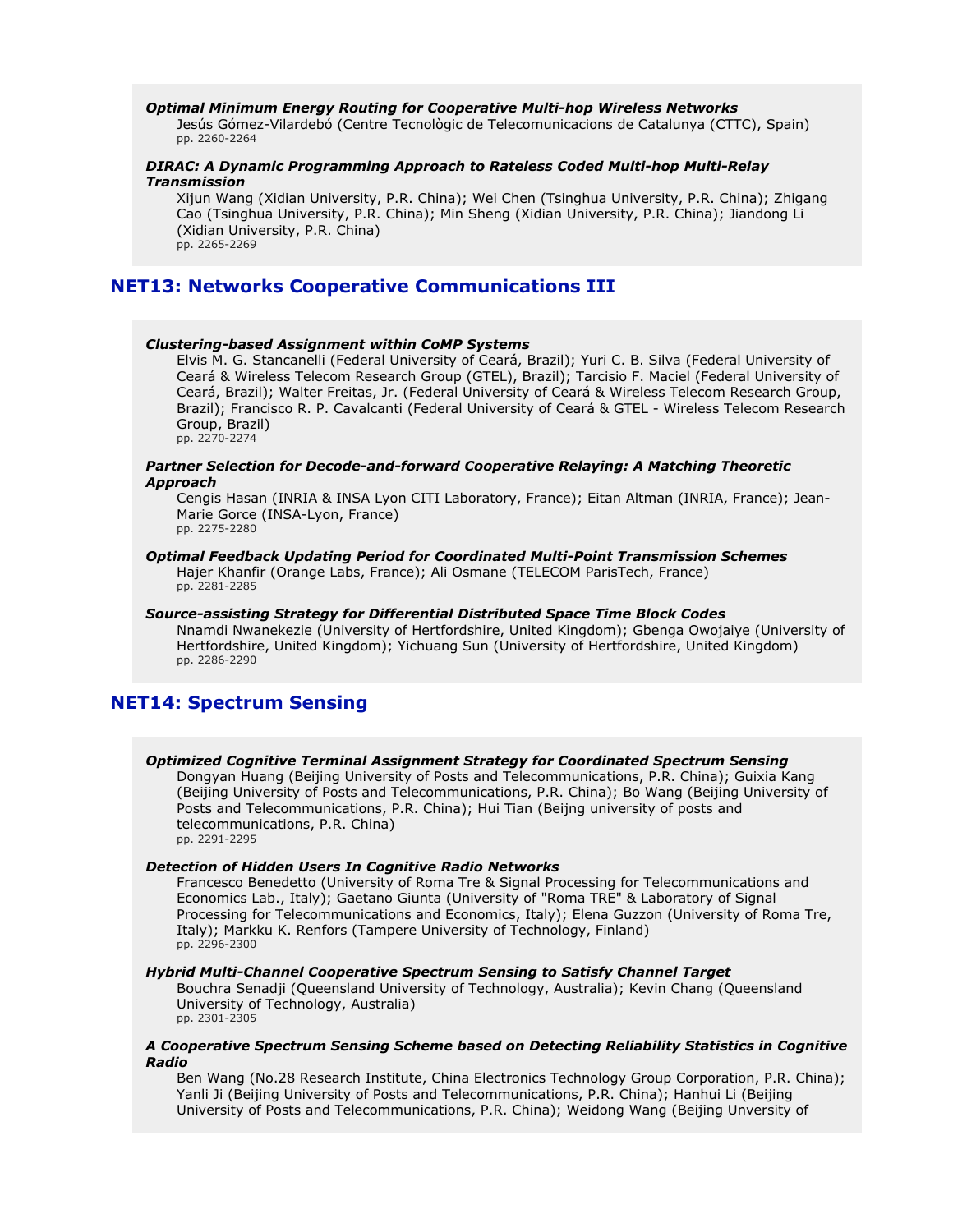Posts and Telecommunications, P.R. China); Yinghai Zhang (Beijing University of Posts and Telecommunications, P.R. China) pp. 2306-2311

*Hierarchical Spectrum Sharing for Cognitive Radio Networks based on Microeconomic Theory* Yang Yu (Beijing University of Posts and Telecommunications, P.R. China); Wanfang Zhang (Beijing University of Posts and Telecommunications, P.R. China); Xiao Zhang (Beijing University of Posts and Telecommunications, P.R. China); Weidong Wang (Beijing Unversity of Posts and Telecommunications, P.R. China); Chaowei Wang (Beijing University of Posts and Telecommunications & Schoole of Electronics Engineering, P.R. China) pp. 2312-2316

# **NET15: Wireless Sensor Networks IV**

*Parallel Battery Configuration for Coin Cell Operated Wireless Sensor Networks* Shahriar Emami (Samsung, USA)

pp. 2317-2320

#### *Spectrum-aware Wireless Sensor Networks*

Peng Du (Birkbeck College, University of London, United Kingdom); George Roussos (Birkbeck College, University of London, United Kingdom) pp. 2321-2325

#### *Anomaly Detection and Localization in UWB Wireless Sensor Networks*

Eirini Karapistoli (University of Macedonia, Greece); Anastasios A. Economides (University of Macedonia, Greece) pp. 2326-2330

### *Experiment of Microwave Power and Data Transmission Scheduling for IEEE 802.11-based Sensor Networks*

Norikatsu Imoto (Kyoto University, Japan); Shota Yamashita (Kyoto University, Japan); Takuya Ichihara (Kyoto University, Japan); Koji Yamamoto (Kyoto University, Japan); Masahiro Morikura (Kyoto University, Japan); Naoki Shinohara (Kyoto University, Japan) pp. 2331-2335

#### *Experiment on Battery-less Sensor Activation via Multi-point Wireless Energy Transmission* Daiki Maehara (Tokyo Institute of Technology, Japan); Ryota Akai (Osaka University, Japan); Gia Khanh Tran (Tokyo Institute of Technology, Japan); Kei Sakaguchi (Osaka University & Tokyo Institute of Technology, Japan); Seiichi Sampei (Osaka University, Japan); Kiyomichi Araki (Tokyo Institute of Technology, Japan); Iwai Hiroshi (Matsushita Electric Industrial Co., Ltd, Japan) pp. 2336-2340

# **NET16: NET Interactive-Poster I**

### *A Study on Network and Multi-Route Coding for Information Advertisement in Wireless Mesh Networks*

Yuki Sugao (Nagoya University, Japan); Hiraku Okada (Nagoya University, Japan); Kentaro Kobayashi (Nagoya University, Japan); Masaaki Katayama (Nagoya University, Japan) pp. 2341-2345

#### *Optimization of SINR-based Neighbor Cell List for Networks with Small Cells*

Zdenek Becvar (Czech Technical University in Prague, Czech Republic); Pavel Mach (Czech Technical University in Prague, Czech Republic); Michal Vondra (Czech Technical University in Prague, Czech Republic) pp. 2346-2351

*Ubiquitous Sensor Network Management: The Least Interference Beaconing Model* Bigomokero Antoine Bagula (University of Cape Town, South Africa); Djamel Djenouri (CERIST Research Center, Algeria); Elmouatezbillah Karbab (Cerist, Algeria) pp. 2352-2356

### *Multi-Objective Adjacency Matrix Optimization for Coordinated Wireless Backhaul Networks* Christian Mannweiler (University of Kaiserslautern, Germany); Pratip Chakraborty (University of Kaiserslautern, Germany); Hans D. Schotten (University of Kaiserslautern, Germany)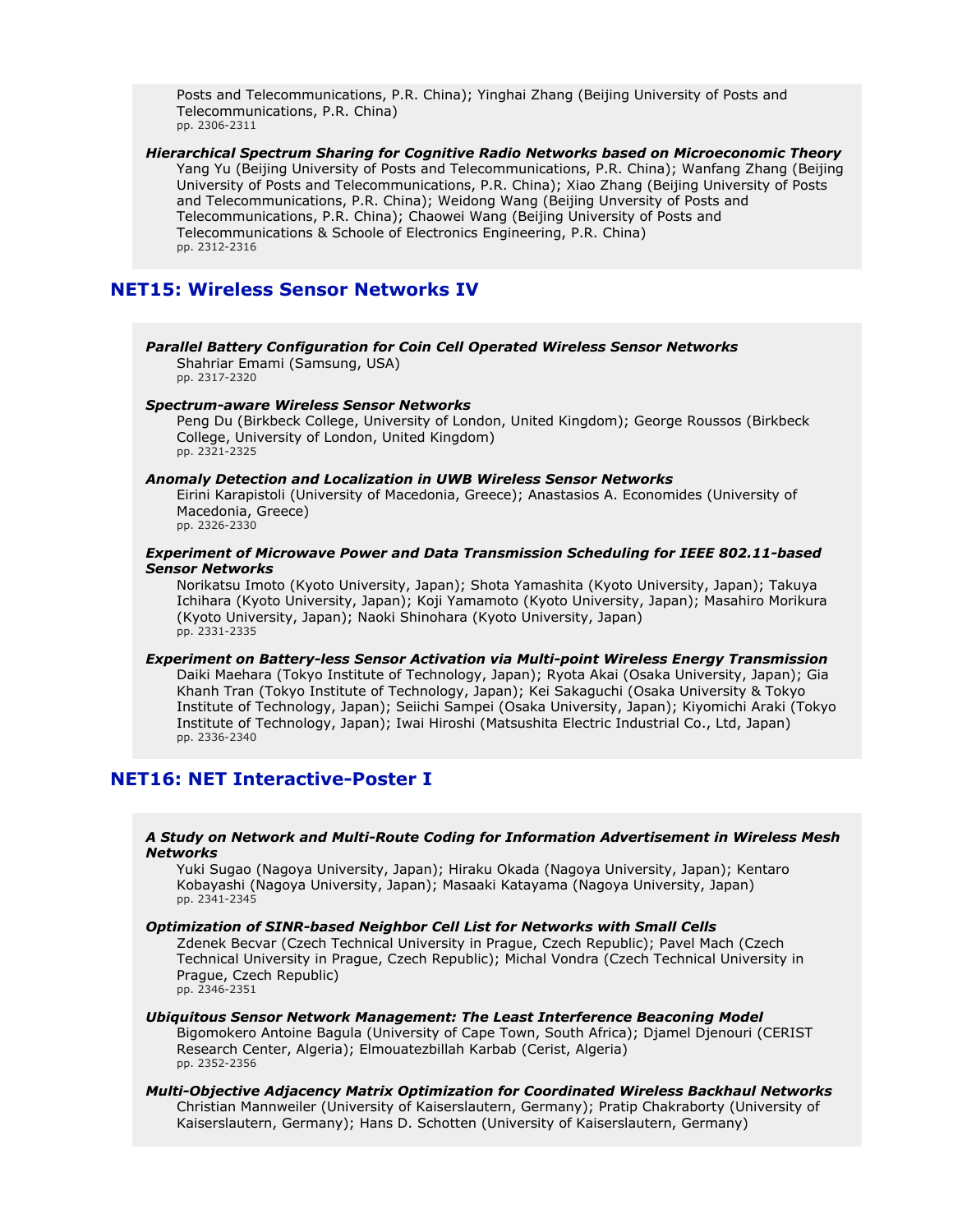### *Channel Selection in Cognitive Radio Networks: A Switchable Bayesian Learning Automata Approach*

Xuan Zhang (University of Agder, Norway); Lei Jiao (University of Agder & Department of Information and Communication Technology, Norway); Ole-Christoffer Granmo (University of Agder, Norway); John B. Oommen (Carleton University, Canada) pp. 2362-2367

# *Cooperative Spectrum Sensing for Green Cognitive Femtocell Network*

Edwin Mugume (University of Manchester, United Kingdom); Warit Prawatmuang (University of Manchester, United Kingdom); Daniel K. C. So (University of Manchester, United Kingdom) pp. 2368-2372

*Analysis of Spectrum Adaptation in Cognitive Radio Networks with Elastic Traffic and Buffering* Anum Corral-Ruiz (Cinvestav-IPN, Mexico); Felipe A. Cruz-Pérez (Cinvestav-IPN, Mexico); Genaro Hernandez-Valdez (UAM-A, Mexico) pp. 2373-2377

*A Load-Conscious Cell Selection Scheme for Femto-Assisted Cellular Networks* Rahul Thakur (Indian Institute of Technology Madras, India); Sudeepta Mishra (Indian Institute of Technology Madras, India); Siva Ram Murthy (IIT Madras, India) pp. 2378-2382

#### *A Resource Allocation Scheme for D2D multicast with QoS protection in OFDMA-based Systems* Bo Peng (Beijing University of Posts and Telecommunications, P.R. China); Chunjing Hu (Beijing University of Posts and Telecommunications (BUPT), P.R. China); Tao Peng (Beijing University of

Posts and Telecommunications, P.R. China); Yang Yang (Beijing University of Posts and Telecommunications, P.R. China); Wenbo Wang (Beijing University of Posts and Telecommunications, P.R. China) pp. 2383-2387

### *On Dynamic Fractional Frequency Reuse for OFDMA Cellular Networks*

Ergin Dinc (Koc University, Turkey); Mutlu Koca (Bogazici University, Turkey) pp. 2388-2392

#### *Spectrum-Efficient Operating Policy for Energy-Harvesting Clustered Wireless Networks* Kwonho Song (Yonsei University, Korea); Jemin Lee (Singapore University of Technology and Design, Massachusetts Institute of Technology, Singapore); Sungsoo Park (Korea Railroad Research Institute, Korea); Daesik Hong (Yonsei University, Korea) pp. 2393-2397

#### *Routing IPv6 over Wireless Networks with Low-Memory Devices*

Elerson Santos (Universidade Federal de Minas Gerais, Brazil); Marcos A. M. Vieira (Federal University of Minas Gerais, Brazil); Luiz F. M. Vieira (Universidade Federal de Minas Gerais, Brazil) pp. 2398-2402

# *Energy-Efficient Component Carrier Configuration and Power Control for Carrier Aggregated Systems*

Shengsen Wang (BeiJing University of Posts and Telecommunications, P.R. China); Feng Chunyan (Beijing University of Posts and Telecommunications, P.R. China); Caili Guo (Beijing University of Posts and Telecommunications, P.R. China); Guoxiang Wang (Beijing University of Posts and Telecommunications, P.R. China)

pp. 2403-2408

# *Optimal User Association Based on Topological Potential in Heterogeneous Networks*

Rui Han (Beijing University of Posts and Telecommunications, P.R. China); Feng Chunyan (Beijing University of Posts and Telecommunications, P.R. China) pp. 2409-2413

#### *On the Benefit of Context-Awareness for Security Mechanisms in LTE/EPS Networks* Siwar Ben Hadj Said (Orange Labs, France); Karine Guillouard (Orange Labs, France); Jean-Marie Bonnin (Institut Mines Telecom / Telecom Bretagne & IRISA, France) pp. 2414-2418

### *Self-Organized Common Control Channel Design for Cognitive Radio Ad Hoc Networks* Paulo M. R. dos Santos (Ilmenau University of Technology, Germany); Mohamed Abdrabou Ahmed Kalil (Ilmenau University of Technology, Germany); Oleksandr Artemenko (Ilmenau University of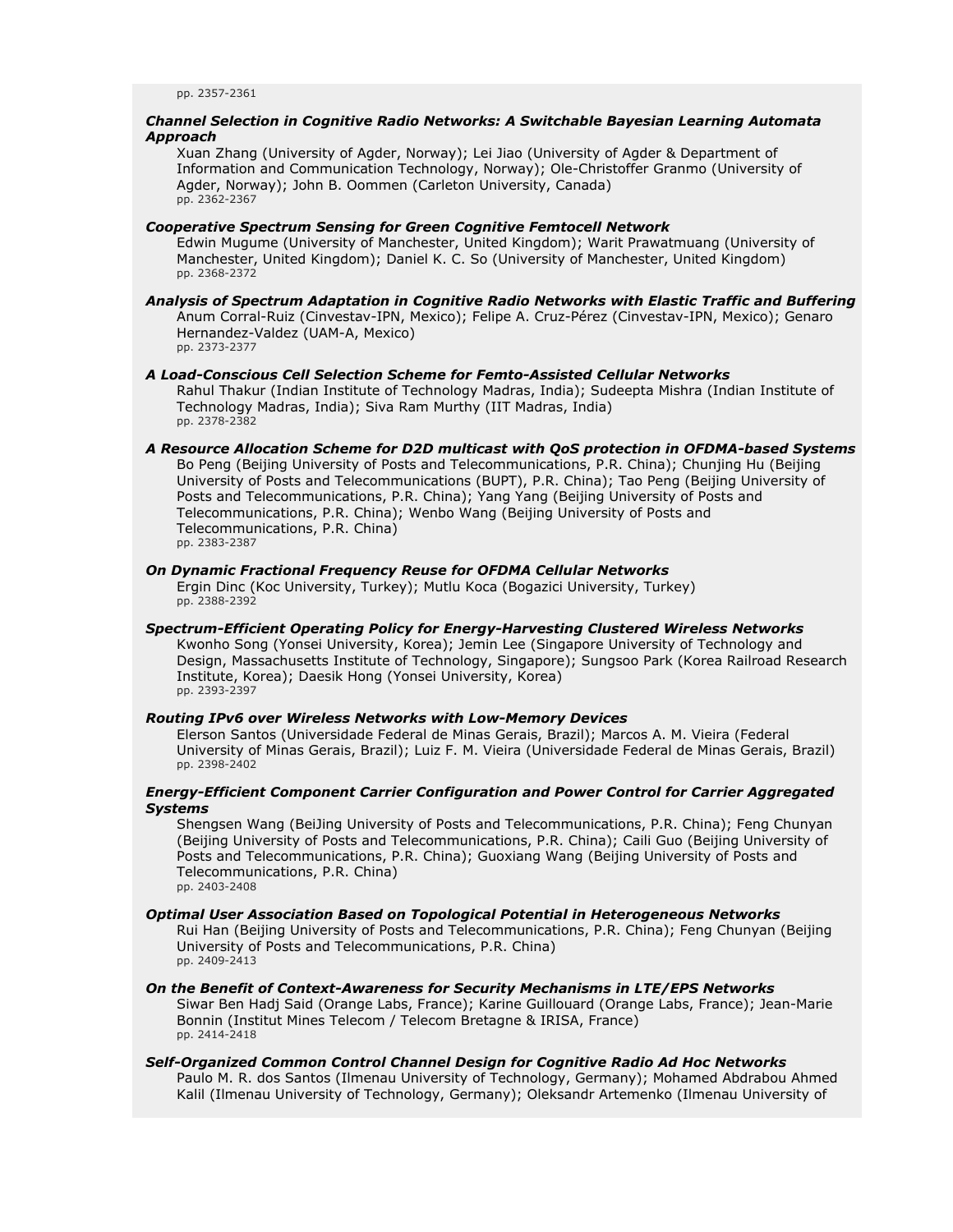Technology, Germany); Anastasia Lavrenko (Ilmenau University of Technology, Germany); Andreas Mitschele-Thiel (Ilmenau University of Technology, Germany) pp. 2419-2423

# *RB Allocation based on Genetic Algorithm and Coordination over the X2 interface in the LTE Uplink*

Safa Essassi (Higher School of Communication of Tunis Sup'Com, Tunisia); Sofiane Cherif (Sup'Com, Tunisia); Mohamed Siala (Sup'Com, Tunisia) pp. 2424-2428

# *72 GHz Millimeter Wave Indoor Measurements for Wireless and Backhaul Communications*

Shuai Nie (NYU WIRELESS & NYU-Poly, USA); Shu Sun (NYU WIRELESS & NYU-Poly, USA); George R MacCartney, Jr. (NYU WIRELESS & NYU-Poly, USA); Theodore Rappaport (New York University & NYU WIRELESS, USA) pp. 2429-2433

# *Analysis of a Transportation Problem based Scheduling Algorithm for Inter-band Carrier Aggregation*

Zoraida Frias (Universidad Politecnica de Madrid, Spain); Marta Ventura (Universidad Politecnica de Madrid, Spain); Jorge Pérez (Universidad Politecnica de Madrid, Spain) pp. 2434-2438

# *A Fast Converging Algorithm for Sum Power Minimization in MIMO Uplink*

Xiaojia Lu (University of Oulu, Finland); Antti Tölli (University of Oulu, Finland); Markku Juntti (University of Oulu, Finland)

pp. 2439-2443

# *Study on Effect of Backhual Solution on Indoor Mobile Deployment "Macrocell vs. Femtocell"* Ashraf Awadelkarim Widaa Ahmed (KTH Royal Institute of Technology & ICT School, Sweden); Jan Markendahl (Royal Institute of Technology, Sweden); Cicek Cavdar (Royal Institute of Technology (KTH), Sweden); Amirhossein Ghanbari (KTH Royal Institute of Technology & Wireless@KTH, Sweden)

pp. 2444-2448

#### *Channel management in a campus-wide WLAN with partially overlapping channels* Ester Mengual (Universitat Politènica de Catalunya (UPC), Spain); Eduard Garcia-Villegas (Technical University of Catalonia (UPC), Spain); Rafael Vidal Ferré (Universitat Politènica de Catalunya (UPC) & Wireless Networks Group, Spain) pp. 2449-2453

*Localized Disjoint Multipath Routing Protocol in Irregular Wireless Sensor Networks* Kwansoo Jung (Chungnam National University, Korea); Euisin Lee (University of California, Los Angeles, USA); Seungmin Oh (Chungnam National University, Korea); Yongbin Yim (Chungnam National University, Korea); Sang-Ha Kim (Chungnam National University, Korea) pp. 2454-2458

# **PHY21: Beamforming II**

*Optimal Beamforming for MIMO Shared Relaying in Downlink Cellular Networks with ARQ* Ahmed Hosny (Nile University & Ain Shams University, Egypt); Ramy Abdallah Tannious (Aviat Networks, USA); Amr El-Keyi (Nile University, Egypt) pp. 703-707

# *Performance Analysis of Optimal Beamforming in AF MIMO Relaying over Asymmetric Fading Channels*

Praneeth Jayasinghe (University of Oulu, Finland); Keeth Saliya Jayasinghe Laddu (University of Oulu, Finland); Markku Juntti (University of Oulu, Finland); Matti Latva-aho (UoOulu, Finland) pp. 708-712

# *Coordinated Beamforming in Multicell Networks with Channel State Information Exchange Delays*

Bruhtesfa E. Godana (Norwegian University of Science and Technology, Norway); David Gesbert (Eurecom Institute, France) pp. 713-718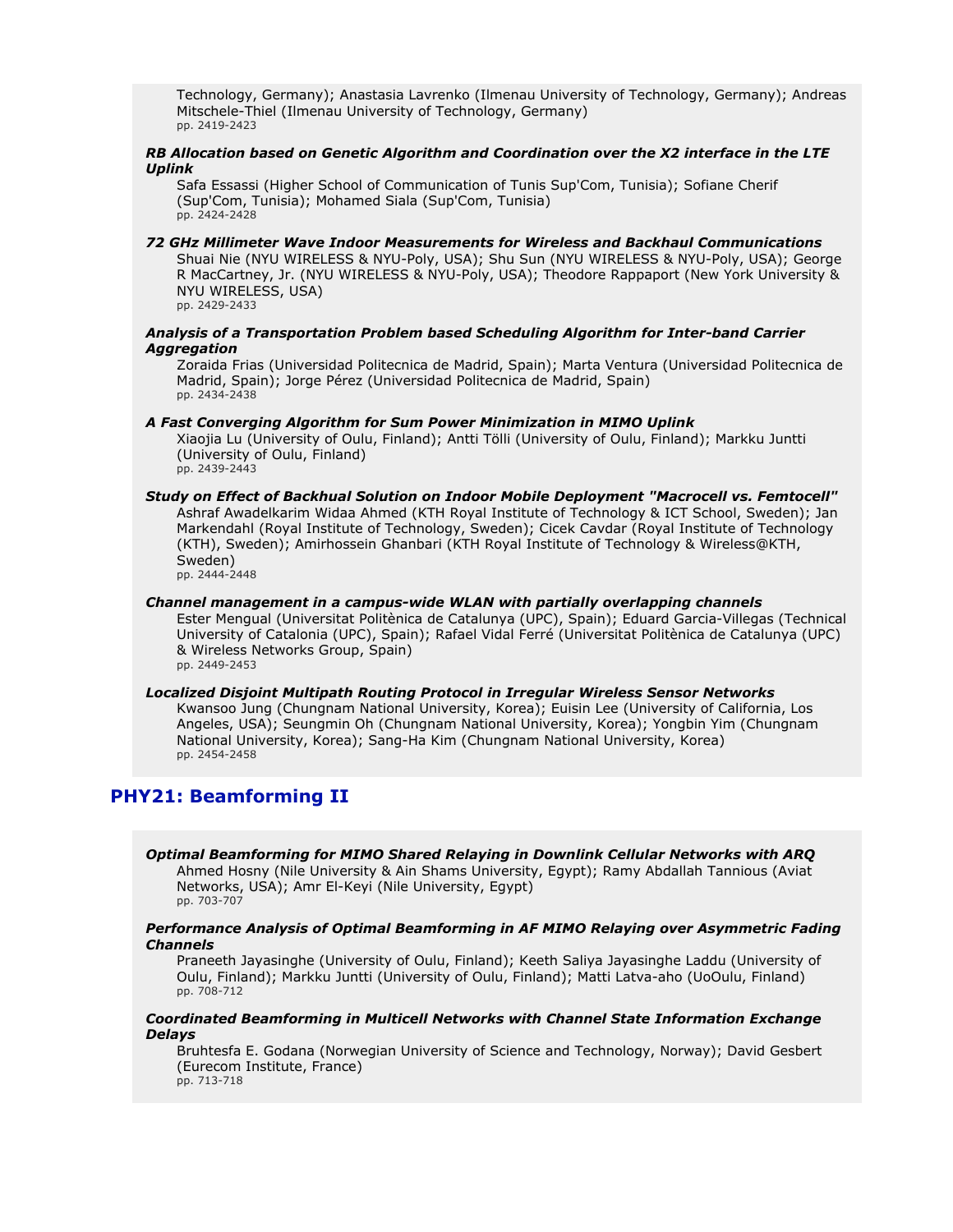#### *Robust Coordinated Downlink Beamforming for Multicell-Cognitive Radio Networks*

Dhananjaya S Ponukumati (Qualcomm, India); Feifei Gao (Tsinghua University, P.R. China); Mathias Bode (Jacobs University, Germany); James C. F. Li (NEC Laboratories China, P.R. China); Ming Lei (NEC Laboratories China, P.R. China) pp. 719-723

# *Distributed Transmission for Secure Wireless Links in Non-Line-of-Sight Environment by Joint Transmitter-Receiver Beamforming*

Masaaki Yamanaka (Hiroshima International University, Japan); Shinichi Miyamoto (Osaka University, Japan); Seiichi Sampei (Osaka University, Japan) pp. 724-728

# **PHY22: Cognitive and Green Radio II**

#### *A practical method for combining multivariate data in radio environment mapping*

Jaakko Ojaniemi (Aalto University, Finland); Juha Kalliovaara (University of Turku, Finland); Jussi H. Poikonen (Aalto University & University of Turku, Finland); Risto Wichman (Aalto University School of Electrical Engineering, Finland) pp. 729-733

#### *Analysis and Mitigation of RF IQ Imbalance in Eigenvalue Based Multichannel Spectrum Sensing*

Ahmet Gokceoglu (Tampere University of Technology, Finland); Sener Dikmese (Tampere University of Technology, Finland); Mikko Valkama (Tampere University of Technology, Finland); Markku K. Renfors (Tampere University of Technology, Finland) pp. 734-739

#### *Rate optimal power policies in underlay cognitive radios with limited channel feedback*

George A Ropokis (Computer Technology Institute and Press ''Diofantos" & EURECOM, Greece); David Gesbert (Eurecom Institute, France); Kostas Berberidis (University of Patras, Greece) pp. 740-744

### *Normalized Energy Detection Based Cooperative Spectrum Sensing with Reporting Errors in Heterogeneous Cognitive Radio Networks*

Jun Luo (University of Electronic Science and Technology of China, P.R. China); Jun Wang (University of Electronic Science and Technology of China, P.R. China); Qiang Li (University of Electronic Science & Technology of China, P.R. China); Caifeng Wu (University of Electronic Science and Technology of China, P.R. China); Shaoqian Li (University of Electronic Science and Technology of China, P.R. China) pp. 745-749

#### *Can Primary Activity Statistics in Cognitive Radio be Estimated under Imperfect Spectrum Sensing?*

Miguel López-Benítez (University of Liverpool, United Kingdom) pp. 750-755

# **PHY23: PHY Performance Evaluation II**

### *On the Performance Analysis of Energy Detection of Unknown Signals in Gamma Shadowed Ricean Fading Environments*

Kostas Peppas (NCSR Demokritos, Greece); George Efthymoglou (University of Piraeus, Greece); Valentine Aalo (Florida Atlantic University, USA); Mohammed Alwakeel (University of Tabuk, Saudi Arabia); Sami S Alwakeel (King Saud University, Saudi Arabia) pp. 756-760

# *Theoretical Derivation of Bit Error Rate for Uplink OFDMA over Nonlinear Fading Channels*

Kei Nishimura (Waseda University, Japan); Shoya Takebuchi (Waseda University, Japan); Fumiaki Maehara (Waseda University, Japan)

pp. 761-765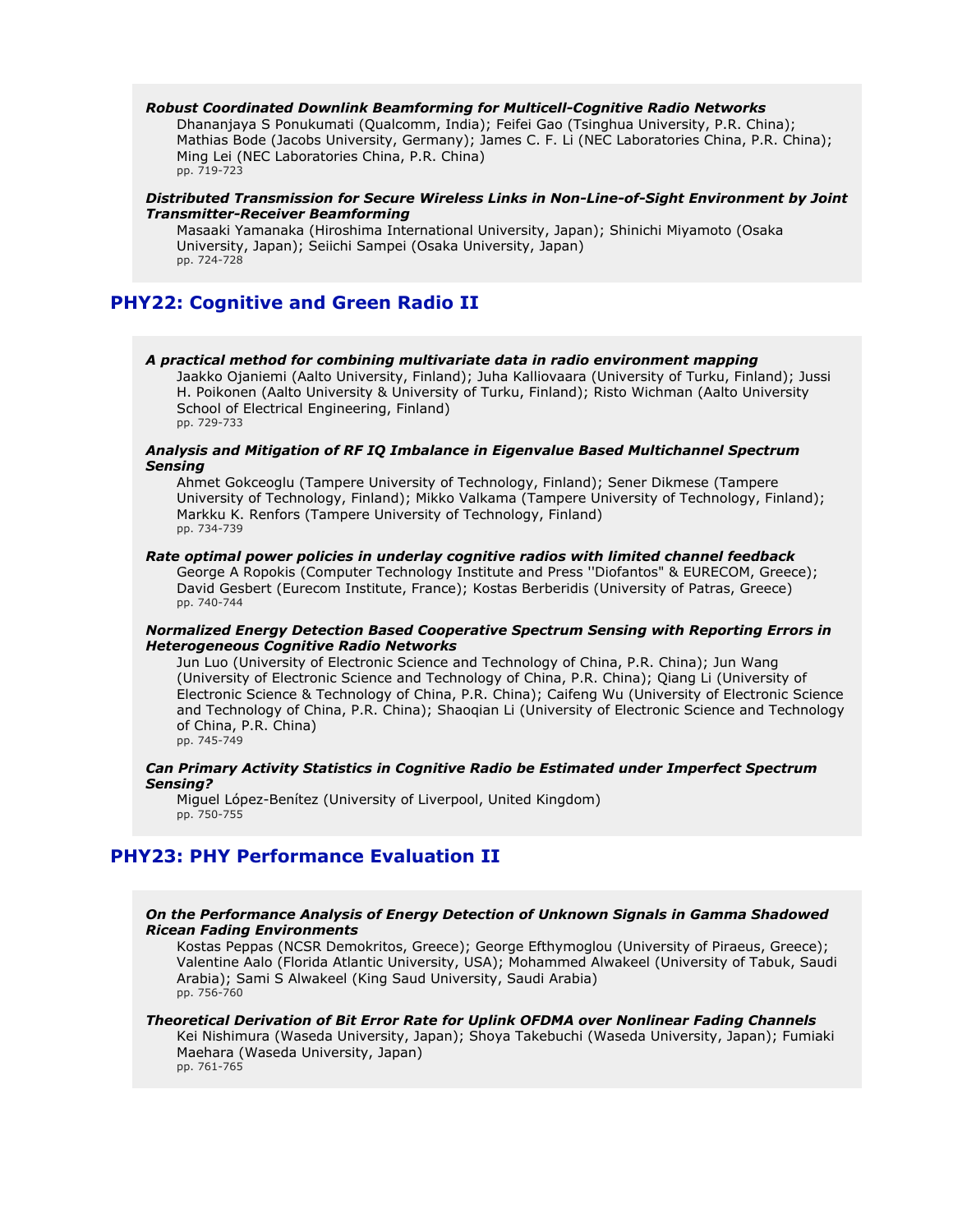*Large Scale Transmit Diversity in Q/V Band Feeder Link with Multiple Gateways*

Ahmad Gharanjik (KTH/ University of Luxembourg & SnT Center, Luxemburg); Bhavani Shankar Mysore R (Interdisciplinary Centre for Security, Reliability and Trust & University of Luxembourg, Luxemburg); Pantelis-Daniel Arapoglou (National Technical University of Athens, Greece); Björn Ottersten (University of Luxembourg, Luxemburg) pp. 766-770

*LTE-Advanced Downlink Throughput Evaluation in the 3G and TV White Space Bands* Araz Sabir Ameen (University of Bristol & University of Sulaimani, United Kingdom); Evangelos Mellios (University of Bristol, United Kingdom); Angela Doufexi (University of Bristol, United Kingdom); Naim Dahnoun (University of Bristol, United Kingdom); Andrew Nix (University of Bristol, United Kingdom)

pp. 771-775

*Statistics of the Uplink Co-Tier Interference in Closed Access Heterogeneous Networks* Hina Tabassum (KAUST, Saudi Arabia); Zaher Dawy (American University of Beirut, Lebanon); Mohamed-Slim Alouini (King Abdullah University of Science and Technology (KAUST), Saudi Arabia) pp. 776-781

# **PHY24: Signal Processing for Wireless Communications II**

# *Ultimate Performance of Clipping and Filtering Techniques for PAPR Reduction in OFDM systems*

Xiaodong Zhu (University of Electronic Science and Technoledge of China, P.R. China); Jinxiang Xia (University of Electronic Science and Technoledge of China, P.R. China); Hong Li (University of Electronic Science and Technoledge of China, P.R. China); Haichao Hu (University of Electronic Science and Technoledge of China, P.R. China) pp. 782-785

# *A Computationally Efficient Soft-Output Lattice Reduction-Aided Selective Spanning Sphere Decoder for Wireless MIMO systems*

Hoang Duy Nguyen (Interuniversity Microelectronics Centre, Belgium); Ubaid Ahmad (Katholieke University of Leuven & IMEC, Belgium); Min Li (IMEC, Belgium); Liesbet Van der Perre (IMEC, Belgium); Rudy Lauwereins (IMEC, Leuven, Belgium); Sofie Pollin (KU Leuven, USA) pp. 786-790

### *About the Use of Different Processing Domains for Synchronization in Non-Contiguous FBMC Systems*

Christoph Thein (Leibniz Universität Hannover, Germany); Martin Fuhrwerk (Leibniz Universität Hannover, Germany); Jürgen Peissig (Leibniz Universität Hannover, Germany) pp. 791-795

# *Interference Cancellation in Heterogeneous Networks*

Kuan-Ting Lee (National Taiwan University, Taiwan); Kwang-Cheng Chen (National Taiwan University, Taiwan) pp. 796-800

# *Distributed Bayesian Compressive Sensing Based Blind Carrier-Frequency Offset Estimation for Interleaved OFDMA Uplink*

Peng Cheng (Shanghai Jiao Tong University & CSIRO Computational Informatics, P.R. China); Zhuo Chen (CSIRO ICT Centre, Australia); Y Jay Guo (CSIRO, Australia); Gui Lin (ShangHai JiaoTong University, P.R. China) pp. 801-806

# **PHY25: Source and Channel Coding II**

# *Joint Distributed Source-Channel Decoding for LDPC-Coded Binary Markov Sources*

Reza Asvadi (University of Oulu & Cenetr for Wireless Communications (CWC), Finland); Tad Matsumoto (Japan Advanced Institute of Science and Technology, Japan); Markku Juntti (University of Oulu, Finland) pp. 807-811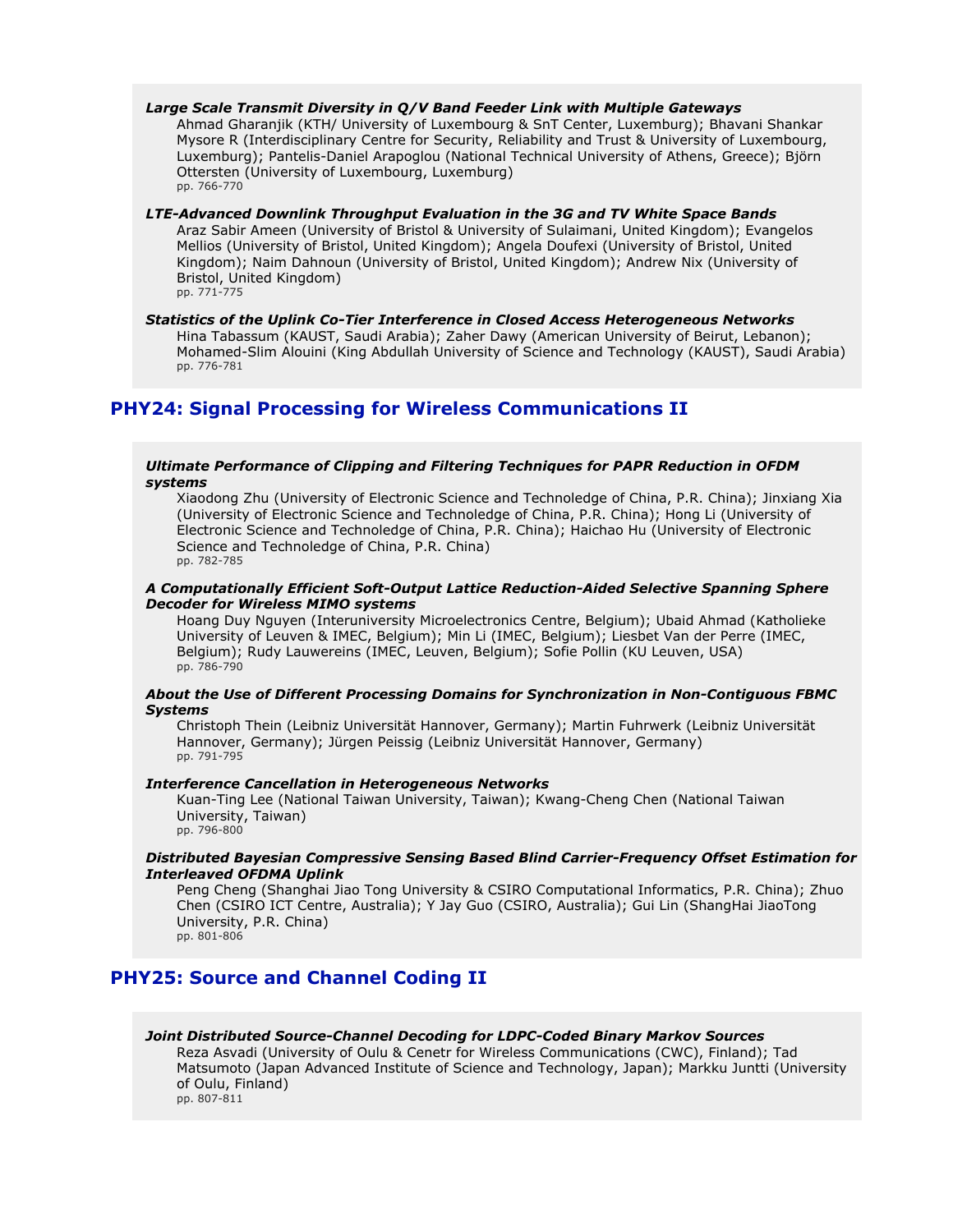#### *Dirty Paper Coding Using "Sum Codes"*

Kiran M Rege (Bell Laboratories, Alcatel-Lucent, USA); Krishna Balachandran (Bell Labs, Alcatel-Lucent, USA); Joseph Kang (Bell Labs, Alcatel-Lucent, USA); Mehmet Kemal Karakayali (Bell Labs, Alcatel-Lucent, USA) pp. 812-817

#### *Dirty Paper Coding Using Trellis-Coded Modulation*

Kiran M Rege (Bell Laboratories, Alcatel-Lucent, USA); Krishna Balachandran (Bell Labs, Alcatel-Lucent, USA); Joseph Kang (Bell Labs, Alcatel-Lucent, USA); Mehmet Kemal Karakayali (Bell Labs, Alcatel-Lucent, USA) pp. 818-823

#### *Design of Complexity-Optimized Raptor Codes for BI-AWGN Channel*

Chuangmu Yao (Zhejiang University, P.R. China); Zhaoyang Zhang (Zhejiang University, P.R. China); Kun Tu (Zhejiang University, P.R. China) pp. 824-829

### *An Unified Form of Exact-MSR Codes via Product-Matrix Framework*

Sian-Jheng Lin (Academia Sinica, Taiwan); Wei-Ho Chung (Academia Sinica, Taiwan) pp. 830-834

# **APP4: APP Interactive-Poster**

#### *Communication Services Applied to Business: A Simple Algorithm for Personal Trading*

Francesco Benedetto (University of Roma Tre & Signal Processing for Telecommunications and Economics Lab., Italy); Gaetano Giunta (University of "Roma TRE" & Laboratory of Signal Processing for Telecommunications and Economics, Italy) pp. 3497-3501

### *Distributed Multimedia Content Analysis with MapReduce*

Arto Heikkinen (University of Oulu, Finland); Jouni Sarvanko (University of Oulu, Finland); Mika Rautiainen (University of Oulu, Finland); Mika Ylianttila (University of Oulu, Finland) pp. 3502-3506

#### *Communication Management for Cooperative Vehicular Systems*

Olivia P. Brickley (Cork Institute of Technology, Ireland); Dirk Pesch (Cork Institute of Technology, Ireland)

pp. 3507-3512

#### *A Review of Public Safety Communications, from LMR to Voice over LTE (VoLTE)*

Anna E. Paulson (US Dept of Commerce/NTIA/Institute for Telecommunication Sciences & University of Colorado, Boulder, USA); Thomas Schwengler (University of Colorado, USA) pp. 3513-3517

### *Performance Investigation of Data Transmission in Wireless Power Transfer with Coil Displacements*

Motoki Iida (Keio University, Japan); Kazuki Sugeno (Keio University, Japan); Mamiko Inamori (Tokai University & Sony CSL, Japan); Yukitoshi Sanada (Keio University, Japan) pp. 3518-3522

# **MAC6: Energy-efficient MAC and Resource Management II**

# *Energy-Efficient Coordinated User Scheduling and Power Control in Downlink Multi-cell OFDMA Networks*

Luca Venturino (Universita' degli Studi di Cassino e del Lazio Merdionale, Italy); Chiara Risi (University of Cassino and Lazio Meridionale, Italy); Stefano Buzzi (University of Cassino and Lazio Meridionale, Italy); Alessio Zappone (Dresden University of Technology, Germany) pp. 1655-1659

### *Energy Efficient Reservation-based Opportunistic MAC Scheme in Multi-hop Networks*

Ruifeng Zhang (IRISA, France); Olivier Berder (IRISA, University of Rennes 1, France); Olivier Sentieys (IRISA, University of Rennes 1, France) pp. 1660-1665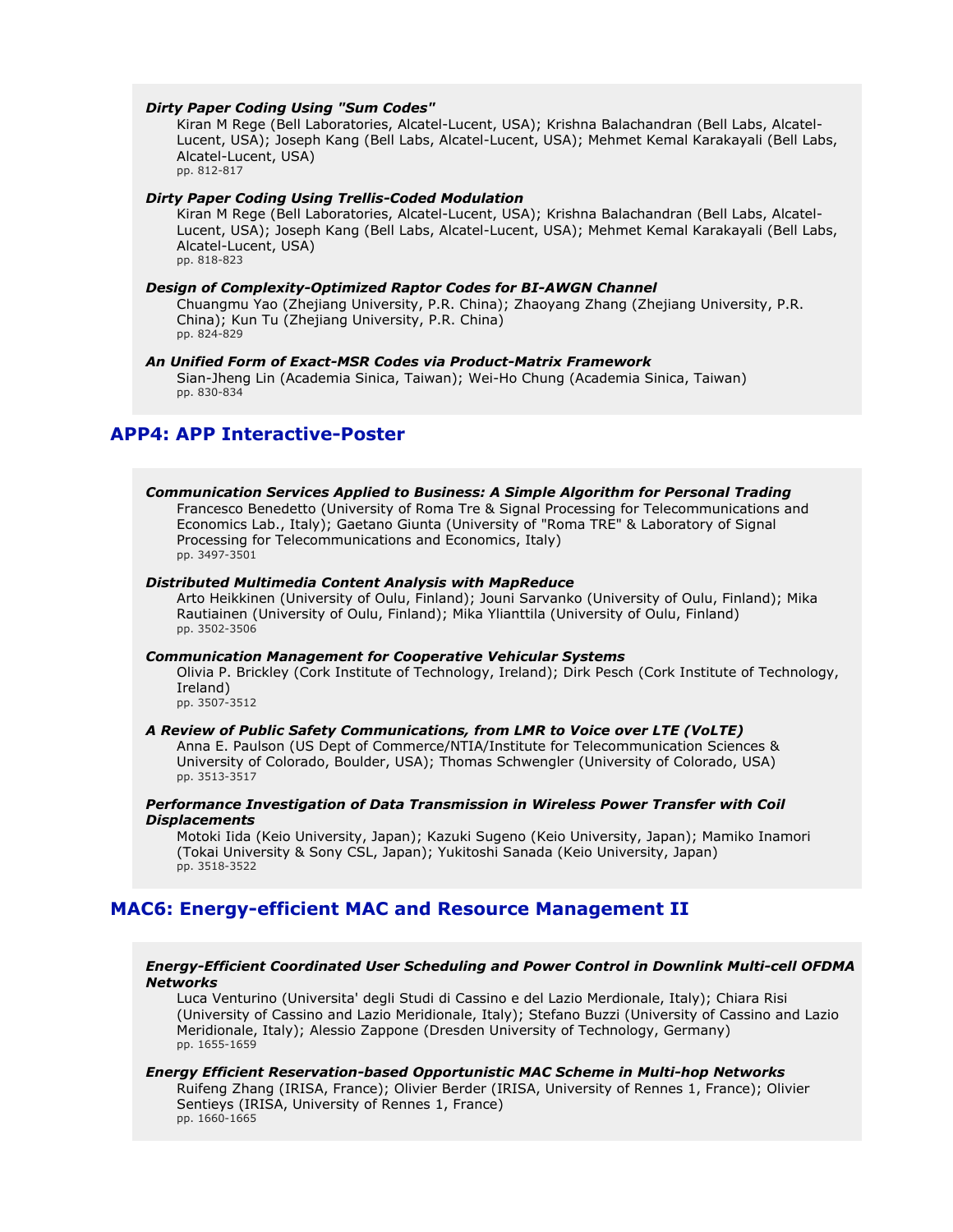- *On the Energy Efficiency of Wireless Random Access Networks with Multi-packet Reception* Kab Seok Ko (KAIST, Korea); Bang Chul Jung (Gyeongsang National University, Korea); Dan Keun Sung (Korea Advanced Institute of Science and Technology, Korea) pp. 1666-1670
- *Fast Optimal Energy-Efficient Resource Allocation for Downlink Multi-User OFDM Systems* Suman Khakurel (McGill University, Canada); Christopher Leung (McGill University, Canada); Tho Le-Ngoc (McGill University, Canada) pp. 1671-1675
- *Performance Analysis of Discontinuous Reception Mechanism with Web Traffic in LTE Networks* Jiong Wu (Beijing University of Posts and Telecommunications, P.R. China); Tiankui Zhang (Beijing University of Posts and Telecommunications, P.R. China); Zhimin Zeng (Beijing University of Posts and Telecommunications, P.R. China) pp. 1676-1681

# **NET17: Multi-hop Networks II**

# *Zone Division Model for Capacity Analysis in Multi-hop Data Acquisition Systems with Hidden Nodes*

Yun Wen (Fujitsu Laboratories Ltd., Japan); Kazuyuki Ozaki (Fujitsu Laboratories Ltd., Japan); Hiroshi Fujita (Fujitsu laboratories limited, Japan); Teruhisa NInomiya (Fujitsu Laboratories Ltd., Japan); Makoto Yoshida (Fujitsu Laboratories Ltd., Japan) pp. 2459-2463

### *Impact of Communication Constraints on Consensus Finding in Multi-Agent Systems*

Niklas Goddemeier (TU Dortmund University, Germany); Daniel Behnke (TU Dortmund University, Germany); Christian Wietfeld (TU Dortmund University & Communication Networks Institute, Germany) pp. 2464-2468

#### *Network coding in convergecast of wireless sensor networks: friend or foe?*

Zhenzhou Tang (Wenzhou University, P.R. China); Hongyu Wang (Dalian University of Technology, P.R. China); Qian Hu (Wenzhou University, P.R. China) pp. 2469-2473

#### *CrossWalk: A Novel Cross-layer Random Walk Data Dissemination in Wireless Sensor Networks* Issam Mabrouki (University of Carthage & HanaLab, ENSI, Tunisia); Nesrine Ben Khalifa (Université d'Avignon, France); Amine Dhraief (University of Manouba, Tunisia); Abdelfettah Belghith (University of Manouba & National School of Computer Sciences ENSI, Tunisia) pp. 2474-2478

# *Delay-Sensitive Data Gathering in Wireless Sensor Networks*

Ohad Kravchick (Fordham University (Current Affiliation: Google) & Fordham University, USA); David Wei (Fordham University, USA); Xiaolan Zhang (Fordham University, USA) pp. 2479-2483

# **NET18: Cognitive and Cooperative Networks I**

*A Network-Coded Relay Cooperative Transmission Scheme for Cognitive Radio Networks* Sihang Li (Beijing University of Posts and Telecommunications, P.R. China); Tiejun Lv (Beijing University of Posts and Telecommunications, P.R. China) pp. 2484-2489

### *Analysis Of Re-sequencing Buffer Overflow Probability Based On Stochastic Delay Characteristics*

Dongmei Zhou (Xidian University, P.R. China); Hongyan Li (Xidian University, P.R. China); Jiandong Li (Xidian University, P.R. China) pp. 2490-2495

# *Geometric Design of Cooperative Spectrum Sensing for Cognitive Radios*

Shao-Chou Hung (National Taiwan University, Taiwan); Kwang-Cheng Chen (National Taiwan University, Taiwan)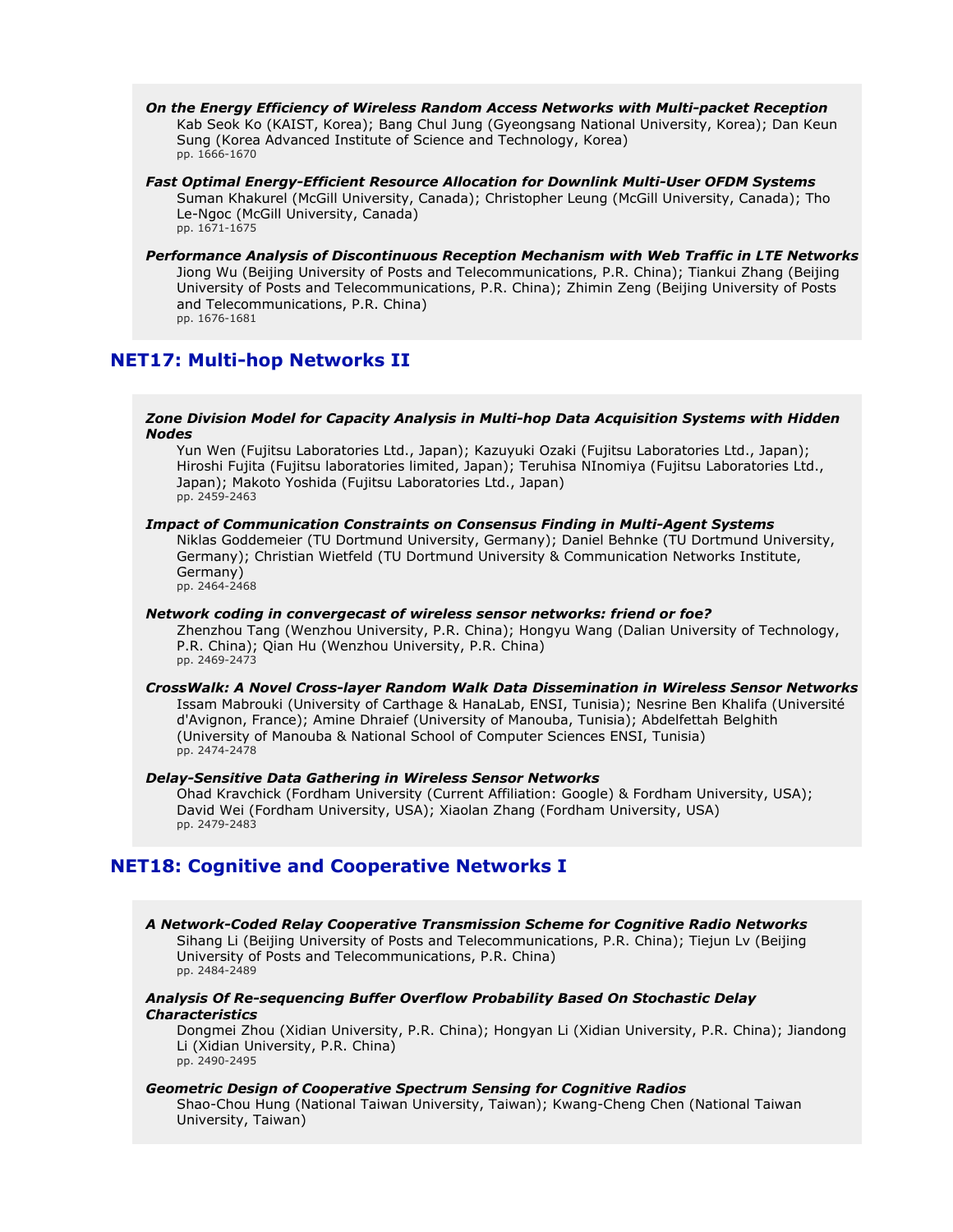### *Optimization of Collaborating Secondary Users in a Cooperative Sensing under Noise Uncertainty*

Yuan Ma (Beijing University of Posts and Telecommunications, P.R. China); Xing Zhang (Beijing University of Posts and Telecommunications, P.R. China); Yue Gao (Queen Mary University of London, United Kingdom); Laurie Cuthbert (Queen Mary, University of London, United Kingdom) pp. 2502-2506

# *Cognitive Node Allocation Scheme for Wideband Spectrum Sensing Fairness in Cognitive Radio Network*

Shang Liu (Beijing University of Posts and Telecommunications, P.R. China); Long Zhang (Beijing University of Posts and Telecommunication, P.R. China); Qixun Zhang (Beijing University of Posts and Telecommunications, P.R. China) pp. 2507-2511

# **NET19: Dynamic Spectrum Access**

#### *On the impact of the Observation Strategy in a POMDP-based framework for Spectrum Selection*

Alessandro Raschellà (Technical University of Catalonia (UPC) - Barcelona, Spain); Jordi Pérez-Romero (Universitat Politècnica de Catalunya (UPC), Spain); Oriol Sallent (Universitat Politècnica de Catalunya, Spain); Anna Umbert (University Politecnica of Catalunya, Spain) pp. 2512-2516

# *A Distributed Solution for Cooperation Strategy in Cognitive Radio Networks*

Tsung-Ying Wu (National Taiwan University, Taiwan); Kuo-Wei Lin (National Taiwan University, Taiwan); Po-Han Huang (National Taiwan University, Taiwan); Wanjiun Liao (National Taiwan University, Taiwan) pp. 2517-2521

#### *A week in London: Spectrum usage in Metropolitan London*

Alexandros Palaios (RWTH Aachen University, Germany); Janne Riihijärvi (RWTH Aachen University, Germany); Oliver D Holland (King's College London, United Kingdom); Petri Mähönen (RWTH Aachen University, Germany) pp. 2522-2527

### *Energy-Efficient Spectrum Access in Cognitive Radio*

Cong Xiong (Georgia Institute of Technology, USA); Lu Lu (Georgia Institute of Technology, USA); Geoffrey Li (Georgia Tech, USA) pp. 2528-2532

#### *Resilient and Multi-dimensional Cooperative Spectrum Sensing on Cognitive Radio Networks* Julio Soto (Federal University of Parana, Brazil); Kaushik Chowdhury (Northeastern University,

USA); Michele Nogueira (Federal University of Parana, Brazil) pp. 2533-2538

# **NET20: Body Area Networks**

*MIMO Capacity Performance of Off-Body Radio Channels in a Street Environment* Michal Mackowiak (Technical University of Lisbon, Portugal); Luis M. Correia (IST - University of Lisbon & INOV-INESC, Portugal)

*Prediction-based Dynamic Relay Transmission Scheme for Wireless Body Area Networks* Hui Feng (University of Science and Technology of China, P.R. China); Bin Liu (University of Science and Technology of China, P.R. China); Zhisheng Yan (University of Science and Technology of China, P.R. China); Chi Zhang (University of Science of Technology of China, P.R. China); Chang Wen Chen (State University of New York at Buffalo, USA) pp. 2539-2544

#### *Link Layer Adaptation in Body Area Networks: Balancing Reliability and Longevity* Vladimir Marbukh (National Institute of Standards and Technology, USA); Kamran Sayrafian (NIST, USA); Mehdi Alasti (Time Warner Cable, USA) pp. 2545-2549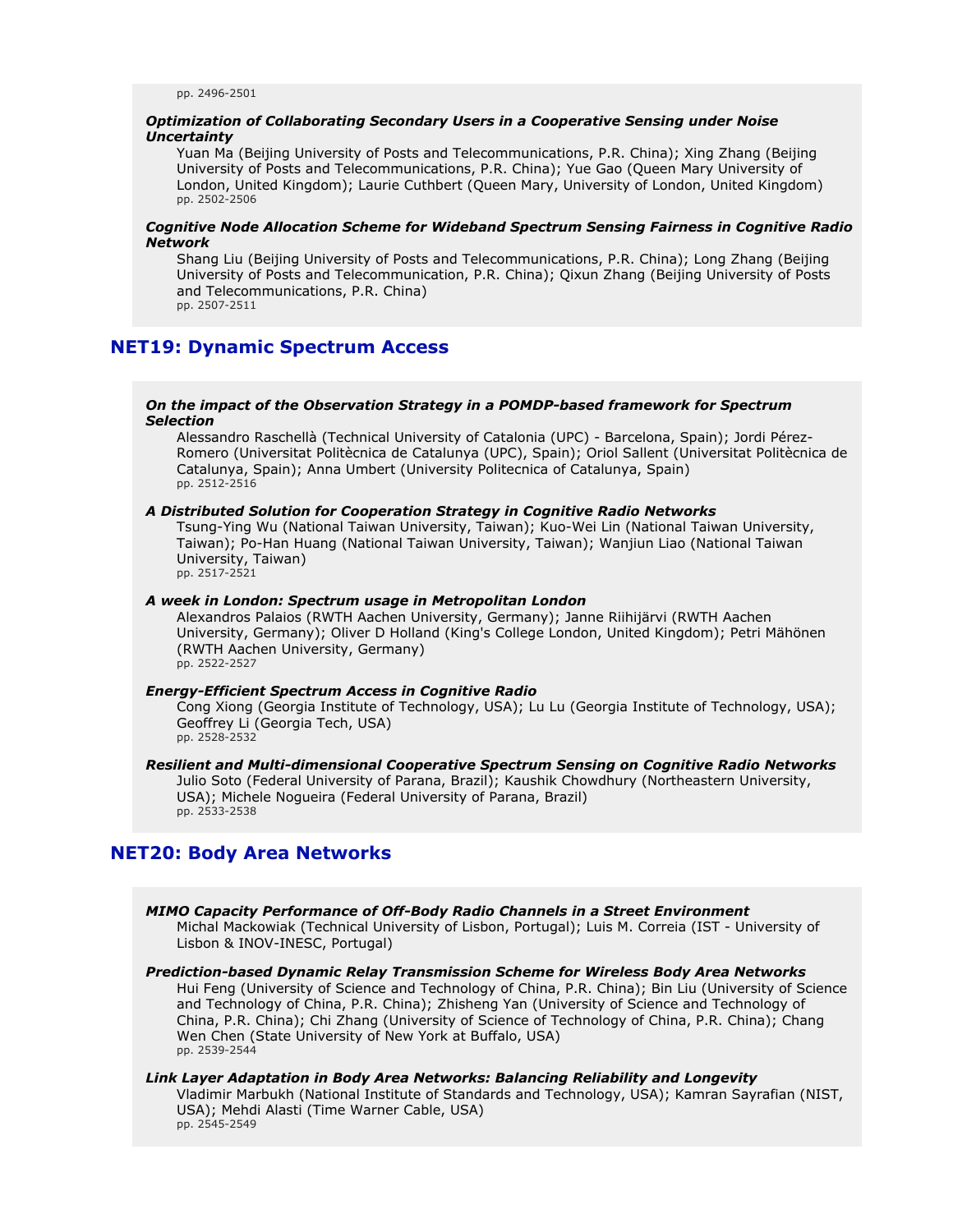### *Jointly Optimal Utility Distortion-Robustness and Lifetime Tradeoff for Multimedia Networks*

Arfa Dilawari (University of Engineering and Technology Lahore, Pakistan); Muhammad Tahir (University of Engineering and Technology Lahore, Pakistan) pp. 2550-2554

### *EWMA-Triggered Waterfilling for Reduced-Complexity Resource Management in ad-hoc Connections*

Johannes Gonter (Vienna University of Technology, Austria); Norbert Goertz (Vienna University of Technology, Austria); Markus Rupp (Vienna University of Technology, Austria); Wolfgang Gartner (Vienna University of Technology, Austria) pp. 2555-2559

# **NET21: Vehicular Traffic Management for Smart Cities**

Special Session 1

- *Using Vehicular Networks for Urban Surveillance: an Adaptive Data Collection Scheme* Raffaele Bruno (IIT-CNR, Italy); Maddalena Nurchis (IIT-CNR & IIT - CNR - Pisa, Italy) pp. 2560-2565
- *A Traffic Light Extension to Cell Transmission Model for Estimating Urban Traffic Jam* Bo Xie (National University of Defense Technology, P.R. China); Ming Xu (National University of Defense Technology, P.R. China); Jérôme Härri (EURECOM, France); Yingwen Chen (National University of Defense Technology, P.R. China) pp. 2566-2570
- *A Traffic Congestion Avoidance Algorithm with Dynamic Road Pricing for Smart Cities* Fahri Soylemezgiller (Provus Information Technologies, Turkey); Murat Kuscu (Koc University, Turkey); Deniz Kilinc (Koç University, Turkey) pp. 2571-2575

# *Towards Smarter Metropolitan Emergency Response*

Marcus Poulton (Birkbeck College & London Ambulance, United Kingdom); George Roussos (Birkbeck College, University of London, United Kingdom) pp. 2576-2580

#### *Adaptive Beaconing System based on Fuzzy Logic Approach for Vehicular Network* Aslinda Hassan (Universiti Teknikal Malaysia Melaka, Canada); Mohamed Hossam Ahmed (Memorial University, Canada); Aziz Rahman (IEMD - Chair, Canada) pp. 2581-2585

# **NET22: NET Interactive-Poster II**

# *Energy Efficient Coverage Planning in Cellular Networks with Sleep Mode*

Yiqun Wu (Huawei, P.R. China); Gaoning He (Huawei Technologies, P.R. China); Shunqing Zhang (Huawei Technologies, Co. Ltd., P.R. China); Yan Chen (Huawei, P.R. China); Shugong Xu (Huawei, P.R. China) pp. 2586-2590

# *Efficient Power Allocation Strategy in Multiuser MIMO Broadcast Channels*

Lei Zhao (University of Nantes & Polytech Nantes, France); Yide Wang (IREENA, Polytech'Nantes, university of Nantes, France); Pascal Chargé (Université de Nantes, France) pp. 2591-2595

#### *Exploiting User Movement Patterns to Enhance Energy Efficiency in Wireless Networks*

Stefan Videv (University of Edinburgh, United Kingdom); John Thompson (University of Edinburgh, United Kingdom); Harald Haas (The University of Edinburgh, United Kingdom) pp. 2596-2600

# *A Low-Complexity Relaying Protocols for Incremental DF Relay Systems with Co-Channel Interference*

Anas M. Salhab (King Fahd University of Petroleum & Minerals, Saudi Arabia); Salam A. Zummo (KFUPM, Saudi Arabia) pp. 2601-2605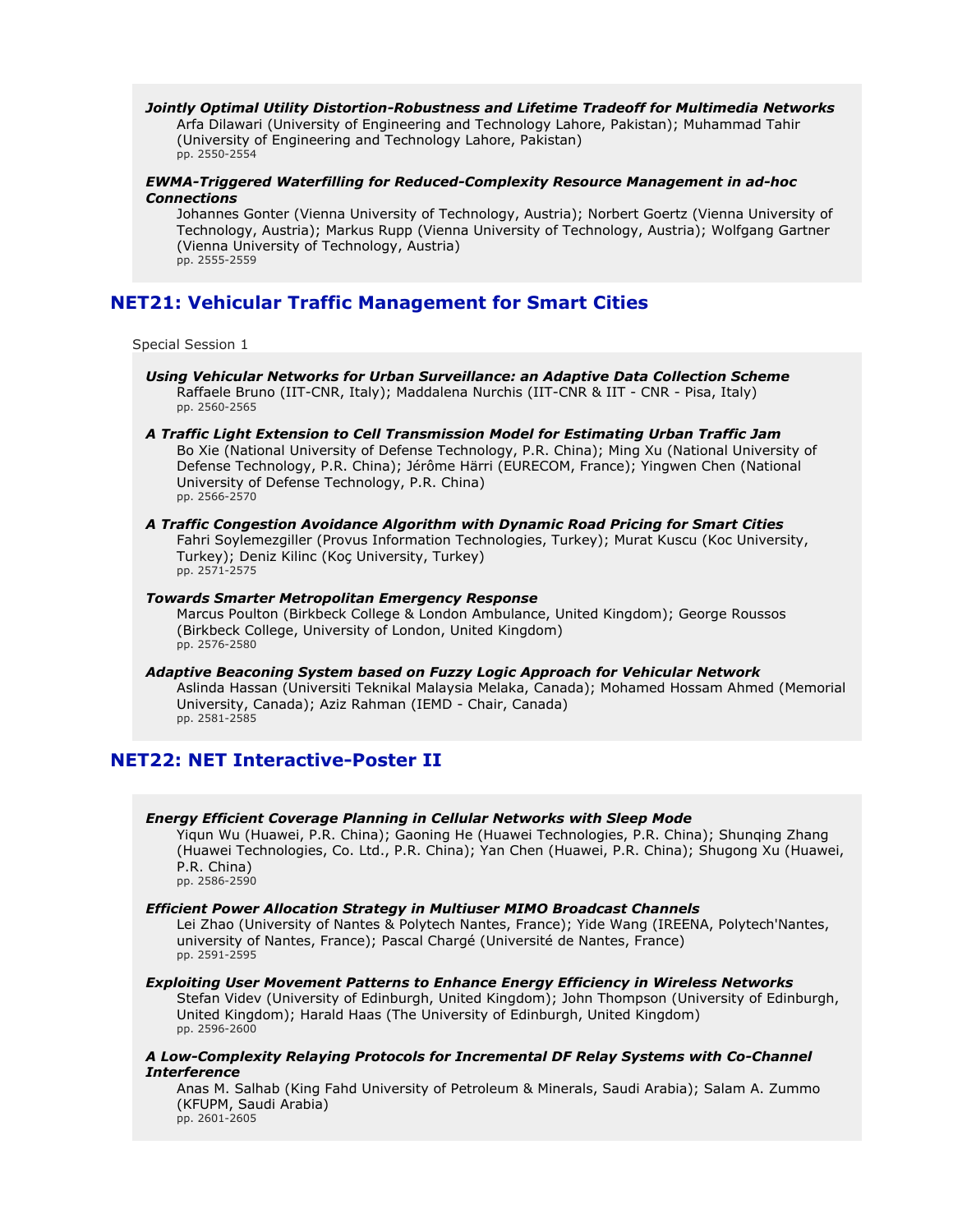#### *Location Based Content Recommendation for CASoRT System*

Wan Dong (Tsinghua University, P.R. China); Xiaofeng Zhong (Tsinghua University, P.R. China); Naijia Liu (Tsinghua University, P.R. China); Pengzhi Xu (Tsinghua University, P.R. China); Jing Wang (EE. Tsinghua University, P.R. China) pp. 2606-2610

### *A Feature Detector Based on Compressed Sensing and Wavelet Transform for Wideband Cognitive Radio*

Xiaomin Liu (Beijing University of Posts and Telecommunications, P.R. China); Qixun Zhang (Beijing University of Posts and Telecommunications, P.R. China); Xiao Yan (Beijing University of Posts and Telecommunications, P.R. China); Zhiyong Feng (Beijing University of Posts and Telecommunications, P.R. China); Jianwei Liu (Beijing University of Posts and Telecommunications, P.R. China); Ying Zhu (Beijing University of Posts and Telecommunications, P.R. China); Jianhua Zhang (Beijing University of Posts and Telecommunications, P.R. China) pp. 2611-2615

#### *Beamforming Design for a Cooperative Relay System with Limited Feedback*

Tao Tao (University of Duisburg-Essen, Germany); Bo Zhao (University of Duisburg-Essen, Germany); Andreas Czylwik (Universität Duisburg-Essen, Germany) pp. 2616-2620

### *A Data Mining Approach to Energy Efficiency in Wireless Sensor Networks*

Emad Abdelmoghith (University of Ottawa, Canada); Hussein T Mouftah (University of Ottawa, Canada)

pp. 2621-2626

### *Survey of IEEE 802.11 Wi-Fi Deployments for Deriving the Spatial Structure of Opportunistic Networks*

Andreas Achtzehn (RWTH Aachen University, Germany); Ljiljana Simić (RWTH Aachen University, Germany); Peter Gronerth (RWTH Aachen University, Germany); Petri Mähönen (RWTH Aachen University, Germany) pp. 2627-2632

### *Opportunistic Spectrum Access Based on Channel Quality under General Collision Constraints*

Xiaodong Peng (Tsinghua University, P.R. China); Xiaofeng Zhong (Tsinghua University, P.R. China); Limin Xiao (Tsinghua University, P.R. China); Shidong Zhou (Tsinghua University, P.R. China)

pp. 2633-2637

### *A Novel Approach to Optimal Resource Allocation in HETnets Based on the CINR Requested by Users*

Alvaro Pachon (Universidad Icesi, Colombia); Ubaldo García-Palomares (Universidad de Vigo, Spain); Andres Navarro (Universidad Icesi, Colombia) pp. 2638-2643

# *Wireless Sensor Network for Low-Complexity Entropy Determination of Human Gait*

Mihaela I. Chidean (Rey Juan Carlos University, Spain); Giancarlo Pastor (Aalto University & King Juan Carlos University, Finland); Eduardo Morgado (Rey Juan Carlos University, Spain); Julio Ramiro (University King Juan Carlos, Spain); Antonio J. Caamaño (Rey Juan Carlos University of Madrid, Spain) pp. 2644-2648

#### *Dynamic Two-Threshold Flow Control Scheme for 3GPP LTE-A Relay Networks*

Ping-Chen Lin (National Taiwan University of Science and Technology & NTUST, Taiwan); Ray-Guang Cheng (National Taiwan University of Science and Technology, Taiwan) pp. 2649-2653

# *A Novel Multi-antenna Relay Selection Scheme over Nakagami-m Fading Channels*

Xiaoxiang Wang (Beijing University of Posts and Telecommunications, P.R. China); Zheng Ziyun (Beijing University of Posts and Telecommunications, P.R. China); Qi Yanyan (Beijing University of Posts and Telecommunications, P.R. China) pp. 2654-2657

### *Improving outdoor to indoor coverage by use of TD-LTE in-band relay*

Zhiheng Guo (Ericsson China, P.R. China); Hai Wang (Ericsson (China) Co. Ltd., P.R. China); Yu Qian (Ericsson Research, P.R. China); Rui Fan (Ericsson China Communication Company, P.R. China) pp. 2658-2662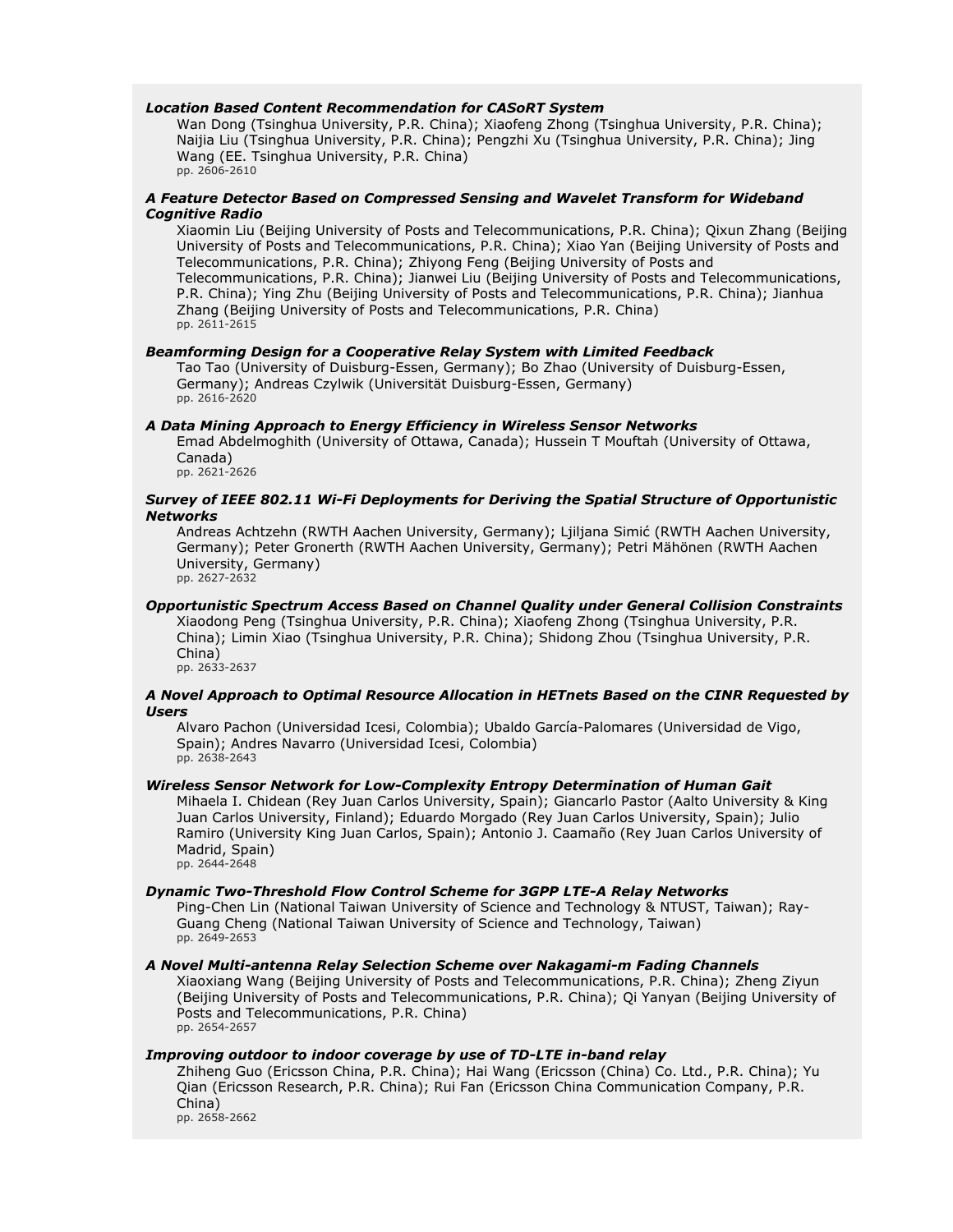*Maximizing Energy Efficiency for Loss Tolerant Applications: The Packet Buffering Case* Majid Butt (Qatar University, Qatar); Eduard Jorswieck (Dresden University of Technology, Germany); Björn Ottersten (University of Luxembourg, Luxemburg) pp. 2663-2667

#### *Optimal Relay Location and Power Allocation for Rayleigh-fading Channels in Cognitive Relay Networks*

Lefei Wang (Beijing University of Posts and Telecommunications, P.R. China); Tao Peng (Beijing University of Posts and Telecommunications, P.R. China); Bo Peng (Beijing University of Posts and Telecommunications, P.R. China); Wenbo Wang (Beijing University of Posts and Telecommunications, P.R. China) pp. 2668-2673

#### *An Autonomous Pareto Optimality Achieving Algorithm beyond Aloha Games with Spatial Reuse* Jiangbin Lyu (National University of Singapore, Singapore); Yong Huat Chew (Institute for Infocomm Research, Singapore); Wai-Choong Wong (National University of Singapore, Singapore) pp. 2674-2678

### *Hierarchy Based Component Carriers Selection in Carrier Aggregation for LTE-A System*

Hanhui Li (Beijing University of Posts and Telecommunications, P.R. China); Yang Yu (Beijing University of Posts and Telecommunications, P.R. China); Ben Wang (No. 28 Research Institute, China Electronics Technology Group Corporation, P.R. China); Weidong Wang (Beijing Unversity of Posts and Telecommunications, P.R. China); Yinghai Zhang (Beijing University of Posts and Telecommunications, P.R. China) pp. 2679-2683

# **PHY26: Beamforming III**

#### *Multi-carrier Cell Structures with Vertical and Horizontal Sector Offset using Static Beamforming*

Holger Claussen (Bell Labs, Alcatel-Lucent, Ireland); Lester Ho (Bell Labs, Alcatel-Lucent, Ireland) pp. 835-840

#### *Feedback Budget Allocation Optimization for P-VQ in Downlink Beamforming*

Mirza Golam Kibria (Kyoto University & Graduate School of Informatics, Japan); Hidekazu Murata (Kyoto University, Japan); Susumu Yoshida (Kyoto University, Japan) pp. 841-845

### *Weighted-Combining Calibration for Implicit Feedback Beamforming on Downlink Multiuser MIMO Systems*

Hayato Fukuzono (NTT Corporation, Japan); Tomoki Murakami (NTT Corporation, Japan); Riichi Kudo (NTT Corporation & University of Bristol, Japan); Yasushi Takatori (NTT Network Innovation Laboratories, Japan); Masato Mizoguchi (NTT, Japan) pp. 846-850

### *Chirp Impulse Radio Ultra-Wideband Antenna Array with Low Sample-rate Digital Beam Steering*

Igor Dotlic (National Institute of Information and Communications Technology, Japan); Ryu Miura (NICT, Japan) pp. 851-855

#### *Throughput Improvement by Precoding-Based Vertical Plane Beam Control and Cooperative MIMO Transmission*

Kenji Hoshino (Softbank Mobile Corp., Japan); Teruya Fujii (Softbank Mobile, Japan) pp. 856-860

# **PHY27: Cognitive and Green Radio III**

#### *Multi-channel Robust Spectrum Sensing with Low-complexity Filter Bank Realization* Hanwen Cao (Universität Duisburg-Essen, Germany); Wei Jiang (Univerisity of Duisburg-Essen, Germany); Thomas Kaiser (Universität Duisburg-Essen, Germany) pp. 861-865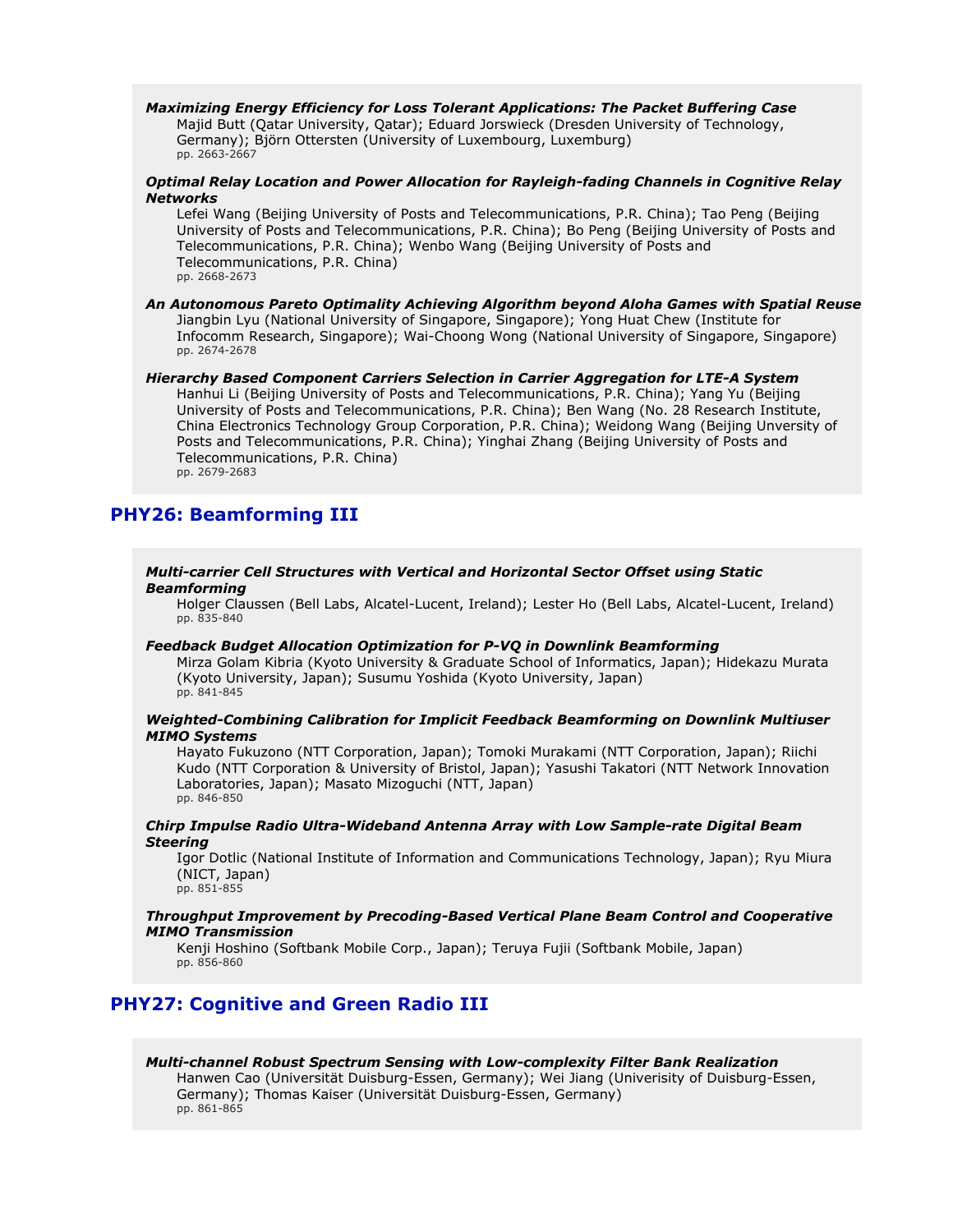### *Small Wind Turbine Generic Model Design for BTS Radio Interaction Studies*

Tran Vu La (Telecom Bretagne, France); François Le Pennec (Telecom Bretagne & Lab-STICC/MOM, France); Christophe Vaucher (NHEOLIS, France) pp. 866-870

# *Multiple Primary User Spectrum Sensing for Unknown Noise Statistics*

Lu Wei (Aalto University, Finland); Olav Tirkkonen (Aalto University, Finland) pp. 871-875

# *A Two-Stage Cooperative Spectrum Sensing Method for Energy Efficiency Improvement in Cognitive Radio*

Guoxiang Wang (Beijing University of Posts and Telecommunications, P.R. China); Caili Guo (Beijing University of Posts and Telecommunications, P.R. China); Shulan Feng (Huawei Technologies, P.R. China); Feng Chunyan (Beijing University of Posts and Telecommunications, P.R. China); Shengsen Wang (BeiJing University of Posts and Telecommunications, P.R. China) pp. 876-880

# **PHY28: PHY Performance Evaluation III**

*Sum-Rate Performance and Impact of Self-Interference Cancellation on Full-Duplex Wireless Systems*

Sanjeewa P Herath (McGill University, Canada); Tho Le-Ngoc (McGill University, Canada) pp. 881-885

#### *Spatial Modulation Performance Analysis over Generalized Fading Channels*

Osamah S. Badarneh (University of Tabuk, Saudi Arabia); Raed Mesleh (University of Tabuk, Saudi Arabia)

pp. 886-890

### *Influence of Climate Variability on Performance of Wireless Microwave Links*

Péter Kántor (Budapest University of Technology and Economics, Hungary); János Bitó (Budapest University of Technology and Economics, Hungary) pp. 891-895

#### *Time Reversal applied to large MISO-OFDM systems*

Thierry Dubois (IETR - Electronics and Telecommunications Research Institute of Rennes (IETR), France); Maryline Hélard (INSA Rennes & IETR Institute of Electronics and Telecommunications of Rennes, France); Matthieu Crussière (IETR - Electronics and Telecommunications Research Institute of Rennes (IETR) & INSA - National Institute of Applied Sciences, France); Issam Maaz (Orange Labs, France) pp. 896-901

### *A Throughput Fair SLNR Scheduling Algorithm for Hybrid Fi-Wi Indoor Downlink MU-MIMO*

Diptanil Debbarma (Eindhoven University of Technology & IISc, The Netherlands); Qing Wang (Eindhoven University of Technology, The Netherlands); Sonia Heemstra de Groot (Eindhoven Technical University, The Netherlands); Anthony Lo (Delft University of Technology, The Netherlands) pp. 902-906

# **PHY29: Signal Processing for Wireless Communications III**

# *Blind channel order and delay timing estimation in autonomous decentralized network using asynchronous DS-CDMA*

Tokihito Watanabe (Tokyo University of Agriculture and Technology, Japan); Kenta Umebayashi (Tokyo University of Agriculture and Technology, Japan); Yasuo Suzuki (Tokyo University of Agriculture and Technology, Japan) pp. 907-911

#### *A Modified Leakage-based Transmit Filter Design for Multi-User MIMO systems*

Piya Patcharamaneepakorn (University of Bristol, United Kingdom); Simon Armour (University of Bristol, United Kingdom); Angela Doufexi (University of Bristol, United Kingdom) pp. 912-916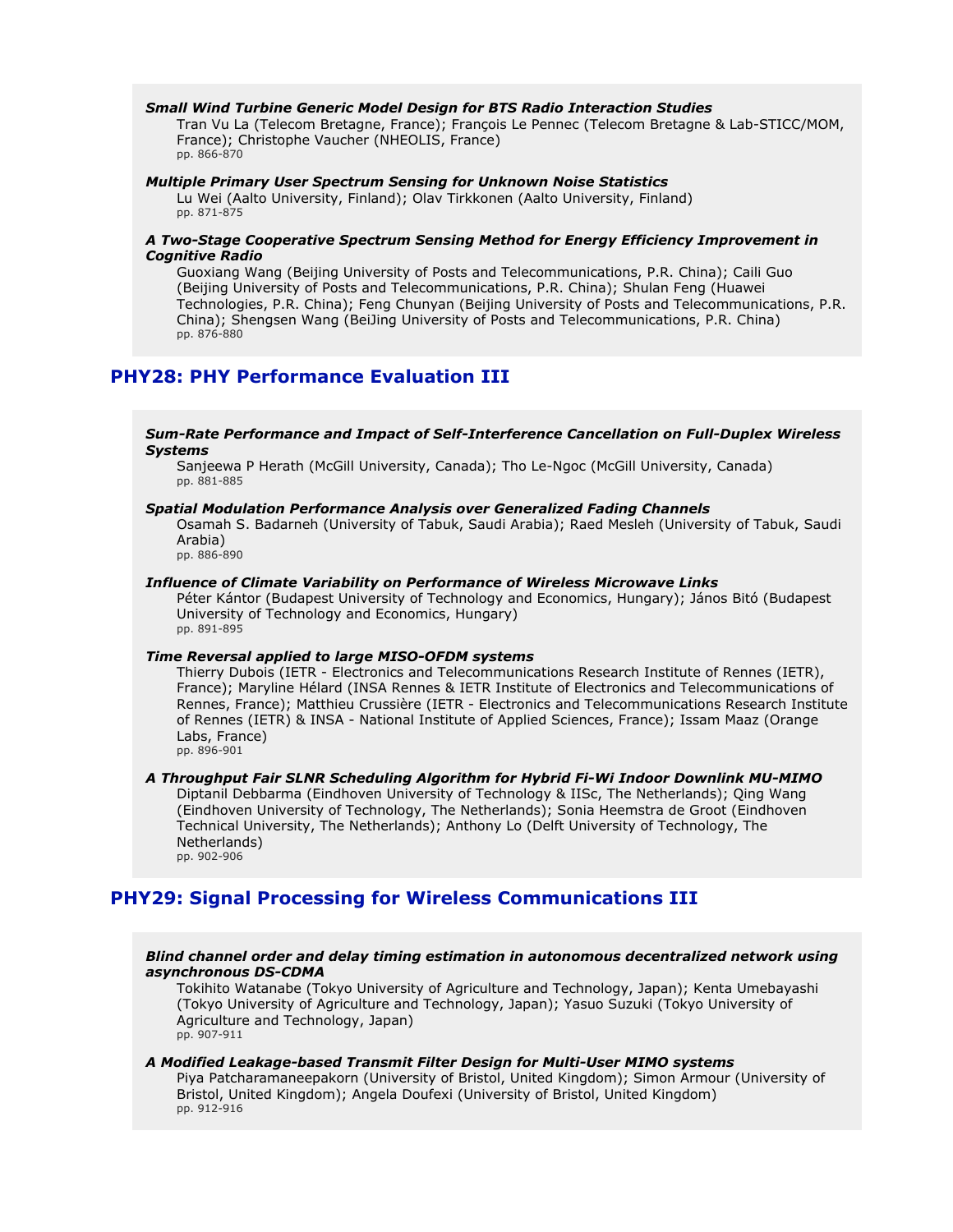### *Handover Prediction for Long-Term Window Scheduling based on SINR Maps*

Huijun Li (RWTH Aachen University, Germany); Saeed Habibi (RWTH Aachen University, Germany); Gerd H. Ascheid (RWTH Aachen University, Germany) pp. 917-921

### *Unified Structure and Parallel Algorithms for FBMC Transmitter and Receiver*

Yonghong Zeng (Institute for Infocomm Research, Singapore); Ying-Chang Liang (Institute for Infocomm Research, Singapore); Meng Wah Chia (Institute for Infocomm Research, Singapore); Edward Chu Yeow Peh (Institute for Infocomm Research, Singapore) pp. 922-926

### *On Spectrum Sensing, Secondary and Primary Throughput, Under Outage Constraint With Noise Uncertainty and Flat Fading*

Youssif Sharkasi (University of Leeds, United Kingdom); Desmond McLernon (The University of Leeds, United Kingdom); Mounir Ghogho (University of Leeds, United Kingdom); Syed Ali Raza Zaidi (University of Leeds, United Kingdom) pp. 927-931

# **PHY30: Power Efficient Communications I**

*Wagner-Like Decoding for Noncoherent PPM based Ultra-Low-Power Communications* Peng Zhang (Eindhoven University of Technology, The Netherlands); Frans MJ Willems (Technical University Eindhoven, The Netherlands); Li Huang (IMEC Netherlands, The Netherlands) pp. 932-937

#### *Energy Efficiency Analysis with Circuit Power Consumption in Massive MIMO Systems* Daehan Ha (KAIST, Korea); Keonkook Lee (Korea Advanced Institute of Science and Technology, Korea); Joonhyuk Kang (KAIST, Korea) pp. 938-942

*Near-optimal Energy-efficient Joint Resource Allocation for Multi-hop MIMO-AF Systems* Fabien Héliot (University of Surrey, United Kingdom); Muhammad Ali Imran (University of Surrey, United Kingdom); Rahim Tafazolli (University of Surrey, United Kingdom) pp. 943-948

#### *Power Allocation in Relay Channels under a Global Power Constraint using Virtual Nodes* Paul Ferrand (INSA-Lyon, France); Jean-Marie Gorce (INSA-Lyon, France); Claire Goursaud (INSA-Lyon, France) pp. 949-953

# *Optimal Transmission Policies for Energy Harvesting Nodes with Partial Information of Energy Arrivals*

Alberto Zanella (Istituto di Elettronica e di Ingegneria dell'Inform. e delle Telecomunicazioni, Italy); Alessandro Bazzi (WiLab, IEIIT-BO/CNR, University of Bologna, Italy); Barbara M Masini (IEIIT-CNR & University of Bologna, Italy); Gianni Pasolini (University of Bologna, Italy) pp. 954-959

# **APP5: Protocols and Signalling**

### *CC4IMS: A Mobile-based Open-Source Call Center for IMS*

Harilaos Koumaras (NCSR Demokritos, Greece); Christos Sakkas (NCSR Demokritos, Greece); Michail Alexandros Kourtis (NCSR Demokritos, Greece); Jose Oscar Fajardo (University of the Basque Country, Spain); Fidel Liberal (University of the Basque Country, Spain) pp. 3523-3527

#### *Information Theory based Region of Interest Extraction Scheme with Perceptual Stimulus-Response Model*

Jiajun Deng (Beijing University of Posts and Telecommuniacations, P.R. China); Zhaoming Lu (BUPT, P.R. China); Xiangming Wen (Beijing University of Posts and Telecommunications, P.R. China); Luhan Wang (Beijing University of Posts and Telecommunications, P.R. China); Hua Shao (BUPT, P.R. China) pp. 3528-3532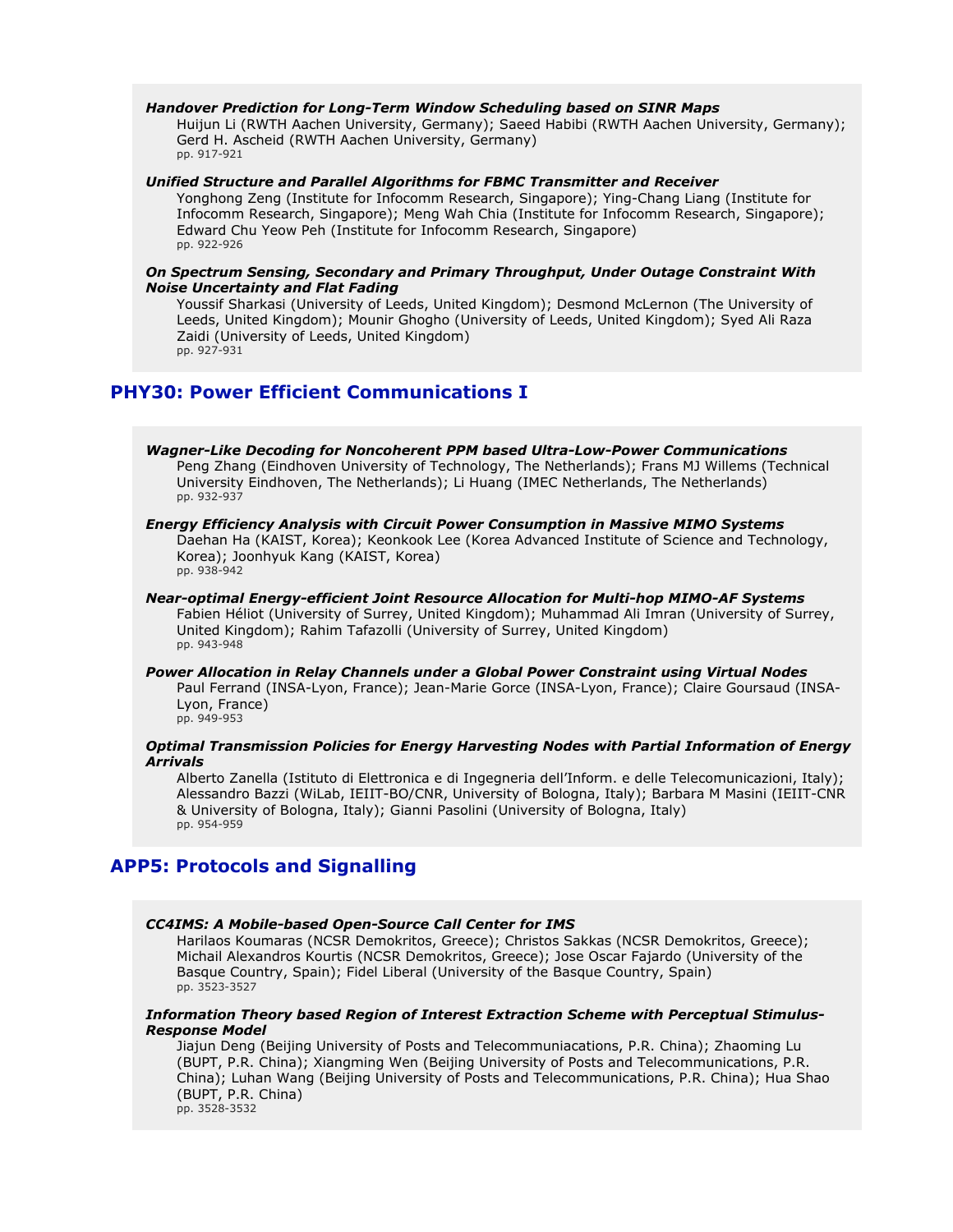- *A Reconfigurable Middleware for Context-Aware Applications in Autonomic Computing* Vassilis Papataxiarhis (University of Athens, Greece); Vassileios Tsetsos (Communication Networks Laboratory, University of Athens, Greece); George Valkanas (University of Athens, Greece); Corinne Kassapoglou-Faist (Centre Suisse d' Electronique et de Microtechnique, Switzerland); Damien Piguet (Centre Suisse d' Electronique et de Microtechnique, Switzerland); Stathes Hadjiefthymiades (University of Athens, Greece) pp. 3533-3537
- *XOR Coding Scheme for Data Retransmissions with Different Benefits in DVB-IPDC Networks* You-Chiun Wang (National Sun Yat-Sen University, Taiwan) pp. 3538-3542

# **MAC7: Scheduling for cellular macro-, pico- and femto systems**

- *A Decentralized Cooperative Uplink/Downlink Adaptation Scheme for TDD Small Cell Networks* Alexis Alfredo Dowhuszko (School of Electrical Engineering, Aalto University, Finland); Olav Tirkkonen (Aalto University, Finland); Juha Karjalainen (Renesas Mobile Europe, Finland); Tero Henttonen (Nokia Solutions and Networks, Finland); Juho Pirskanen (Broadcom & Broadcom, Finland) pp. 1682-1687
- *A Backhaul-Aware Cell Selection Algorithm for Heterogeneous Cellular Networks* Antonio De Domenico (CEA-LETI Minatec, France); Valentin Savin (CEA LETI, France); Dimitri Kténas (CEA, France) pp. 1688-1693
- *On Cross-Tier Interference In Co-Channel Deployed Two-Tier Macro and Femto Networks* Jiang Baoang (Beijing University of Posts and Telecommunications & Wireless Innovation Institution, P.R. China); Hui Tian (Beijng university of posts and telecommunications, P.R. China); Xiaoli Chu (University of Sheffield, United Kingdom); Jun Zhang (Beijing University of Posts and Telecommunications, P.R. China); Liqi Gao (Beijing University of Posts and Telecommunications, P.R. China) pp. 1694-1699
- *Providing Fair Service in LTE-A Heterogeneous Networks through Coordinated Scheduling* Hung-Yun Hsieh (National Taiwan University, Taiwan); Yu-Chung Chen (National Taiwan University, Taiwan); Yao-Pang Chiang (Silicon Motion Inc., Taiwan) pp. 1700-1704
- *IM-Torch:Interference Mitigation via Traffic Offloading in Macro/Femtocell+WiFi HetNets* Liang Wang (Xidian University, P.R. China); Min Sheng (Xidian University, P.R. China); Yan Zhang (Xidian University, P.R. China); Hailong Jiang (Xidian University, P.R. China) pp. 1705-1709

# **MAC8: Random access and distributed MAC protocols**

- *Exploiting Multiple Access Points Diversity Gain in the Multi-Access Wireless Network* Jiandong Li (Xidian University, P.R. China); Honghao Ju (Xidian University, P.R. China); Yan Long (Xidian University, P.R. China); Xiaoniu Yang (No.36 Research Institute of China Electronics Technology Group Corporation, P.R. China) pp. 1710-1714
- *A Distributed Opportunistic Scheduling Protocol for Device-to-Device Communications* Junyu Liu (Xidian University, P.R. China); Min Sheng (Xidian University, P.R. China); Yan Zhang (Xidian University, P.R. China); Xijun Wang (Xidian University, P.R. China); Hongguang Sun (Xidian University, P.R. China); Yan Shi (Xidian University, P.R. China) pp. 1715-1719

# *A Distributed MAC Protocol for In-Vehicle Power Line Communication under Imperfect Carrier Sensing*

Amir Kenarsari Anhari (University of British Columbia, Canada); Victor CM Leung (The University of British Columbia, Canada); Lutz Lampe (University of British Columbia, Canada) pp. 1720-1725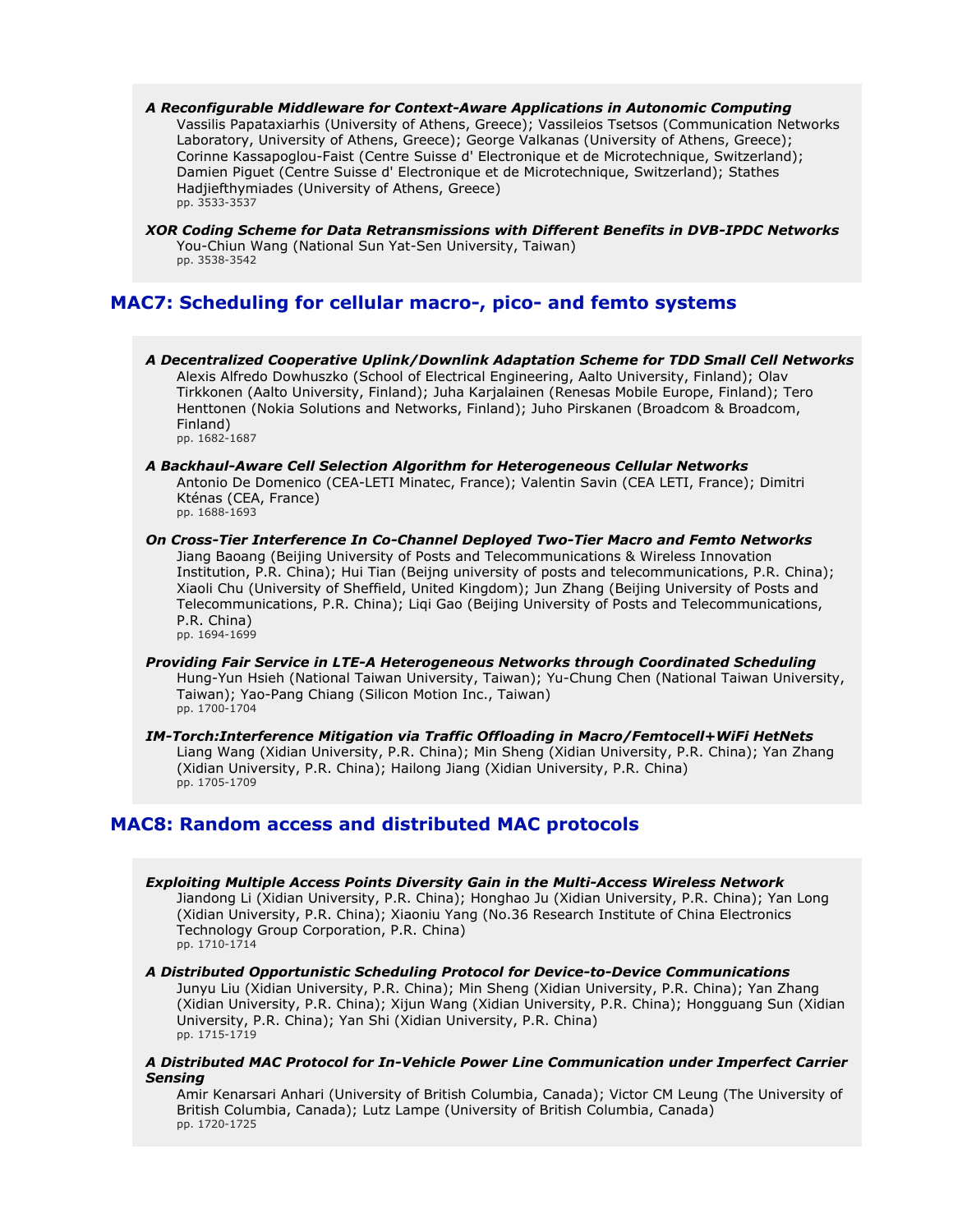#### *EDMAC: An Enhanced Directional Medium Access Control Protocol for 60GHz Networks*

Zhuo Chen (Rutgers University, USA); Roy Yates (Rutgers University, USA); Dipankar Raychaudhuri (Rutgers University, USA) pp. 1726-1730

#### *A Game Theoretic Model for Wireless Medium Access Control in the Presence of Hidden Terminals*

Seyed Hani Elamahdi Mortazavi Najafabadi (University of Birmingham, United Kingdom); Costas Constantinou (University of Birmingham, United Kingdom) pp. 1731-1736

# **NET24: Multi-hop Networks III**

### *Full Duplex Relaying for Local Area*

Ilkka S. Harjula (VTT Technical Research Centre of Finland, Finland); Risto Wichman (Aalto University School of Electrical Engineering, Finland); Kari Pajukoski (Nokia-Siemens Networks, Finland); Eeva Lähetkangas (Nokia Siemens Networks, Finland); Esa Tiirola (Nokia Siemens Networks, Finland); Olav Tirkkonen (Aalto University, Finland) pp. 2684-2688

#### *Performance of Coarse Relay Site Planning in Composite Fading/Shadowing Environments* Ömer Bulakci (Huawei Technologies Duesseldorf GmbH & Aalto University School of Electrical Engineering, Germany); Jyri Hämäläinen (Aalto University, Finland); Egon Schulz (Huawei Technologies Duesseldorf GmbH, Germany) pp. 2689-2694

# *Elastic Fair Rate Allocation Scheme for Multi-Radio Wireless Mesh Networks*

Seyed Dawood Sajjadi Torshizi (MIMOS Berhad & Universiti Putra Malaysia, Malaysia); Kae Hsiang Kwong (MIMOS Berhad, Malaysia); David Chieng (MIMOS & Wireless Cluster, Malaysia); Seh Chun Ng (MIMOS Berhad, Malaysia); Fazirulhisyam Hashim (Universiti Putra Malaysia, Malaysia) pp. 2695-2700

#### *The Impact of Base Station Mobility Patterns on Wireless Sensor Network Lifetime* Omer Cayirpunar (TOBB University of Economics and Technology, Turkey); Bulent Tavli (TOBB University of Economics and Technology, Turkey); Esra Urtis (TOBB University of Economics and Technology, Turkey) pp. 2701-2706

#### *A Stable Marriage Framework for Distributed Virtual MIMO Coalition Formation* Rodrigo A. Vaca Ramírez (University of Edinburgh, United Kingdom); Eitan Altman (INRIA, France); John Thompson (University of Edinburgh, United Kingdom); Victor Ramos (Universidad Autonoma Metropolitana & Networking and Telecommunications Research Team, Mexico) pp. 2707-2712

# **NET25: Cognitive and Cooperative Networks II**

*Robust Sensing Strategy for Dynamic Spectrum Access in the 2.4 GHz ISM Band* Narjes Torabi (University of British Columbia, Canada); Shantanu R Bhate (Birla Institute of Technology and Science, Pilani Campus, Canada); Victor CM Leung (The University of British Columbia, Canada) pp. 2713-2717

#### *Radio Access Technology Classification for Cognitive Radio Networks*

Shaswar Baban (King's College London, United Kingdom); Daniel Denkovski (Ss. Cyril and Methodius University in Skopje, Macedonia, the former Yugoslav Republic of); Oliver D Holland (King's College London, United Kingdom); Liljana Gavrilovska (Ss Cyril and Methodius University - Skopje, Macedonia, the former Yugoslav Republic of); Hamid Aghvami (King's College London, United Kingdom)

pp. 2718-2722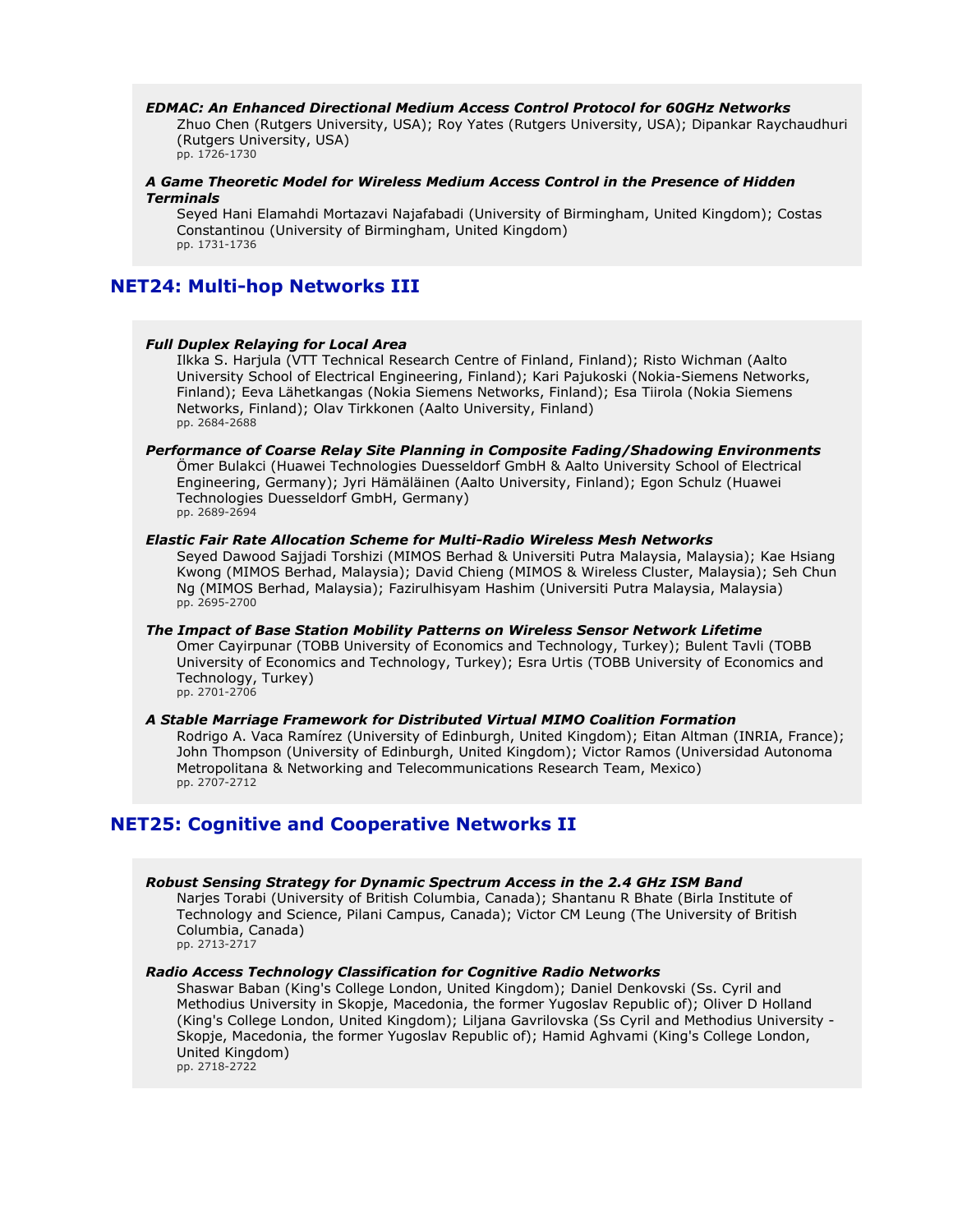#### *Cooperative Relaying for Idle Band Integration in Spectrum Sharing Systems*

Syed Imtiaz Hussain (Texas A&M University at Qatar, Qatar); Khalid A. Qaraqe (Texas A&M University at Qatar, USA) pp. 2723-2727

#### *Performance Analysis of Multiple Sample Based Improved Energy Detector in Collaborative CR Networks*

Ajay Singh (National Institute of Technology Raipur, Chhattisgarh, India); Manav Bhatnagar (Indian Institute of Technology Delhi, India); Ranjan K. Mallik (Indian Institute of Technology - Delhi, India)

pp. 2728-2732

# *An Auction-based Mechanism for Spectrum Leasing in Overlay Cognitive Radio Networks*

Stavroula Vassaki (National Technical University of Athens, Greece); Marios I. Poulakis (National Technical University of Athens, Greece); Athanasios D. Panagopoulos (National Technical University of Athens, Greece); Philip Constantinou (National Technical University of Athens, Greece) pp. 2733-2737

# **NET26: Spectrum Management and TV White Spaces**

#### *Interference Aggregation of Cellular Mobile Communication Network in TV White Spaces*

Lingwu Yuan (Beijing University of Posts and Telecommunication, P.R. China); Long Zhang (Beijing University of Posts and Telecommunication, P.R. China); Zebing Feng (Beijing University of Posts and Telecommunications & Wireless Technology Innovation Lab, P.R. China); Zhiyong Feng (Beijing University of Posts and Telecommunications, P.R. China); Ping Zhang (WTI-BUPT, P.R. China) pp. 2738-2742

# *Mutual-interference-aware Available Spectrum Resource Distribution in TV White Space*

Long Zhang (Beijing University of Posts and Telecommunication, P.R. China); Lingwu Yuan (Beijing University of Posts and Telecommunication, P.R. China); Zebing Feng (Beijing University of Posts and Telecommunications & Wireless Technology Innovation Lab, P.R. China); Zhiyong Feng (Beijing University of Posts and Telecommunications, P.R. China) pp. 2743-2747

### *Prototype of Tablet-type TV Band Portable Device with UHF Converter for TV White-spaces Utilization*

Takeshi Matsumura (National Institute of Information and Communications Technology (NICT), Japan); Hiroshi Harada (National Institute of Information & Communications Technology (NICT), Japan) pp. 2748-2752

# *A framework for calculation of TV white space availability subject to the protection of DTT and PMSE*

Hamid Reza Karimi (Ofcom, United Kingdom) pp. 2753-2758

### *A Techno-Economic Framework of Spectrum Combining for Indoor Capacity Provisioning*

Christian Dahlberg (Royal Institute of Technology & Industrial Management and Engineering, Sweden); Zhicheng Liu (KTH Royal Institute of Technology, Sweden); Aidilla Pradini (Royal Insitute of Technology (KTH), Sweden); Ki Won Sung (KTH Royal Institute of Technology, Sweden) pp. 2759-2763

# **NET27: Future Ultra Dense Wireless Networks: Air Interface and Radio Resources Management Challenges**

Special Session 3

#### *Analytical study on network spectrum efficiency of ultra dense networks*

Qian (Clara) Li (Intel Corporation, USA); Geng Wu (Intel Corporation, USA); Rose Qingyang Hu (Utah State University, USA) pp. 2764-2768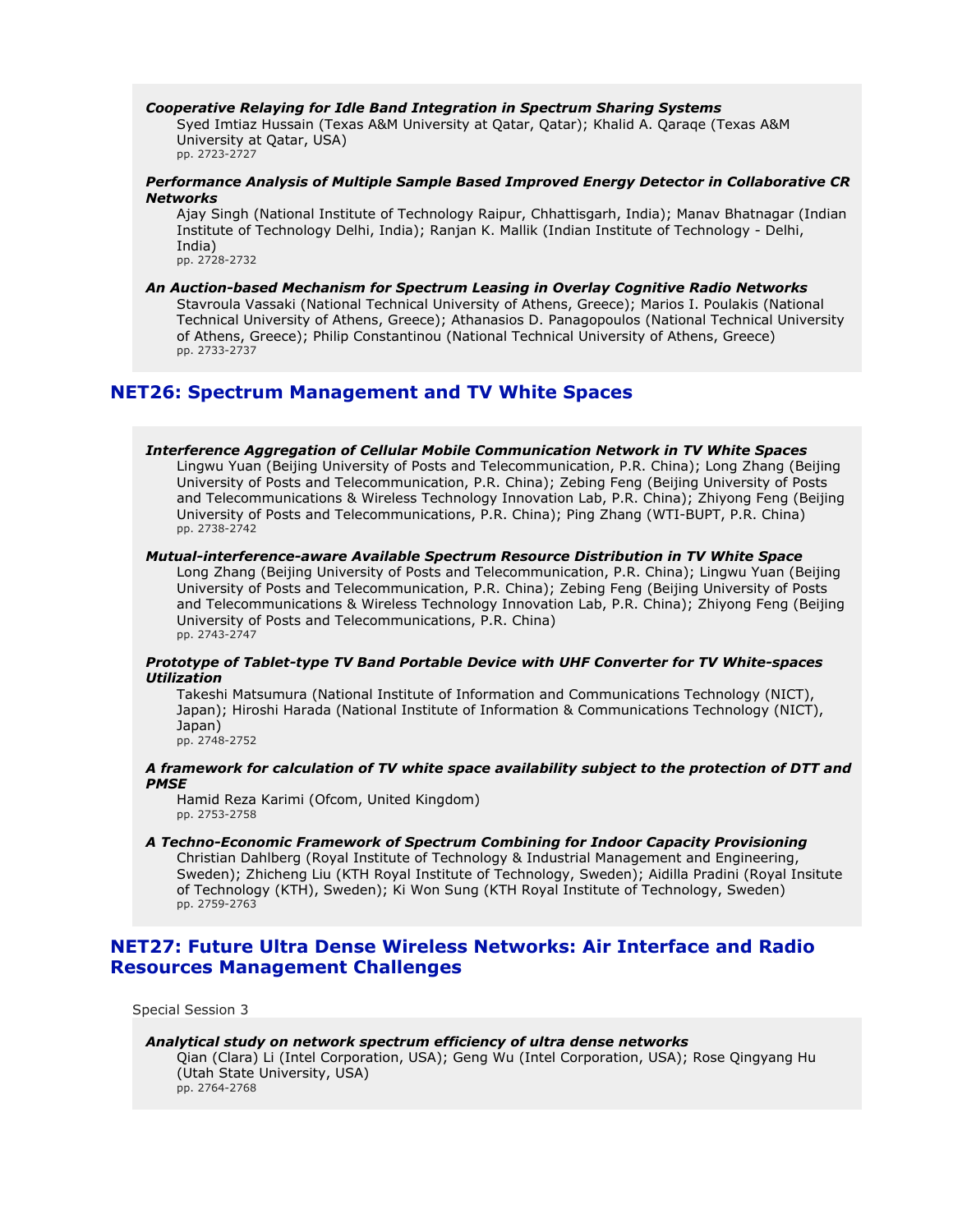# *An adaptive ABS-CoMP scheme in LTE-Advanced Heterogeneous Networks*

Wei Luo (Tongji University, P.R. China); Yusheng Ji (National Institute of Informatics, Japan); Aihuang Guo (Tongji University, P.R. China) pp. 2769-2773

*Design of Dual-Access-Technology Femtocells in Enterprise Environments*

Ahmed R. Elsherif (University of California, Davis, USA); Wei-Peng Chen (Fujitsu Laboratories of America, USA); Akira Ito (Fujitsu Laboratories of America, USA); Zhi Ding (University of California at Davis, USA) pp. 2774-2779

*Virtual Bearer Management for Efficient MTC Radio and Backhaul Sharing in LTE Networks* Konstantinos Samdanis (NEC Europe Ltd., Germany); Andreas Kunz (NEC Europe Ltd., Germany); Mohammad Istiak Hossain (NEC Europe Ltd, Germany); Tarik Taleb (NEC Europe Ltd., Germany) pp. 2780-2785

*Real-Time Data Dissemination for Slowly-varying Mobile Sinks in Wireless Sensor Networks* Seungmin Oh (Chungnam National University, Korea); Yongbin Yim (Chungnam National University, Korea); Jeongcheol Lee (Chungnam National University, Korea); Hosung Park (Chungnam National University, Korea); Sang-Ha Kim (Chungnam National University, Korea) pp. 2786-2790

# **NET44: Green Radio**

#### *Green Cellular Access Network Operation through Dynamic Spectrum and Traffic Load Management*

Shuyu Ping (King's College London, United Kingdom); Adnan Aijaz (King's College London, United Kingdom); Oliver D Holland (King's College London, United Kingdom); Hamid Aghvami (King's College London, United Kingdom)

pp. 2791-2796

# *Downlink Power Consumption of HetNets Based on the Probabilistic Traffic Model of Mobile Users*

Ali Riza Ekti (Texas A&M University, USA); Muhammad Zeeshan Shakir (Texas A&M University at Qatar (TAMUQ), USA); Erchin Serpedin (Texas A&M University, USA); Khalid A. Qaraqe (Texas A&M University at Qatar, USA)

pp. 2797-2802

# *A Study on Virtual BS Live Migration-Part II: A Seamless and Lossless Mechanism for vBS Migration*

Cheng Wang (Bell Labs CHINA, P.R. China) pp. 2803-2807

# *Power Efficient 60 GHz Wireless Communication Networks with Relays*

Linhao Dong (University of Liverpool, United Kingdom); Sumei Sun (Institute for Infocomm Research, Singapore); Xu Zhu (University of Liverpool, United Kingdom); Yeow-Khiang Chia (Institute for Infocomm Research & Agency for Science, Technology and Research, Singapore) pp. 2808-2812

### *On the use of the 433 MHz band to Improve the Energy Efficiency of M2M Communications*

Pere Tuset-Peiro (Universitat Oberta de Catalunya, Spain); Ferran Adelantado (Universitat Oberta de Catalunya, Spain); Xavier Vilajosana (Universitat Oberta de Catalunya, Spain); Francisco Vázquez-Gallego (Centre Tecnològic de Telecomunicacions de Catalunya (CTTC), Spain); Jesus Alonso-Zarate (Centre Tecnologic de Telecomunicacions de Catalunya - CTTC, Spain) pp. 2813-2818

# **PHY31: PHY Cooperative Communications I**

#### *Multiuser Two-Way Relaying with Power Control for SC-FDE Systems*

Homa Eghbali (Simon Fraser University, Canada); Seyed Amin Hejazi (Simon Fraser University, Canada); Sami Muhaidat (Khalifa University, UAE); Naofal Al-Dhahir (University of Texas at Dallas, USA) pp. 960-965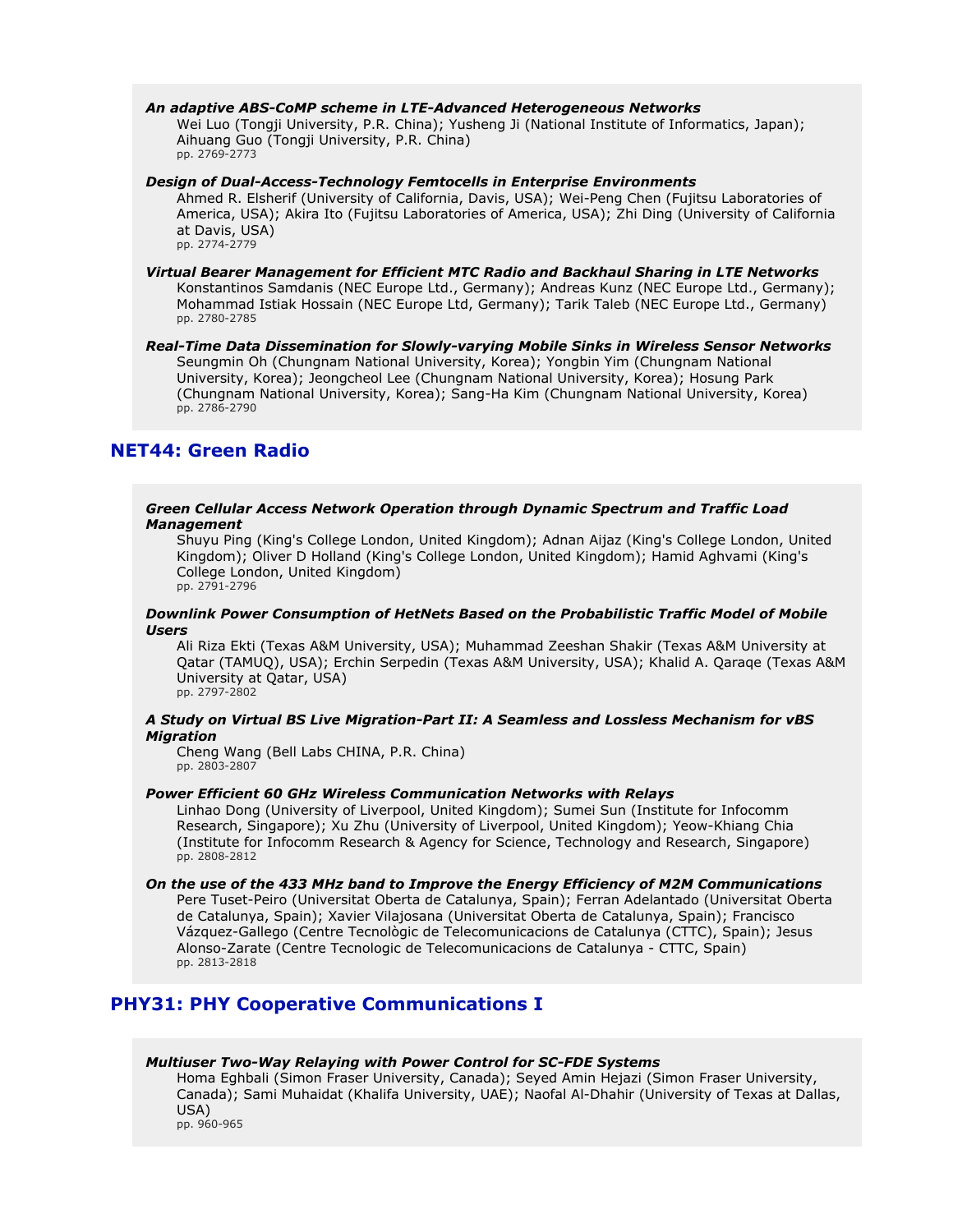# *Delay-Tolerant Robust Communication on an Out-of-Band Relay Channel with Fading Side Information*

Seok-Hwan Park (New Jersey Institute of Technology, USA); Osvaldo Simeone (New Jersey Institute of Technology, USA); Onur Sahin (InterDigital, Inc., USA); Shlomo (Shitz) Shamai (The Technion, Israel) pp. 966-970

# *Multi-Layer Hybrid-ARQ for an Out-of-Band Relay Channel*

Seok-Hwan Park (New Jersey Institute of Technology, USA); Osvaldo Simeone (New Jersey Institute of Technology, USA); Onur Sahin (InterDigital, Inc., USA); Shlomo (Shitz) Shamai (The Technion, Israel) pp. 971-975

### *Distributed versus Cluster-Based Cooperative Linear Networks: A Range Extension Study in Suzuki Fading Environments*

Mudasar Bacha (SEECS, National University of Sciences and Technology, Pakistan); Syed Ali Hassan (National University of Sciences and Technology, Pakistan) pp. 976-980

### *A Game-Theoretic Framework with Reinforcement Learning for Multinode Cooperation in Wireless Networks*

Mohammed W. Baidas (Kuwait University, Kuwait) pp. 981-986

# **PHY32: PHY Performance Evaluation IV**

*Performance Evaluation of the Enhanced Physical Downlink Control Channel in a LTE Network* Anup Talukdar (Nokia Siemens Networks, USA) pp. 987-991

# *Performance of MIMO Order and Antenna Subset Selection in Realistic Urban Macro Cell*

Christian Schneider (Ilmenau University of Technology, Germany); Naveed Iqbal (Ilmenau University of Technology, Germany); Reiner S. Thomä (Ilmenau University of Technology, Germany) pp. 992-996

#### *Outage Analysis of a Spectrally Efficient Scheme for Multiuser Cognitive Relaying Networks with Spectrum Sharing Constraints*

Edgar Eduardo Benítez Olivo (University of Campinas, Brazil); Diana Pamela Moya Osorio (State University of Campinas, Brazil); Daniel Benevides da Costa (Federal University of Ceara (UFC) & Area: Telecommunications, Brazil); José Cândido Silveira Santos Filho (University of Campinas - Unicamp, Brazil) pp. 997-1001

#### *Coverage Probability Analysis for Wireless Networks Using Repulsive Point Processes* Abdelrahman Ibrahim (Nile University, Egypt); Tamer ElBatt (Faculty of Engineering, Cairo University & WINC, Nile University, Egypt); Amr El-Keyi (Nile University, Egypt) pp. 1002-1007

*11 GHz Band 8x16 MIMO-OFDM Outdoor Transmission Experiment for 10 Gbps Super High Bit Rate Mobile Communications*

Satoshi Suyama (NTT DOCOMO, INC., Japan); Jiyun Shen (NTT DOCOMO, INC., Japan); Yasuhiro Oda (NTT DoCoMo, Japan); Hiroshi Suzuki (Tokyo Institute of Technology, Japan); Kazuhiko Fukawa (Tokyo Institute of Technology, Japan) pp. 1008-1012

# **PHY33: Multi-Antenna Signal Processing I**

# *Analysis and Optimization of Backhaul Sharing in CoMP*

Hazem Soliman (University of Toronto, Canada); Omar Nasr (Cairo University, Egypt); Mohamed Khairy (Elec. and Comm. Dept., Faculty of Eng., Cairo Univ, Egypt) pp. 1013-1018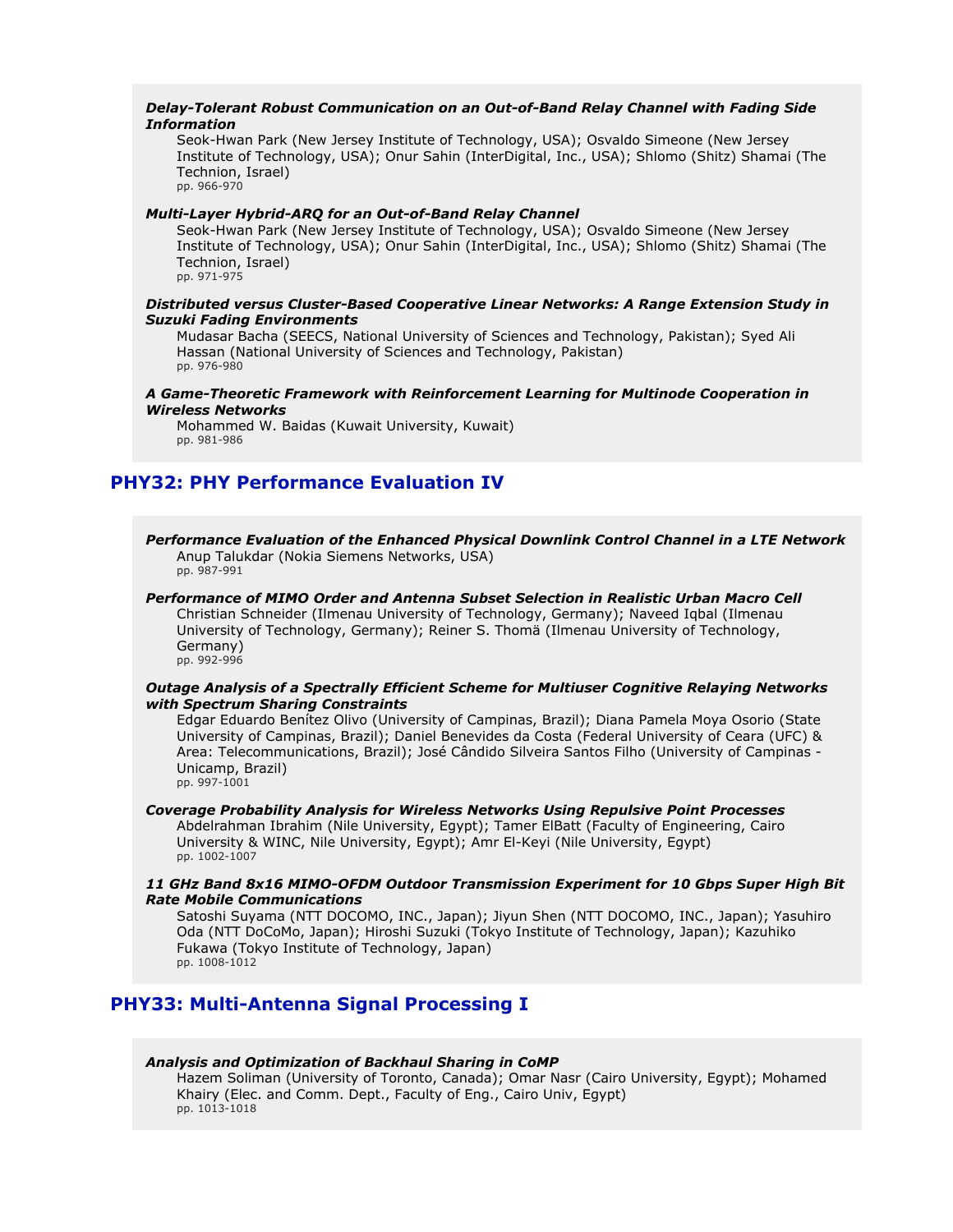### *Underlay MIMO Cognitive Transceivers Design with Channel Uncertainty*

Bassant Abdelhamid (Egypt-Japan University of Science and Technology, Egypt); Maha Elsabrouty (Egypt Japan University for Science and Technology, Egypt); Masoud Alghoniemy (University of Alexandria, Egypt); Salwa Elramly (Ain Shams University, Egypt); Osamu Muta (Kyushu University, Japan); Hiroshi Furukawa (Kyushu University, Japan) pp. 1019-1023

#### *Low Complexity Quantization Codebooks for CoMP*

Malcolm A. Egan (The University of Sydney, Australia); Iain B. Collings (CSIRO, Australia) pp. 1024-1028

# *Generalized Coordinated Port Selection in a Multi-Cell Distributed Antenna System using Semidefinite Relaxation*

Gurhan Bulu (Hacettepe University, Turkey); Talha Ahmad (Ericsson Canada, Canada); Ramy Gohary (Carleton University, Canada); Halim Yanikomeroglu (Carleton University, Canada); Cenk Toker (Hacettepe University, Turkey) pp. 1029-1033

### *V-BLAST Reception for Beamspace MIMO systems with limited feedback*

Konstantinos Maliatsos (University of Piraeus & National Technical University of Athens, Greece); Panagiotis N. Vasileiou (University of Piraeus, Greece); Athanasios G. Kanatas (University of Piraeus, Greece) pp. 1034-1039

# **PHY34: Power Efficient Communications II**

#### *Energy-Efficient Coordinated Beamforming with Individual Data Rate Constraints*

Yang Li (Beihang University, P.R. China); Yafei Tian (Beihang University, P.R. China); Chenyang Yang (Beihang University, P.R. China) pp. 1040-1044

#### *A Novel Energy-Efficient QoS-aware Handover Scheme over IEEE 802.11 WLANs*

Mehmet Fatih Tuysuz (Gebze Institute of Technology, Turkey); Haci Ali Mantar (Gebze Institute of Technology, Turkey) pp. 1045-1049

#### *Energy efficient M2M signaling with enhanced gateway: Detection and Offset compensation* Daniel Popp (Friedrich-Alexander-University Erlangen-Nürnberg, Germany); Vijay Venkateswaran (Bell Labs, Alcatel-Lucent, Ireland) pp. 1050-1055

### *Downlink Multiuser Beamforming and Power Control for Base Stations Empowered by Renewable Energy*

Yung-Shun Wang (Institute of Information Science, Academia Sinica, Taiwan); Yao-Win Peter Hong (National Tsing Hua University, Taiwan); Wen-Tsuen Chen (National Tsing Hua University, Taiwan) pp. 1056-1060

### *Combined Learning for Resource Allocation in Autonomous Heterogeneous Cellular Networks* Xianfu Chen (VTT Technical Research Centre of Finland, Finland); Honggang Zhang (Université Européenne de Bretagne (UEB) and Supelec & Zhejiang University, France); Tao Chen (VTT Technical Research Centre of Finland, Finland); Jacques Palicot (IETR/Supélec, France) pp. 1061-1065

# **APP6: Service Discovery, Semantic Searches and QoE**

*Preference-aware Skyline Service Discovery in the Mobile Cloud System* Yunmin Go (POSTECH, Korea); Hwangjun Song (POSTECH (Pohang University of Science and Technology), Korea) pp. 3543-3547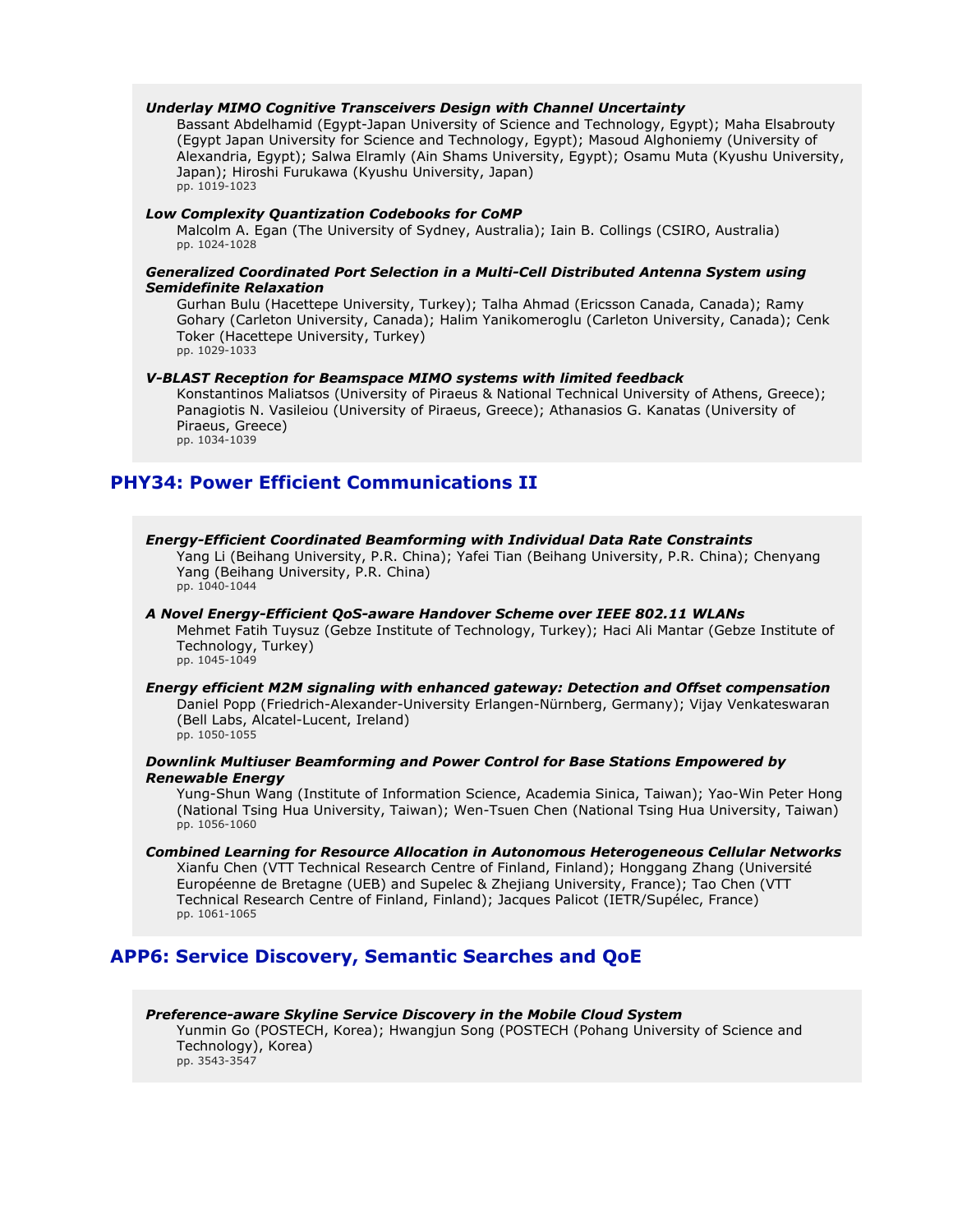### *A Distributed Semantic Similar Search for High-dimensional Resources in Low-dimensional Content Addressable Network*

Qingyuan Hu (Beijing University of Posts and Telecommunications, P.R. China); Chunhong Zhang (Beijing University of Posts & Telecommunication, P.R. China); Yang Ji (Beijing University of Posts and Telecommunications, P.R. China) pp. 3548-3552

# *Implementation of Federated Query Processing on Linked Data*

Yuchao Zhou (University of Surrey, United Kingdom); Suparna De (University of Surrey, United Kingdom); Klaus Moessner (University of Surrey, United Kingdom) pp. 3553-3557

# *Load Balancing Regenerating Codes for Multimedia Content Streaming*

Juan Camilo Corena (KDDI R&D Laboratories Inc. & Keio University, Japan); Tomoaki Ohtsuki (Keio University, Japan) pp. 3558-3562

### *Enhancing Video Viewing-Experience in Opportunistic Networks Based on SVC, an Experimental Study*

Merza Klaghstan (University of Passau & INSA de Lyon, Germany); David Coquil (University of Passau, Germany); Nadia Bennani (LIRIS INSA de Lyon, France); Harald Kosch (University of Passau, Germany); Lionel Brunie (LIRIS INSA de Lyon, France) pp. 3563-3567

# **MAC10: Scheduling for multi-hop and relay systems**

# *Implementation of a self-organizing, adaptive, flexible and ultra low-power MAC protocol for Wireless Body Area Networks*

Mickael Maman (CEA-Leti Minatec, France); David Miras (CEA-Leti Minatec, France); Laurent Ouvry (CEA-Leti Minatec, France) pp. 1737-1742

#### *Inter-Cell Interference Coordination in LTE-Advanced Inband Relaying Systems* Su Yi (NEC Labs, P.R. China); Ming Lei (NEC Laboratories China, P.R. China) pp. 1743-1747

#### *Virtual Full-Duplex Buffer-Aided Relaying - Relay Selection and Beamforming*

Su Min Kim (Royal Institute of Technology (KTH), Sweden); Mats Bengtsson (KTH Royal Institute of Technology, Sweden) pp. 1748-1752

### *On the Implementation of Relay Selection Strategies for a Cooperative Diamond Network*

Apostolos Apostolaras (University of Thessaly & The Centre for Research & Technology Hellas, CERTH, Greece); Kostas Choumas (University of Thessaly, Greece); Ilias Syrigos (University of Thessaly, Greece); Iordanis Koutsopoulos (Athens University of Economics and Business and CERTH & CERTH, Greece); Thanasis Korakis (Polytechnic Institute of New York University, USA); Antonios Argyriou (University of Thessaly & CERTH, Greece); Leandros Tassiulas (University of Thessaly, Greece) pp. 1753-1758

#### *Generalized Instantly Decodable Network Coding for Relay-Assisted Networks*

Adel M. Elmahdy (Alexandria University, Egypt); Sameh Sorour (King Fahd University of Petroleum and Minerals (KFUPM), Saudi Arabia); Karim G Seddik (American University in Cairo & Alexandria University, Egypt) pp. 1759-1763

# **MAC9: Inter- and Intra cell interference mittigation and coordination**

#### *An Adaptive SFR in Multicell Networks*

Rudzidatul Dziyauddin (Universiti Teknologi Malaysia, Malaysia); Fengming Cao (Toshiba Europe Research Telecommunication Lab, United Kingdom); Yichao Jin (Toshiba Research Europe Ltd, United Kingdom) pp. 1764-1768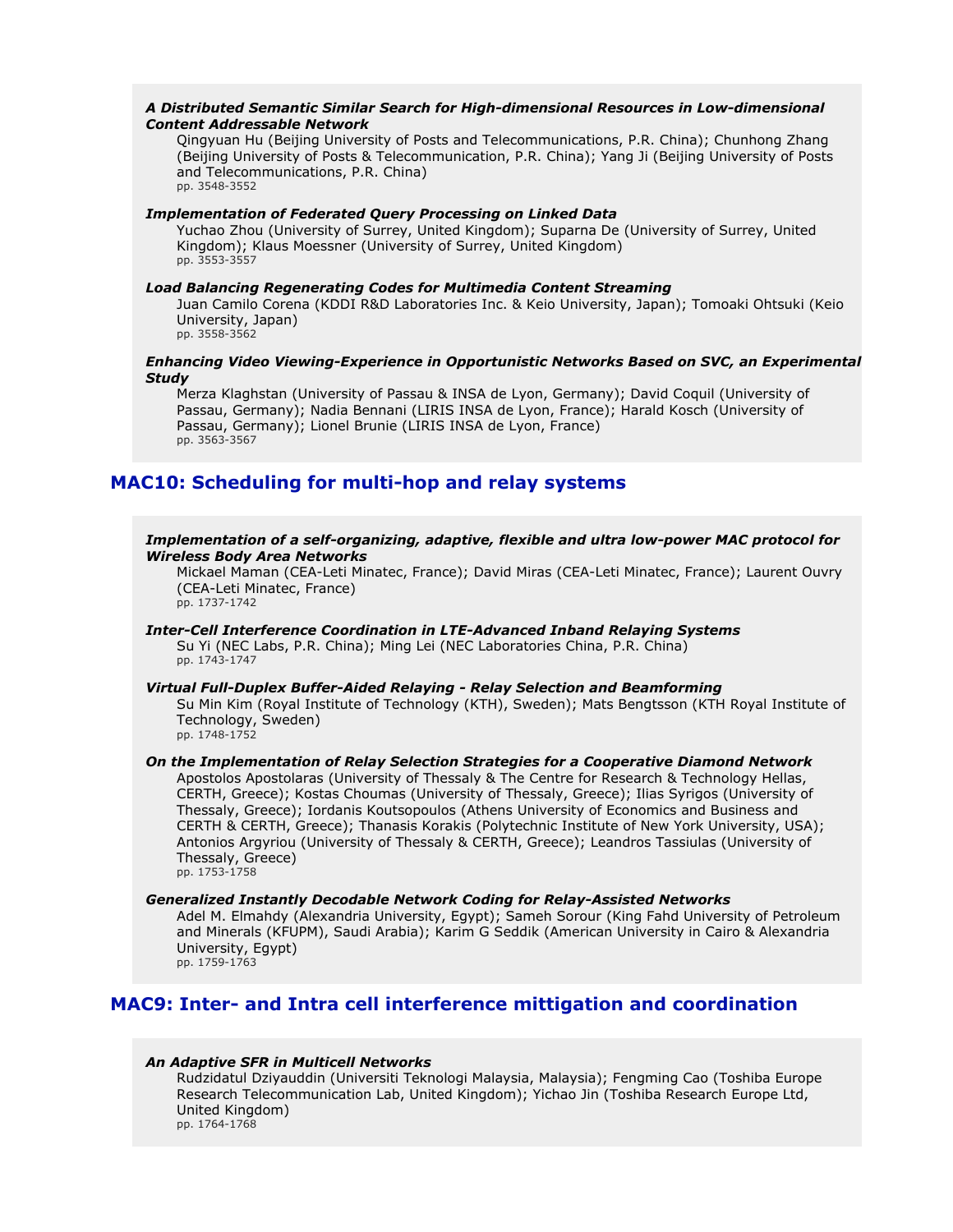### *Joint Scheduling and Association for Alpha-Fairness Network Utility Maximization in Cellular Networks*

Chongtao Guo (Xidian University, P.R. China); Min Sheng (Xidian University, P.R. China); Xijun Wang (Xidian University, P.R. China); Yan Zhang (Xidian University, P.R. China) pp. 1769-1773

# *Coverage Probability and Spectral Efficiency for Downlink Hexagonal Networks with Rayleigh Fading*

Xiaobin Yang (University of Calgary, Canada); Abraham O Fapojuwo (University of Calgary, Canada) pp. 1774-1778

### *Self-Adaptive Inter-Cell Interference Coordination Scheme for LTE Systems*

Shady S. Khalifa (Cairo University, Canada); Haitham S. Hamza (Cairo University, Egypt); Khaled Elsayed (Cairo University, Egypt) pp. 1779-1783

#### *Interference mitigation scheme for Device-to-Device communication with QoS constraint*

Xu Yanli (Alcatel-Lucent Shanghai Bell, P.R. China); Yong Liu (Alcatel-Lucent Shanghai Bell, P.R. China); Kai Yang (Shanghai bell labs, P.R. China); Dong Li (Alcatel-Lucent Shanghai Bell, P.R. China)

pp. 1784-1788

# **NET28: Green Wireless Networking I**

#### *Joint Power-Delay Minimization in Green Wireless Access Networks*

Farah Moety (University of Rennes I & IRISA-UMR 6074, France); Samer Lahoud (IRISA, University of Rennes 1, France); Kinda Khawam (Université de Versailles, France); Bernard Cousin (University of Rennes 1 & IRISA Research Laboratory, France) pp. 2819-2824

### *Efficiency Metrics for Wireless Communications*

Liqiang Zhao (Xidian University, P.R. China); Guogang Zhao (Xidian University, P.R. China); Timothy O'Farrell (University of Sheffield, United Kingdom) pp. 2825-2829

#### *Enhanced Energy Consumption Reduction Schemes in Radio-On-Demand WLANs*

Toshiyasu Tanaka (NEC Communication Systems, Ltd., Japan); Stefan Aust (NEC Communication Systems, Ltd., Japan); Tetsuya Ito (NEC Communication Systems, Ltd., Japan) pp. 2830-2834

#### *Assessment of the Power Saving Potential in Dense Enterprise WLANs*

Fatemeh Ganji (Technical University of Berlin, Germany); Łukasz Budzisz (Technical University of Berlin, Germany); Adam M Wolisz (Technical University of Berlin, Germany) pp. 2835-2840

### *Energy Saving Effect of Solar Powered Repeaters for Cellular Mobile Systems*

Shunsuke Fujio (Fujitsu Laboratories Ltd., Japan); Dai Kimura (Fujitsu Laboratories Ltd., Japan) pp. 2841-2845

# **NET29: D2D Communications and LTE**

#### *Enabling D2D Communications in LTE Networks*

Dimitris Tsolkas (University of Athens, Greece); Eirini Liotou (University of Athens, Greece); Nikos Passas (University of Athens, Greece); Lazaros Merakos (University of Athens, Greece) pp. 2846-2850

### *User Selection Based on Limited Feedback in Device-to-Device Communications*

Daquan Feng (University of Electronic Science and Technology of China, P.R. China); Lu Lu (Georgia Institute of Technology, USA); Yi Yuan-Wu (Orange Labs, France); Geoffrey Li (Georgia Tech, USA); Gang Feng (University of Electronic Science and Technology of China, P.R. China); Shaoqian Li (University of Electronic Science and Technology of China, P.R. China) pp. 2851-2855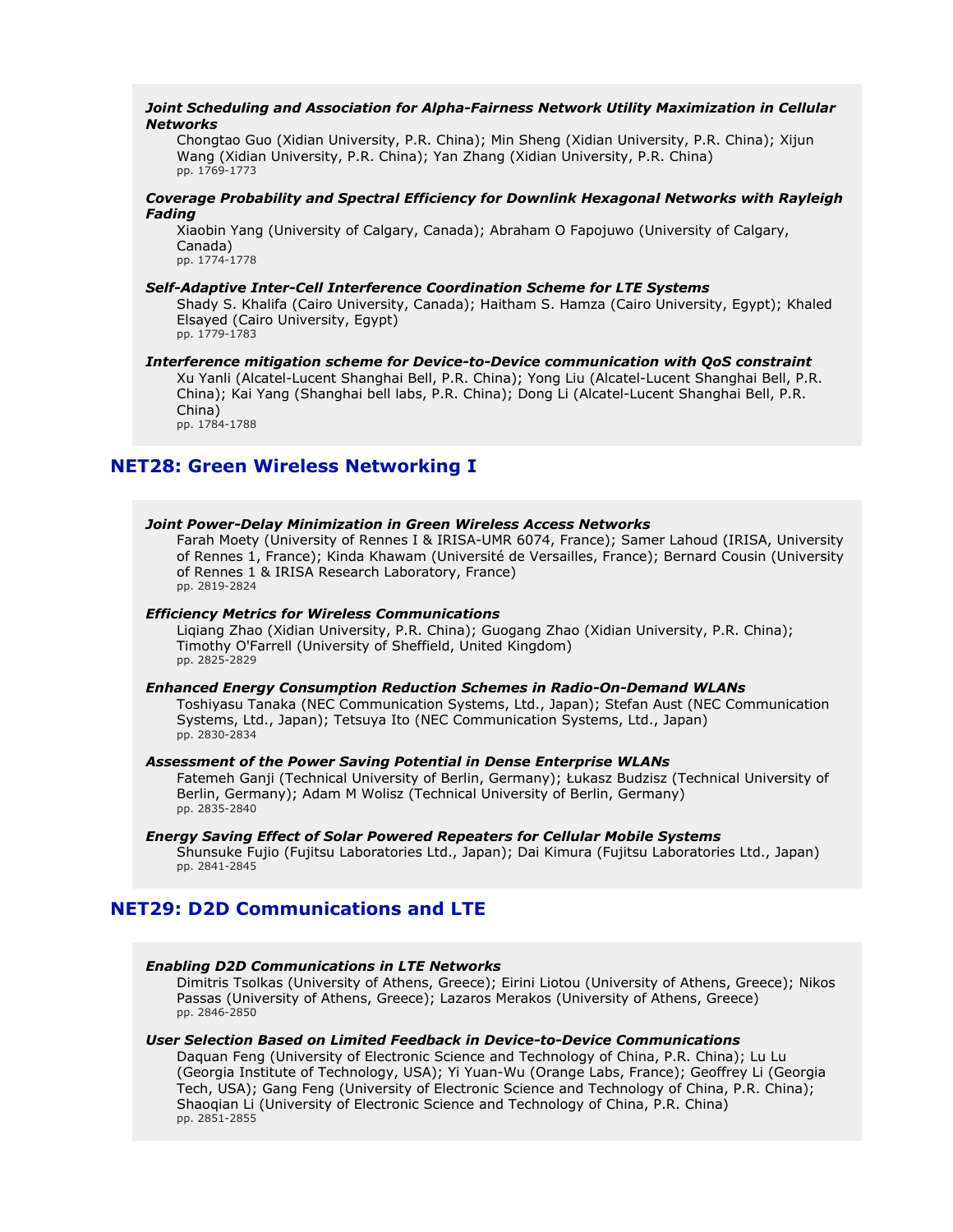# *Analysis of Device-to-Device Discovery and Link Setup in LTE Networks*

Jongwoo Hong (Seoul National University, Korea); Seungil Park (Seoul National University, Korea); Hakseong Kim (LG Electronics Co., Korea); Sunghyun Choi (Seoul National University, Korea); Kwang Bok Lee (Seoul National University, Korea) pp. 2856-2860

#### *Modeling user impatience and its impact on performance in mobile networks*

Cheick Sanogo (Telecom SudParis, France); Tijani Chahed (Telecom SudParis, France); Salah Eddine Elayoubi (Orange Labs, France) pp. 2861-2865

#### *LTE performance assessment - Prediction versus field measurements*

Jean-Baptiste Landre (Orange, France); Ziad El Rawas (Orange, France); Raphael Visoz (Orange Labs, France) pp. 2866-2870

# **NET30: Cognitive Radio Networks I**

### *Experiment on MIMO Cognitive Radio using Tx/Rx Beamforming*

Ryosuke Iwata (Tokyo Institute of Technology, Japan); Vutha Va (Tokyo Institute of Technology, Japan); Kei Sakaguchi (Osaka University & Tokyo Institute of Technology, Japan); Kiyomichi Araki (Tokyo Institute of Technology, Japan) pp. 2871-2875

*Distributed Subcarrier and Power Allocation for OFDMA-based Cognitive Femtocell Radio Uplink*

Chin Choy Chai (Institute for Infocomm Research, Singapore) pp. 2876-2880

#### *Cognitive Radio Spectrum Assignment and Handoff Decision*

Emna Trigui (UTT, France); Moez Esseghir (Technology University of Troyes & Charles Delaunay Institute, France); Leila Merghem-Boulahia (UTT, France) pp. 2881-2886

# *Integrated Handoff Management in Cognitive Radio Mobile Ad hoc Networks*

Samad Nejatian (University Technology Malaysia, Malaysia); Sharifah K. Syed-Yusof (Universiti Teknologi Malaysia, Malaysia); Nurul Mu'azzah Abdul Latiff (Universiti Teknologi Malaysia, Malaysia); Vahid Asadpour (University of North Dakota, USA) pp. 2887-2892

### *A New Connectivity Metric for Cognitive Radio Networks*

Mahmoud M Gad (University of Ottawa, Canada); Ahmed Farid (University of Ottawa, Canada); Hussein Mouftah (University of Ottawa, Canada) pp. 2893-2897

# **NET31: Self-Organizing Networks 1**

#### *A Framework for Classification of Self-Organising Network Conflicts and Coordination Algorithms*

Hafiz Yasar Lateef (Qatar Mobility Innovations Center (QMIC), Qatar); Ali Imran (Qatar Mobility Innovation Center (QMIC), Qatar); Adnan Abu-Dayya (QMIC, Qatar) pp. 2898-2903

#### *Optimization Approaches for Planning Small Cell Locations in Load-Coupled Heterogeneous LTE Networks*

Iana Siomina (Ericsson, Sweden); Di Yuan (Linköping University, Sweden) pp. 2904-2908

#### *On The Potential of Traffic Driven Tilt Optimization in LTE-A Networks*

Dereje Woldemedhin Kifle (Nokia Solutions and Networks, Germany); Bernhard Wegmann (Nokia Siemens Networks, Germany); Ingo Viering (Nomor Research GmbH, Germany); Anja Klein (TU Darmstadt, Germany)

pp. 2909-2913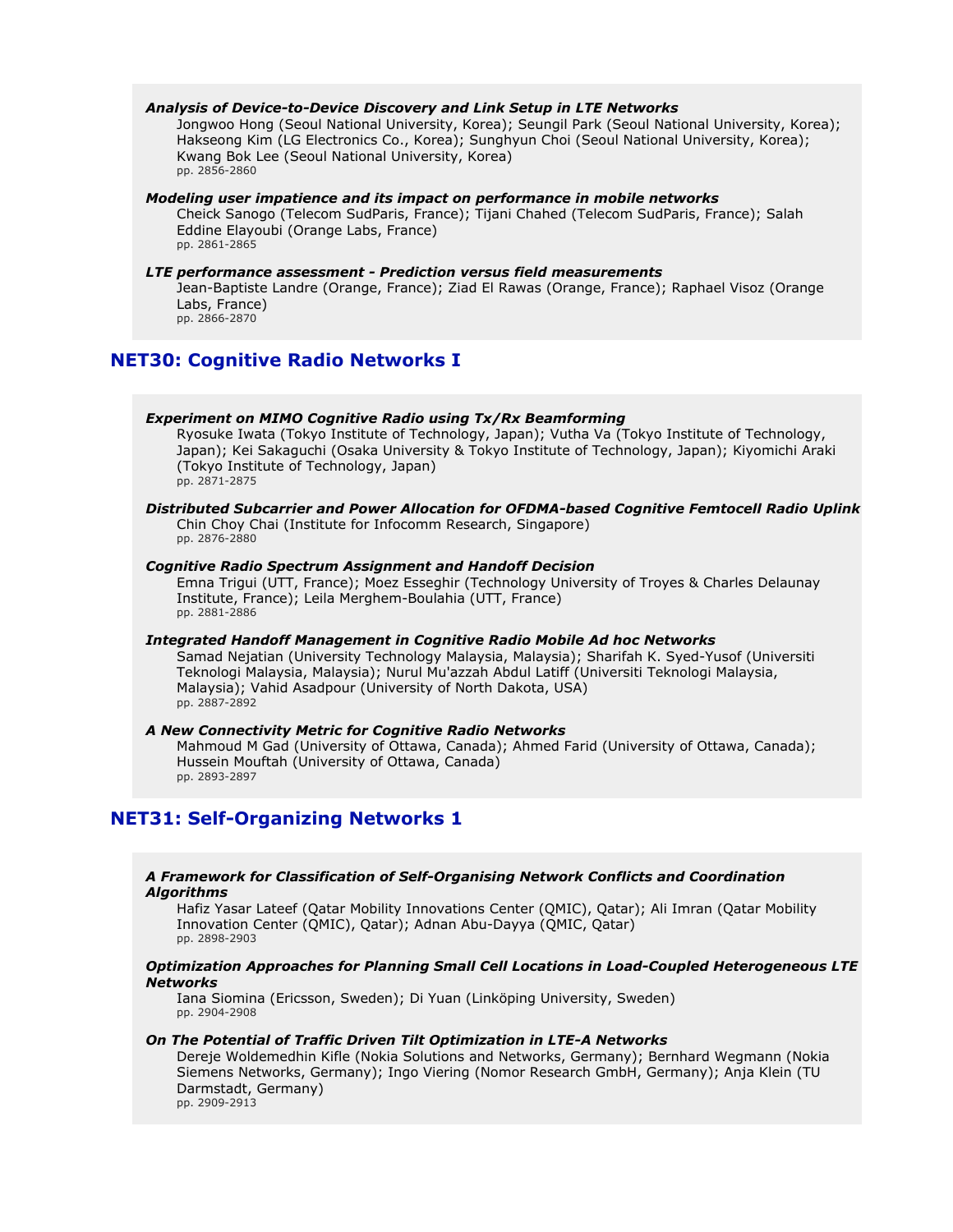### *Optimal Distributed Frequency Planning for OFDMA Femtocell Networks*

Emanuel B. Rodrigues (Federal University of Ceará & Wireless Telecommunications Research Group, Brazil); Ferran Casadevall (Universitat Politècnica de Catalunya, Spain) pp. 2914-2918

# *A Hybrid Framework for Capacity and Coverage Optimization in Self-Organizing LTE Networks*

Jietao Zhang (Huawei Technologies Co., Ltd., P.R. China); Chunhua Sun (Huawei Technologies Co., Ltd., P.R. China); Youwen Yi (Huawei Technologies CO., LTD., P.R. China); Hongcheng Zhuang (Huawei Technologies Co., Ltd, P.R. China) pp. 2919-2923

# **NET32: Vehicular Ad Hoc Networks**

#### *Game Theory Based Relay Vehicle Selection for VANET*

Bin Yang (Chongqing University of Posts and Telecommunications, P.R. China); Rong Chai (Chongqing University of Posts and Telecommunications, P.R. China); Li Cai (Chongqing University of Posts and Telecommunications, P.R. China); Xizhe Yang (Chongqing University of Posts and Telecommunications, P.R. China) pp. 2924-2928

#### *Can We Generate Efficient Routes by Using Only Beacons? Backbone Routing in VANETs* Celimuge Wu (University of Electro-Communications, Japan); Satoshi Ohzahata (The University of Electro-Communications & Graduate School of Information Systems, Japan); Toshihiko Kato (University of Electro-Communications, Japan) pp. 2929-2934

#### *Performance Evaluation of Mobile Hotspots in Densely Deployed WLAN Environments*

Shweta Sagari (WINLAB, Rutgers University, USA); Akash Baid (WINLAB, Rutgers University, USA); Ivan Seskar (WINLAB, Rutgers University, USA); Tutomu Murase (NEC Corporation, Japan); Masato Oguchi (Ochanomizu University, Japan); Dipankar Raychaudhuri (Rutgers University, USA) pp. 2935-2939

# *VIN6: VIN-based IPv6 Provider Independent Addressing for Future Vehicular Internet Communications*

Sofiane Imadali (CEA, LIST, Communicating Systems Laboratory & Commissariat a l'Energie Atomique (CEA), France); Alexandru Petrescu (Commissariat à l'Énergie Atomique, France); Véronique Vèque (University of Paris-Sud 11, France); Mathias Boc (CEA, LIST, Communicating Systems Laboratory, France) pp. 2940-2945

#### *Network-Assisted QoS-Based Fast Handover with Smart Scanning over IEEE 802.11 WLANs*

Mehmet Fatih Tuysuz (Gebze Institute of Technology, Turkey); Haci Ali Mantar (Gebze Institute of Technology, Turkey) pp. 2946-2950

# **PHY35: PHY Cooperative Communications II**

### *Relay Selection from an Effective Capacity Perspective*

Yuli Yang (KAUST, Saudi Arabia); Hao Ma (University of British Columbia, Canada); Sonia Aïssa (INRS, University of Quebec, Canada) pp. 1066-1070

#### *MIMO Relaying with Compact Antenna Arrays: Coupling, Noise Correlation and Superdirectivity* Yahia Hassan (ETHZ, Switzerland); Raphael T. L. Rolny (ETH Zurich, Switzerland); Armin Wittneben

(ETH Zurich, Switzerland) pp. 1071-1076

#### *Novel CQI Update Methods in CoMP Transmission*

Wei Xi (DOCOMO Beijing Communications Laboratories Co., Ltd., P.R. China); Xiang Yun (DOCOMO Beijing Communications Laboratories Co., Ltd., P.R. China); Satoshi Nagata (NTT DoCoMo, Inc., Japan); Lan Chen (DOCOMO Beijing Communication Laboratories Co., Ltd, P.R. China) pp. 1077-1081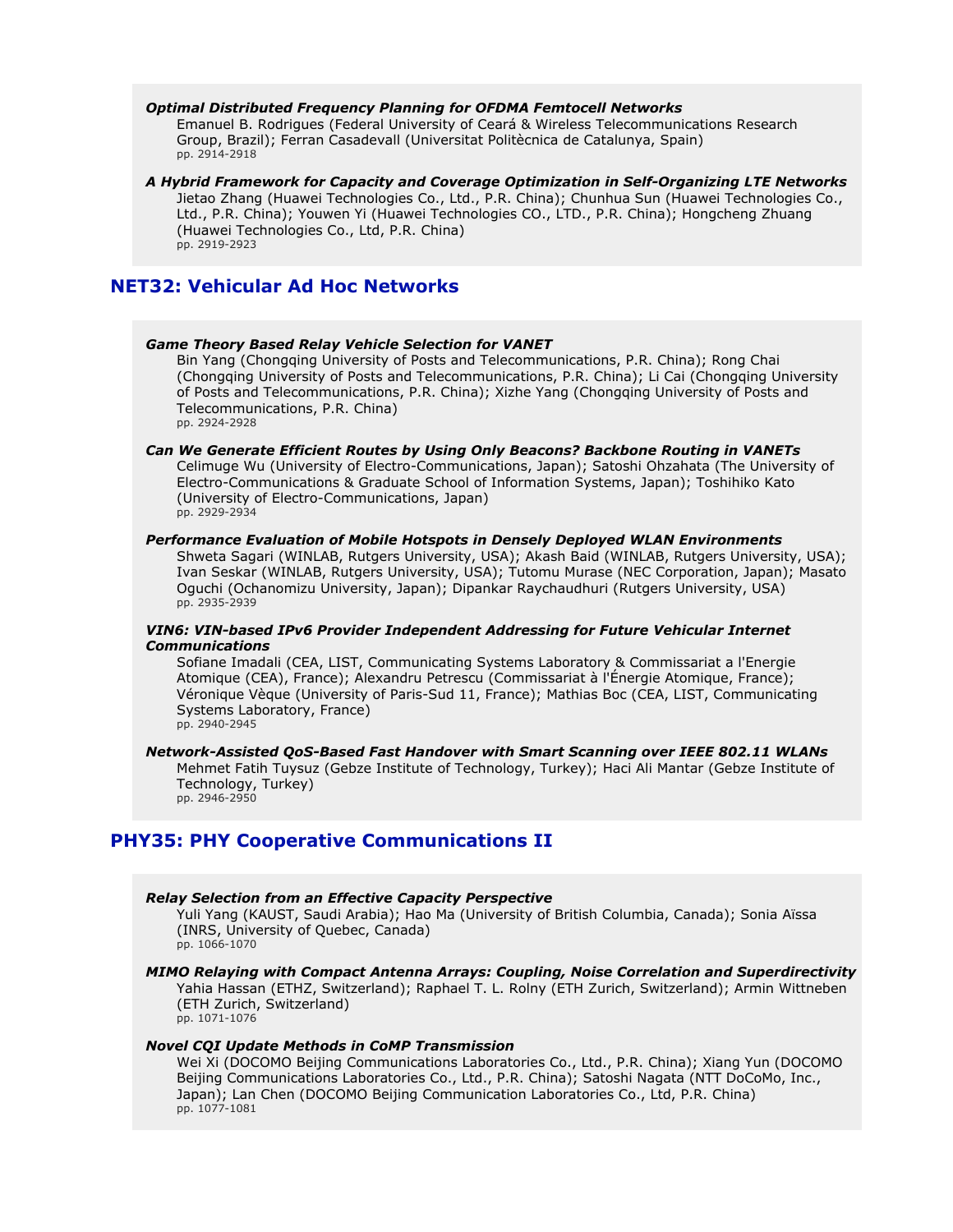# *Simple-DF versus Selective-DF Relaying over Rayleigh Turbulence-Induced FSO Fading Channels*

Chadi Abou-Rjeily (Lebanese American University (LAU), Lebanon) pp. 1082-1086

*Outage Probability Analysis for Correlated Sources Transmission over Rician Fading Channels* Shen Qian (Japan Advanced Institute of Science and Technology & School of Information Science, Japan); Meng Cheng (Japan Advanced Institute of Science and Technology, Japan); Khoirul Anwar (Japan Advanced Institute of Science and Technology, Japan); Tad Matsumoto (Japan Advanced Institute of Science and Technology, Japan) pp. 1087-1091

# **PHY36: Interference Mitigation I**

- *Interference Detection Technique Using Robust LLR for Superposed Multicarrier Transmission* Naotoshi Yoda (Keio University, Japan); Genji Hayashi (Keio University, Japan); Tomoaki Ohtsuki (Keio University, Japan); Jun Mashino (NTT, Japan); Takatoshi Sugiyama (NTT, Japan) pp. 1092-1096
- *Robust and Power Efficient Interference Management in Downlink Multi-cell Networks* Saba Nasseri (King's COLLEGE LONDON, United Kingdom); Tuan Anh Le (University of Leeds, United Kingdom); Mohammad Reza Nakhai (King's College London, United Kingdom) pp. 1097-1101

### *An Efficient Algorithm of Inter-Subchannel Interference Self-Reduction for the Single-Carrier Block Transmission*

Ming-Xian Chang (Nation Cheng-Kung University, Taiwan); Ching-Yu Chung (National Cheng-Kung University, Taiwan) pp. 1102-1107

*Degrees of Freedom of Multiple-Antenna Interference Channel with General CSIT* Anastasios Papazafeiropoulos (University of Edimburgh, United Kingdom); Tharmalingam Ratnarajah (The University of Edinburgh, United Kingdom) pp. 1108-1113

#### *Interference Alignment in Partially Coordinated Multipoint Receivers*

S. Morteza Razavi (The University of Edinburgh, United Kingdom); Tharmalingam Ratnarajah (The University of Edinburgh, United Kingdom) pp. 1114-1118

# **PHY37: Multi-Antenna Signal Processing II**

# *Low-Complexity Linear Precoding for Downlink Large-Scale MIMO Systems*

Shahram Zarei (Friedrich-Alexander-Universität Erlangen-Nürnberg, Germany); Wolfgang Gerstacker (University of Erlangen-Nuernberg, Germany); Ralf R. Müller (University of Erlangen-Nuremberg, Germany); Robert Schober (University of British Columbia, Canada) pp. 1119-1124

# *MIMO adaptive codebook for cross-polarized antenna arrays*

Karol Schober (Aalto University School of Science and Technology, Finland); Mihai Enescu (Renesas Mobile Europe, Finland); Risto Wichman (Aalto University School of Electrical Engineering, Finland) pp. 1125-1129

### *A Limited Feedback Scheme for 3D Multiuser MIMO based on Kronecker Product Codebook*

Yi Xie (Southeast University, P.R. China); Shi Jin (Southeast University, P.R. China); Jue Wang (National Mobile Communications Research Laboratory, P.R. China); Yongxu Zhu (Dublin City University, P.R. China); Xiqi Gao (Southest University, P.R. China); Yongming Huang (Southeast University, P.R. China)

pp. 1130-1135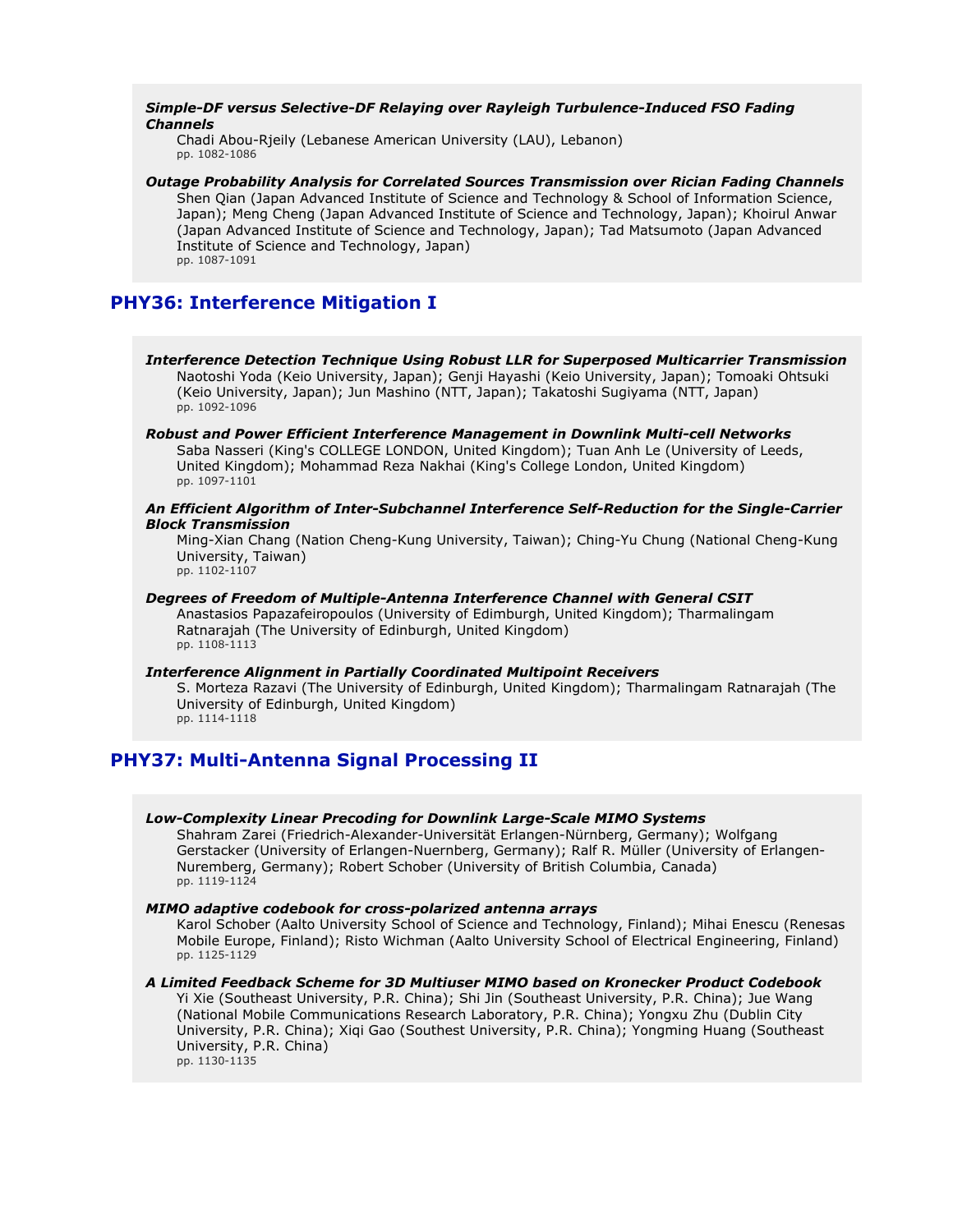### *Efficient Limited Data Multi-Antenna Compressed Spectrum Sensing Exploiting Angular Sparsity*

Ines Elleuch (Sup'Com, Tunisia); Fatma Abdelkefi (High School of Communications of Tunis (SUPCOM), Tunisia); Amor Nafkha (SUPELEC/IETR, France); Mohamed Siala (Sup'Com, Tunisia) pp. 1136-1140

# *Transmit Diversity Based on Multiplicative Transformation for Non-binary LDPC Codes in MIMO Systems*

Chen Zheng (Zhejiang University, P.R. China); Jie Zhong (Zhejiang University, P.R. China); Yabo Li (Zhejiang University, P.R. China); Minjian Zhao (Zhejiang University, P.R. China); Jie Wu (Zhejiang University, P.R. China) pp. 1141-1145

# **PHY38: Single- and Multi-User MIMO I**

*Two Way Transmitter-Receiver Array Adaptation for Multi-Carrier Code Division Multiplexed Modulation with Array-Carrier MLE Reception -A Path Modeled Design-*Kohji Itoh (Tokyo University of Science, Yamaguchi, Japan) pp. 1146-1151 *Precoding and Decoding in the MIMO Interference Channel for Discrete Constellation* Yasser Fadlallah (Telecom Bretagne Institut & Telecom Institut, France); Amir K. Khandani (University of Waterloo, Canada); Karine Amis (Institut TELECOM ; TELECOM Bretagne & Université européenne de Bretagne, France); Abdeldjalil Aïssa-El-Bey (TELECOM Bretagne, France); Ramesh

Mahendra Pyndiah (Institut Telecom/TELECOM Bretagne, France)

pp. 1152-1156 *Low-Complexity Channel Estimation in Large-Scale MIMO using Polynomial Expansion* Nafiseh Shariati (KTH Royal Institute of Technology, Sweden); Emil Björnson (Supélec & KTH Royal Institute of Technology, Sweden); Mats Bengtsson (KTH Royal Institute of Technology, Sweden); Mérouane Debbah (Supelec, France) pp. 1157-1162

*An efficient space-frequency coding scheme over unknown frequency-selective fading channels* Raouia Ayadi (Ecole Supérieure des Commmunications de Tunis, Tunisia); Inès Kammoun (ENIS, Tunisia); Mohamed Siala (Sup'Com, Tunisia) pp. 1163-1167

# *MISO Broadcast Channel with Imperfect and (Un)matched CSIT in the Frequency Domain: DoF Region and Transmission Strategies*

Chenxi Hao (Imperial College London, United Kingdom); Bruno Clerckx (Imperial College London, United Kingdom) pp. 1168-1173

# **APP7: Streaming**

*UDP-Based File Delivery Mechanism for Video Streaming to High-Speed Trains*

Shih-Ying Chang (Industrial Technology Research Institute of Taiwan, Taiwan); Hsin-Ta Chiao (Industrial Technology Research Institute (ITRI), Taiwan); Xin-Yan Yeh (Institute for Information Industry, Taiwan); Ming-Chien Tseng (Industrial Technology Research Institute, Taiwan) pp. 3568-3572

# *Scalable HEVC (SHVC)-Based Video Stream Adaptation in Wireless Networks*

James Nightingale (University of the West of Scotland, United Kingdom); Qi Wang (University of the West of Scotland, United Kingdom); Christos Grecos (University of West of Scotland, United Kingdom) pp. 3573-3577

# *Network-wide MD and Network Coding for Heterogeneous Video Multicast*

Ioannis Papadopoulos (University of Ioannina, Greece); Nikolaos Papanikos (University of Ioannina, Greece); Evangelos Papapetrou (University of Ioannina, Greece); Lisimachos P Kondi (University of Ioannina, Greece) pp. 3578-3582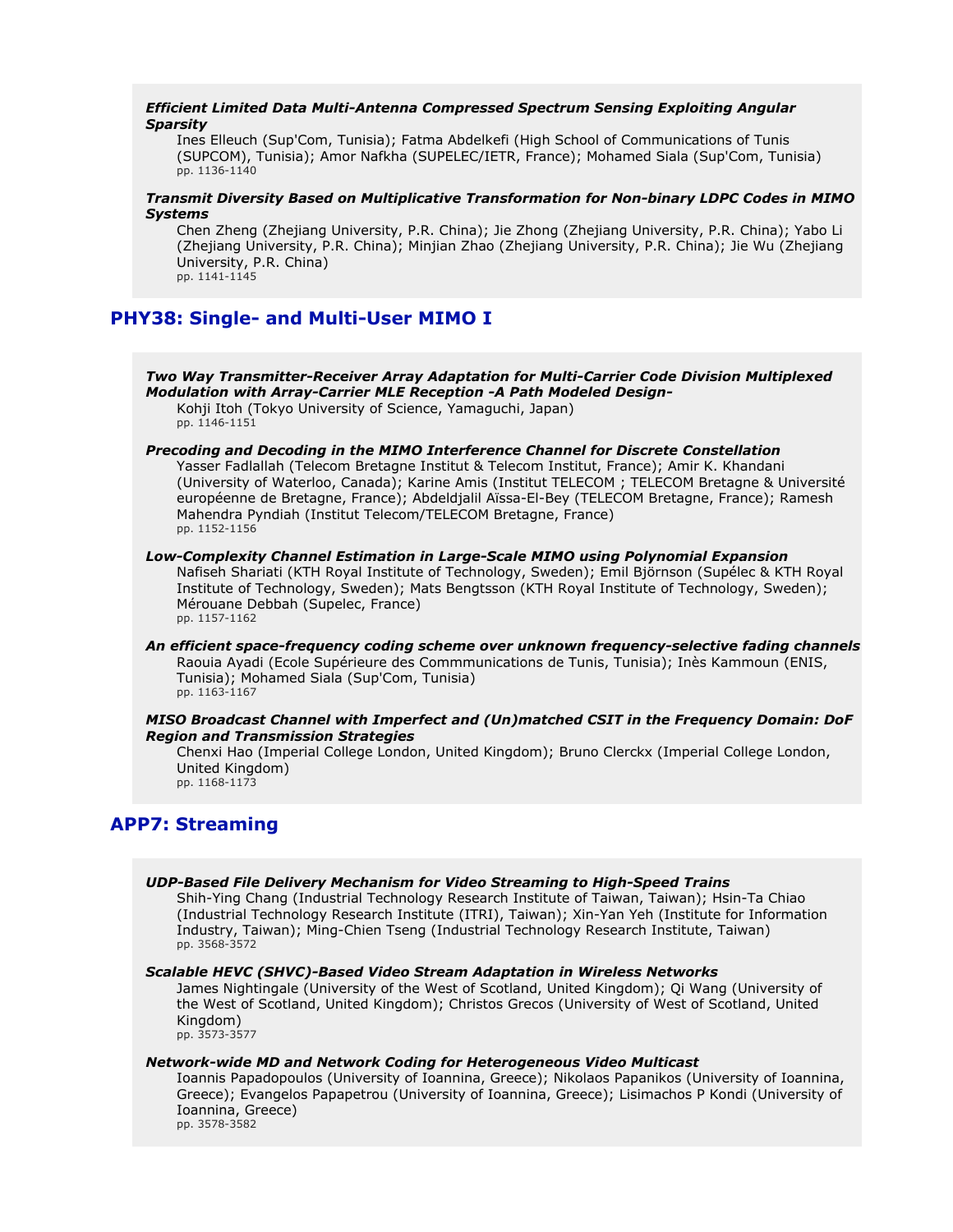*Peer-To-Peer Live Adaptive Video Streaming for Information Centric Cellular Networks* Andrea Detti (University of Rome "Tor Vergata", Italy); Bruno Ricci (University of Rome "Tor Vergata", Italy); Nicola Blefari-Melazzi (University of Rome "Tor Vergata", Italy) pp. 3583-3588

*Networking Cost Effective Video Streaming System over Heterogeneous Wireless Networks* Donghyeok Ho (POSTECH, Korea); Hwangjun Song (POSTECH (Pohang University of Science and Technology), Korea) pp. 3589-3593

# **MAC11: LTE scheduling, resource allocation and capacity**

### *Improved Proportional Fair Scheduling Algorithm in LTE Uplink with Single-User MIMO Transmission*

Bei Yang (Beijing University of Posts and Telecommunications, P.R. China); Kai Niu (Beijing University of Posts and Telecommunications, P.R. China); Zhiqiang He (Beijing University of Posts and Telecommunications, P.R. China); Wenjun Xu (Beijing University of Posts and Telecommunications, P.R. China); Yingpei Huang (Beijing University of Posts and Telecommunications, P.R. China) pp. 1789-1793

#### *Exploiting Frequency-Selectivity in Real-Time Multicast Services over LTE Networks*

Massimo Condoluci (University Mediterranea of Reggio Calabria, Italy); Giuseppe Araniti (University Mediterranea of Reggio Calabria, Italy); Antonella Molinaro (University Mediterranea of Reggio Calabria, Italy); Antonio Iera (University Mediterranea of Reggio Calabria, Italy) pp. 1794-1798

#### *Analysis of Cell Spectral Efficiency in 3GPP LTE Systems*

Yuan Chen (RWTH Aachen University, Germany); Bernhard H. Walke (RWTH Aachen University, Germany) pp. 1799-1804

*Window-Based Frequency-Domain Packet Scheduling With QoS Support in LTE Uplink* Lung-Han Hsu (National Chiao Tung University, Taiwan); Hsi-Lu Chao (National Chiao Tung University, Taiwan); Chia-Lung Liu (ITRI, Taiwan) pp. 1805-1810

# *Multi-User MIMO Scheduling in LTE-Advanced Uplink Systems*

Lung-Han Hsu (National Chiao Tung University, Taiwan); Hsi-Lu Chao (National Chiao Tung University, Taiwan); Chia-Lung Liu (ITRI, Taiwan); Kuei-Li Huang (ITRI, Taiwan) pp. 1811-1816

# **MAC12: Cognitive MAC**

*Random Access with Imperfect State Information: An info. Theoretic Approach*

Colby Boyer (University of Washington, USA); Siamak Dastangoo (MIT Lincoln Lab, USA) pp. 1817-1822

### *Control Channel Etiquettes: Implementation and Evaluation of a Hybrid Approach for Cognitive Radio Networks*

Munam Shah (University of Bedfordshire & COMSATS Institute of Information Technology, United Kingdom); Sijing Zhang (University of Bedfordshire, United Kingdom) pp. 1823-1828

# *A Comparison of MAC Aggregation Vs. PHY Bonding for WLANs in TV White Spaces*

Zinan Lin (Futurewei Technologies, USA); Monisha Ghosh (Interdigital, USA); Alpaslan Demir (InterDigital Communications, LLC, USA) pp. 1829-1834

# *Adaptive Cooperative Spectrum Sensing using Random Access in Cognitive Radio Networks*

Dong-Jun Lee (Korea Aerospace University, Korea) pp. 1835-1839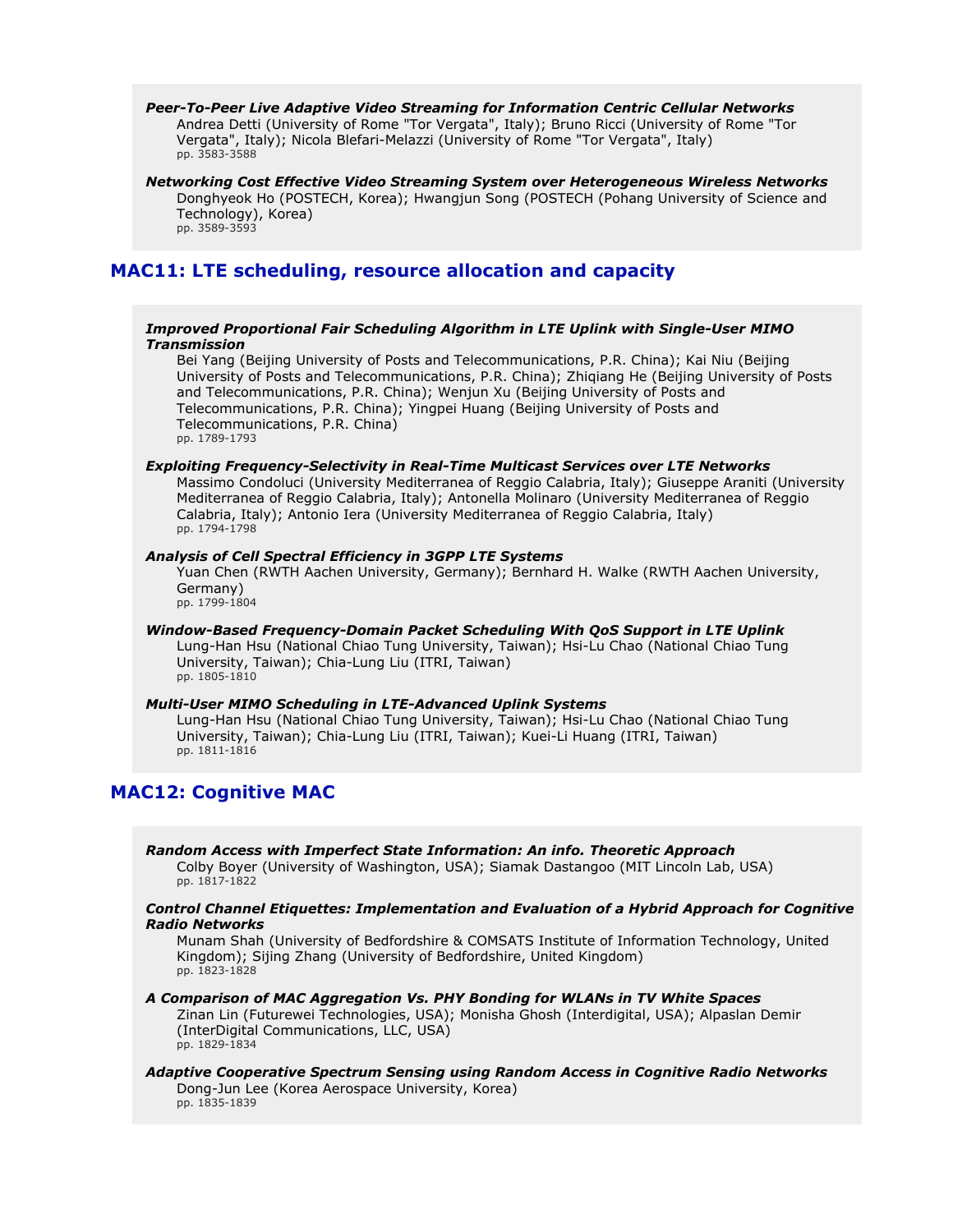### *Rendezvous Sequence Construction in Cognitive Radio Ad-Hoc Networks based on Difference Sets*

Keyu Wu (National University of Defense Technology, P.R. China); Fang-Jing Han (National University of Defense Technology, P.R. China); Fangjian Han (National University of Defense Technology, P.R. China); Dekai Kong (National University of Defense Technology, P.R. China) pp. 1840-1845

# **NET33: Green Wireless Networking II**

### *Sleep Scheduling in IEEE 802.16j Relay Networks*

Huai-Sheng Huang (National Chiao Tung University, Taiwan); Jia-Ming Liang (National Chiao Tung University, Taiwan); Jen-Jee Chen (National University of Tainan, Taiwan); Yu-Chee Tseng (National Chiao-Tung University, Taiwan) pp. 2951-2955

#### *Green Modulation in Selective-Relay Cooperative Systems*

Tarla Abadi (University of Manchester, United Kingdom); Khairi A. Hamdi (University of Manchester, United Kingdom) pp. 2956-2961

# *Energy-Efficient Power Control for Fractional Frequency Reuse*

Yingyue Xu (Beijing University of Posts and Telecommunications, P.R. China); Xiaodong Xu (Beijing University of Posts and Telecommunications & Wireless Technology Innovation Institute, P.R. China); Yi Li (Beijing University of Posts and Telecommunications, P.R. China); Chen Xin (Beijing University of Posts and Telecommunications, P.R. China); Xiaofeng Tao (Beijing University of Posts and Telecommunications, P.R. China) pp. 2962-2966

# *Classification of Renewable Energy Scenarios and Objectives for Cellular Networks*

Hussein Al Haj Hassan (Telecom Bretagne, France); Loutfi Nuaymi (Telecom Bretagne, France); Alexander Pelov (Institut Mines-Telecom / Telecom Bretagne, France) pp. 2967-2972

# *Enhanced Small Cell Discovery in Heterogeneous Networks Using Optimized RF Fingerprints* Athul Prasad (NEC Laboratories Europe, NEC Europe Ltd. & Aalto University School of Electrical Engineering, Germany); Petteri Lunden (Nokia Research Center, Finland); Olav Tirkkonen (Aalto University, Finland); Carl Wijting (Nokia & Nokia Research Center, Finland) pp. 2973-2977

# **NET34: Routing and Mobility Management**

*Path Protection with Explicit Availability Constraints for Virtual Network Embedding* Sandra Herker (DOCOMO Euro-Labs, Germany); Xueli An (DOCOMO Euro-Labs, Germany); Wolfgang Kiess (DOCOMO Euro-Labs, Germany); Andreas Kirstaedter (University of Stuttgart, Germany) pp. 2978-2983

#### *An Architecture for Creating and Managing Virtual Networks*

David Perez-Caparros (DOCOMO Euro-Labs, Germany); Ishan Vaishnavi (Huawei Research Centre, Germany); Stefan Schmid (T-Labs & TU Berlin, Germany); Ashiq Khan (NTT DOCOMO, Inc. & DOCOMO R&D Center, Japan) pp. 2984-2988

# *Face-to-face with Facebook friends: using online friendlists for routing in opportunistic networks*

Annalisa Socievole (University of Calabria, Italy); Floriano De Rango (University of Calabria, Italy); Salvatore Marano (University of Calabria, Italy) pp. 2989-2994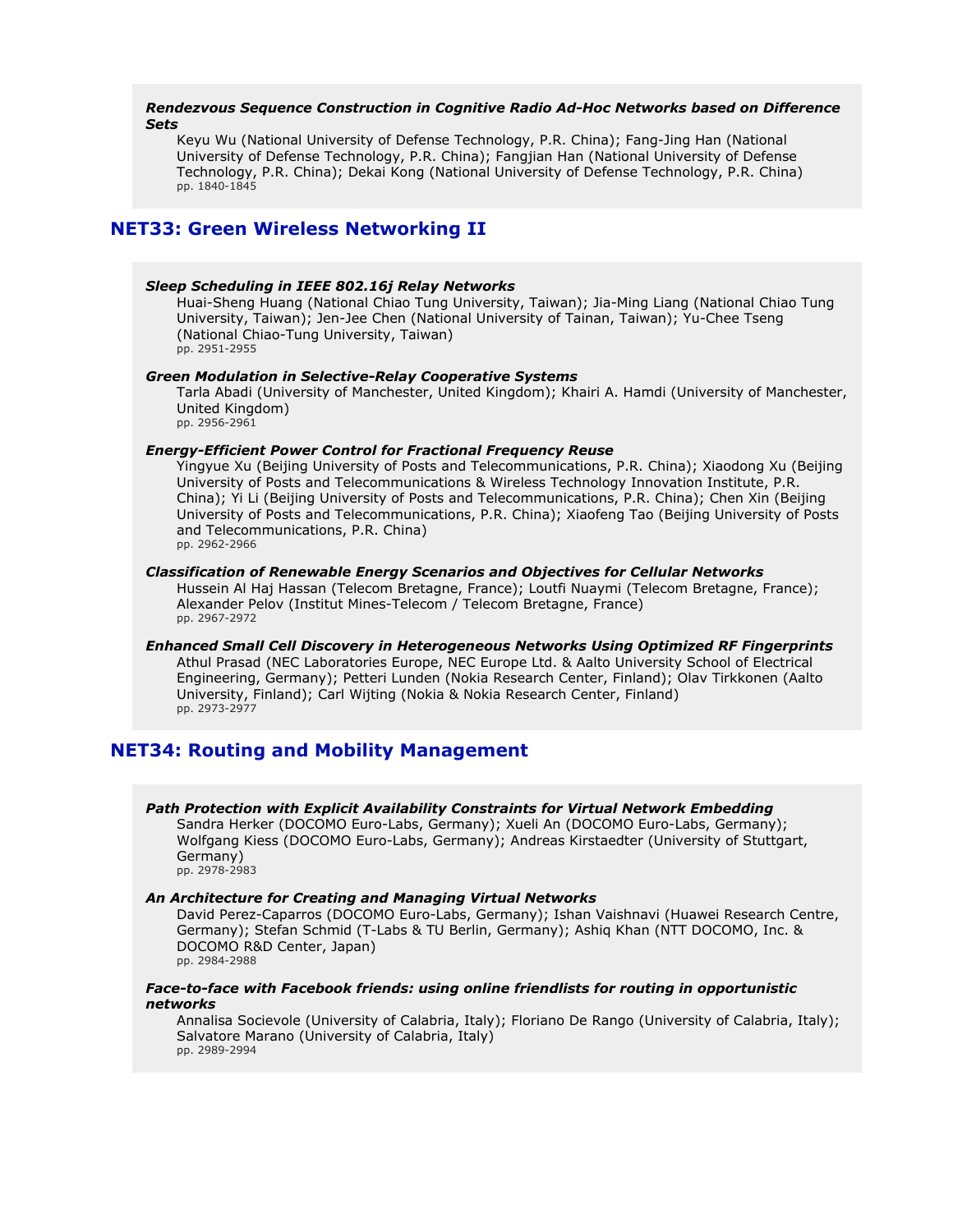# *Dynamic Tunneling for Network-based Distributed Mobility Management Coexisting with PMIPv6*

Jong-Hyouk Lee (Sangmyung University, Korea); Zhiwei Yan (CNNIC, P.R. China); Jean-Marie Bonnin (Institut Mines Telecom / Telecom Bretagne & IRISA, France); Xavier Lagrange (Institut Mines Telecom / Telecom Bretagne & IRISA, France) pp. 2995-3000

#### *Junction-Based Traffic-Aware Routing Scheme for Vehicular Ad Hoc Networks*

Chun-Chih Lo (National Cheng Kung University, Taiwan); Yau-Hwang Kuo (National Cheng Kung University, Taiwan) pp. 3001-3005

# **NET35: Cognitive Radio Networks II**

*Cognitive Radio Networks: Game Modeling and Self-organization Using Stochastic Learning* Chen-Hao Lin (National Chiao Tung University, Taiwan); Li-Chuan Tseng (National Chiao Tung University, Taiwan); ChingYao Huang (National Chiao Tung U., Taiwan) pp. 3006-3010

#### *Scaled SLNR precoding for cognitive radio*

Yiftach Richter (Bar - Ilan, Israel); Itzik Bergel (Bar-Ilan, Israel) pp. 3011-3015

#### *Sub-channels Selection Schemes with Interference Management for Underlay Cognitive Networks*

Hela Chamkhia (Qatar University, Qatar); Mazen Omar Hasna (Qatar University, Qatar) pp. 3016-3021

### *Knowledge Management Framework for Robust Cognitive Radio Operation in Non-Stationary Environments*

Faouzi Bouali (Universitat Politècnica de Catalunya, Spain); Oriol Sallent (Universitat Politècnica de Catalunya, Spain); Jordi Pérez-Romero (Universitat Politècnica de Catalunya (UPC), Spain) pp. 3022-3027

*Power-Efficient Coverage Scheme for Cell-Edge Users using Cognitive Beamforming* Azar Zarrebini-Esfahani (King's College London, United Kingdom); Tuan Anh Le (University of Leeds, United Kingdom); Mohammad Reza Nakhai (King's College London, United Kingdom) pp. 3028-3032

# **NET36: Self-Organizing Networks II**

# *Online Evolution of Femtocell Coverage Algorithms Using Genetic Programming*

Lester Ho (Bell Labs, Alcatel-Lucent, Ireland); Holger Claussen (Bell Labs, Alcatel-Lucent, Ireland); Davide Cherubini (Bell Labs, Alcatel-Lucent, Ireland) pp. 3033-3038

#### *Centralized Self-Optimization of Pilot Powers for Load Balancing in LTE*

Yasir Khan (Orange Labs & France Telecom, France); Berna Sayrac (Orange Labs, France); Eric Moulines (Télécom Paris Tech, France) pp. 3039-3043

#### *Self-configured Neighbor Cell List of Macro Cells in Network with Small Cells*

Michal Vondra (Czech Technical University in Prague, Czech Republic); Zdenek Becvar (Czech Technical University in Prague, Czech Republic) pp. 3044-3049

# *Autonomous Downlink Power Control for LTE Femtocells based on Channel Quality Indicator*

Xiang Xu (RWTH Aachen University, Germany); Gledi Kutrolli (RWTH-Aachen University, Germany); Rudolf Mathar (RWTH Aachen University, Germany) pp. 3050-3055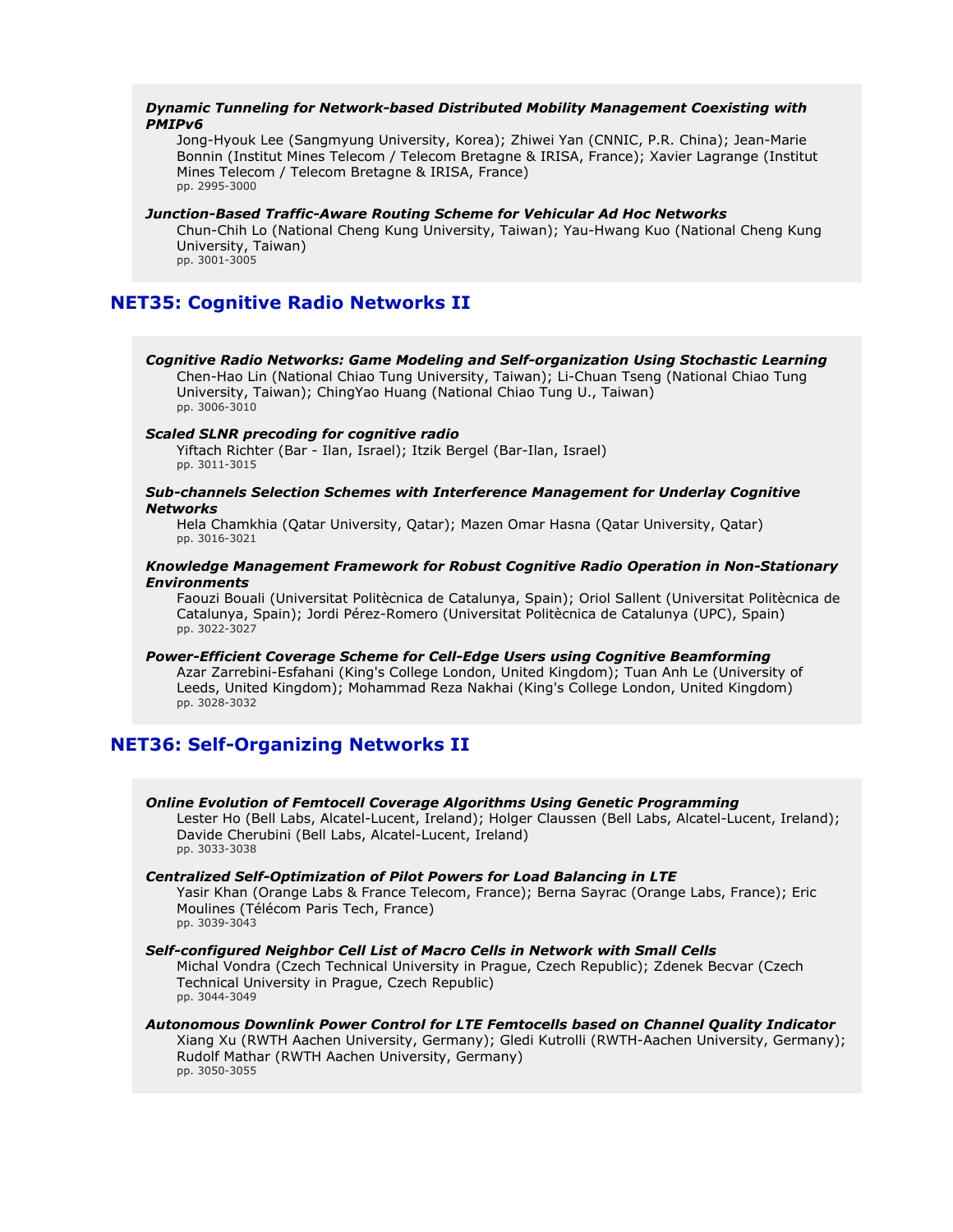*Automatic Methods for HetNet Uplink Power Control Optimization Under Fractional Load* Krystian Safjan (Nokia Siemens Networks, Poland); Klaus Pedersen (Nokia Siemens Networks, Denmark); Stanisław Strzyż (Datax, Poland); Jens Steiner (Nokia Siemens Networks, Denmark); Claudio Rosa (Nokia Siemens Networks/Aalborg, Denmark) pp. 3056-3060

# **NET37: Backhaul and Offload**

*Dynamic Backhaul Sensitive Network Selection Scheme in LTE-WiFi Wireless HetNet* Alvin Kee Ngoh Ting (MIMOS, Malaysia); David Chieng (MIMOS & Wireless Cluster, Malaysia); Kae Hsiang Kwong (MIMOS Berhad, Malaysia); Ivan Andonovic (University of Strathclyde, United Kingdom); Daniel Wong (Daniel Wireless LLC, USA) pp. 3061-3065

# *Placement of WiFi Access Points for Efficient WiFi Offloading in an Overlay Network*

JaYeong Kim (Korea Advanced Institute of Science and Technology, Korea); Nah-Oak Song (Korea Advanced Institute of Science and Technology (KAIST), Korea); Byoung Hoon Jung (Korea Advanced Institute of Science and Technology, Korea); Hansung Leem (Korea Advanced Institute of Science and Technology, Korea); Dan Keun Sung (Korea Advanced Institute of Science and Technology, Korea) pp. 3066-3070

#### *Provisioning Call Quality and Capacity for Femtocells over Wireless Mesh Backhaul*

Cristian Olariu (Waterford Institute of Technology, Ireland); John Fitzpatrick (Openet, Ireland); Yacine Ghamri-Doudane (University of la Rochelle, France); Liam Murphy (University College Dublin, Ireland) pp. 3071-3076

#### *Intelligent Traffic Enforcement for LTE backhaul*

Yasir Zaki (New York University Abu Dhabi (NYUAD), UAE); Thushara Weerawardane (University of Bremen, Germany); Stephan Hauth (Nokia Siemens Networks GmbH, Germany); Eugen Wallmeier (Nokia Siemens Networks GmbH, Germany); Carmelita Goerg (University of Bremen, Germany) pp. 3077-3082

# *Joint Routing and Resource Allocation for Wireless Self-Backhaul in an Indoor Ultra-Dense Network*

Dennis Hui (Ericsson Research, USA); Johan Axnäs (Ericsson Research, Sweden) pp. 3083-3088

# **PHY39: PHY Cooperative Communications III**

*The Relay Carpet: Ubiquitous Two-Way Relaying in Cooperative Cellular Networks* Raphael T. L. Rolny (ETH Zurich, Switzerland); Marc Kuhn (ETH Zurich, Switzerland); Armin Wittneben (ETH Zurich, Switzerland) pp. 1174-1179

#### *Superimposed Adaptive Network Coded Cooperation for Wireless Sensor Networks*

Naoki Takeishi (The University of Electro-Communications, Japan); Koji Ishibashi (The University of Electro-Communications, Japan); Yasushi Yamao (The University of Electro-Communications, Japan)

pp. 1180-1184

# *On the Outage Performance of Two-Way Amplify-and-Forward Relaying with Outdated CSI over Multiple Relay Network*

Kyu-Sung Hwang (Kyungil University, Korea); MinChul Ju (KookMin University, Korea); Mohamed-Slim Alouini (King Abdullah University of Science and Technology (KAUST), Saudi Arabia) pp. 1185-1189

### *Enabling Cooperation, Resource Allocation and Receiver Selection Across Cells: Complementary Fractional Frequency Reuse*

Saygın Bakşi (Işık University, Turkey); Onur Kaya (ISIK University, Turkey); Türker Bıyıkoğlu (Işık University, Turkey) pp. 1190-1195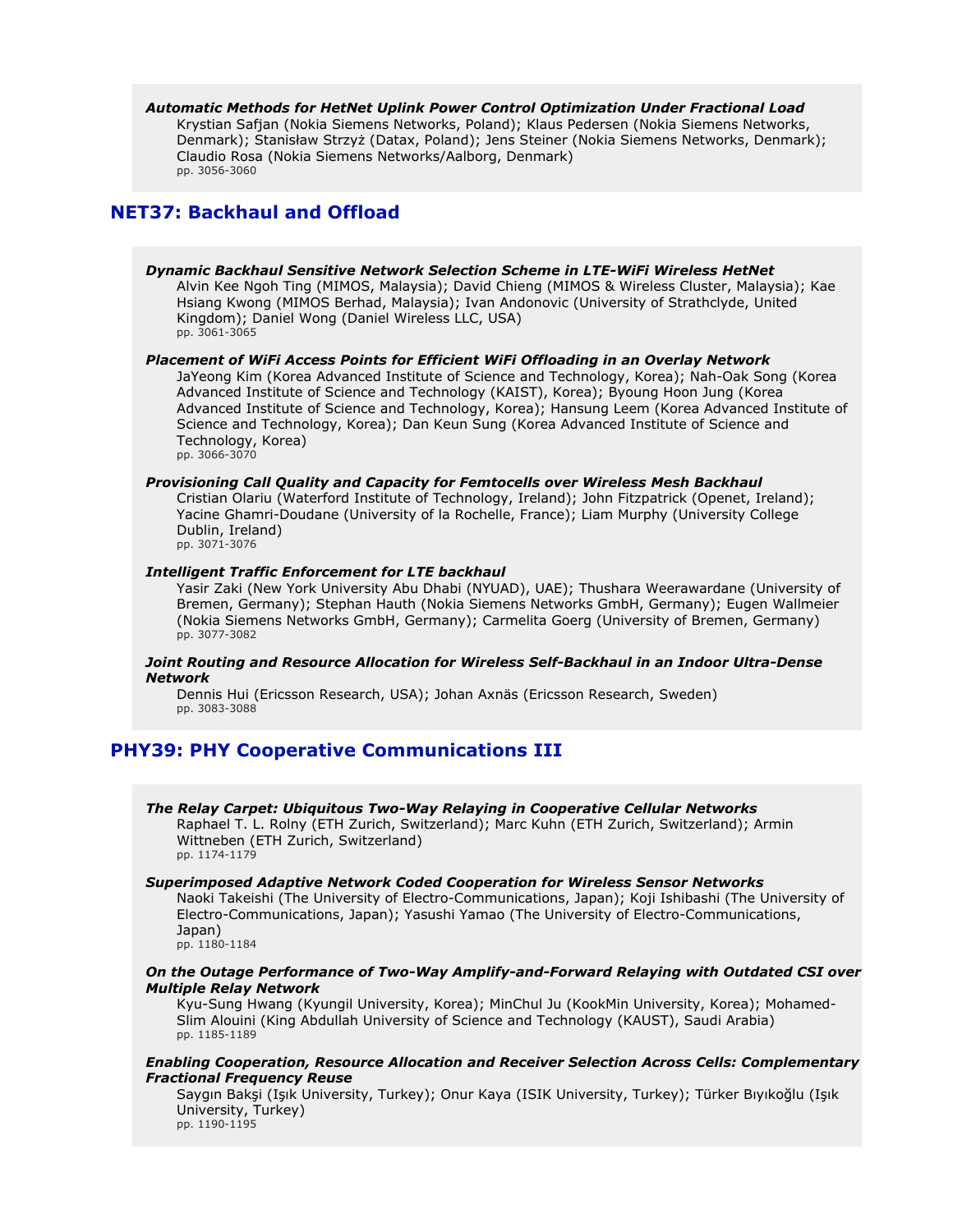### *Distributed Coding/Modulation Scheme with OFDM/OQAM Based Transmission for Wireless Cooperative Relays Systems*

Roua Youssef (INSA Rennes, France); Matthieu Crussière (IETR - Electronics and Telecommunications Research Institute of Rennes (IETR) & INSA - National Institute of Applied Sciences, France); Maryline Hélard (INSA Rennes & IETR Institute of Electronics and Telecommunications of Rennes, France); Jean-François Hélard (IETR, France) pp. 1196-1200

# **PHY40: Interference Mitigation II**

#### *Filter Design of Interference Alignment Scheme with Limited Feedback for Two-Cell Interfering MIMO-MAC*

Myeong-Jin Kim (Korea University, Korea); Young-Chai Ko (Korea University, Korea); Hyun-Ho Lee (LG Electronics, Korea) pp. 1201-1206

#### *Block diagonalization with subspace based external interference mitigation*

Darlan C. Moreira (Federal University of Ceará, Brazil); Paulo G. Normando (Federal University of Ceará, Brazil); Carlos Igor Ramos Bandeira (Federal University of Ceará, Brazil); Walter Freitas, Jr. (Federal University of Ceará & Wireless Telecom Research Group, Brazil); Yuri C. B. Silva (Federal University of Ceará & Wireless Telecom Research Group (GTEL), Brazil); Francisco R. P. Cavalcanti (Federal University of Ceará & GTEL - Wireless Telecom Research Group, Brazil) pp. 1207-1211

# *Active Self-Interference Cancellation of Passband Signals Using Gradient Descent*

John Krier (Georgia Institute of Technology, USA); Ian F. Akyildiz (Georgia Institute of Technology, USA)

pp. 1212-1216

### *An Optimal Self-Interference Cancellation for Full-Duplex Amplify-and-Forward Relay*

Young Yun Kang (Pohang University of Science and Technology (POSTECH), Korea); Byung-Jae Kwak (Electronics and Telecommuncations Research Institute, Korea); Joon Ho Cho (Pohang University of Science and Technology (POSTECH), Korea) pp. 1217-1221

# *Active Precoder Identification for Inter-Cell Interference Mitigation in Heterogeneous Networks*

Yi-Yao Lan (National Taiwan University, Taiwan); I-Wei Lai (Academia Sinica, Taiwan); Chia-Han Lee (Academia Sinica, Taiwan); Tzi-Dar Chiueh (National Chip Implementation Center & National Taiwan University, Taiwan) pp. 1222-1226

# **PHY41: Multi-Antenna Signal Processing III**

### *Precoding for Multicell Massive MIMO Systems with Compressive Rank-q Channel Approximation*

Sinh Nguyen (Concordia University, Canada); Ali Ghrayeb (Texas A&M University at Qatar, Qatar) pp. 1227-1232

#### *Rotative Quantization using Adaptive Range for Temporally Correlated MIMO Channels*

Bruhtesfa E. Godana (Norwegian University of Science and Technology, Norway); Torbjorn Ekman (Norwegian University of Science and Technology, Norway) pp. 1233-1238

#### *Channel State Information Feedback Method for Massive MIMO OFDM*

Riichi Kudo (NTT Corporation & University of Bristol, Japan); Simon Armour (University of Bristol, United Kingdom); Joe McGeehan (University of Bristol, United Kingdom); Masato Mizoguchi (NTT, Japan)

pp. 1239-1243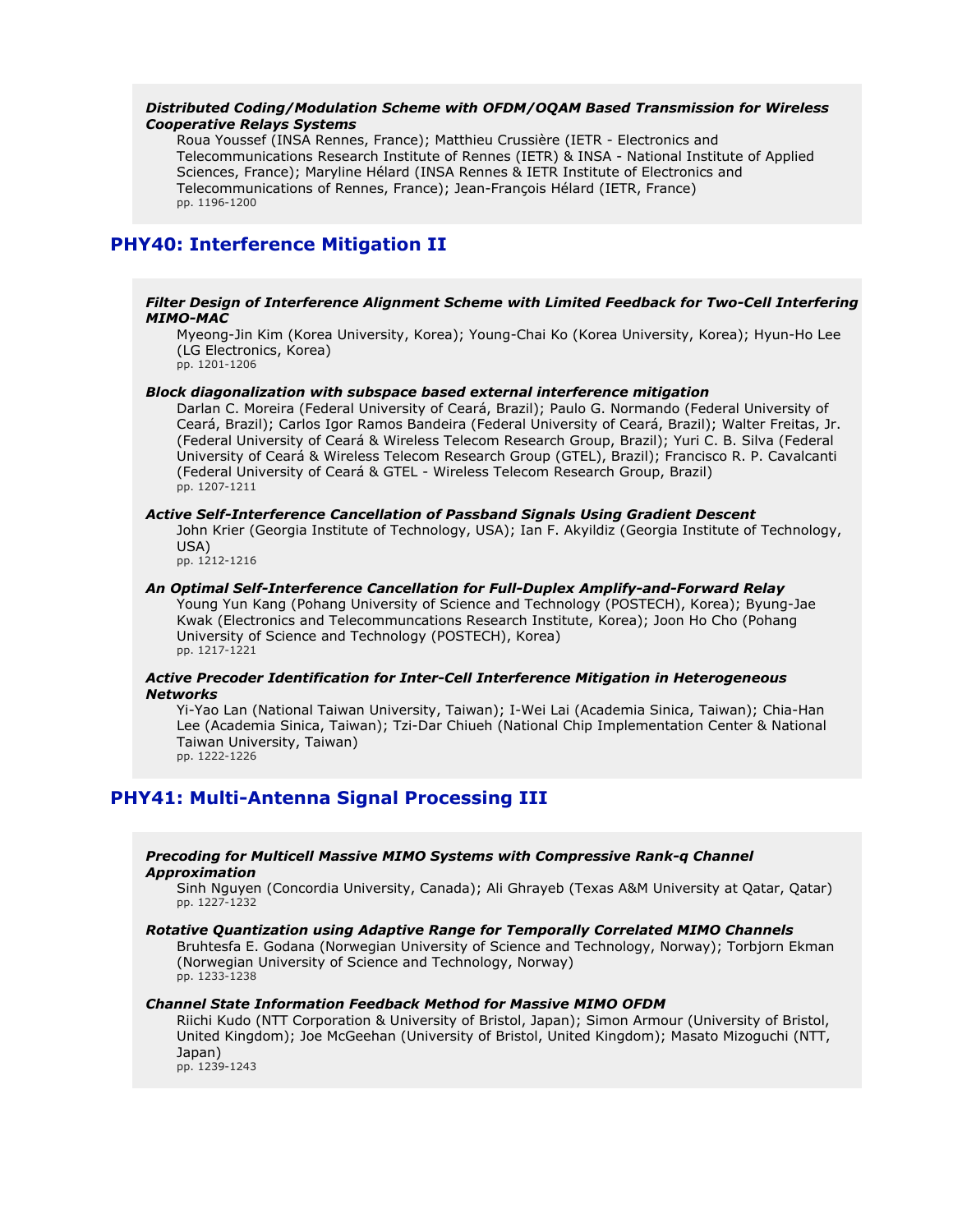*Convergence Analysis of the Simplified Distributed Interference Pricing in Wireless Networks* Stefan Wesemann (Technische Universität Dresden, Germany); Gerhard Fettweis (Technische Universität Dresden, Germany) pp. 1244-1248

### *"Improved Diversity-Multiplexing Tradeoff for Underwater Acoustic Channels Based on Distributed Channel Coding*

Amir Minayi Jalil (Concordia University & University of Limoges, Canada); Ali Ghrayeb (Texas A&M University at Qatar, Qatar) pp. 1249-1254

# **PHY42: Single- and Multi-User MIMO II**

*Combined ZF and ML Decoder for Uplink Scheduling in Multi-User MIMO LTE Networks* Lina Mroueh (Institut Supérieur d'Electronique de Paris, France); Emmanuelle Vivier (Institut Supérieur d'Electronique de Paris, France); Fatima Zohra Kaddour (Telecom Paristech & ISEP, France); Mylene Pischella (CNAM, France); Philippe Martins (Telecom Paristech, France) pp. 1255-1259

*Subspace Decomposition Approach to Multi-User MIMO Channel Estimation in SC-FDE Systems* Ashraf A Tahat (Princess Sumaya University for Technology & McGill University, Jordan); Benoit Champagne (McGill University, Canada); Claude D'Amours (University of Ottawa, Canada) pp. 1260-1264

#### *Asymptotic Analysis of Full-Duplex Bidirectional MIMO Link with Transmitter Noise*

Mikko Vehkaperä (Aalto University & KTH Royal Institute of Technology, Finland); Taneli Riihonen (Aalto University School of Electrical Engineering, Finland); Risto Wichman (Aalto University School of Electrical Engineering, Finland) pp. 1265-1270

#### *A Spatial Multiplexing MIMO Scheme with Beamforming and Space-time Block Coding for Downlink Transmission*

Jiaxiang Xu (Beijing University of Posts and Telecommunications, P.R. China); Jianhua Zhang (Beijing University of Posts and Telecommunications, P.R. China) pp. 1271-1275

#### *Sparse Reconstruction-based Detection of Spatial Dimension Holes in Cognitive Radio Networks*

Yahya H. Ezzeldin (Alexandria University, Egypt); Radwa Aly Sultan (Alexandria University, Egypt); Karim G Seddik (American University in Cairo & Alexandria University, Egypt) pp. 1276-1280

# **MAC13: Modelling, implementation and performance evaluation**

#### *Evaluation of the backoff procedure of Homeplug MAC vs. DCF*

Cristina Cano (NUI Maynooth & NUI Maynooth, Ireland); David Malone (NUI Maynooth, Ireland) pp. 1846-1850

# *Performance Evaluation of DRPNext in ECMA-368 Wireless Personal Area Networks*

Holger Rosier (RWTH Aachen University, Germany); Christian Kukla (RWTH Aachen University, Germany); Jens Frerichs (Communication Networks (ComNets) Research Group, RWTH Aachen University, Germany) pp. 1851-1856

### *Channel Allocation Evaluation for a multi-channel MAC protocol*

Rana Diab (Clermont University, France); Gerard Chalhoub (Clermont University, France); Michel Misson (Equipe REPLIC, IUT Clermont-Fd, France) pp. 1857-1862

# *Feasibility Study of IEEE 802.15.4e DSME Utilizing IR-UWB and S-Aloha*

Tuomas Paso (University of Oulu, Finland); Jussi P Haapola (Centre for Wireless Communications, University of Oulu, Finland); Jari Iinatti (University of Oulu, Finland) pp. 1863-1867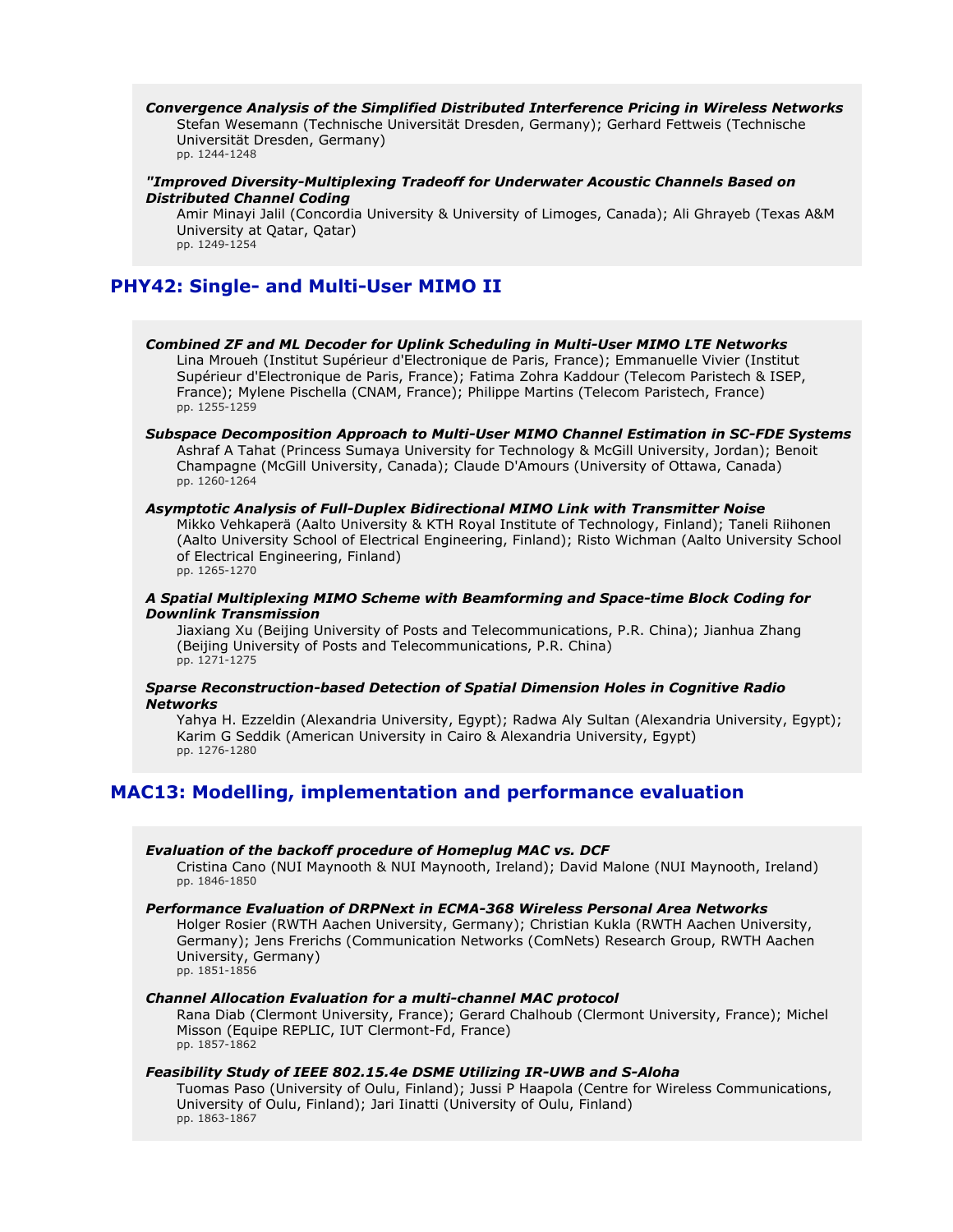*A Realistic RF Jamming Model for Vehicular Networks: Design and Validation* Carlos Pereira (Instituto de Telecomunicações, Portugal); Ana C Aguiar (University of Porto & Instituto de Telecomunicações, Portugal) pp. 1868-1872

# **MAC14: QoS-aware scheduling and traffic management**

- *Energy and Delay Model of Binary BCH Codes for Dense Machine-to-Machine Networks* Joan Bas (Centre Tecnologic de Telecomunicacions de Catalunya (CTTC), Spain); Francisco Vázquez-Gallego (Centre Tecnològic de Telecomunicacions de Catalunya (CTTC), Spain); Ciprian Gavrincea (Centre Tecnologic de Telecomunicacions de Catalunya, Spain); Jesus Alonso-Zarate (Centre Tecnologic de Telecomunicacions de Catalunya - CTTC, Spain) pp. 1873-1877
- *Optimal Flow Splitting for Multi-Path Multi-Interface Wireless Data Streaming Networks* Arfa Dilawari (University of Engineering and Technology Lahore, Pakistan); Muhammad Tahir (University of Engineering and Technology Lahore, Pakistan) pp. 1878-1882
- *Effective Capacity of Nakagami-m Fading Channels with Full Channel State Information in the Low Power Regime*

Fatma Benkhelifa (King Abdullah University of Science and Technology, Tunisia); Zouheir Rezki (King Abdullah University of Science and Technologie (KAUST), Saudi Arabia); Mohamed-Slim Alouini (King Abdullah University of Science and Technology (KAUST), Saudi Arabia) pp. 1883-1887

# *Link Quality Metrics in Large Scale Indoor Wireless Sensor Networks*

Bildea Ana (Grenoble Institute of Technology & LIG, France); Olivier Alphand (Grenoble Institute of Technology, France); Franck Rousseau (Grenoble INP / LIG & University of Grenoble / Grenoble Informatics Laboratory, France); Andrzej Duda (Grenoble Institute of Technology, France) pp. 1888-1892

*QoE-Aware Joint Scheduling of Buffered Video on Demand and Best Effort Flows* Mohamed Rashad Salem (Huawei Technologies Co. LTD., Canada); Petar Djukic (Huawei Technologies Ltd., Canada); Jianglei Ma (Huawei, Canada); Mark Hawryluck (Huawei, Canada) pp. 1893-1898

# **NET38: Green Wireless Networking III**

- *A Joint Local-Global Technique for Wireless Mobile Network Planning and Optimization* Hemant Kumar Rath (Tata Consultancy Services, India); K N R Surya Vara Prasad (Tata Consultancy Services, India); Vishvesh Revoori (TCS Networks Lab, Bangalore, India); Anantha Simha (Tata Consultancy Services, India) pp. 3089-3094
- *Analysis of Load Dependent Energy Efficiency of Two-Tier Heterogeneous Cellular Networks* Jaya B Rao (University of Calgary, Canada); Abraham O Fapojuwo (University of Calgary, Canada) pp. 3095-3099
- *Energy Efficiency Gains of Distributed Antenna Systems for Non Uniform User Distributions* Jonathan Serugunda (University of Bristol, United Kingdom); Simon Armour (University of Bristol, United Kingdom); Mark Beach (University of Bristol, United Kingdom) pp. 3100-3104
- *Energy Efficiency Assessment of Wireless Access Networks Utilizing Indoor Base Stations* Sibel Tombaz (KTH Royal Institute of Technology, Sweden); Zhihao Zheng (KTH Royal Institute of Technology, Sweden); Jens Zander (KTH Royal Institute of Technology, Sweden) pp. 3105-3110

### *Energy-efficient Dynamic Deployment Architecture for Future Cellular Systems* Talal Alsedairy (University of Surrey, United Kingdom); Yinan Qi (University of Surrey, United Kingdom); Muhammad Ali Imran (University of Surrey, United Kingdom); Barry Evans (University of Surrey, United Kingdom)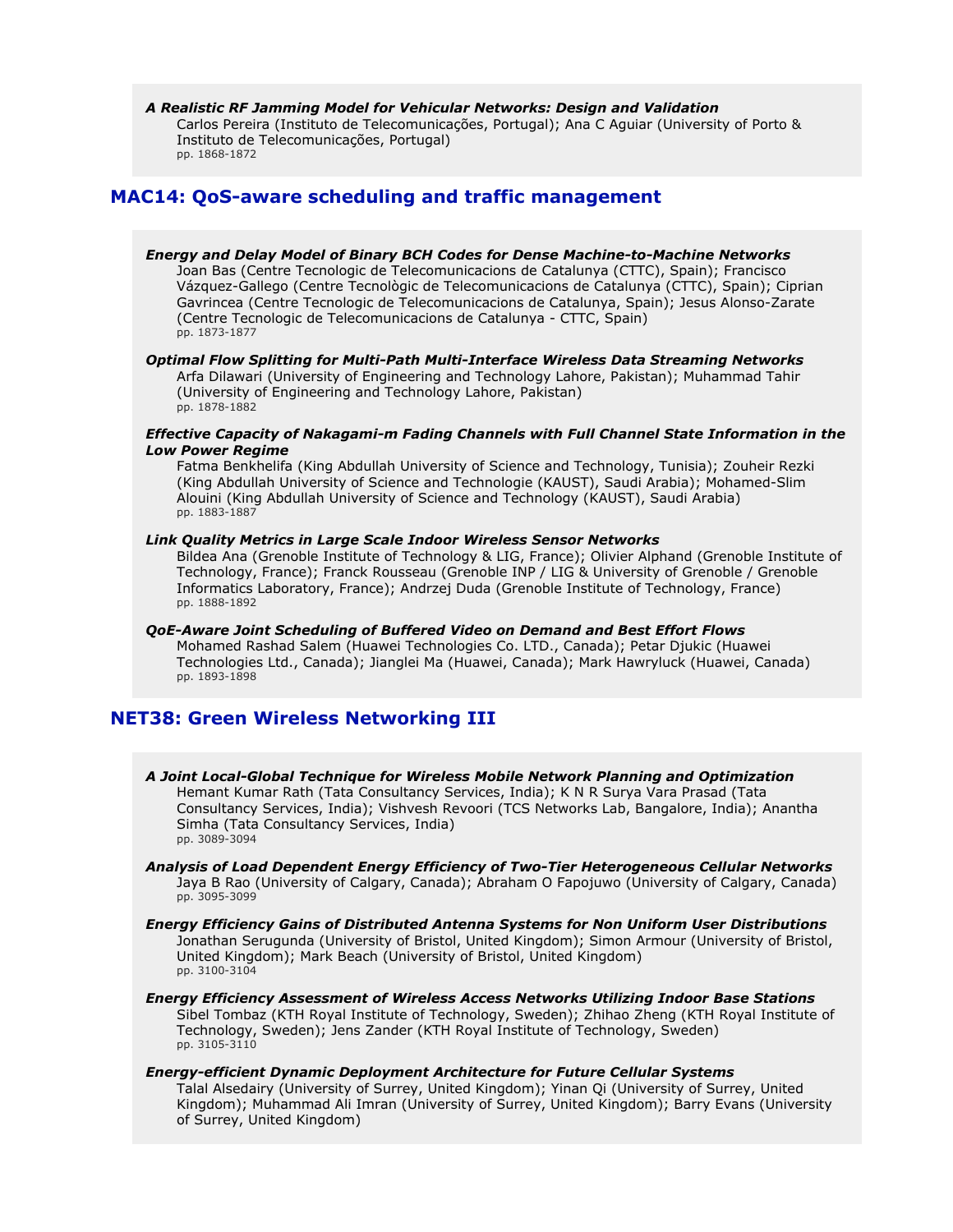# **NET39: Mobility and Routing**

*Traffic Aware Optimized Zone based Hierarchal Link State Routing Protocol for VANET* Muhammad Shoaib (Jeju National University, Korea); Wang-Cheol Song (Jeju National University, Korea) pp. 3117-3122

#### *Utility as a User Selection Criterion for Coordinated Multi-Point Systems*

Annika Klockar (Karlstad University, Sweden); Carmen Botella (University of Valencia, Spain); Mikael Sternad (Uppsala University, Sweden); Anna Brunstrom (Karlstad University, Sweden); Tommy Svensson (Chalmers University of Technology, Sweden) pp. 3123-3128

*Mobile Association Problem in Heterogenous Wireless Networks with mobility* Pierre Coucheney (University of Versailles, France); Emmanuel Hyon (University Paris Ouest Nanterre & LIP6, France); Jean-Marc Kelif (Orange Labs, France) pp. 3129-3133

*Performance, Dimensioning and Interference Tradeoffs for Two-tier Wireless Networks* Ioannis Giannoulakis (NCSR Demokritos, Greece); Kimon Kontovasilis (NCSR Demokritos, Greece); Nicolas Mitrou (NTUA, Greece) pp. 3134-3139

#### *Mobility-Aware Reassociation Control in Wireless Mesh Networks* Jinqiang Yu (National University of Singapore, Singapore); Wai-Choong Wong (National University

of Singapore, Singapore) pp. 3140-3144

# **NET40: Cognitive Radio Networks III**

*Scheduling Scheme for Cognitive Radio Networks With Imperfect Channel Knowledge* Ayman Massaoudi (Sup'Com, Tunisia); Noura Sellami (Ecole Nationale d'Ingénieurs de Sfax, Tunisia); Mohamed Siala (Sup'Com, Tunisia) pp. 3145-3149

*A Soft Fusion Scheme for Cooperative Spectrum Sensing Based on the Log-likelihood Ratio* YingJiao Zhao (Beijing University of Posts and Telecommunications, P.R. China); Guixia Kang (Beijing University of Posts and Telecommunications, P.R. China); Jing Wang (Beijing Normal University, P.R. China); Xiao Liang (Beijing University of Posts and Telecommunications, P.R. China); Yijing Liu (Beijing University of Posts and Telecommunications, P.R. China) pp. 3150-3154

*An analysis of asynchronism of a neighborhood discovery protocol for cognitive radio networks* Sylwia Romaszko (RWTH Aachen University, Germany); Wim Torfs (University of Antwerp - iMinds, Belgium); Petri Mähönen (RWTH Aachen University, Germany); Chris Blondia (University of Antwerp, Belgium) pp. 3155-3160

#### *Throughput enhancement for secondary users in cognitive network*

Inès Kammoun (ENIS, Tunisia); Mohamed Siala (Sup'Com, Tunisia); Imen Sahnoun (SupCom, Tunisia) pp. 3161-3165

*Erlang Capacity in Coordinated Cognitive Radio Networks with Stringent-Delay Applications* S. Lirio Castellanos-Lopez (Cinvestav-IPN, Mexico); Felipe A. Cruz-Pérez (Cinvestav-IPN, Mexico); Mario E. Rivero-Angeles (Instituto Politecnico Nacional & UPIITA/ESCOM, Mexico); Genaro Hernandez-Valdez (UAM-A, Mexico) pp. 3166-3170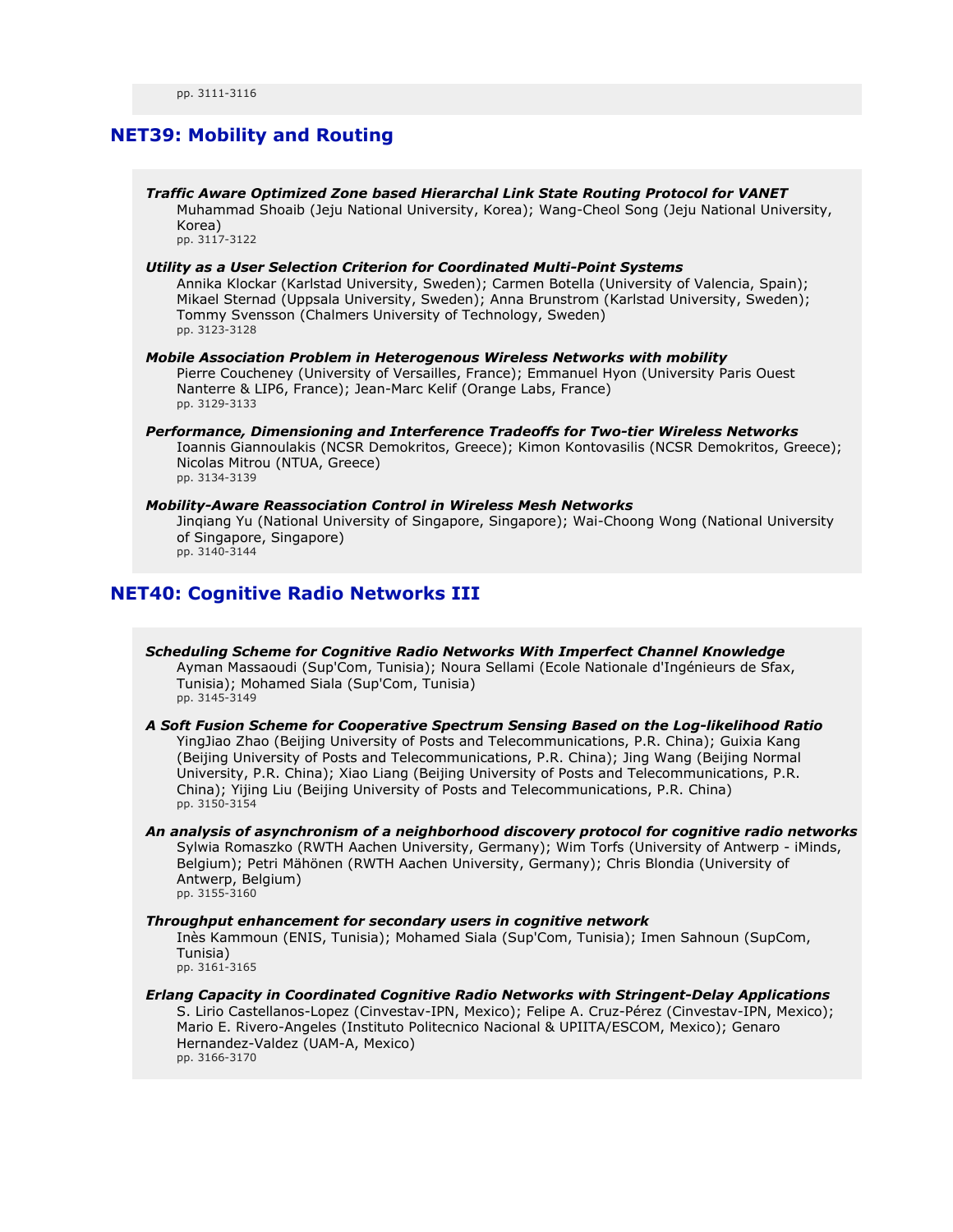# **NET41: Location Management**

*SCHISM: A Scheme for Identification of Suspicious Mobile Clusters for Location-Based Services* Georgios Bismpikis (National and Kapodistrian University of Athens, Greece); Vassilis Papataxiarhis (University of Athens, Greece); Christos Anagnostopoulos (Ionian University, Greece); Stathes Hadjiefthymiades (University of Athens, Greece) pp. 3171-3175

### *Refinement of Localization Results in Wireless Networks Using Weighted Universal Improvement Schemes*

Oleksandr Artemenko (Ilmenau University of Technology, Germany); Andreas Mitschele-Thiel (Ilmenau University of Technology, Germany); Mykola Kuznietsov (Odessa National Polytechnic University, Ukraine) pp. 3176-3180

#### *An Improved Hybrid Localization Scheme for Wireless Ad Hoc and Sensor Networks*

Nyein Aye Maung Maung (Ritsumeikan University, Japan); Makoto Kawai (Ritsumeikan University, Japan) pp. 3181-3185

*Bayesian Model for Mobility Prediction to Support Routing in Mobile Ad-Hoc Networks* Son Tran (Northumbria University, United Kingdom); Hoa Le Minh (Northumbria University, United Kingdom); Graham Sexton (Northumbria University, United Kingdom); Nauman Aslam (School of Computing, United Kingdom) pp. 3186-3190

#### *A Novel Clustering-Based Approach of Indoor Location Fingerprinting*

Chung-Wei Lee (National Taiwan University, Taiwan); Tsung-Nan Lin (National Taiwan University, Taiwan); Shih-Hau Fang (Yuan Ze University, Taiwan); Yen-Chih Chou (National Taiwan University, Taiwan)

pp. 3191-3196

# **NET42: Multicast**

### *Cooperative Multicast with Short-range Data Sharing in OFDM-based CRNs*

Shengyu Li (Beijing University of Posts and Telecommunications, P.R. China); Wenjun Xu (Beijing University of Posts and Telecommunications, P.R. China); Shuanglu Zhang (Beijing University of Posts and Telecommunications, P.R. China); Kai Niu (Beijing University of Posts and Telecommunications, P.R. China); Jiaru Lin (Beijing University of Posts and Telecommunications, P.R. China) pp. 3197-3201

#### *Carousel-based Wireless Multicast Transmission over WLANs Employing Raptor Codes*

Berna Bulut (University of Bristol, United Kingdom); Angela Doufexi (University of Bristol, United Kingdom); Andrew Nix (University of Bristol, United Kingdom) pp. 3202-3207

# *Energy-Efficient Multicast Resource Allocation Based on Beamforming Technique*

Rong Ou (Beijing University of Posts and Telecommunications, P.R. China); Wenjun Xu (Beijing University of Posts and Telecommunications, P.R. China); Shengyu Li (Beijing University of Posts and Telecommunications, P.R. China); Jiaru Lin (Beijing University of Posts and Telecommunications, P.R. China) pp. 3208-3212

# *An Interference Management Scheme for Device-to-Device Multicast in Spectrum Sharing Hybrid Network*

Dongyu Wang (Beijing University of Posts and Telecommunications & Key Laboratory of Universal Wireless Communications, Ministry of Education, P.R. China); Xiaoxiang Wang (Beijing University of Posts and Telecommunications, P.R. China) pp. 3213-3217

#### *Opportunistic Relaying for Wireless Multicasting*

Aditya Umbu Tana Amah (ETH Zurich, Switzerland); Armin Wittneben (ETH Zurich, Switzerland) pp. 3218-3223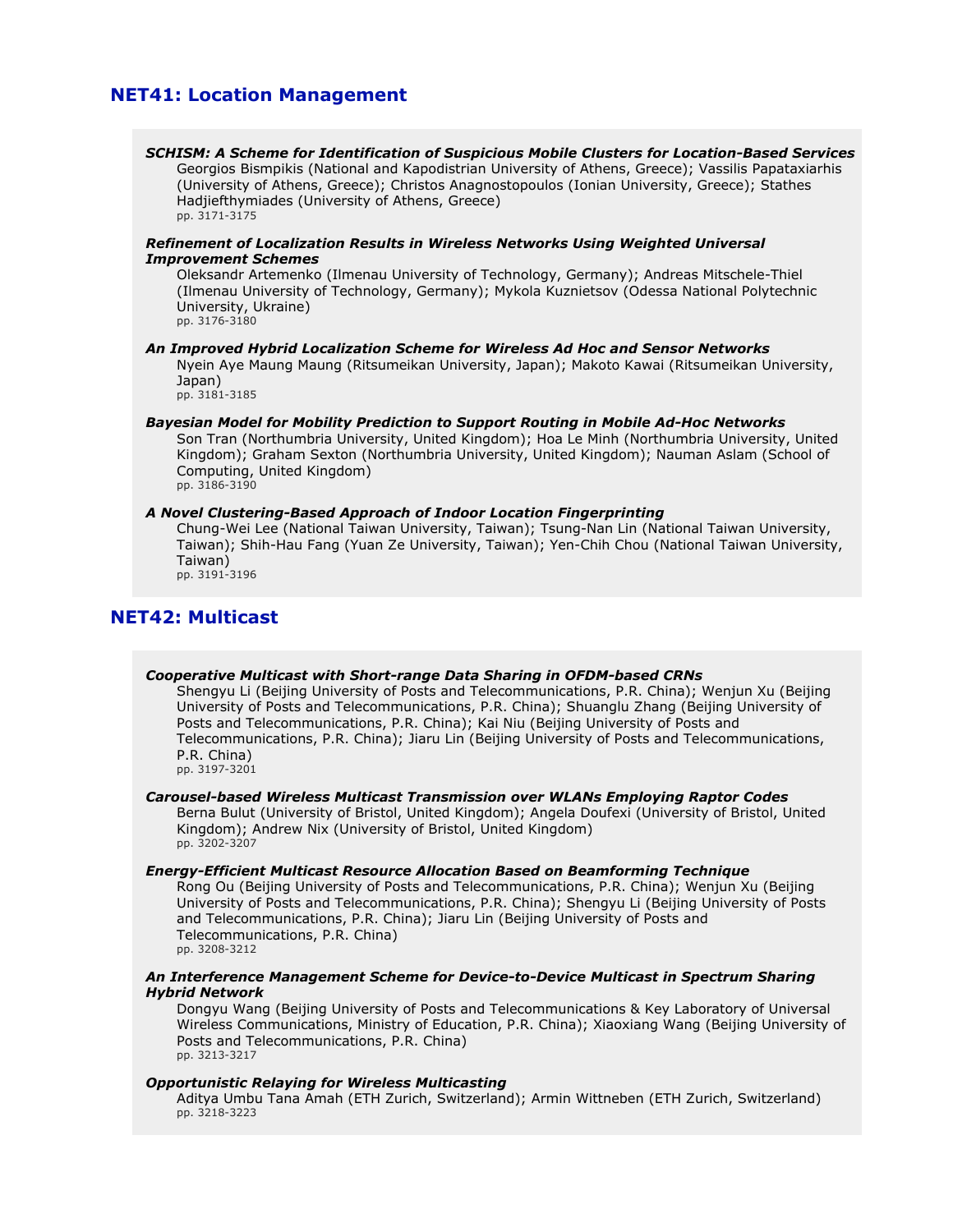# **NET43: Routing I**

#### *Beyond Conventional Routing Protocols: Opportunistic Path Selection for IEEE 802.11s Mesh Networks*

Sandip Chakraborty (Indian Institute of Technology Guwahati, India); Suchetana Chakraborty (Indian Institute of Technology Guwahati, India); Sukumar Nandi (Indian Institute of Technology, Guwahati, India) pp. 3224-3228

#### *SIC Aware High-Throughput Routing in Multihop Wireless Networks*

Runzi Liu (Xidian University, P.R. China); Min Sheng (Xidian University, P.R. China); King-Shan Lui (The University of Hong Kong, Hong Kong); Yan Shi (Xidian University, P.R. China) pp. 3229-3233

### *Feedback in Coded Wireless Packet Networks*

Stephan M. Günther (Technische Universität München & Chair for Network Architectures and Services, Germany); Maximilian Riemensberger (Technische Universität München, Germany); Wolfgang Utschick (Technische Universität München, Germany) pp. 3234-3238

#### *Routing Protocol for Directional Full-Duplex Wireless*

Katsuhiro Kato (Sophia University, Japan); Masaki Bandai (Sophia University, Japan) pp. 3239-3243

### *Data-Rate Maximization in Wireless Communication Networks*

Olga Goussevskaia (UFMG, Brazil); Luiz F. M. Vieira (Universidade Federal de Minas Gerais, Brazil); Marcos A. M. Vieira (Federal University of Minas Gerais, Brazil) pp. 3244-3248

# **PHY3: Channel Capacity**

*On the Capacity of Bernoulli-Gaussian Impulsive Noise Channels in Rayleigh Fading* Hung Vu (University of Akron, USA); Nghi H Tran (University of Akron, USA); Truyen Nguyen (University of Akron, USA); Subramaniya Hariharan (University of Akron, USA) pp. 1281-1285

### *Asymptotic Capacity Analysis of Downlink MIMO Systems with Co-located and Distributed Antennas*

Zhiyang Liu (City University of Hong Kong, Hong Kong); Lin Dai (City University of Hong Kong, Hong Kong) pp. 1286-1290

### *An Asymptotic Approximate Solution to the Distribution of the capacity Outage Intervals in OSTBC-MIMO Rayleigh Fading Channels*

Neji Youssef (Ecole superieure des communications de Tunis, Tunisia); Gulzaib Rafiq (University of Agder, Norway); Rym Hicheri (Ecole Superieure des Communications de Tunis, Tunisia); Tsutomu Kawabata (University of Electro-Communications, Japan); Matthias Pätzold (University of Agder, Norway)

pp. 1291-1295

#### *Field Experiment of 8x8 Line-of-Sight MIMO Channel Improved by using Reflectarray Approach* Jiyun Shen (NTT DOCOMO, INC., Japan); Yasuhiro Oda (NTT DoCoMo, Japan)

pp. 1296-1300

# *On Achievable Rate Region for Decode-and-Forward Multi-Way Relay Network*

Mao Yan (Southwest Jiaotong University, P.R. China); Tiffany Jing Li (Lehigh University, USA); Qingchun Chen (Southwest Jiaotong University, P.R. China) pp. 1301-1305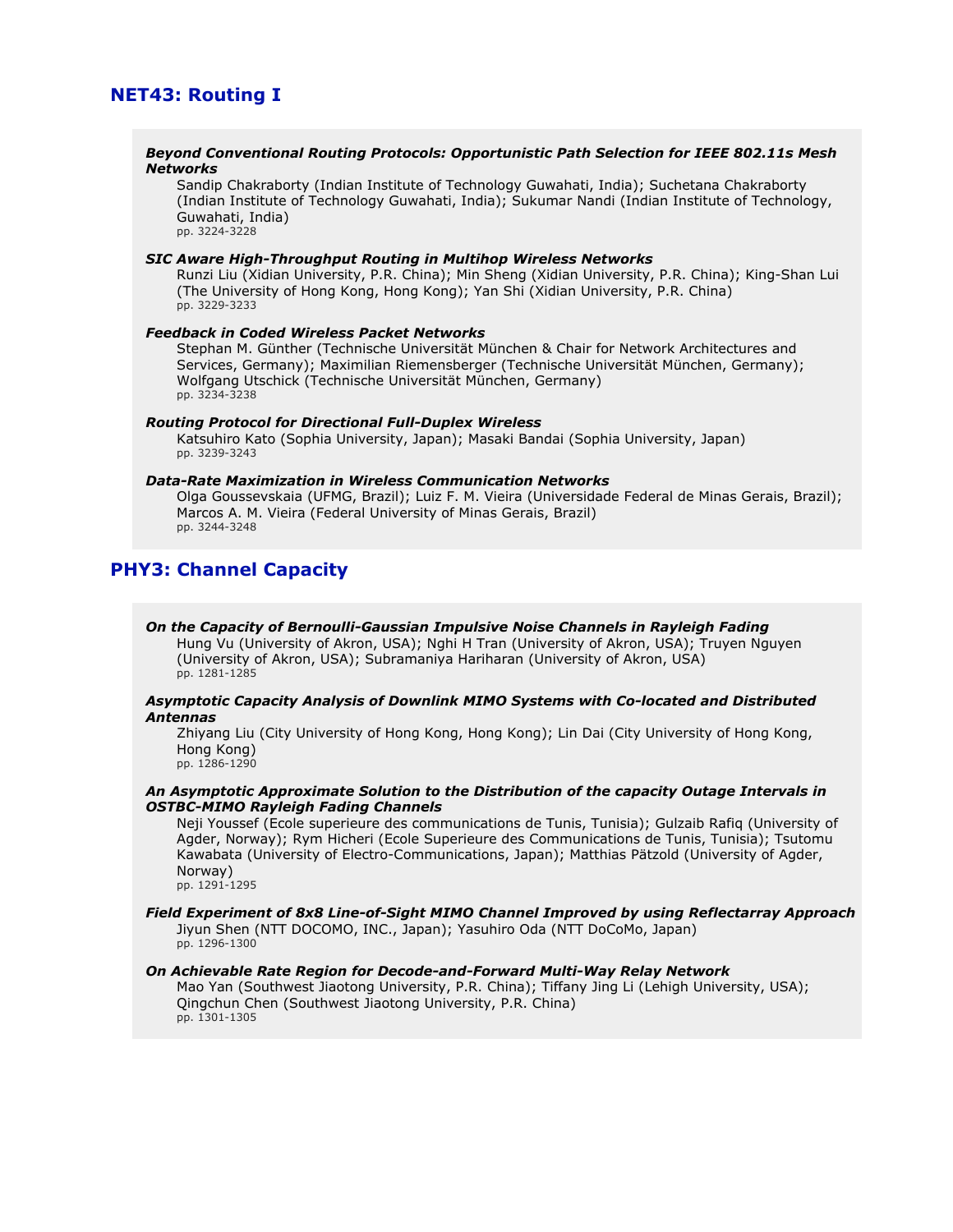# **PHY43: PHY Cooperative Communications IV**

# *A Distributed and Spectrally Efficient Link Selection Scheme for Multiuser Multirelay Networks with Transmit Beamforming*

Diana Pamela Moya Osorio (State University of Campinas, Brazil); Edgar Eduardo Benítez Olivo (University of Campinas, Brazil); Daniel Benevides da Costa (Federal University of Ceara (UFC) & Area: Telecommunications, Brazil); José Cândido Silveira Santos Filho (University of Campinas - Unicamp, Brazil) pp. 1306-1310

#### *A Novel Interference Management Framework for Limited Base-Station Cooperation System* Wentao Cui (Beijing University of Posts and Telecommunications & Shandong University, Weihai, P.R. China); Kai Niu (Beijing University of Posts and Telecommunications, P.R. China); Weiling Wu (Beijing University of Posts and Telecommunications, P.R. China) pp. 1311-1315

*Buffer-aided Successive Opportunistic Relaying with Inter-Relay Interference Cancellation* Nikolaos Nomikos (University of the Aegean, Greece); Themistoklis Charalambous (Royal Institute of Technology (KTH), Sweden); Ioannis Krikidis (University of Cyprus, Cyprus); Dimitrios N Skoutas (University of the Aegean, Greece); Demosthenes Vouyioukas (University of the Aegean, Greece); Mikael Johansson (Royal Institute of Technology, Sweden) pp. 1316-1320

# *Outage Analysis of Various Cooperative Strategies for the Multiple Access Multiple Relay Channel*

Abdulaziz Mohamad (Supélec & Orange Labs, France); Raphael Visoz (Orange Labs, France); Antoine O. Berthet (Supélec, France) pp. 1321-1326

#### *Multi-Convex Optimization for Sum Rate Maximization in Multiuser Relay Networks*

Hussein A Al-Shatri (University of Rostock, Germany); Xiang Li (University of Rostock, Germany); Rakash SivaSiva Ganesan (TU Darmstadt, Germany); Anja Klein (TU Darmstadt, Germany); Tobias Weber (Uni Rostock, Germany) pp. 1327-1331

# **PHY44: Interference Mitigation III**

# *Non-orthogonal Access Scheme based on Interference Cancelation and Log-likelihood Weighting with LDPC Code*

Yuji Chida (Keio University, Japan); Yukitoshi Sanada (Keio University, Japan); Mamiko Inamori (Tokai University & Sony CSL, Japan) pp. 1332-1336

# *Advanced Interference Suppression Receiver for LTE-Advanced Systems*

Alexei Davydov (Intel Corp., Russia); Gregory Morozov (Intel Corp., Russia); Apostolos Papathanassiou (Intel Corporation & Intel Architecture Group, USA) pp. 1337-1341

#### *Joint User Scheduling and Power Control for Cell-Edge Performance Improvement in Backhaul-Constrained Network MIMO*

Hao Xu (Xi'an Jiaotong University, P.R. China); Pinyi Ren (Xi'an Jiaotong University, P.R. China) pp. 1342-1346

#### *CS/CB CoMP Scheme with Semi-static Data Traffic Offloading in HetNets* Gregory Morozov (Intel Corp., Russia); Alexei Davydov (Intel Corp., Russia) pp. 1347-1351

#### *A Double Loop Jammer Cancellation System for Colocated Radios* Shabbir Ahmed (Victoria University, Australia); Mike Faulkner (Victoria University, Australia) pp. 1352-1355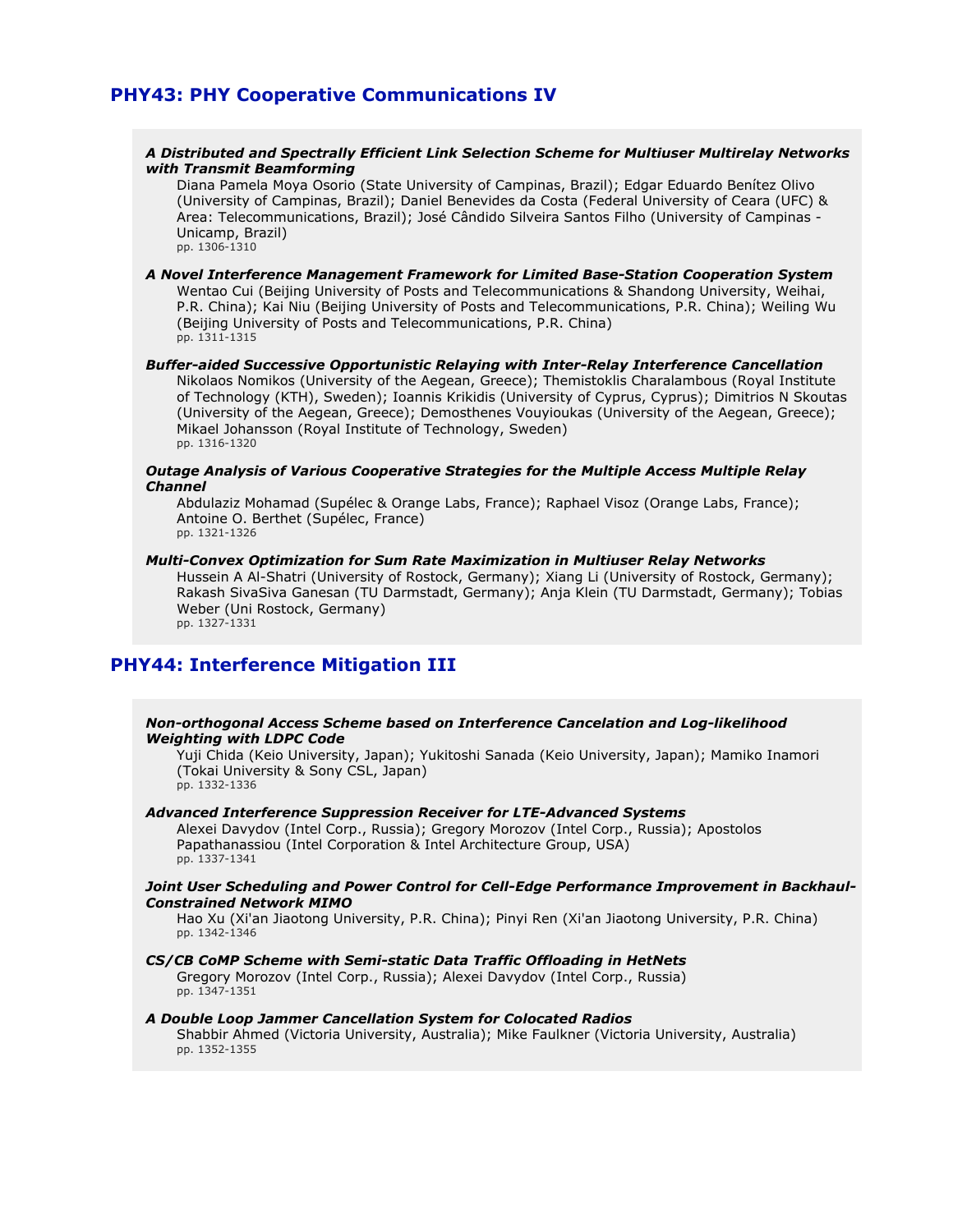# **PHY46: Single- and Multi-User MIMO III**

*Enhanced Multi-User Eigen Channel Selection for MIMO Downlink Transmissions* Huan Sun (Bell Labs & Alcatel-Lucent Shanghai Bell Co., Ltd., P.R. China); Wei Fang (Alcatel-Lucent Shanghai Bell, P.R. China) pp. 1356-1360

#### *A Novel Precoding Scheme for Downlink Multi-user Spatial Modulation System*

Xueru Li (Tsinghua University, P.R. China); Yan Zhang (Tsinghua University, P.R. China); Limin Xiao (Tsinghua University, P.R. China); Xibin Xu (Tsinghua University, P.R. China); Jing Wang (EE. Tsinghua University, P.R. China) pp. 1361-1365

#### *X-Structured Precoder Design for Multiuser MIMO Communications*

Chun-Tao Lin (National Chiao Tung University, Taiwan); Wen-Rong Wu (National Chiao Tung University, Taiwan); Wan-Chi Lo (National Chiao Tung University, Taiwan) pp. 1366-1370

*A Novel User Scheduling for Multiuser MIMO Systems with Block Diagonalization* Liqiang Zhao (Xidian University, P.R. China); Yuan Zhou (Huawei Technologies Co. Ltd, P.R. China); Baoliang Li (Xidian University, P.R. China); Kaikai Meng (Xidian University In China, P.R. China) pp. 1371-1375

#### *On the Performance of EVD-Based Channel Estimations in MU-Massive-MIMO Systems* Kaifeng Guo (RWTH Aachen University & Institute for Communication Technologies and Embedded Systems, Germany); Yan Guo (RWTH Aachen University & Faculty of Electrical Engineering and Information Technology, Germany); Gerd H. Ascheid (RWTH Aachen University, Germany) pp. 1376-1380

# **MAC15: Power allocation and control**

#### *Power and Modulation Assignment via Perron-root Optimization for Interference Limited Systems*

Eduardo Daniel Castañeda-Trujillo (University of Aveiro & Intituto de Telecomunicações, Portugal); Ramiro Samano-Robles (Instituto de Telecomunicações, Portugal); Atílio Gameiro (Instituto de Telecomunicações / Universidade de Aveiro, Portugal) pp. 1899-1903

#### *The Impact of Deploying Pico Base Stations on Capacity and Energy Efficiency of Heterogeneous Cellular Networks*

Nasr Obaid (Duisburg-Essen University, Germany); Andreas Czylwik (Universität Duisburg-Essen, Germany) pp. 1904-1908

#### *Optimal Power Allocation for MIMO-OFDM Based Cognitive Radio Systems with Arbitrary Input Distributions*

Ahmed Sohail (University of Surrey, United Kingdom); Mohammed Al-Imari (University of Surrey, United Kingdom); Pei Xiao (University of Surrey, United Kingdom); Barry Evans (University of Surrey, United Kingdom) pp. 1909-1913

#### *A Distributed Algorithm for Network Power Minimization in Multicarrier Systems*

Furqan Ahmed (Aalto University, Finland); Alexis Alfredo Dowhuszko (School of Electrical Engineering, Aalto University, Finland); Olav Tirkkonen (Aalto University, Finland); Randall Berry (Northwestern University, USA) pp. 1914-1918

# *Distributed Power Self-Optimization with Convex Pricing in Dense Femtocell Networks via an Exact Potential Game*

Xidong Wang (Beijing University of Posts and Telecommunications, P.R. China); Wei Zheng (BUPT, P.R. China); Liu Jingfang (Beijing University of Posts and Telecommunications, P.R. China); Wei Li (Beijing University of Posts and Telecommunications, P.R. China); Xiangming Wen (Beijing University of Posts and Telecommunications, P.R. China) pp. 1919-1923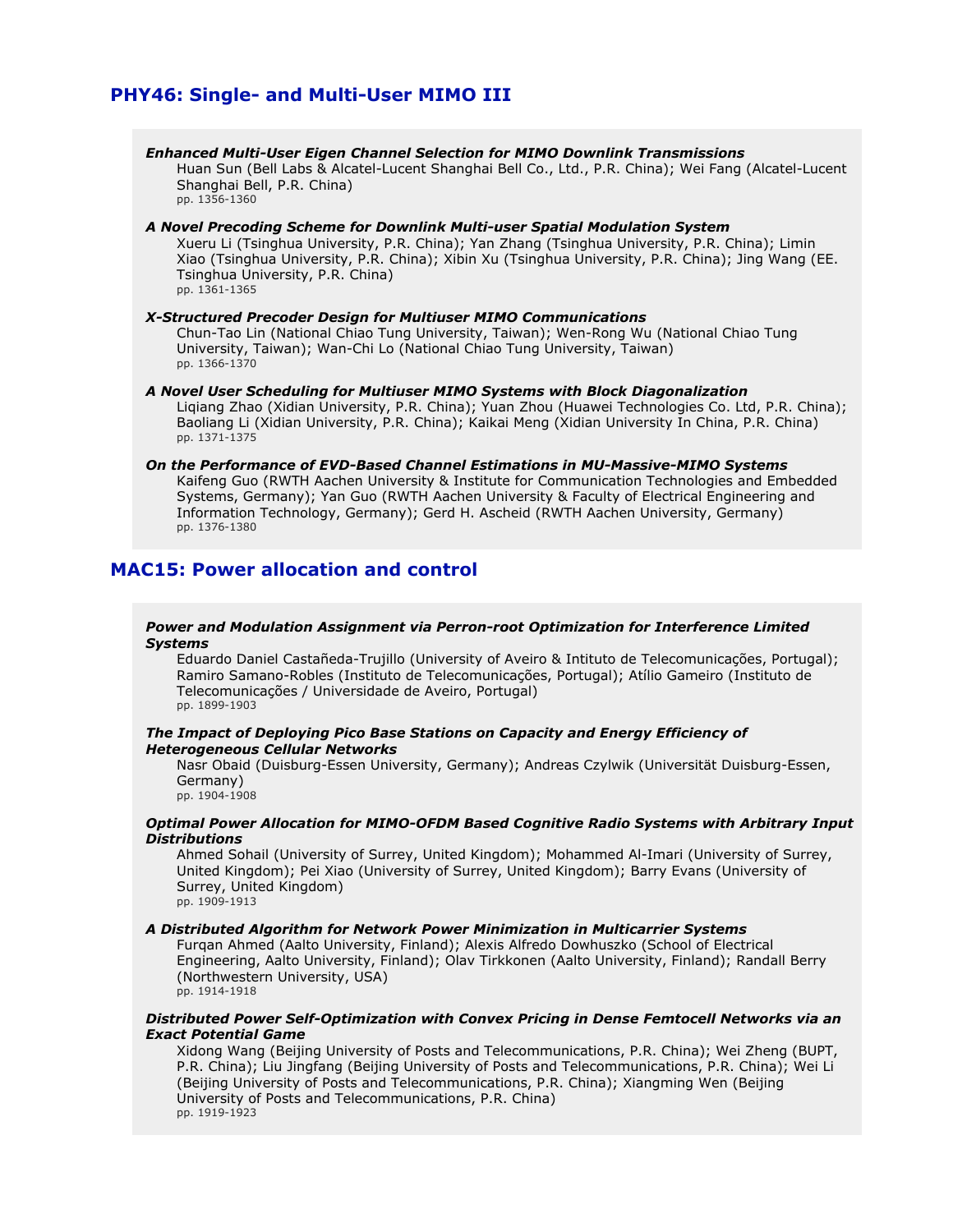# **NET23: Energy Efficient Self-Organizing Networks**

*Utilizing eNodeB Sleep Mode to Improve the Energy-Efficiency of Dense LTE Networks* Kimmo Hiltunen (Ericsson Research, Oy L M Ericsson Ab, Finland) pp. 3249-3253

# *Energy efficiency performances of selective switch OFF algorithm in LTE mobile networks*

William Tomaselli (Telecom Italia, Italy); Dario Sabella (Telecom Italia, Italy); Valerio Palestini (Telecom Italia, Italy); Valerio Bernasconi (Telecom Italia, Italy); Valter Squizzato (Telecom Italia, Italy)

pp. 3254-3258

#### *Radio Access Network Energy Minimization in Multi-Layer Heterogeneous Wireless Systems* Elias Chavarria-Reyes (Georgia Institute of Technology, USA); Ian F. Akyildiz (Georgia Institute of Technology, USA) pp. 3259-3263

### *Reinforcement Learning Approach to Dynamic Activation of Base Station Resources in Wireless Networks*

Peng-Yong Kong (Khalifa University of Science, Technology & Research, UAE); Dorin Panaitopol (NEC Technologies, France) pp. 3264-3268

#### *Energy Saving Techniques for LTE: Integration and System Level Results*

Magnus Olsson (Ericsson Research, Sweden); Per Skillermark (Ericsson Research, Sweden); Mikael Fallgren (Ericsson Research, Sweden) pp. 3269-3273

# **NET45: Satellite Networks**

#### *Guaranteeing QoS in Network Coded TDD Satellite Broadcast Systems with Hard Delivery Deadline*

Mohammad Esmaeilzadeh (Australian National University, Australia); Neda Aboutorab (The Australian National University, Australia); Parastoo Sadeghi (The Australian National University, Australia) pp. 3274-3279

#### *Large-Capacity QZSS Location and Short Message System Using Frame Slotted ALOHA with Flag Method*

Tomohide Takahashi (Tohoku University, Japan); Yuji Miyake (Tohoku University, Japan); Fumihiro Yamagata (Kushiro National College of Technology, Japan); Hiroshi Oguma (Toyama National College of Technology, Japan); Suguru Kameda (Tohoku University, Japan); Noriharu Suematsu (Tohoku University, Japan); Tadashi Takagi (Tohoku University, Japan); Kazuo Tsubouchi (Tohoku University, Japan) pp. 3280-3285

# *Signal Space Alignment for Asymmetric Multi-pair Two-way Relay X Channels*

Qing Huang (Beijing University of Posts and Telecommunications, P.R. China); Yingmin Wang (China Academy of Telecommunication & Technology, P.R. China) pp. 3286-3290

# *Network Coding Mechanisms for Ka-Band Satellite Time Varying Channel*

Samah A. M. Ghanem (Faculty of Engineering, University of Porto (FEUP), Portugal) pp. 3291-3296

#### *Performance Analysis of Data Aggregation and Security in WSN-Satellite Integrated Networks* Suraj Verma (University of Bradford, United Kingdom); Prashant Pillai (University of Bradford, United Kingdom); Yim-Fun Hu (University of Bradford, United Kingdom) pp. 3297-3301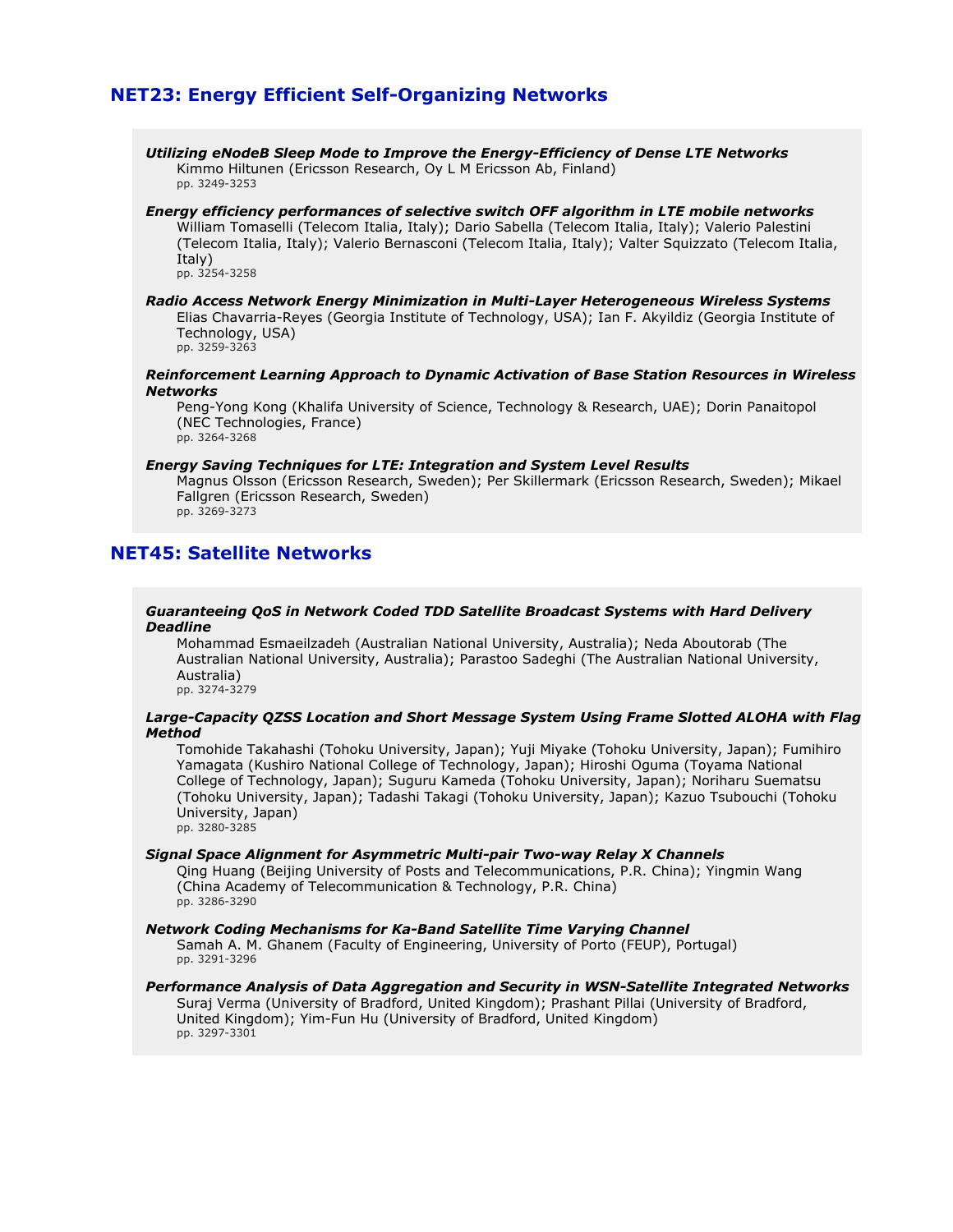# **NET46: Cognitive Radio Networks IV**

#### *Performance Comparison of VoIP Cognitive Radio Networks Under ON/OFF and Poisson Primary Arrivals*

S. Lirio Castellanos-Lopez (Cinvestav-IPN, Mexico); Felipe A. Cruz-Pérez (Cinvestav-IPN, Mexico); Mario E. Rivero-Angeles (Instituto Politecnico Nacional & UPIITA/ESCOM, Mexico); Genaro Hernandez-Valdez (UAM-A, Mexico) pp. 3302-3307

#### *Dynamic Spectrum Access for Small Cells*

Ahmed Alsohaily (University of Toronto, Canada); Elvino Silveira Sousa (University of Toronto, Canada)

pp. 3308-3312

# *Supplying Bandwidth Policies for Wireless Cognitive Networks: a logistics approach*

Pasquale Pace (University of Calabria, Italy); Gianluca Aloi (University of Calabria, Italy); Ornella Pisacane (Polytechnical University of Marche, Italy) pp. 3313-3317

# *Energy Efficient Resource Allocation for Cognitive Radio Networks with Imperfect Spectrum Sensing*

Yan Gao (Beijing University of Posts and Telecommunications, P.R. China); Wenjun Xu (Beijing University of Posts and Telecommunications, P.R. China); Shengyu Li (Beijing University of Posts and Telecommunications, P.R. China); Kai Niu (Beijing University of Posts and Telecommunications, P.R. China); Jiaru Lin (Beijing University of Posts and Telecommunications, P.R. China) pp. 3318-3322

#### *A Lower Bound on Multi-hop Transmission Delay in Cognitive Radio Ad Hoc Networks*

Weng Chon Ao (University of Southern California, USA); Shin-Ming Cheng (National Taiwan University of Science and Technology, Taiwan) pp. 3323-3327

# **NET47: 4G**

*Multiplexing Gains Achieved in Pools of Baseband Computation Units in 4G Cellular Networks* Thomas Werthmann (University of Stuttgart, Germany); Heidrun Grob-Lipski (Alcatel-Lucent, Germany); Magnus Proebster (Universität Stuttgart, Germany) pp. 3328-3333

# *Parameter Optimization for Adaptive Control CRE in HetNet*

Katsunori Kikuchi (Kogakuin University, Japan); Hiroyuki Otsuka (Kogakuin University, Japan) pp. 3334-3338

#### *A Distributed Interference Control Scheme in Large Cellular Networks Using Mean-Field Game Theory*

Ali Y. Al-Zahrani (Carleton University, Canada); F. Richard Yu (Carleton University, Canada); Minyi Huang (Carleton University, Canada) pp. 3339-3343

# *Base Station Cooperation for Queue Stability in Wireless Heterogeneous Cellular Networks*

Malcolm A. Egan (The University of Sydney, Australia); Iain B. Collings (CSIRO, Australia) pp. 3344-3348

#### *An Improved Throughput Estimation Method and Dynamic User Association in Multi-Cell Networks*

Jeongsik Choi (Seoul National University, Korea); Ji-won Choi (Seoul National University, Korea); Seong-Cheol Kim (Seoul National University, Korea) pp. 3349-3353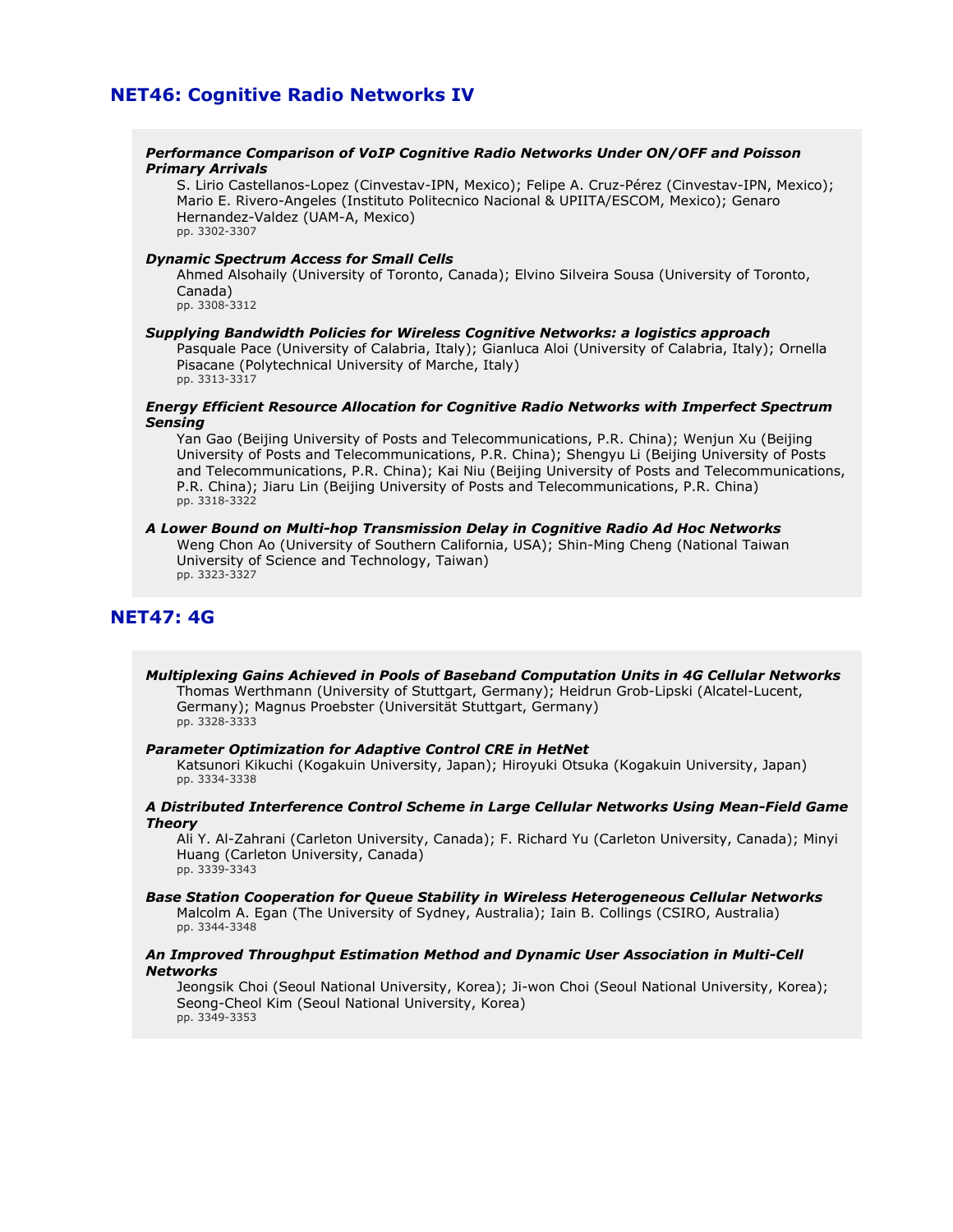# **NET48: Mobile IP**

#### *Efficient NSIS Mobility Support for Mobile Networks*

Esmat Mirzamany (Middlesex University, United Kingdom); Aboubaker Lasebae (Middlesex University, United Kingdom); Orhan Gemikonakli (Middlesex University, United Kingdom) pp. 3354-3359

### *Generalized Average BER Expression for SC and MRC Reciever over Nakagami-m Fading Channels*

Ehab Salahat (Khalifa University, UAE); Ibrahim Abualhaol (Khalifa University, UAE) pp. 3360-3365

#### *Signal Superposition Multiplexing for Scalable Video Transmission*

Shuying Li (Harbin Institute of Technology, P.R. China); Yaqin Zhao (Harbin Institute of Technology, P.R. China); Wu Zhilu (Harbin Institute of Technology, P.R. China) pp. 3366-3370

#### *The novel use of Bridge Relays to provide persistent Tor connections for mobile devices* Stephen Doswell (Northumbria University, United Kingdom); Nauman Aslam (School of Computing, United Kingdom); David Kendall (Northumbria University, United Kingdom); Graham Sexton (Northumbria University, United Kingdom) pp. 3371-3375

# **NET49: Routing II**

# *The Delta-Betweenness Centrality*

Alexander Plutov (Ben-Gurion University of the Negev, Israel); Michael Segal (Ben-Gurion University of the Negev, Israel) pp. 3376-3380

#### *Novel Fuzzy Non-dominance Shortest Path Routing and Path Ordering for QoS Aware Routing*

Jing An (King's College London, United Kingdom); Paul Pangalos (Kings College London, United Kingdom); Hamid Aghvami (King's College London, United Kingdom) pp. 3381-3385

#### *Link Reversal and Reactive Routing in Low Power and Lossy Networks*

Chi-Anh La (Grenoble Informatics Laboratory, France); Martin Heusse (Grenoble Informatics Laboratory & Grenoble INP, France); Andrzej Duda (Grenoble Institute of Technology, France) pp. 3386-3390

# *On the Tuning of Wireless Heterogeneous Routing*

Josias Lima, Jr (Universidade Federal de Pernambuco & Grupo de Pesquisa em Redes e Telecomunicações, Brazil); Thiago Rodrigues (Universidade Federal de Pernambuco, Brazil); Rodrigo Melo (Federal University of Pernambuco & Networking and Telecommunications Research Group, Brazil); Gregório Correia (Federal University of Pernambuco, Brazil); Eduardo L Feitosa (Federal University of Amazonas, Brazil); Judith Kelner (Federal University of Pernambuco, Brazil) pp. 3391-3396

### *Numerical Limits for Data Gathering in Wireless Networks*

Mohammad Nozari Zarmehri (University of Porto/INESC TEC & INESC TEC, Portugal); Ana C Aguiar (University of Porto & Instituto de Telecomunicações, Portugal) pp. 3397-3402

# **NET50: Smart Grids**

# *Quantized Peak Based Impulsive Noise Blanking in Powerline Communications*

Khaled Rabie (The University of Manchester, United Kingdom); Emad Alsusa (Manchester University, United Kingdom) pp. 3403-3407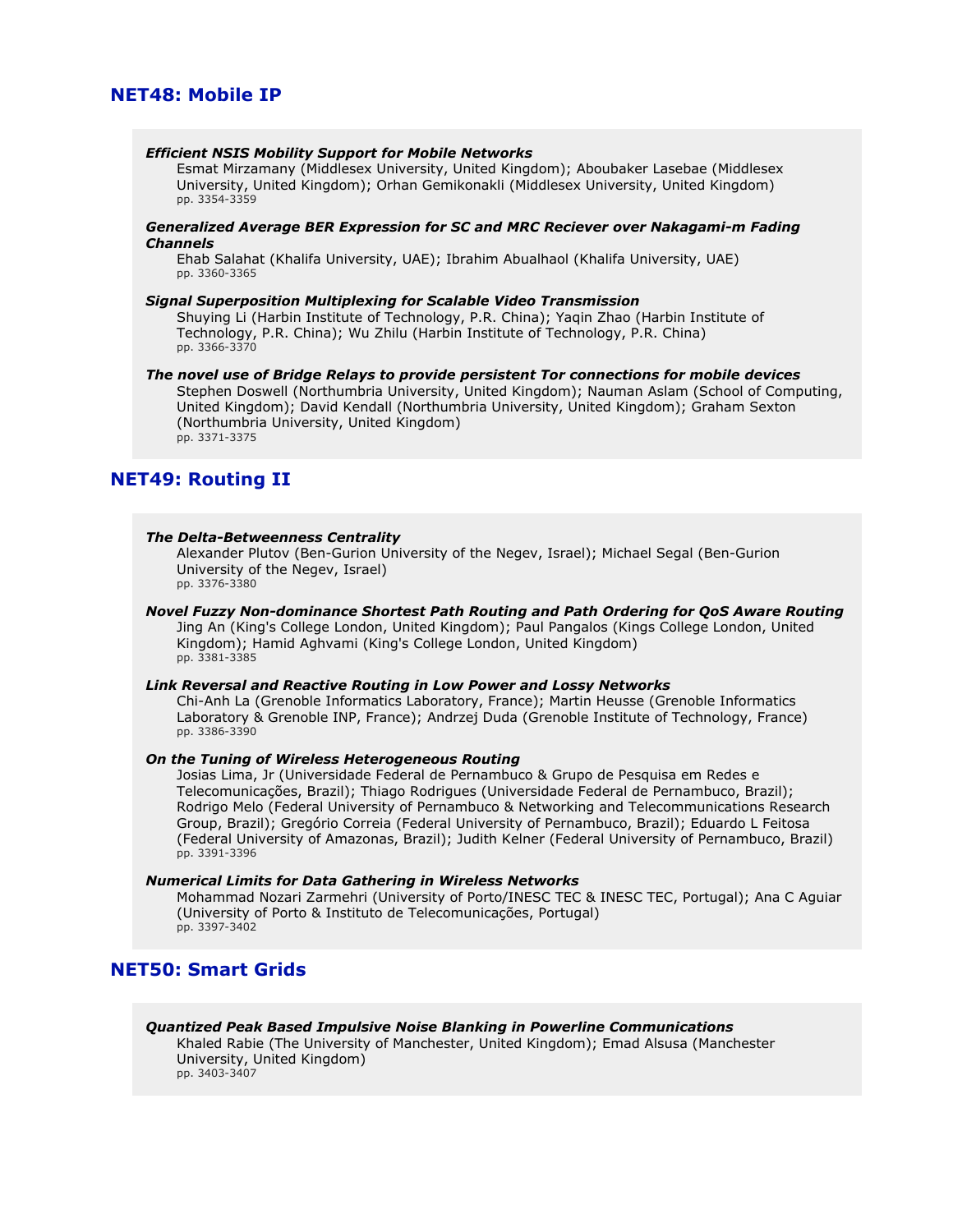# *An Adaptive Massive Access Management for M2M Communications in Smart Grid*

Si Peng (University of Science and Technology of China, P.R. China); Xiaobin Tan (University of Science and Technology of China, P.R. China); Jian Yang (University of Science and Technology of China, P.R. China); Fei Yin (Renesas Mobile Coporation, P.R. China); Haifeng Wang (Renesas Mobile Corporation, P.R. China); Yu Kai (Chinese Academy of Sciences, P.R. China); Zhiyong Bu (Shanghai Institute of Microsystem and Information Technology, CAS, P.R. China) pp. 3408-3412

#### *Improving Blanking/Clipping Nonlinearities Based Impulsive Noise Mitigation over Powerlines* Khaled Rabie (The University of Manchester, United Kingdom); Emad Alsusa (Manchester

University, United Kingdom) pp. 3413-3417

# **PHY45: Antennas and Propagation**

#### *Compact Dual-Band Antenna for WLAN Applications*

Peshal Nayak (Indian Institute of Technology Patna, India); Ramu Endluri (Indian Institute of Technology Patna, India); Sudhanshu Verma (IIT, Patna, Bihar, India); Preetam Kumar (Indian Institute of Technology Patna, India) pp. 1381-1385

#### *Dual-Polarized Very Large Antenna Array with Exponential Correlation Matrix*

Longfei Fan (Zhejiang University, P.R. China); Yabo Li (Zhejiang University, P.R. China); Minjian Zhao (Zhejiang University, P.R. China) pp. 1386-1391

# *122 GHz Patch Antenna Designs by Using BCB Above SiGe BiCMOS Wafer Process for Systemon-Chip Applications*

Ruoyu Wang (IHP, Germany); Yaoming Sun (IHP, Germany); Mehmet Kaynak (IHP Microelectronics, Germany); J. Borngräber (IHP, Germany); Benjamin Goettel (Karlsruhe Institute of Technology, Germany); Stefan Beer (Karlsruhe Institute of Technology, Germany); Christoph Scheytt (University of Paderborn, Germany) pp. 1392-1396

#### *Design of Non-uniform Antenna Arrays for Robust Millimeter-Wave LOS MIMO Communications* Liang Zhou (Fujitsu Laboratories Ltd., Japan); Yoji Ohashi (Fujitsu, Japan) pp. 1397-1401

*Field Strength Prediction in and around an Acute-Angled Corner of Man-Made Structures* Giovanni Riccio (University of Salerno, Italy); Gianluca Gennarelli (IREA-CNR, Italy) pp. 1402-1405

# **PHY47: PHY Cooperative Communications V**

*On the Joint Power and Rate Optimization in Multihop Relay Networks with HARQ* Seong Hwan Kim (McGill University, Canada); Bang Chul Jung (Gyeongsang National University, Korea) pp. 1406-1410

### *Reliable Two-Path Successive Relaying*

Ertugrul Basar (Istanbul Technical University, Turkey); Umit Aygölü (Istanbul Technical University, Turkey); Erdal Panayırcı (Kadir Has University, Turkey); H. Vincent Poor (Princeton University, USA) pp. 1411-1415

#### *Adaptive Feedback Bit Allocation for Coordinated Multi-Point Transmission Systems* Daniel Jaramillo-Ramirez (Orange Labs & Supélec, France); Marios Kountouris (Supélec, France); Eric Hardouin (Orange Labs, France) pp. 1416-1420

*A Dynamic Pairing Diversity with Interference Exploitation for High Throughput 4G Systems* Wahyu Pramudito (University of Manchester, United Kingdom); Emad Alsusa (Manchester University, United Kingdom)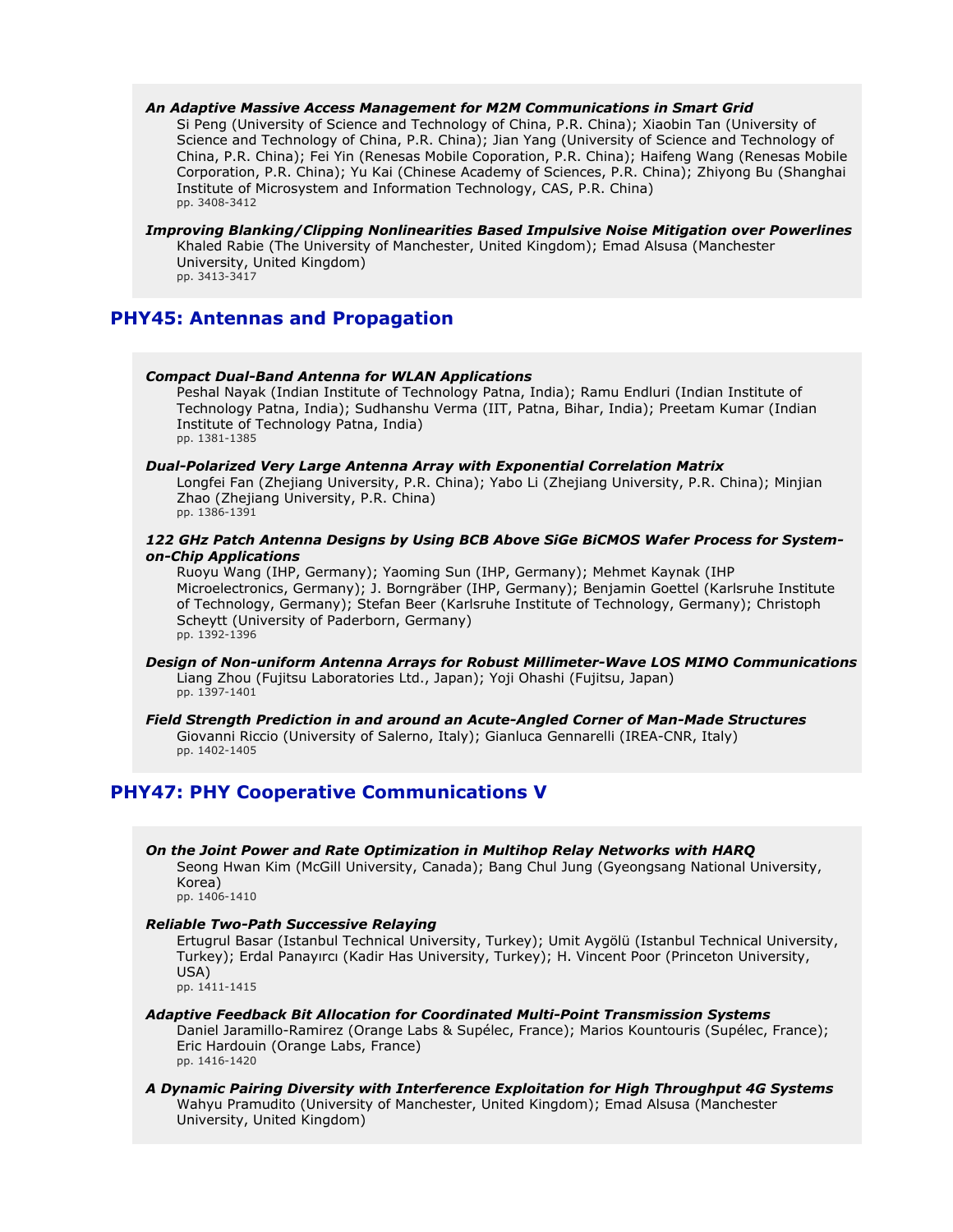pp. 1421-1425

# *Detection of Cooperative OFDM Signals in Time-Varying Channels with Partial Whitening of Intercarrier Interference*

Hai-wei Wang (National Chiao Tung University, Taiwan); David Lin (National Chiao Tung University, Taiwan); Tzu-Hsien Sang (National Chiao Tung University, Taiwan) pp. 1426-1430

# **PHY48: Interference Mitigation IV**

# *One-bit Null-Space Cognitive Interference Alignment for Heterogeneous Networks*

Daniel Castanheira (Instituto de Telecomunicações, Portugal); Atilio Gameiro (Telecommunications Institute/Aveiro University, Portugal); Adão Silva (Instituto de Telecomunicações (IT)/University of Aveiro, Portugal) pp. 1431-1435

# *Efficient Interference Alignment Aided Transceiver Design for LTE-A Uplink Coordinated Multipoint Systems*

Chung-Jung Huang (National Chiao Tung University, Taiwan); Gang-Han Chung (National Chiao Tung University, Taiwan); Wei-Ho Chung (Academia Sinica, Taiwan); Ta-Sung Lee (National Chiao Tung University, Taiwan) pp. 1436-1440

# *Subcarrier allocation in coded OFDMA uplink systems: Diversity versus CFO*

Antonia Masucci (ETIS/ENSEA, France); Inbar Fijalkow (ETIS, CNRS, ENSEA, UniversityCergy-Pontoise, France); Elena Veronica Belmega (ENSEA/UCP/CNRS, France) pp. 1441-1445

#### *Precoder Optimization with Local and Shared CSI on the K-user MIMO Interference Channel* Mohsen Rezaee (Vienna University of Technology, Austria); Maxime Guillaud (Vienna University of Technology, Austria) pp. 1446-1450

#### *Spectrum Notching and Interference Avoidance for Power Line Communications* Long Ma (University of Bristol, United Kingdom); Justin P Coon (University of Oxford, United Kingdom); Angela Doufexi (University of Bristol, United Kingdom) pp. 1451-1455

# **PHY6: Channel Equalisation**

# *Iterative Frequency-domain Equalization for WFRFT and EST based Modulation Schemes over Doubly Selective Wireless Fading Channels*

Kun Wang (Communication Research Center, Harbin Institute of Technology, P.R. China); Xuejun Sha (Communication Research Center, Harbin Institute of Technology, P.R. China); Yong Li (Harbin Institute of Technology, P.R. China) pp. 1456-1461

# *Frequency-domain Equalization for Multi-h CPM -- An Application to Aeronautical Telemetry*

Sajid Saleem (Georgia Institute of Technology, USA); Gordon Stüber (Georgia Institute of Technology, USA) pp. 1462-1466

# *Nonminimum-phase Channel Equalization using All-Pass CMA*

Koen Blom (University of Twente, The Netherlands); Marco Gerards (University of Twente, The Netherlands); Andre Kokkeler (University of Twente, The Netherlands); Gerard Smit (University of Twente, The Netherlands) pp. 1467-1471

*A Multirate Equalizer for Inter-Symbol Interference Channels Based on Successive Interference Cancellation*

Muhammet Fatih Bayramoglu (University of Oulu, Finland); Markku Juntti (University of Oulu, Finland) pp. 1472-1477